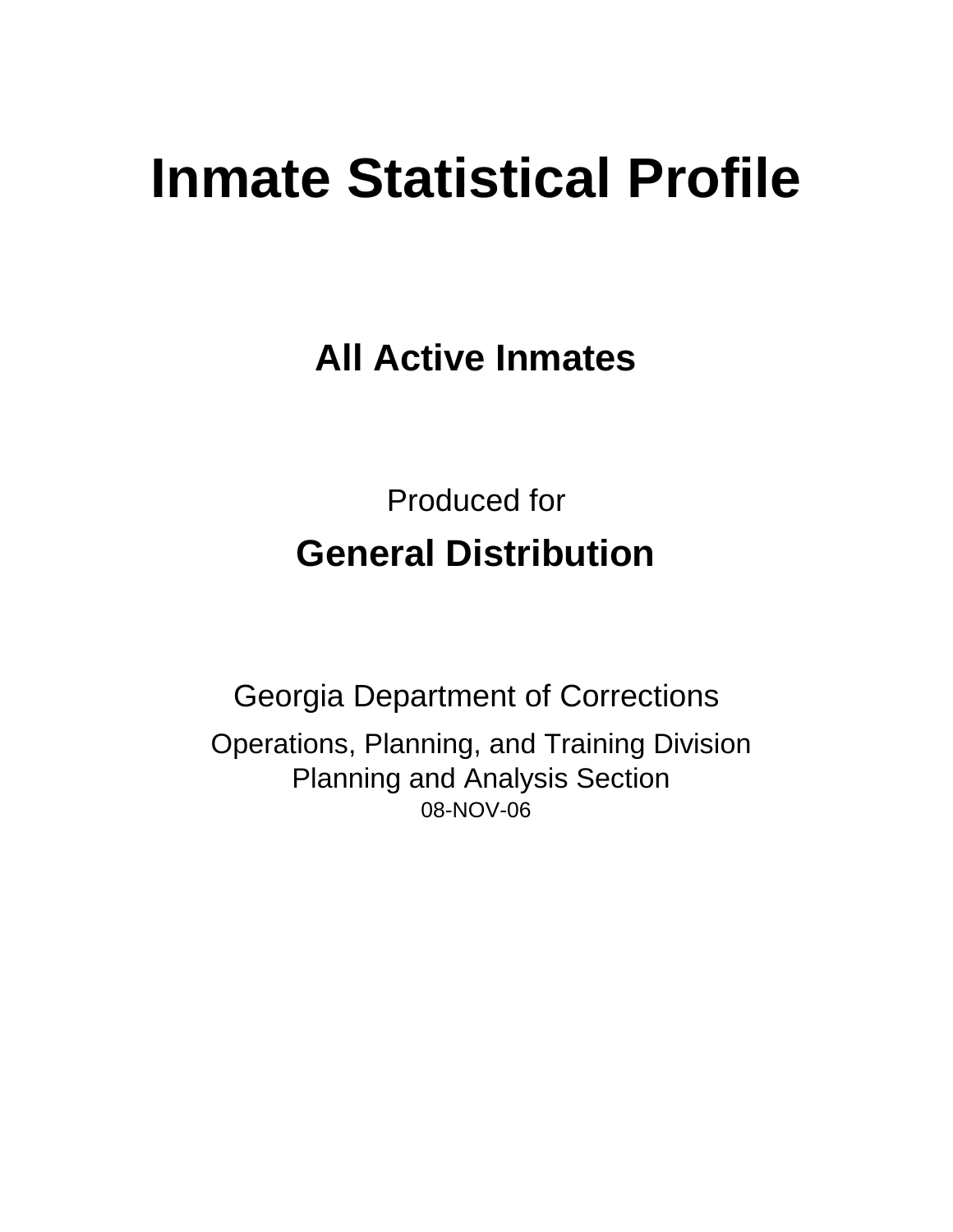**Contents** 

**All Active Inmates**

Produced for **General Distribution**

# Table of Contents

|    | <b>Demographic information</b>                                 |
|----|----------------------------------------------------------------|
|    | 5 Current age, broken out in ten year age groups               |
|    | 6 Race group                                                   |
|    | 7 Hispanic Origin                                              |
|    | 8 Marital status, self-reported at entry to prison             |
|    | 9 Number of children, self-reported at entry to prison         |
|    | 10 Religious affiliation, self-reported at entry to prison     |
|    | 11 Home county - self-reported at entry to prison              |
|    | 16 Environment to age 16, self-reported at entry to prison     |
|    | 17 Guardian status to age 16, self-reported at entry to prison |
|    | 18 Age at admission                                            |
|    | 20 Age at release                                              |
|    | 21 Height, measured at entry to prison                         |
|    | 23 Weight, measured at entry to prison                         |
|    | <b>Correctional information</b>                                |
|    | 25 Type of admission to prison                                 |
|    | 26 Current / last security status                              |
|    | 27 Current / last institution type                             |
|    | 28 Institution type - transitional centers                     |
|    | 29 Institution type - mental hospitals                         |
|    | 30 Institution type - county prisons                           |
| 31 | Institution type - state prisons                               |
|    | 33 Institution type - private prisons                          |
|    | 34 Institution type - prison annexes                           |
|    | 35 Institution type - inmate boot camp                         |
|    | 36 Number of disciplinary reports                              |
|    | 37 Number of transfers                                         |
|    | 38 Number of escapes                                           |
|    | 39 Probable future release type                                |
|    | 40 Actual release type                                         |
|    | 41 Time served in current (or last) institution                |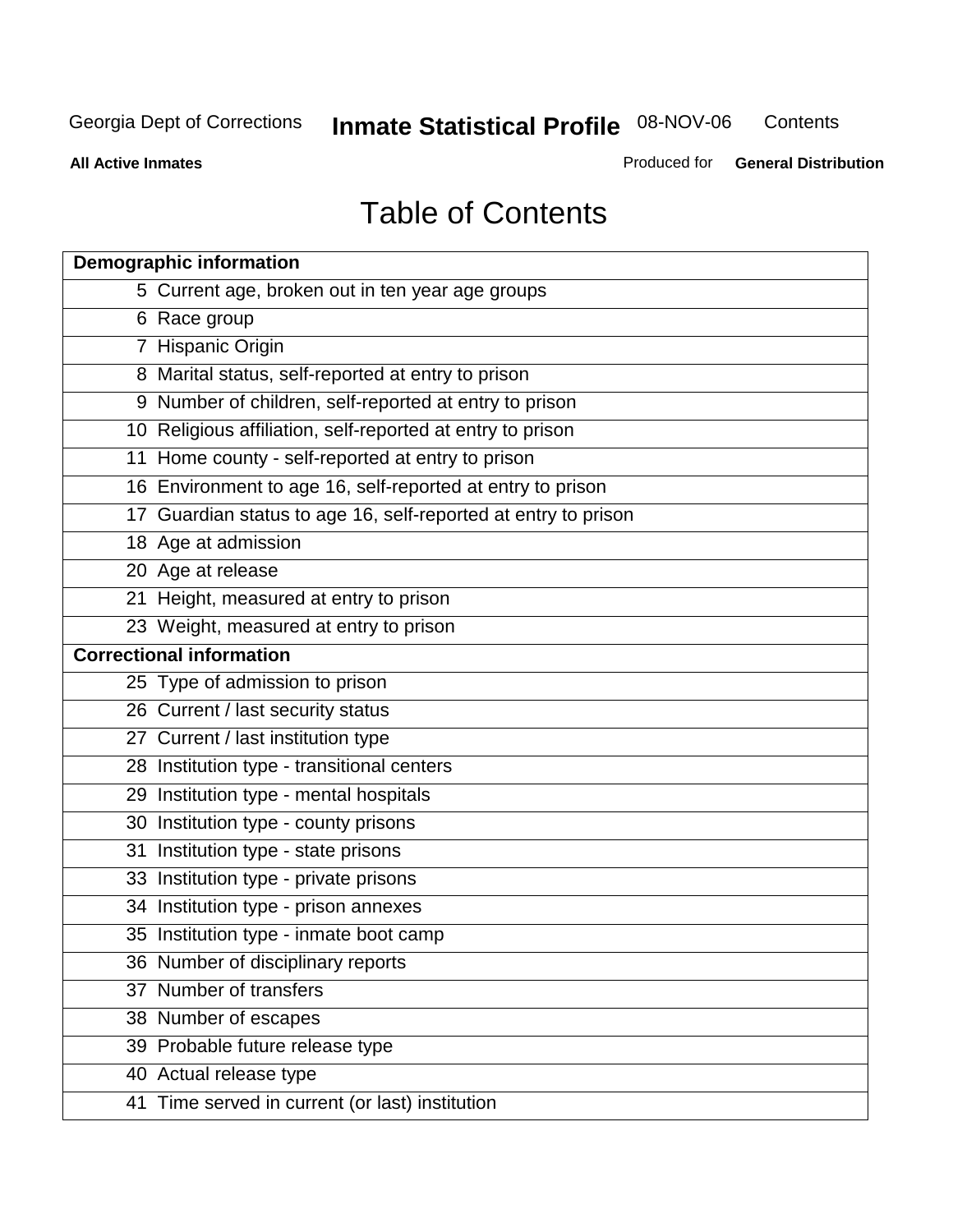**Contents** 

**All Active Inmates**

Produced for **General Distribution**

# Table of Contents

| <b>Educational, psychological and physical information</b>       |
|------------------------------------------------------------------|
| 42 Highest grade level attained                                  |
| 43 Culture fair IQ scores                                        |
| 44 Wide Range Achievement Test (WRAT) reading score              |
| 45 Wide Range Achievement Test (WRAT) math score                 |
| 46 Wide Range Achievement Test (WRAT) spelling score             |
| 47 Scope of substance abuse - summary                            |
| 48 Scope of substance abuse - detail                             |
| 49 Current / last mental health treatment level                  |
| 50 PULHESDWIT medical scale - 'P' overall condition ('P'hysical) |
| 51 PULHESDWIT medical scale - 'U' upper body                     |
| 52 PULHESDWIT medical scale - 'L' lower body                     |
| 53 PULHESDWIT medical scale - 'H' hearing                        |
| 54 PULHESDWIT medical scale - 'E' vision                         |
| 55 PULHESDWIT medical scale -'S' psychiatric                     |
| 56 PULHESDWIT medical scale - 'D' dental                         |
| 57 PULHESDWIT medical scale - 'W' work ability                   |
| 58 PULHESDWIT medical scale - 'I' impairment                     |
| 59 PULHESDWIT medical scale - 'T' transportability               |
| 60 Criminality in family, self-reported                          |
| 61 Alcoholism in family, self-reported                           |
| 62 Drug abuse in family, self-reported                           |
| 63 Subjected to frequent beatings, self-reported                 |
| 64 Father absent during inmate's childhood                       |
| 65 Mother absent during inmate's childhood                       |
| 66 Inmate diagnosed as manipulative                              |
| 67 Inmate diagnosed as assaultive                                |
| <b>Crimes and criminal history information</b>                   |
| 68 Number of prior Georgia incarcerations                        |
| 69 Prison sentence in years                                      |
| 70 Primary offense, broken out into felonies vs misdemeanors     |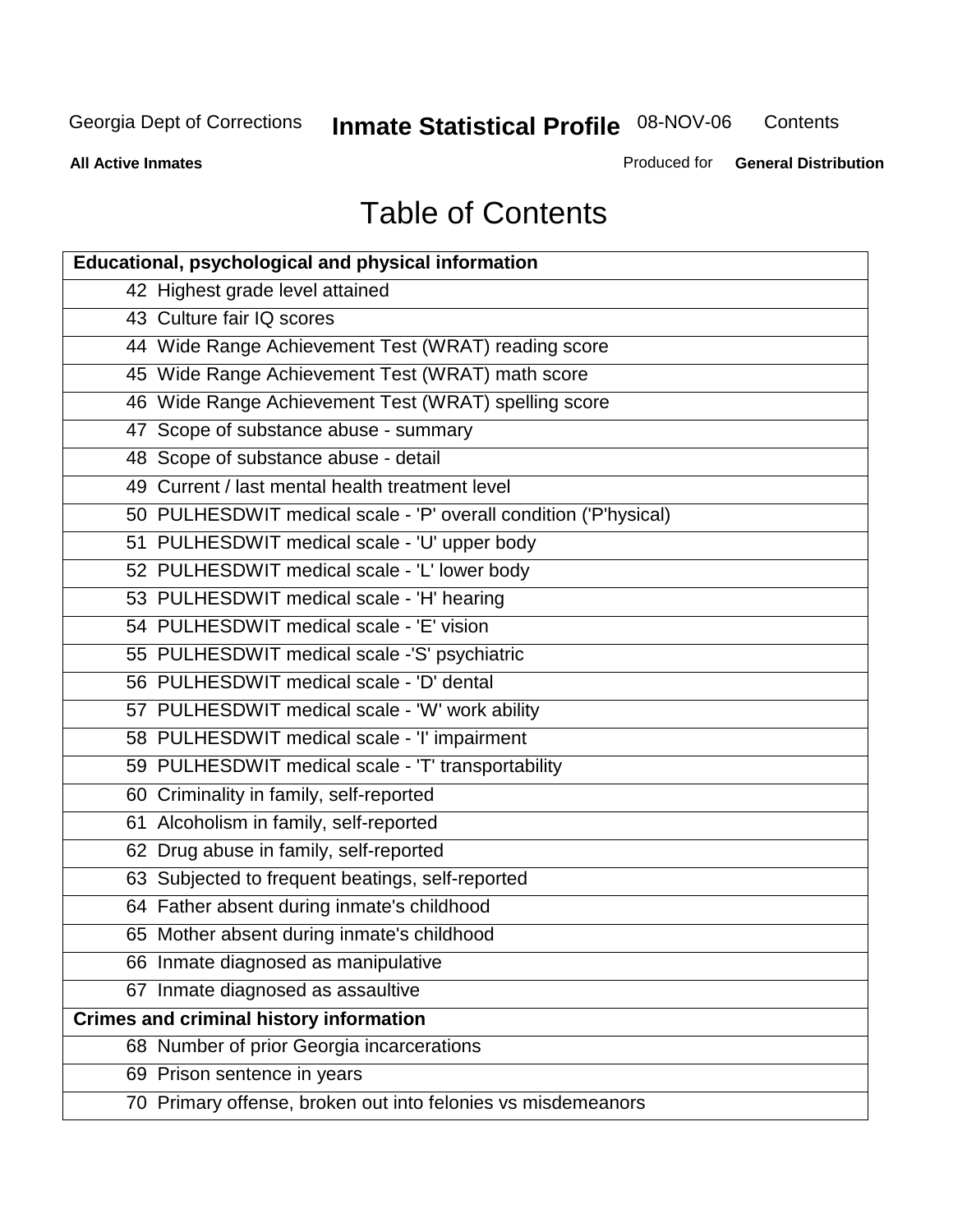**Contents** 

**All Active Inmates**

Produced for **General Distribution**

# Table of Contents

| <b>Crimes and criminal history information</b>                 |
|----------------------------------------------------------------|
| 71 Primary offense, broken out into six broad crime categories |
| 72 Primary offense, detailed offense code                      |
| 79 County of conviction of primary offense                     |
| 84 Circuit of conviction of primary offense                    |
| 86 Years served (jail + prison) in this incarceration          |
| <b>Medical information</b>                                     |
| 87 Results of most recent HIV test                             |
| 88 Results of most recent tuberculosis test                    |
| 89 Results of most recent syphilis test                        |
| 90 Results of most recent Hepatitis-C test                     |
| 91 Results of most recent pregnancy test                       |
| 92 Results of most recent diabetes test                        |
| 93 Results of most recent hypertension test                    |
| 94 Results of most recent asthma test                          |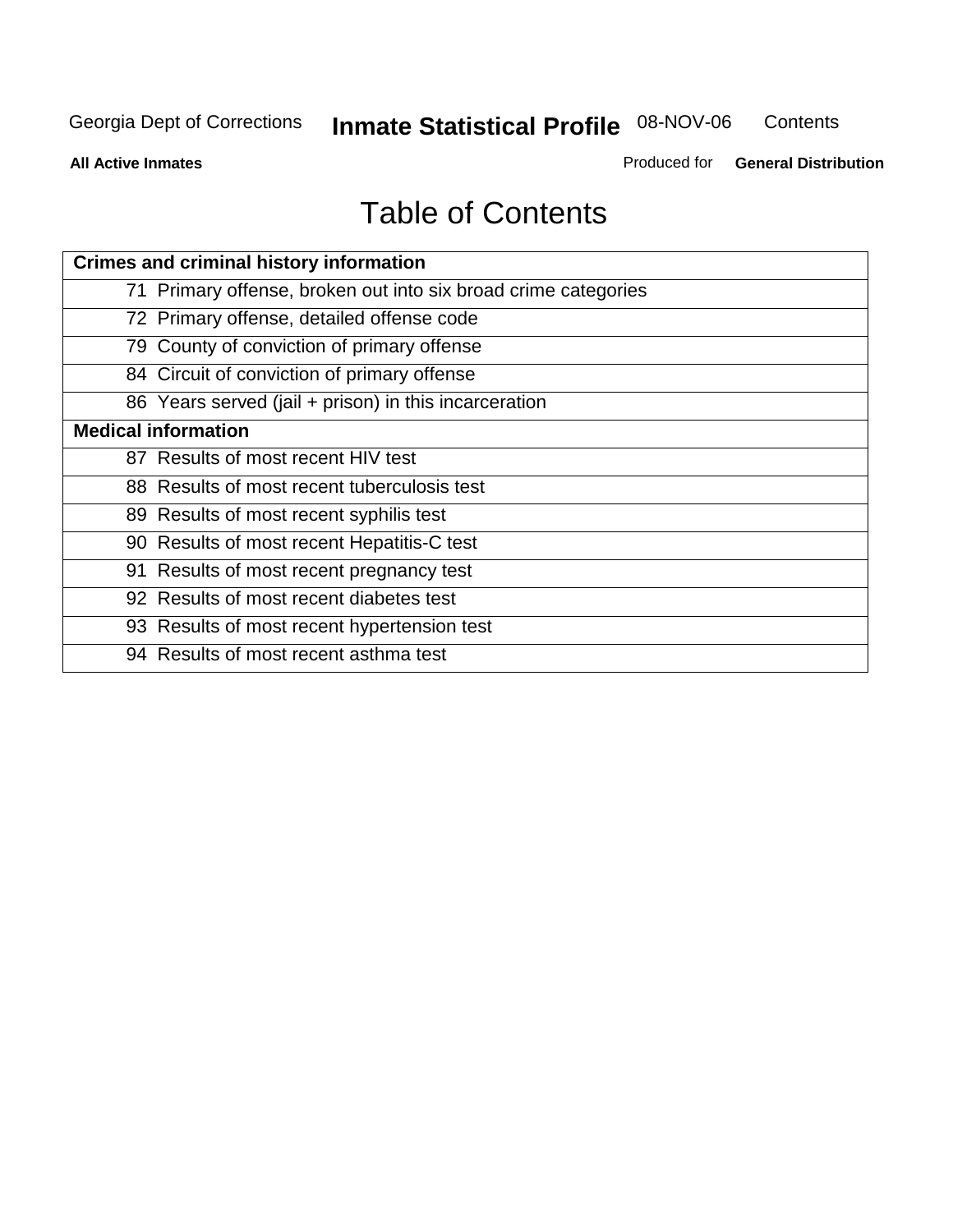#### **All Active Inmates**

#### Produced for **General Distribution**

### Current age, broken out in ten-year age groups

|                       |              | <b>Male</b> |        |                  | <b>Female</b> |          | <b>Total</b> |                 |
|-----------------------|--------------|-------------|--------|------------------|---------------|----------|--------------|-----------------|
| <b>Current Age</b>    | <b>Count</b> | Col %       | Row %  | <b>Count</b>     | Col %         | Row %    | <b>Total</b> | Col %           |
| <b>Teens</b>          | 2,952        | 6.04%       | 95.78% | 130 <sub>1</sub> | 3.64%         | 4.22%    | 3,082        | 5.88%           |
| <b>Twenties</b>       | 15,696       | 32.11%      | 93.72% | 1,052            | 29.48%        | $6.28\%$ |              | 16,748 31.93%   |
| <b>Thirties</b>       | 14,048       | 28.74%      | 92.29% | 1,173            | 32.88%        | 7.71%    | 15,221       | 29.02%          |
| <b>Forties</b>        | 11,204       | 22.92%      | 92.21% | 946              | 26.51%        | 7.79%    |              | 12,150   23.16% |
| <b>Fifties</b>        | 3,970        | 8.12%       | 94.52% | 230              | 6.45%         | 5.48%    | 4,200        | 8.01%           |
| <b>Sixties</b>        | 863          | 1.77%       | 96.64% | 30 <sub>1</sub>  | 0.84%         | 3.36%    | 893          | 1.70%           |
| Seventy +             | 155          | 0.32%       | 95.68% | 7                | 0.20%         | 4.32%    | 162          | 0.31%           |
| <b>Total Reported</b> | 48,888       | 100%        | 93.20% | 3,568            | 100%          | 6.80%    | 52,456       | 100.0%          |

| <b>Not Renor</b><br><b>Construction and</b><br><u>rreo </u> |        |       |        |
|-------------------------------------------------------------|--------|-------|--------|
| <b>Fotal</b>                                                | 18,889 | 3,568 | 2,457ء |

| <b>Mean</b><br>(average) | 35.85 | 36.16 | 35.87 |
|--------------------------|-------|-------|-------|
| <b>Median (middle)</b>   | 34    | 36    | 35    |
| Mode<br>(most frequent)  | 26    | 26    | 26    |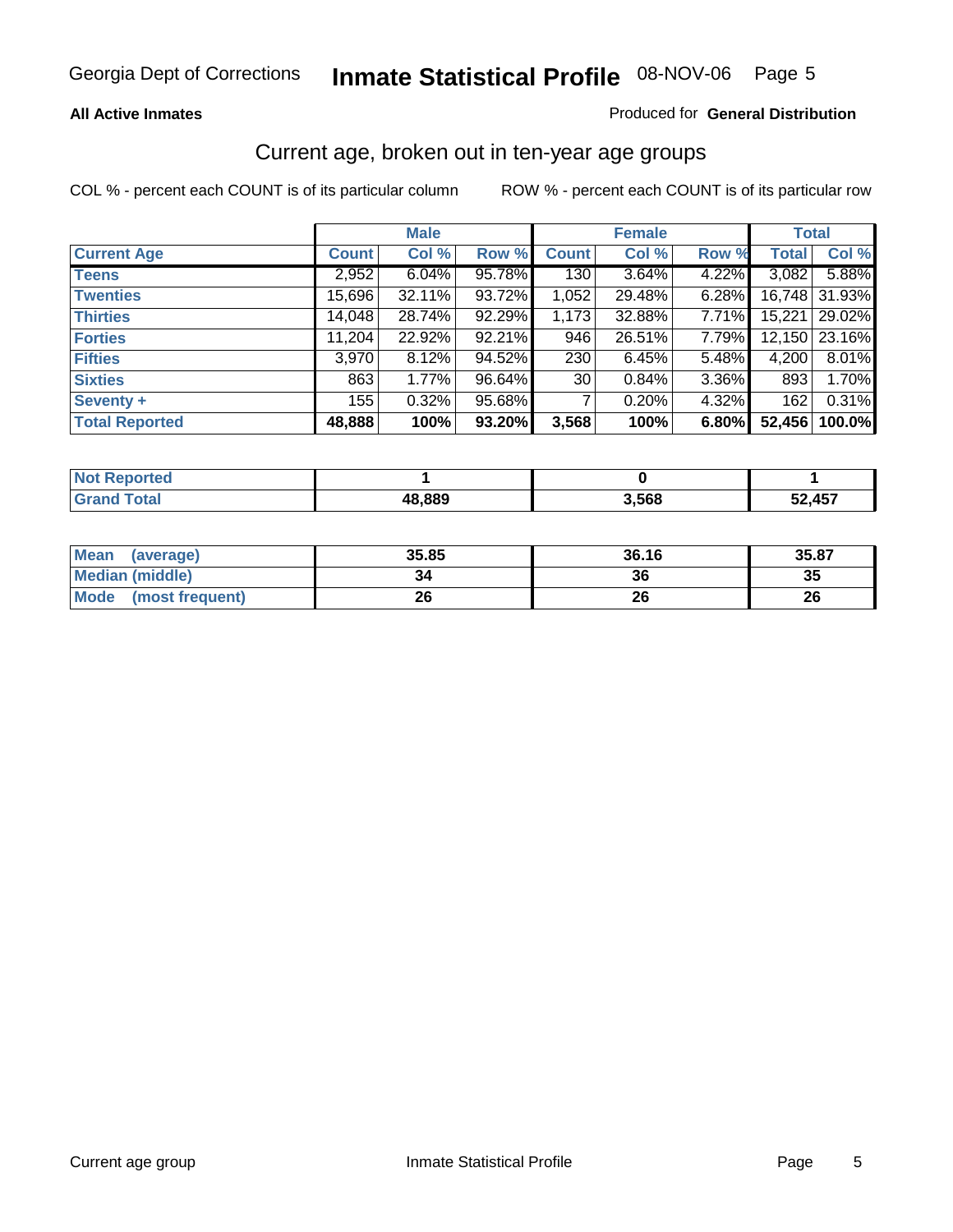**All Active Inmates**

#### Produced for **General Distribution**

### Race group

|                       |              | <b>Male</b> |                    |       | <b>Female</b> |          |              | <b>Total</b> |
|-----------------------|--------------|-------------|--------------------|-------|---------------|----------|--------------|--------------|
| <b>Race Group</b>     | <b>Count</b> | Col %       | <b>Row % Count</b> |       | Col %         | Row %    | <b>Total</b> | Col %        |
| <b>White</b>          | 18,141       | 37.28%      | $90.51\%$          | 1,901 | 53.50%        | 9.49%    | 20,042       | 38.39%       |
| <b>Black</b>          | 30,416       | 62.51%      | 94.87%             | .644  | 46.27%        | 5.13%    | 32,060       | 61.40%       |
| <b>Indian</b><br>3    | 59           | $.12\%$     | 93.65%             | 4     | $.11\%$       | $6.35\%$ | 63           | .12%         |
| <b>Asian</b>          | 42           | .09%        | 91.30%             |       | $.11\%$       | $8.70\%$ | 46           | .09%         |
| <b>Total Reported</b> | 48,658       | 100%        | 93.19%             | 3,553 | 100%          | 6.81%    | 52,211       | 100%         |

| nn.    | . .   | 246    |
|--------|-------|--------|
| ZJ I   | יי    | $\sim$ |
| 48.889 | 3,568 |        |

|  | $Mc$ | Black | White<br>$ -$ | 21904<br>DIACK |
|--|------|-------|---------------|----------------|
|--|------|-------|---------------|----------------|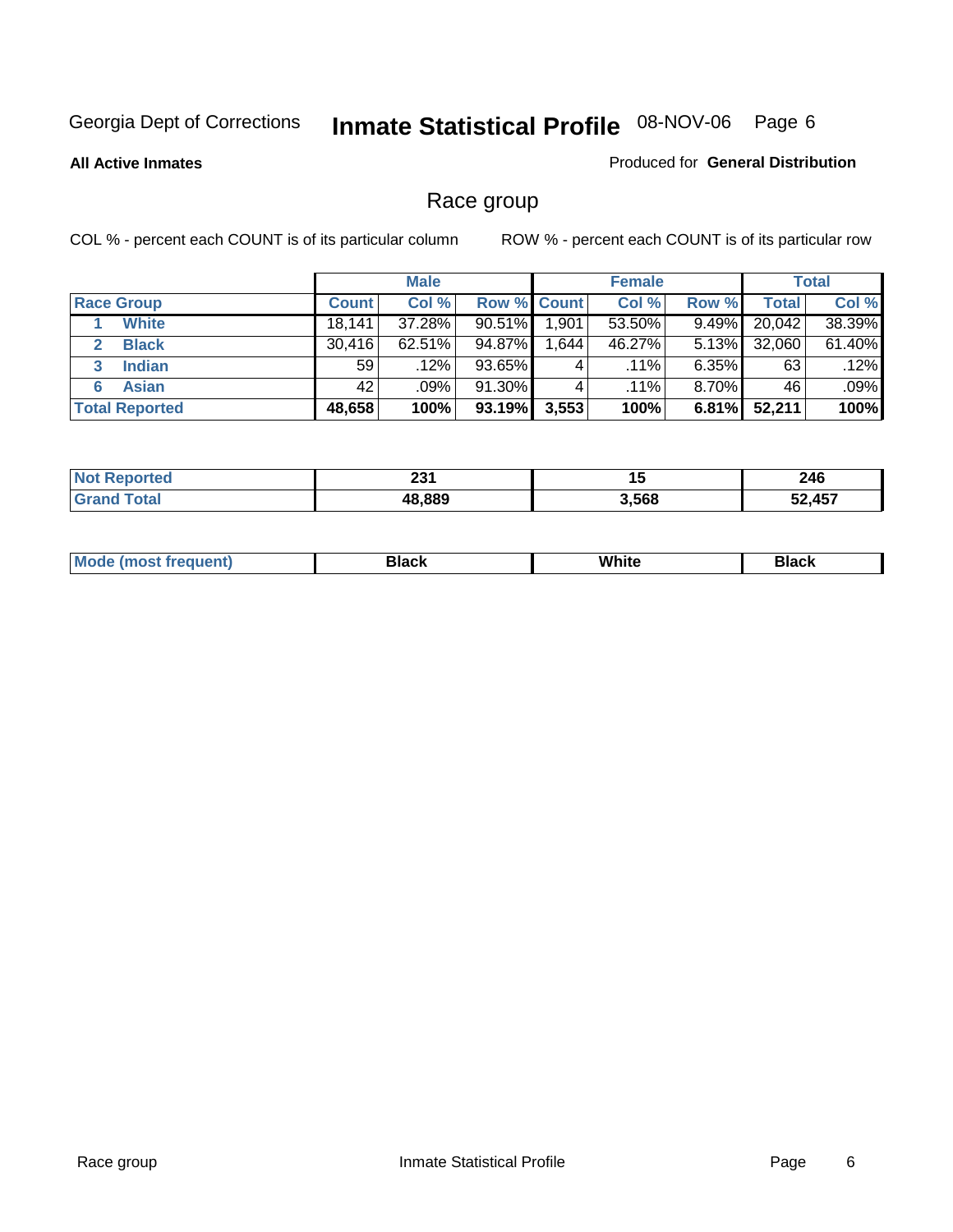**All Active Inmates**

Produced for **General Distribution**

### Hispanic Origin

COL % - percent each COUNT is of its particular column ROW % - percent each COUNT is of its particular row

|                        |              | <b>Male</b> |                    |                | <b>Female</b> |          |        | <b>Total</b> |
|------------------------|--------------|-------------|--------------------|----------------|---------------|----------|--------|--------------|
| <b>Hispanic Origin</b> | <b>Count</b> | Col %       | <b>Row % Count</b> |                | Col %         | Row %    | Total  | Col %        |
| <b>Hispanic</b>        | .906         | $3.90\%$    | 95.92%             | 81             | $2.27\%$      | $4.08\%$ | 1,987  | $3.79\%$     |
| <b>Non Hispanic</b>    | 46,983       | 96.10%      | 93.09%             | 3.487          | 97.73%        | $6.91\%$ | 50,470 | 96.21%       |
| <b>Total Reported</b>  | 48,889       | 100%        |                    | $93.2\%$ 3,568 | 100%          | $6.8\%$  | 52,457 | 100%         |

**An inmate is counted as Hispanic if** 

**(a) he self-reported as Hispanic during the diagnostic process, or** 

**(b) his primary language is Spanish, or** 

**(c) he claimed birth or citizenship in Spain or a Latin American country, or** 

**(d) he had a common Spanish surname such as Lopez or Garcia**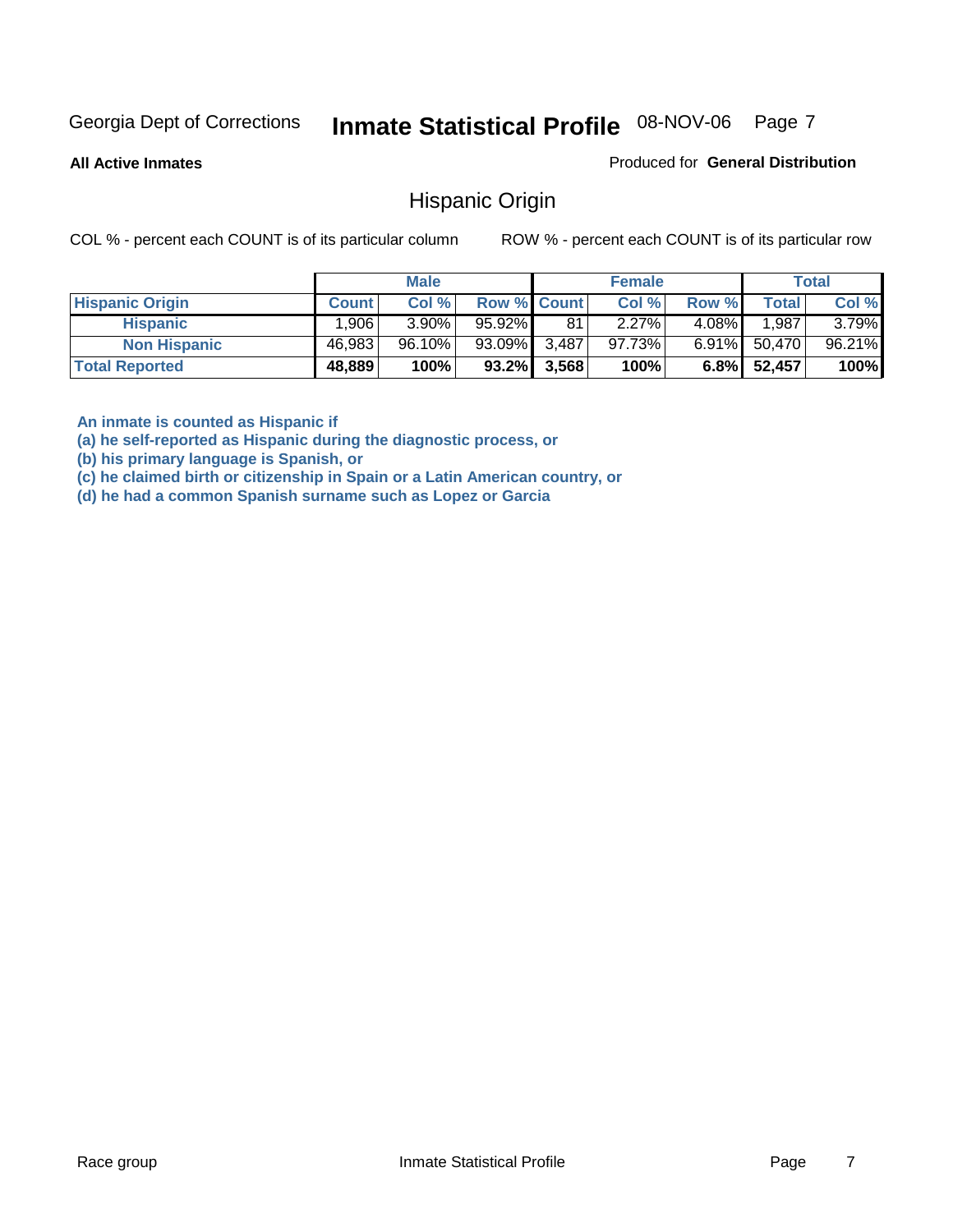**All Active Inmates**

#### Produced for **General Distribution**

### Marital status, self-reported at entry to prison

|                        |              | <b>Male</b> |        |              | <b>Female</b> |          |              | <b>Total</b> |
|------------------------|--------------|-------------|--------|--------------|---------------|----------|--------------|--------------|
| <b>Marital Status</b>  | <b>Count</b> | Col %       | Row %  | <b>Count</b> | Col %         | Row %    | <b>Total</b> | Col %        |
| <b>Single</b>          | 28,913       | $60.81\%$   | 94.15% | 1,796        | 52.13%        | $5.85\%$ | 30,709       | 60.22%       |
| <b>Married</b><br>2.   | 6,021        | 12.66%      | 92.28% | 504          | 14.63%        | 7.72%    | 6,525        | 12.80%       |
| <b>Separated</b><br>3  | 2,495        | 5.25%       | 86.54% | 388          | 11.26%        | 13.46%   | 2,883        | 5.65%        |
| <b>Divorced</b><br>4   | 5,915        | 12.44%      | 92.32% | 492          | 14.28%        | 7.68%    | 6,407        | 12.56%       |
| <b>Widowed</b><br>5    | 579          | 1.22%       | 81.43% | 132          | 3.83%         | 18.57%   | 711          | 1.39%        |
| <b>Common Law</b><br>6 | 3,626        | 7.63%       | 96.46% | 133          | 3.86%         | 3.54%    | 3,759        | 7.37%        |
| <b>Total Reported</b>  | 47,549       | 100%        | 93.24% | 3,445        | 100%          | 6.76%    | 50,994       | 100%         |

| , 340 | 123   | .463  |
|-------|-------|-------|
| 8889  | 3.568 | .,457 |

|  | Mode (most f<br>freauent) | `ınale |  | `inale |
|--|---------------------------|--------|--|--------|
|--|---------------------------|--------|--|--------|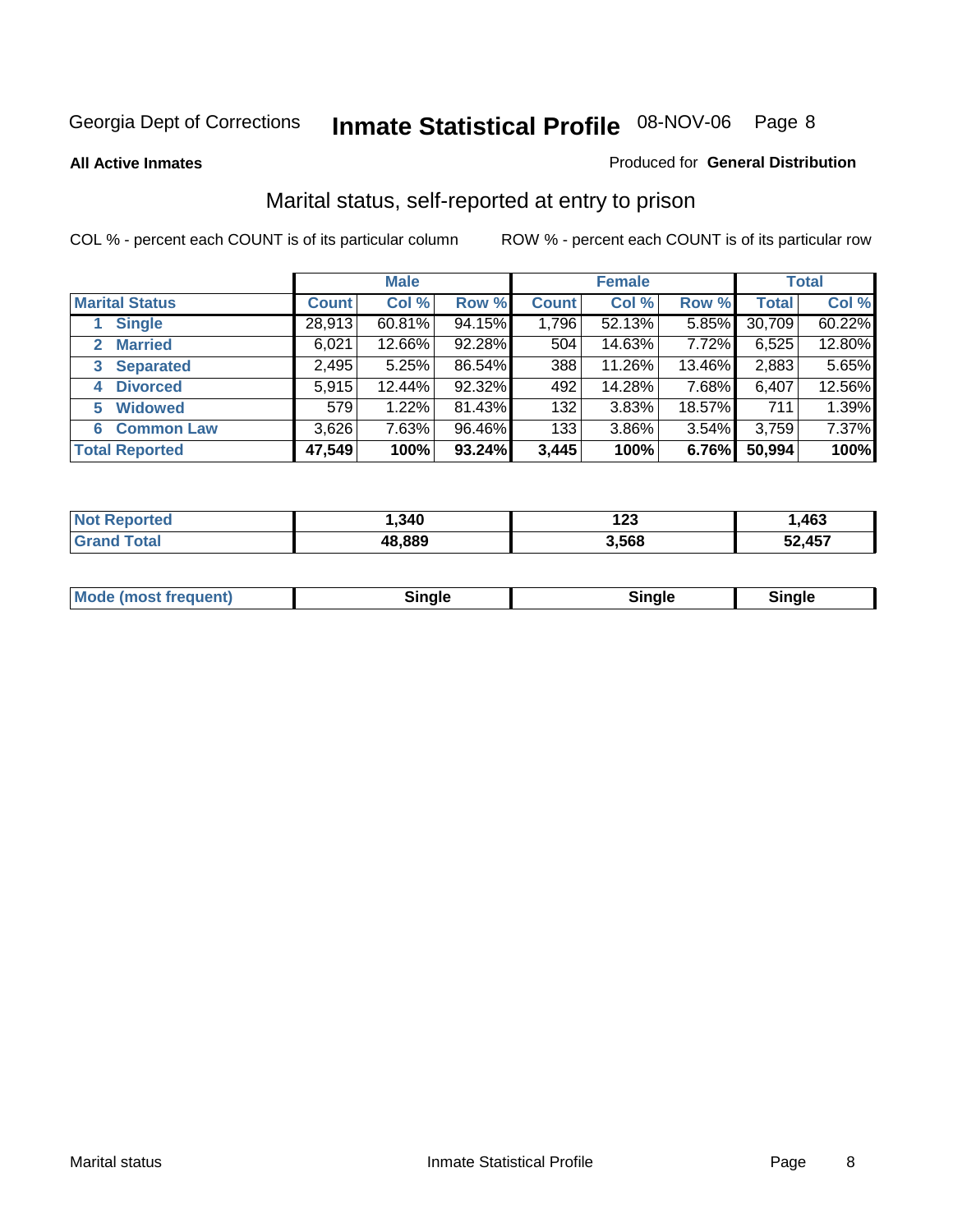#### **All Active Inmates**

#### Produced for **General Distribution**

### Number of children, self reported at entry to prison

|                           |              | <b>Male</b> |         |              | <b>Female</b> |          | <b>Total</b> |        |
|---------------------------|--------------|-------------|---------|--------------|---------------|----------|--------------|--------|
| <b>Number of Children</b> | <b>Count</b> | Col %       | Row %   | <b>Count</b> | Col %         | Row %    | <b>Total</b> | Col %  |
| $\bf{0}$                  | 19,393       | 40.29%      | 95.89%  | 831          | 23.45%        | 4.11%    | 20,224       | 39.14% |
|                           | 11,090       | 23.04%      | 94.70%  | 621          | 17.52%        | 5.30%    | 11,711       | 22.66% |
| $\overline{2}$            | 8,186        | 17.01%      | 90.40%  | 869          | 24.52%        | $9.60\%$ | 9,055        | 17.52% |
| 3                         | 4,900        | 10.18%      | 88.32%  | 648          | 18.28%        | 11.68%   | 5,548        | 10.74% |
| 4                         | 2,370        | 4.92%       | 88.70%  | 302          | 8.52%         | 11.30%   | 2,672        | 5.17%  |
| 5                         | 1,209        | 2.51%       | 88.51%  | 157          | 4.43%         | 11.49%   | 1,366        | 2.64%  |
| $6\phantom{a}$            | 507          | 1.05%       | 88.48%  | 66           | 1.86%         | 11.52%   | 573          | 1.11%  |
| 7                         | 251          | 0.52%       | 88.38%  | 33           | 0.93%         | 11.62%   | 284          | 0.55%  |
| 8                         | 108          | 0.22%       | 90.76%  | 11           | 0.31%         | 9.24%    | 119          | 0.23%  |
| 9                         | 46           | 0.10%       | 92.00%  | 4            | 0.11%         | $8.00\%$ | 50           | 0.10%  |
| 10                        | 20           | 0.04%       | 90.91%  | 2            | 0.06%         | 9.09%    | 22           | 0.04%  |
| Over 10                   | 52           | 0.11%       | 100.00% |              |               |          | 52           | 0.10%  |
| <b>Total Reported</b>     | 48,132       | 100%        | 93.14%  | 3,544        | 100%          | 6.86%    | 51,676       | 100%   |

| ---             | - -  | 704 |
|-----------------|------|-----|
| , , ,           |      | $-$ |
| 10 00N<br>ററ്റാ | .568 |     |

| Mean<br>(average)              | .35 | 1.99 | 39. ا |
|--------------------------------|-----|------|-------|
| <b>Median (middle)</b>         |     |      |       |
| <b>Mode</b><br>(most frequent) |     |      |       |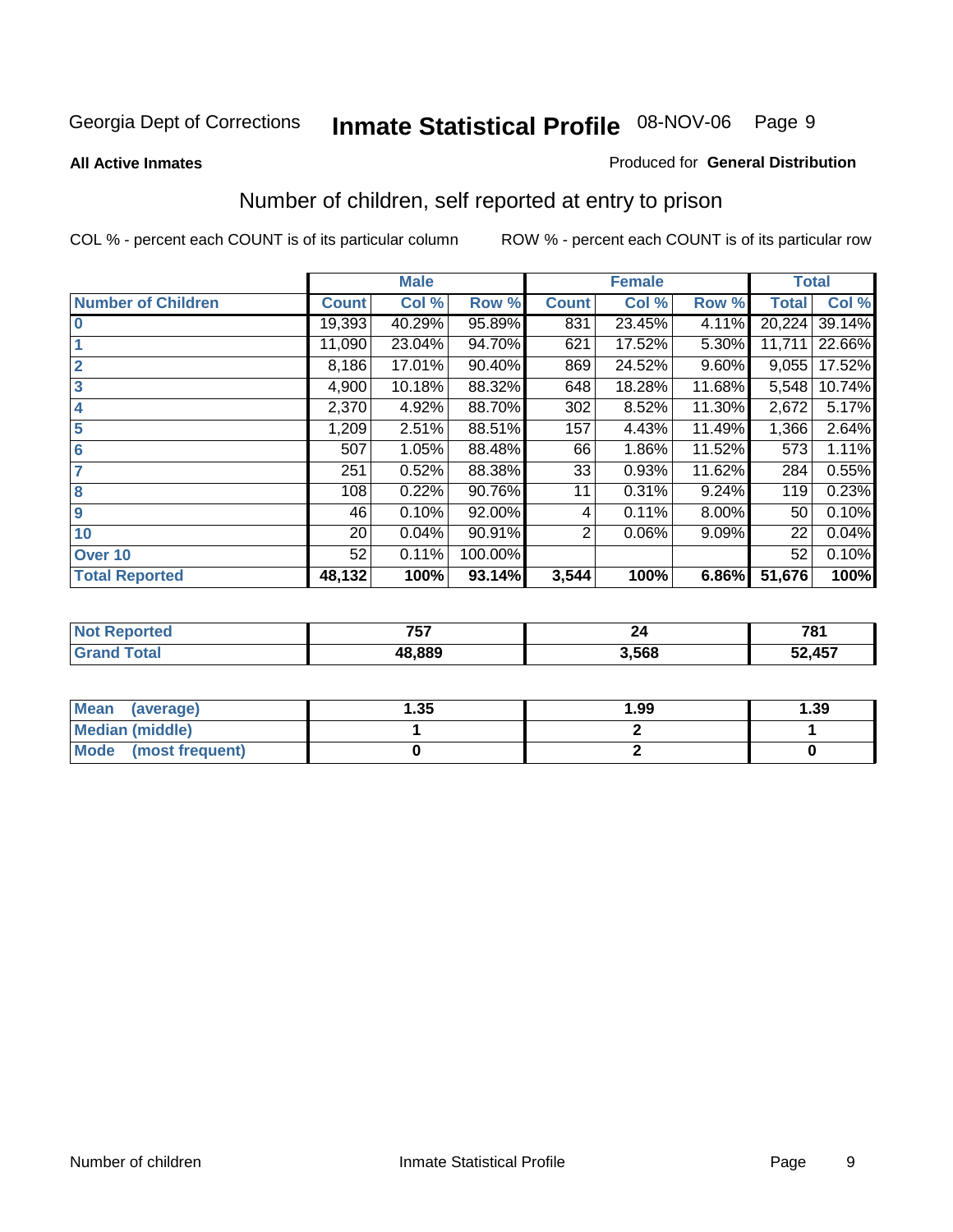#### **All Active Inmates**

#### Produced for **General Distribution**

### Religious affiliation, self-reported at entry to prison

|                  |                              |              | <b>Male</b> |         |                 | <b>Female</b>             |        |              | <b>Total</b> |
|------------------|------------------------------|--------------|-------------|---------|-----------------|---------------------------|--------|--------------|--------------|
|                  | <b>Religious Affiliation</b> | <b>Count</b> | Col %       | Row %   | <b>Count</b>    | $\overline{\text{Col}}$ % | Row %  | <b>Total</b> | Col %        |
| 1                | <b>Islam</b>                 | 1,435        | 3.42%       | 98.63%  | $\overline{20}$ | .60%                      | 1.37%  | 1,455        | 3.21%        |
| $\overline{2}$   | <b>Catholic</b>              | 2,051        | 4.89%       | 93.35%  | 146             | 4.35%                     | 6.65%  | 2,197        | 4.85%        |
| 3                | <b>Baptist</b>               | 20,873       | 49.80%      | 91.32%  | 1,984           | 59.07%                    | 8.68%  | 22,857       | 50.49%       |
| 4                | <b>Methodist</b>             | 926          | 2.21%       | 88.78%  | 117             | 3.48%                     | 11.22% | 1,043        | 2.30%        |
| 5                | <b>EpiscopIn</b>             | 66           | .16%        | 85.71%  | 11              | .33%                      | 14.29% | 77           | .17%         |
| 6                | <b>Presbytrn</b>             | 111          | .26%        | 97.37%  | 3               | .09%                      | 2.63%  | 114          | .25%         |
| 7                | <b>Chc Of God</b>            | 503          | 1.20%       | 87.94%  | 69              | 2.05%                     | 12.06% | 572          | 1.26%        |
| 8                | <b>Holiness</b>              | 1,552        | 3.70%       | 87.29%  | 226             | 6.73%                     | 12.71% | 1,778        | 3.93%        |
| $\boldsymbol{9}$ | <b>Jewish</b>                | 47           | .11%        | 95.92%  | 2               | .06%                      | 4.08%  | 49           | .11%         |
| 10               | <b>Anglican</b>              | 7            | .02%        | 87.50%  | 1               | .03%                      | 12.50% | 8            | .02%         |
| 11               | <b>Grk Orthdx</b>            | 7            | .02%        | 100.00% |                 |                           |        | 7            | .02%         |
| 12               | <b>Hindu</b>                 | 6            | .01%        | 100.00% |                 |                           |        | 6            | .01%         |
| 13               | <b>Buddhist</b>              | 43           | .10%        | 95.56%  | $\overline{2}$  | .06%                      | 4.44%  | 45           | .10%         |
| 14               | <b>Taoist</b>                | 3            | .01%        | 100.00% |                 |                           |        | 3            | .01%         |
| 15               | <b>Shintoist</b>             | 9            | .02%        | 100.00% |                 |                           |        | 9            | .02%         |
| 16               | <b>Seven D Ad</b>            | 132          | .31%        | 95.65%  | 6               | .18%                      | 4.35%  | 138          | .30%         |
| 17               | <b>Jehovah Wt</b>            | 383          | .91%        | 91.63%  | 35              | 1.04%                     | 8.37%  | 418          | .92%         |
| 18               | <b>Latr Day S</b>            | 49           | .12%        | 94.23%  | $\overline{3}$  | .09%                      | 5.77%  | 52           | .11%         |
| 19               | Quaker                       |              | .01%        | 100.00% |                 |                           |        |              | .01%         |
| 20               | <b>Other Prot</b>            | 6,201        | 14.80%      | 91.06%  | 609             | 18.13%                    | 8.94%  | 6,810        | 15.04%       |
| 96               | <b>None</b>                  | 7,505        | 17.91%      | 98.36%  | 125             | 3.72%                     | 1.64%  | 7,630        | 16.85%       |
|                  | <b>Total Reported</b>        | 41,910       | 100%        | 92.58%  | 3,359           | 100%                      | 7.42%  | 45,269       | 100%         |

| orted       | <b>070</b><br><b>J.JIJ</b> | 209   | 7,188  |
|-------------|----------------------------|-------|--------|
| $5 - 4 - 1$ | 48,889                     | 3,568 | 52,457 |

| $  -$ | Mode (most frequent)<br>Baptist<br>3aptist<br>Baptist |
|-------|-------------------------------------------------------|
|-------|-------------------------------------------------------|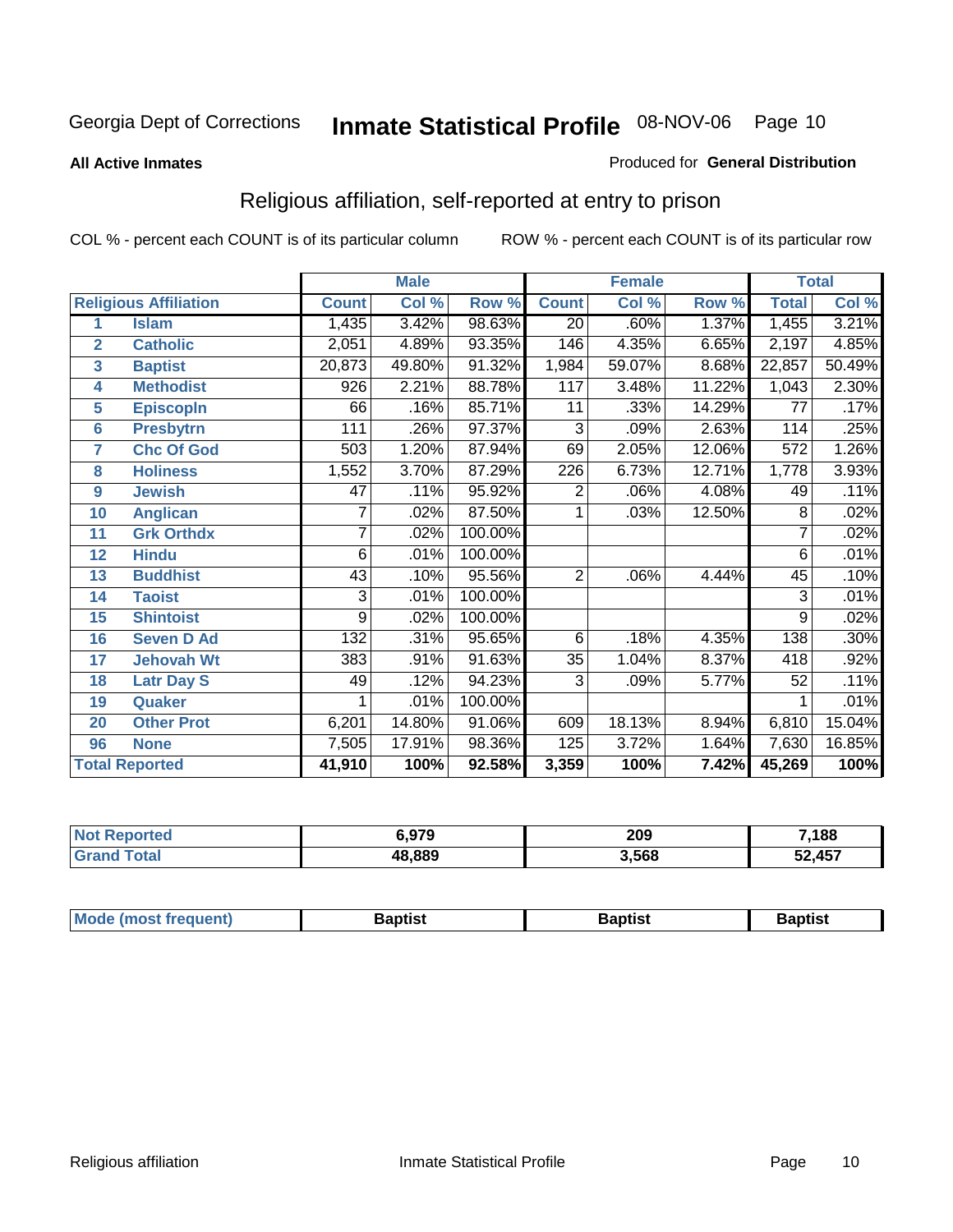**All Active Inmates**

#### Produced for **General Distribution**

### Home county, self-reported at entry to prison

|                  |                      | <b>Male</b>      |       | <b>Female</b> |                  | <b>Total</b> |        |                  |       |
|------------------|----------------------|------------------|-------|---------------|------------------|--------------|--------|------------------|-------|
|                  | <b>Home County</b>   | <b>Count</b>     | Col % | Row %         | <b>Count</b>     | Col %        | Row %  | <b>Total</b>     | Col % |
| 1                | <b>Appling</b>       | 99               | .21%  | 94.29%        | $\overline{6}$   | .17%         | 5.71%  | 105              | .21%  |
| $\overline{2}$   | <b>Atkinson</b>      | $\overline{35}$  | .08%  | 100.00%       |                  |              |        | $\overline{35}$  | .07%  |
| 3                | <b>Bacon</b>         | $\overline{59}$  | .13%  | 95.16%        | $\overline{3}$   | .09%         | 4.84%  | $\overline{62}$  | .12%  |
| 4                | <b>Baker</b>         | $\overline{9}$   | .02%  | 90.00%        | $\overline{1}$   | .03%         | 10.00% | $\overline{10}$  | .02%  |
| 5                | <b>Baldwin</b>       | 296              | .64%  | 95.48%        | $\overline{14}$  | .41%         | 4.52%  | $\overline{310}$ | .62%  |
| $6\phantom{a}$   | <b>Banks</b>         | $\overline{47}$  | .10%  | 88.68%        | $\overline{6}$   | .17%         | 11.32% | $\overline{53}$  | .11%  |
| $\overline{7}$   | <b>Barrow</b>        | 248              | .53%  | 94.66%        | $\overline{14}$  | .41%         | 5.34%  | $\overline{262}$ | .52%  |
| 8                | <b>Bartow</b>        | 504              | 1.08% | 87.50%        | $\overline{72}$  | 2.09%        | 12.50% | 576              | 1.15% |
| $\boldsymbol{9}$ | <b>Ben Hill</b>      | $\overline{200}$ | .43%  | 90.91%        | $\overline{20}$  | .58%         | 9.09%  | $\overline{220}$ | .44%  |
| 10               | <b>Berrien</b>       | 67               | .14%  | 91.78%        | $\overline{6}$   | .17%         | 8.22%  | $\overline{73}$  | .15%  |
| 11               | <b>Bibb</b>          | 1,156            | 2.48% | 94.44%        | 68               | 1.97%        | 5.56%  | 1,224            | 2.45% |
| 12               | <b>Bleckley</b>      | $\overline{91}$  | .20%  | 88.35%        | $\overline{12}$  | .35%         | 11.65% | 103              | .21%  |
| $\overline{13}$  | <b>Brantley</b>      | 48               | .10%  | 94.12%        | $\overline{3}$   | .09%         | 5.88%  | $\overline{51}$  | .10%  |
| 14               | <b>Brooks</b>        | $\overline{65}$  | .14%  | 98.48%        | $\overline{1}$   | .03%         | 1.52%  | $\overline{66}$  | .13%  |
| 15               | <b>Bryan</b>         | $\overline{99}$  | .21%  | 95.19%        | $\overline{5}$   | .15%         | 4.81%  | 104              | .21%  |
| 16               | <b>Bulloch</b>       | $\overline{347}$ | .75%  | 93.03%        | $\overline{26}$  | .75%         | 6.97%  | $\overline{373}$ | .75%  |
| 17               | <b>Burke</b>         | $\overline{174}$ | .37%  | 94.57%        | $\overline{10}$  | .29%         | 5.43%  | 184              | .37%  |
| 18               | <b>Butts</b>         | $\overline{148}$ | .32%  | 94.87%        | $\overline{8}$   | .23%         | 5.13%  | 156              | .31%  |
| 19               | <b>Calhoun</b>       | $\overline{39}$  | .08%  | 97.50%        | $\overline{1}$   | .03%         | 2.50%  | $\overline{40}$  | .08%  |
| 20               | <b>Camden</b>        | $\overline{97}$  | .21%  | 95.10%        | $\overline{5}$   | .15%         | 4.90%  | 102              | .20%  |
| $\overline{21}$  | <b>Candler</b>       | $\overline{77}$  | .17%  | 92.77%        | $\overline{6}$   | .17%         | 7.23%  | $\overline{83}$  | .17%  |
| 22               | <b>Carroll</b>       | $\overline{507}$ | 1.09% | 89.42%        | $\overline{60}$  | 1.74%        | 10.58% | 567              | 1.13% |
| 23               | <b>Catoosa</b>       | 188              | .40%  | 87.04%        | $\overline{28}$  | .81%         | 12.96% | $\overline{216}$ | .43%  |
| 24               | <b>Charlton</b>      | $\overline{34}$  | .07%  | 97.14%        | 1                | .03%         | 2.86%  | $\overline{35}$  | .07%  |
| 25               | <b>Chatham</b>       | 2,198            | 4.72% | 94.50%        | $\overline{128}$ | 3.71%        | 5.50%  | 2,326            | 4.65% |
| 26               | <b>Chattahoochee</b> | $\overline{15}$  | .03%  | 93.75%        | 1                | .03%         | 6.25%  | 16               | .03%  |
| 27               | Chattooga            | $\overline{205}$ | .44%  | 87.98%        | $\overline{28}$  | .81%         | 12.02% | 233              | .47%  |
| 28               | <b>Cherokee</b>      | $\overline{423}$ | .91%  | 90.38%        | $\overline{45}$  | 1.31%        | 9.62%  | 468              | .94%  |
| 29               | <b>Clarke</b>        | $\overline{518}$ | 1.11% | 93.17%        | $\overline{38}$  | 1.10%        | 6.83%  | 556              | 1.11% |
| 30               | <b>Clay</b>          | $\overline{16}$  | .03%  | 88.89%        | $\overline{2}$   | .06%         | 11.11% | $\overline{18}$  | .04%  |
| 31               | <b>Clayton</b>       | 1,316            | 2.83% | 93.14%        | $\overline{97}$  | 2.81%        | 6.86%  | 1,413            | 2.83% |
| 32               | <b>Clinch</b>        | 38               | .08%  | 86.36%        | 6                | .17%         | 13.64% | 44               | .09%  |
| 33               | <b>Cobb</b>          | 2,018            | 4.34% | 91.27%        | 193              | 5.60%        | 8.73%  | 2,211            | 4.42% |
| 34               | <b>Coffee</b>        | $\overline{212}$ | .46%  | 89.83%        | 24               | .70%         | 10.17% | 236              | .47%  |
| 35               | <b>Colquitt</b>      | 293              | .63%  | 96.07%        | $\overline{12}$  | .35%         | 3.93%  | 305              | .61%  |
| 36               | <b>Columbia</b>      | 180              | .39%  | 91.84%        | 16               | .46%         | 8.16%  | 196              | .39%  |
| 37               | <b>Cook</b>          | 107              | .23%  | 93.04%        | 8                | .23%         | 6.96%  | 115              | .23%  |
| 38               | <b>Coweta</b>        | 429              | .92%  | 90.89%        | 43               | 1.25%        | 9.11%  | 472              | .94%  |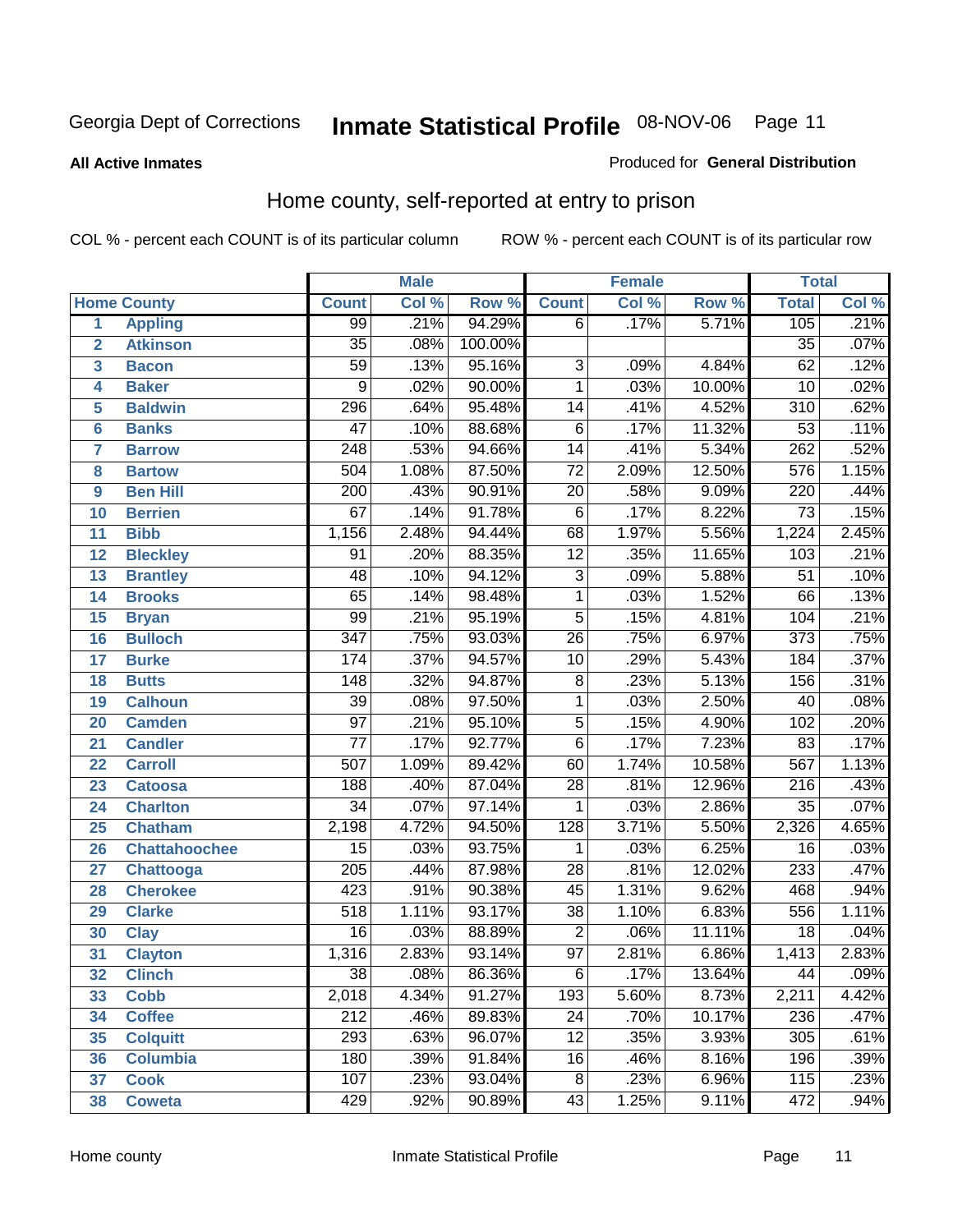#### **All Active Inmates**

#### Produced for **General Distribution**

### Home county, self-reported at entry to prison

|    |                    |                  | <b>Male</b> |         |                  | <b>Female</b> |        | <b>Total</b>      |         |
|----|--------------------|------------------|-------------|---------|------------------|---------------|--------|-------------------|---------|
|    | <b>Home County</b> | <b>Count</b>     | Col %       | Row %   | <b>Count</b>     | Col %         | Row %  | <b>Total</b>      | Col %   |
| 39 | <b>Crawford</b>    | $\overline{25}$  | .05%        | 89.29%  | $\overline{3}$   | $.09\%$       | 10.71% | $\overline{28}$   | .06%    |
| 40 | <b>Crisp</b>       | 234              | .50%        | 91.41%  | $\overline{22}$  | .64%          | 8.59%  | 256               | .51%    |
| 41 | <b>Dade</b>        | $\overline{71}$  | .15%        | 94.67%  | 4                | .12%          | 5.33%  | 75                | .15%    |
| 42 | <b>Dawson</b>      | $\overline{76}$  | .16%        | 90.48%  | $\overline{8}$   | .23%          | 9.52%  | 84                | .17%    |
| 43 | <b>Decatur</b>     | $\overline{229}$ | .49%        | 95.82%  | $\overline{10}$  | .29%          | 4.18%  | 239               | .48%    |
| 44 | <b>Dekalb</b>      | 2,528            | 5.43%       | 94.65%  | 143              | 4.15%         | 5.35%  | 2,671             | 5.34%   |
| 45 | <b>Dodge</b>       | 143              | .31%        | 94.70%  | $\overline{8}$   | .23%          | 5.30%  | 151               | .30%    |
| 46 | <b>Dooly</b>       | 81               | .17%        | 96.43%  | $\overline{3}$   | .09%          | 3.57%  | 84                | .17%    |
| 47 | <b>Dougherty</b>   | 934              | 2.01%       | 93.78%  | 62               | 1.80%         | 6.22%  | 996               | 1.99%   |
| 48 | <b>Douglas</b>     | 555              | 1.19%       | 90.69%  | $\overline{57}$  | 1.65%         | 9.31%  | 612               | 1.22%   |
| 49 | <b>Early</b>       | 66               | .14%        | 97.06%  | $\overline{2}$   | .06%          | 2.94%  | 68                | .14%    |
| 50 | <b>Echols</b>      | 6                | .01%        | 100.00% |                  |               |        | 6                 | .01%    |
| 51 | <b>Effingham</b>   | $\overline{131}$ | .28%        | 87.92%  | $\overline{18}$  | .52%          | 12.08% | 149               | .30%    |
| 52 | <b>Elbert</b>      | 153              | .33%        | 93.29%  | $\overline{11}$  | .32%          | 6.71%  | 164               | .33%    |
| 53 | <b>Emanuel</b>     | 144              | .31%        | 94.12%  | $\overline{9}$   | .26%          | 5.88%  | 153               | .31%    |
| 54 | <b>Evans</b>       | 83               | .18%        | 97.65%  | $\overline{2}$   | .06%          | 2.35%  | 85                | .17%    |
| 55 | <b>Fannin</b>      | $\overline{97}$  | .21%        | 92.38%  | $\overline{8}$   | .23%          | 7.62%  | $\frac{105}{105}$ | .21%    |
| 56 | <b>Fayette</b>     | $\overline{141}$ | .30%        | 93.38%  | $\overline{10}$  | .29%          | 6.62%  | 151               | .30%    |
| 57 | <b>Floyd</b>       | 700              | 1.50%       | 90.44%  | $\overline{74}$  | 2.15%         | 9.56%  | 774               | 1.55%   |
| 58 | <b>Forsyth</b>     | 184              | .40%        | 92.93%  | 14               | .41%          | 7.07%  | 198               | .40%    |
| 59 | <b>Franklin</b>    | 123              | .26%        | 91.79%  | $\overline{11}$  | .32%          | 8.21%  | 134               | .27%    |
| 60 | <b>Fulton</b>      | 5,759            | 12.37%      | 95.40%  | $\overline{278}$ | 8.07%         | 4.60%  | 6,037             | 12.08%  |
| 61 | <b>Gilmer</b>      | 115              | .25%        | 92.00%  | $\overline{10}$  | .29%          | 8.00%  | 125               | .25%    |
| 62 | <b>Glascock</b>    | 6                | .01%        | 100.00% |                  |               |        | 6                 | .01%    |
| 63 | <b>Glynn</b>       | 395              | .85%        | 95.64%  | $\overline{18}$  | .52%          | 4.36%  | $\overline{413}$  | .83%    |
| 64 | <b>Gordon</b>      | 288              | .62%        | 88.89%  | $\overline{36}$  | 1.04%         | 11.11% | 324               | .65%    |
| 65 | <b>Grady</b>       | 171              | .37%        | 90.00%  | $\overline{19}$  | .55%          | 10.00% | 190               | .38%    |
| 66 | <b>Greene</b>      | $\overline{73}$  | .16%        | 91.25%  | 7                | .20%          | 8.75%  | 80                | .16%    |
| 67 | <b>Gwinnett</b>    | 1,326            | 2.85%       | 93.25%  | $\overline{96}$  | 2.79%         | 6.75%  | 1,422             | 2.84%   |
| 68 | <b>Habersham</b>   | 126              | .27%        | 91.97%  | 11               | .32%          | 8.03%  | 137               | .27%    |
| 69 | <b>Hall</b>        | 664              | 1.43%       | 91.97%  | $\overline{58}$  | 1.68%         | 8.03%  | 722               | 1.44%   |
| 70 | <b>Hancock</b>     | 69               | .15%        | 98.57%  | 1                | .03%          | 1.43%  | 70                | $.14\%$ |
| 71 | <b>Haralson</b>    | 114              | .24%        | 90.48%  | $\overline{12}$  | .35%          | 9.52%  | 126               | .25%    |
| 72 | <b>Harris</b>      | 77               | .17%        | 92.77%  | 6                | .17%          | 7.23%  | 83                | .17%    |
| 73 | <b>Hart</b>        | $\overline{91}$  | .20%        | 92.86%  | 7                | .20%          | 7.14%  | $\overline{98}$   | .20%    |
| 74 | <b>Heard</b>       | 57               | .12%        | 95.00%  | $\overline{3}$   | .09%          | 5.00%  | 60                | .12%    |
| 75 | <b>Henry</b>       | 474              | 1.02%       | 91.15%  | 46               | 1.33%         | 8.85%  | 520               | 1.04%   |
| 76 | <b>Houston</b>     | 525              | 1.13%       | 93.25%  | $\overline{38}$  | 1.10%         | 6.75%  | 563               | 1.13%   |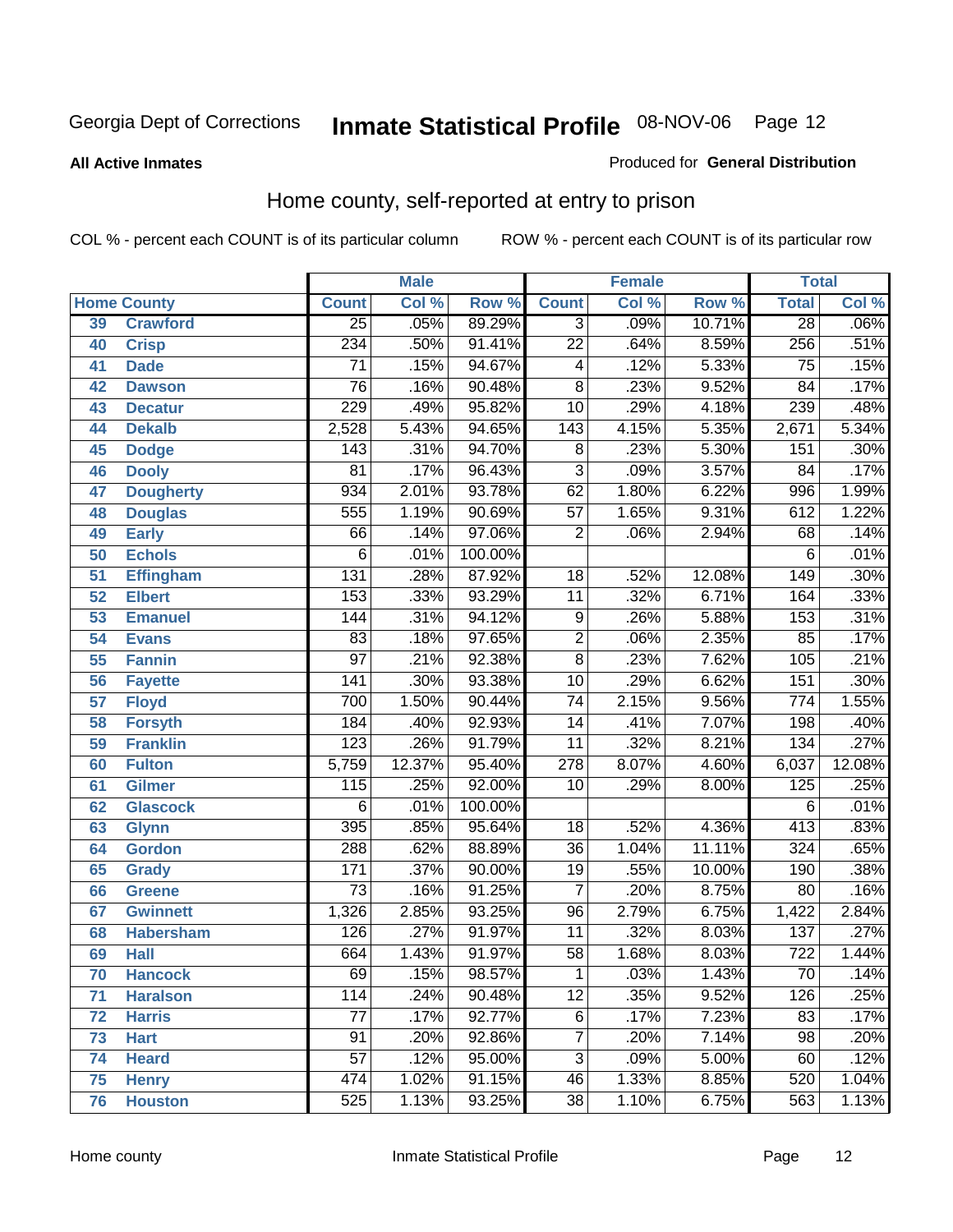#### **All Active Inmates**

#### Produced for **General Distribution**

### Home county, self-reported at entry to prison

|     |                    |                  | <b>Male</b> |         |                  | <b>Female</b> |        | <b>Total</b>     |       |
|-----|--------------------|------------------|-------------|---------|------------------|---------------|--------|------------------|-------|
|     | <b>Home County</b> | <b>Count</b>     | Col %       | Row %   | <b>Count</b>     | Col %         | Row %  | <b>Total</b>     | Col % |
| 77  | <b>Irwin</b>       | $\overline{71}$  | .15%        | 98.61%  | 1                | .03%          | 1.39%  | $\overline{72}$  | .14%  |
| 78  | <b>Jackson</b>     | 195              | .42%        | 91.98%  | $\overline{17}$  | .49%          | 8.02%  | $\overline{212}$ | .42%  |
| 79  | <b>Jasper</b>      | 63               | .14%        | 96.92%  | $\overline{2}$   | .06%          | 3.08%  | 65               | .13%  |
| 80  | <b>Jeff Davis</b>  | 64               | .14%        | 96.97%  | $\overline{2}$   | .06%          | 3.03%  | 66               | .13%  |
| 81  | <b>Jefferson</b>   | $\overline{103}$ | .22%        | 96.26%  | $\overline{4}$   | .12%          | 3.74%  | 107              | .21%  |
| 82  | <b>Jenkins</b>     | 64               | .14%        | 95.52%  | $\overline{3}$   | .09%          | 4.48%  | 67               | .13%  |
| 83  | <b>Johnson</b>     | $\overline{54}$  | .12%        | 94.74%  | $\overline{3}$   | .09%          | 5.26%  | $\overline{57}$  | .11%  |
| 84  | <b>Jones</b>       | $\overline{67}$  | .14%        | 91.78%  | $\overline{6}$   | .17%          | 8.22%  | $\overline{73}$  | .15%  |
| 85  | <b>Lamar</b>       | $\overline{79}$  | .17%        | 92.94%  | $\overline{6}$   | .17%          | 7.06%  | 85               | .17%  |
| 86  | Lanier             | $\overline{33}$  | .07%        | 84.62%  | $\overline{6}$   | .17%          | 15.38% | $\overline{39}$  | .08%  |
| 87  | <b>Laurens</b>     | 266              | .57%        | 92.68%  | $\overline{21}$  | .61%          | 7.32%  | 287              | .57%  |
| 88  | Lee                | $\overline{56}$  | .12%        | 98.25%  | 1                | .03%          | 1.75%  | $\overline{57}$  | .11%  |
| 89  | <b>Liberty</b>     | 234              | .50%        | 93.98%  | $\overline{15}$  | .44%          | 6.02%  | $\overline{249}$ | .50%  |
| 90  | <b>Lincoln</b>     | $\overline{39}$  | .08%        | 100.00% |                  |               |        | 39               | .08%  |
| 91  | Long               | $\overline{35}$  | .08%        | 92.11%  | $\overline{3}$   | .09%          | 7.89%  | $\overline{38}$  | .08%  |
| 92  | <b>Lowndes</b>     | 483              | 1.04%       | 94.71%  | $\overline{27}$  | .78%          | 5.29%  | 510              | 1.02% |
| 93  | <b>Lumpkin</b>     | $\overline{80}$  | .17%        | 90.91%  | $\overline{8}$   | .23%          | 9.09%  | $\overline{88}$  | .18%  |
| 94  | <b>Macon</b>       | $\overline{83}$  | .18%        | 95.40%  | 4                | .12%          | 4.60%  | $\overline{87}$  | .17%  |
| 95  | <b>Madison</b>     | $\overline{132}$ | .28%        | 91.03%  | $\overline{13}$  | .38%          | 8.97%  | 145              | .29%  |
| 96  | <b>Marion</b>      | 40               | .09%        | 97.56%  | $\mathbf{1}$     | .03%          | 2.44%  | 41               | .08%  |
| 97  | <b>Mcduffie</b>    | 176              | .38%        | 95.65%  | $\overline{8}$   | .23%          | 4.35%  | 184              | .37%  |
| 98  | <b>Mcintosh</b>    | $\overline{55}$  | .12%        | 91.67%  | $\overline{5}$   | .15%          | 8.33%  | 60               | .12%  |
| 99  | <b>Meriwether</b>  | 191              | .41%        | 93.63%  | $\overline{13}$  | .38%          | 6.37%  | $\overline{204}$ | .41%  |
| 100 | <b>Miller</b>      | $\overline{33}$  | .07%        | 97.06%  | 1                | .03%          | 2.94%  | $\overline{34}$  | .07%  |
| 101 | <b>Mitchell</b>    | $\overline{177}$ | .38%        | 92.19%  | $\overline{15}$  | .44%          | 7.81%  | 192              | .38%  |
| 102 | <b>Monroe</b>      | $\overline{133}$ | .29%        | 90.48%  | $\overline{14}$  | .41%          | 9.52%  | 147              | .29%  |
| 103 | <b>Montgomery</b>  | $\overline{45}$  | .10%        | 95.74%  | $\overline{2}$   | .06%          | 4.26%  | $\overline{47}$  | .09%  |
| 104 | <b>Morgan</b>      | $\overline{74}$  | .16%        | 91.36%  | $\overline{7}$   | .20%          | 8.64%  | 81               | .16%  |
| 105 | <b>Murray</b>      | $\overline{217}$ | .47%        | 91.56%  | $\overline{20}$  | .58%          | 8.44%  | $\overline{237}$ | .47%  |
| 106 | <b>Muscogee</b>    | 1,437            | 3.09%       | 92.53%  | $\overline{116}$ | 3.37%         | 7.47%  | 1,553            | 3.11% |
| 107 | <b>Newton</b>      | 459              | .99%        | 91.98%  | $\overline{40}$  | 1.16%         | 8.02%  | 499              | 1.00% |
| 108 | <b>Oconee</b>      | 53               | .11%        | 89.83%  | 6                | .17%          | 10.17% | 59               | .12%  |
| 109 | <b>Oglethorpe</b>  | $\overline{54}$  | .12%        | 93.10%  | 4                | .12%          | 6.90%  | $\overline{58}$  | .12%  |
| 110 | <b>Paulding</b>    | 238              | .51%        | 91.54%  | $\overline{22}$  | .64%          | 8.46%  | 260              | .52%  |
| 111 | <b>Peach</b>       | 105              | .23%        | 96.33%  | 4                | .12%          | 3.67%  | 109              | .22%  |
| 112 | <b>Pickens</b>     | $\overline{95}$  | .20%        | 91.35%  | 9                | .26%          | 8.65%  | 104              | .21%  |
| 113 | <b>Pierce</b>      | $\overline{51}$  | .11%        | 92.73%  | 4                | .12%          | 7.27%  | 55               | .11%  |
| 114 | <b>Pike</b>        | $\overline{57}$  | .12%        | 91.94%  | $\overline{5}$   | .15%          | 8.06%  | 62               | .12%  |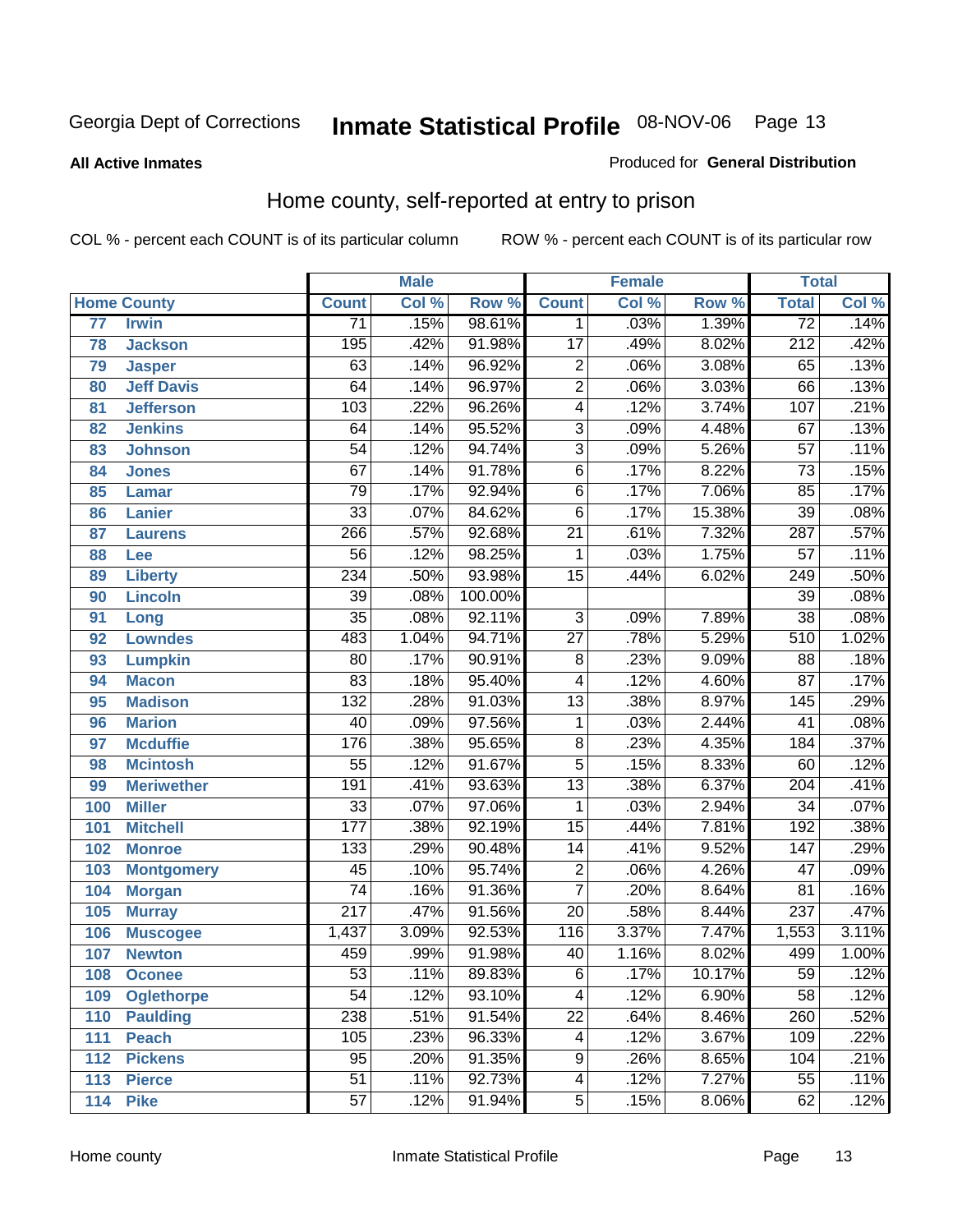#### **All Active Inmates**

#### Produced for **General Distribution**

### Home county, self-reported at entry to prison

|       |                    |                  | <b>Male</b> |         |                 | <b>Female</b> |        | <b>Total</b>     |       |
|-------|--------------------|------------------|-------------|---------|-----------------|---------------|--------|------------------|-------|
|       | <b>Home County</b> | <b>Count</b>     | Col %       | Row %   | <b>Count</b>    | Col %         | Row %  | <b>Total</b>     | Col % |
| $115$ | <b>Polk</b>        | 202              | .43%        | 93.95%  | $\overline{13}$ | .38%          | 6.05%  | 215              | .43%  |
| 116   | <b>Pulaski</b>     | 84               | .18%        | 85.71%  | 14              | .41%          | 14.29% | $\overline{98}$  | .20%  |
| 117   | <b>Putnam</b>      | 116              | .25%        | 95.08%  | $\,6$           | .17%          | 4.92%  | 122              | .24%  |
| 118   | Quitman            | 10               | .02%        | 100.00% |                 |               |        | 10               | .02%  |
| 119   | <b>Rabun</b>       | 62               | .13%        | 91.18%  | $\,6$           | .17%          | 8.82%  | 68               | .14%  |
| 120   | <b>Randolph</b>    | $\overline{58}$  | .12%        | 100.00% |                 |               |        | $\overline{58}$  | .12%  |
| 121   | <b>Richmond</b>    | 1,783            | 3.83%       | 94.24%  | 109             | 3.16%         | 5.76%  | 1,892            | 3.79% |
| 122   | <b>Rockdale</b>    | 278              | .60%        | 90.26%  | 30              | .87%          | 9.74%  | 308              | .62%  |
| 123   | <b>Schley</b>      | $\overline{17}$  | .04%        | 100.00% |                 |               |        | $\overline{17}$  | .03%  |
| 124   | <b>Screven</b>     | 117              | .25%        | 94.35%  | 7               | .20%          | 5.65%  | 124              | .25%  |
| 125   | <b>Seminole</b>    | 59               | .13%        | 92.19%  | $\overline{5}$  | .15%          | 7.81%  | 64               | .13%  |
| 126   | <b>Spalding</b>    | 539              | 1.16%       | 91.20%  | $\overline{52}$ | 1.51%         | 8.80%  | 591              | 1.18% |
| 127   | <b>Stephens</b>    | 173              | .37%        | 91.05%  | $\overline{17}$ | .49%          | 8.95%  | 190              | .38%  |
| 128   | <b>Stewart</b>     | $\overline{36}$  | .08%        | 100.00% |                 |               |        | $\overline{36}$  | .07%  |
| 129   | <b>Sumter</b>      | $\overline{222}$ | .48%        | 92.50%  | 18              | .52%          | 7.50%  | $\overline{240}$ | .48%  |
| 130   | <b>Talbot</b>      | 51               | .11%        | 92.73%  | 4               | .12%          | 7.27%  | 55               | .11%  |
| 131   | <b>Taliaferro</b>  | $\overline{6}$   | .01%        | 100.00% |                 |               |        | 6                | .01%  |
| 132   | <b>Tattnall</b>    | $\overline{148}$ | .32%        | 92.50%  | $\overline{12}$ | .35%          | 7.50%  | 160              | .32%  |
| 133   | <b>Taylor</b>      | $\overline{75}$  | .16%        | 96.15%  | $\overline{3}$  | .09%          | 3.85%  | $\overline{78}$  | .16%  |
| 134   | <b>Telfair</b>     | $\overline{128}$ | .28%        | 90.78%  | $\overline{13}$ | .38%          | 9.22%  | 141              | .28%  |
| 135   | <b>Terrell</b>     | $\overline{73}$  | .16%        | 94.81%  | 4               | .12%          | 5.19%  | $\overline{77}$  | .15%  |
| 136   | <b>Thomas</b>      | 294              | .63%        | 96.39%  | $\overline{11}$ | .32%          | 3.61%  | 305              | .61%  |
| 137   | <b>Tift</b>        | 286              | .61%        | 95.97%  | $\overline{12}$ | .35%          | 4.03%  | 298              | .60%  |
| 138   | <b>Toombs</b>      | 231              | .50%        | 93.90%  | 15              | .44%          | 6.10%  | 246              | .49%  |
| 139   | <b>Towns</b>       | $\overline{18}$  | .04%        | 94.74%  | $\mathbf 1$     | .03%          | 5.26%  | $\overline{19}$  | .04%  |
| 140   | <b>Treutlen</b>    | 50               | .11%        | 96.15%  | $\overline{2}$  | .06%          | 3.85%  | $\overline{52}$  | .10%  |
| 141   | <b>Troup</b>       | 589              | 1.27%       | 91.32%  | $\overline{56}$ | 1.63%         | 8.68%  | 645              | 1.29% |
| 142   | <b>Turner</b>      | 76               | .16%        | 95.00%  | 4               | .12%          | 5.00%  | 80               | .16%  |
| 143   | <b>Twiggs</b>      | 48               | .10%        | 97.96%  | $\mathbf{1}$    | .03%          | 2.04%  | 49               | .10%  |
| 144   | <b>Union</b>       | $\overline{55}$  | .12%        | 91.67%  | 5               | .15%          | 8.33%  | 60               | .12%  |
| 145   | <b>Upson</b>       | $\overline{224}$ | .48%        | 93.72%  | $\overline{15}$ | .44%          | 6.28%  | 239              | .48%  |
| 146   | <b>Walker</b>      | 313              | .67%        | 92.06%  | 27              | .78%          | 7.94%  | 340              | .68%  |
| 147   | <b>Walton</b>      | $\overline{276}$ | .59%        | 93.88%  | $\overline{18}$ | .52%          | 6.12%  | 294              | .59%  |
| 148   | <b>Ware</b>        | 276              | .59%        | 93.24%  | $\overline{20}$ | .58%          | 6.76%  | 296              | .59%  |
| 149   | <b>Warren</b>      | 48               | .10%        | 94.12%  | $\overline{3}$  | .09%          | 5.88%  | $\overline{51}$  | .10%  |
| 150   | <b>Washington</b>  | 125              | .27%        | 93.28%  | 9               | .26%          | 6.72%  | 134              | .27%  |
| 151   | <b>Wayne</b>       | 157              | .34%        | 89.71%  | $\overline{18}$ | .52%          | 10.29% | 175              | .35%  |
| 152   | <b>Webster</b>     | $\overline{9}$   | .02%        | 90.00%  | $\mathbf{1}$    | .03%          | 10.00% | 10               | .02%  |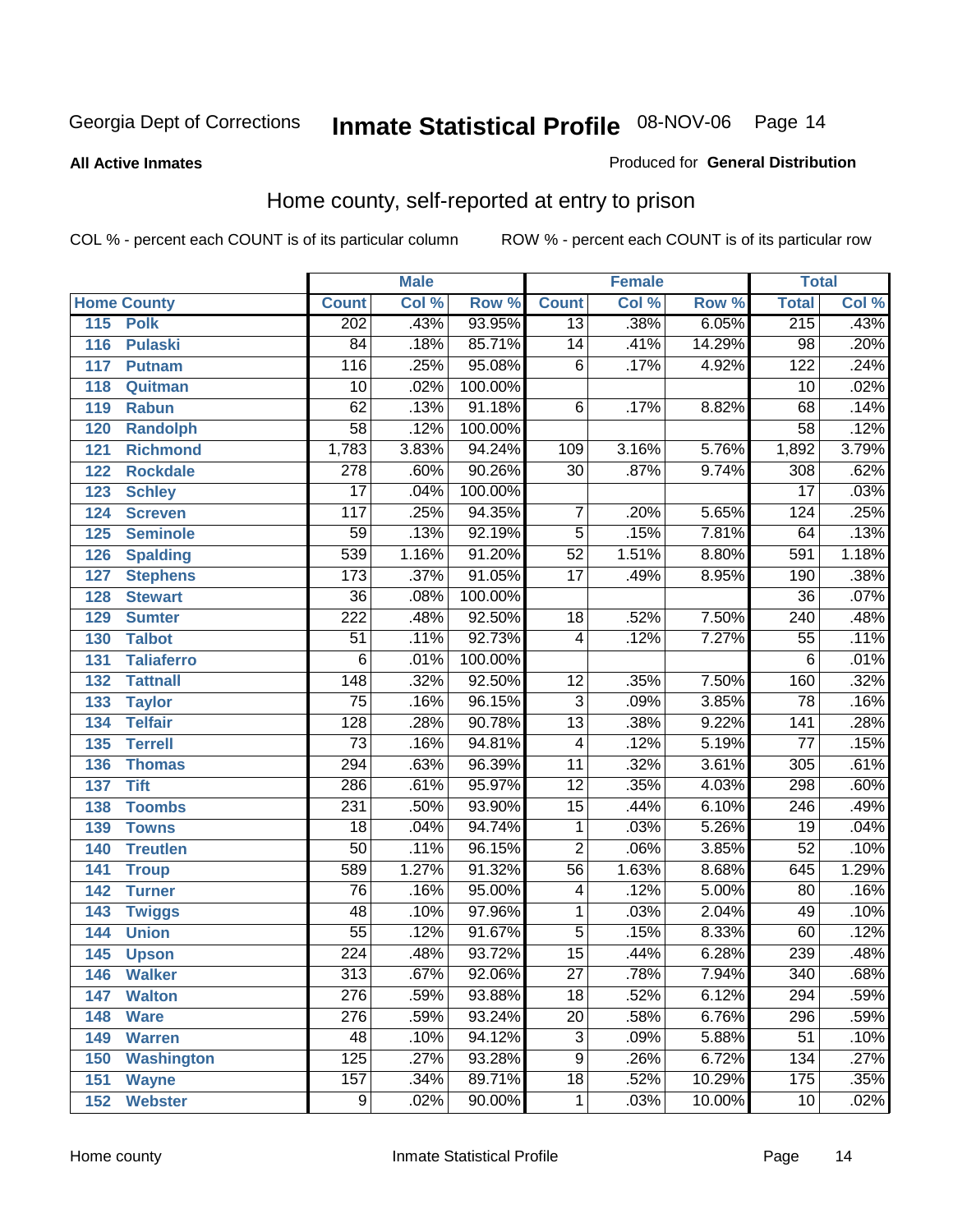**All Active Inmates**

#### Produced for **General Distribution**

### Home county, self-reported at entry to prison

|                         |              | <b>Male</b> |        |              | <b>Female</b> |        |              | <b>Total</b> |
|-------------------------|--------------|-------------|--------|--------------|---------------|--------|--------------|--------------|
| <b>Home County</b>      | <b>Count</b> | Col %       | Row %  | <b>Count</b> | Col %         | Row %  | <b>Total</b> | Col %        |
| <b>Wheeler</b><br>153   | 19           | .04%        | 90.48% | 2            | .06%          | 9.52%  | 21           | .04%         |
| <b>White</b><br>154     | 71           | .15%        | 89.87% | 8            | .23%          | 10.13% | 79           | .16%         |
| <b>Whitfield</b><br>155 | 650          | 1.40%       | 91.04% | 64           | 1.86%         | 8.96%  | 714          | 1.43%        |
| <b>Wilcox</b><br>156    | 63           | .14%        | 95.45% | 3            | .09%          | 4.55%  | 66           | .13%         |
| <b>Wilkes</b><br>157    | 66           | .14%        | 94.29% | 4            | .12%          | 5.71%  | 70           | .14%         |
| <b>Wilkinson</b><br>158 | 70           | .15%        | 92.11% | 6            | .17%          | 7.89%  | 76           | .15%         |
| <b>Worth</b><br>159     | 115          | .25%        | 92.74% | 9            | .26%          | 7.26%  | 124          | .25%         |
| <b>Unknown</b><br>160   | 2,646        | 5.69%       | 91.72% | 239          | 6.94%         | 8.28%  | 2,885        | 5.77%        |
| <b>Total Rported</b>    | 46,539       | 100%        | 93.11% | 3,446        | 100%          | 6.89%  | 49,985       | 100%         |

| 'ted  | 2,350  | 1 A A | $\Delta$ 72 |
|-------|--------|-------|-------------|
| NO1   |        | 1 Ł Ł | 11 L        |
| `otal | 48.889 | .568  | 52,457      |

| <b>Mode</b> | ---<br>.tor | <b>ulton</b> | . |
|-------------|-------------|--------------|---|
|             |             |              |   |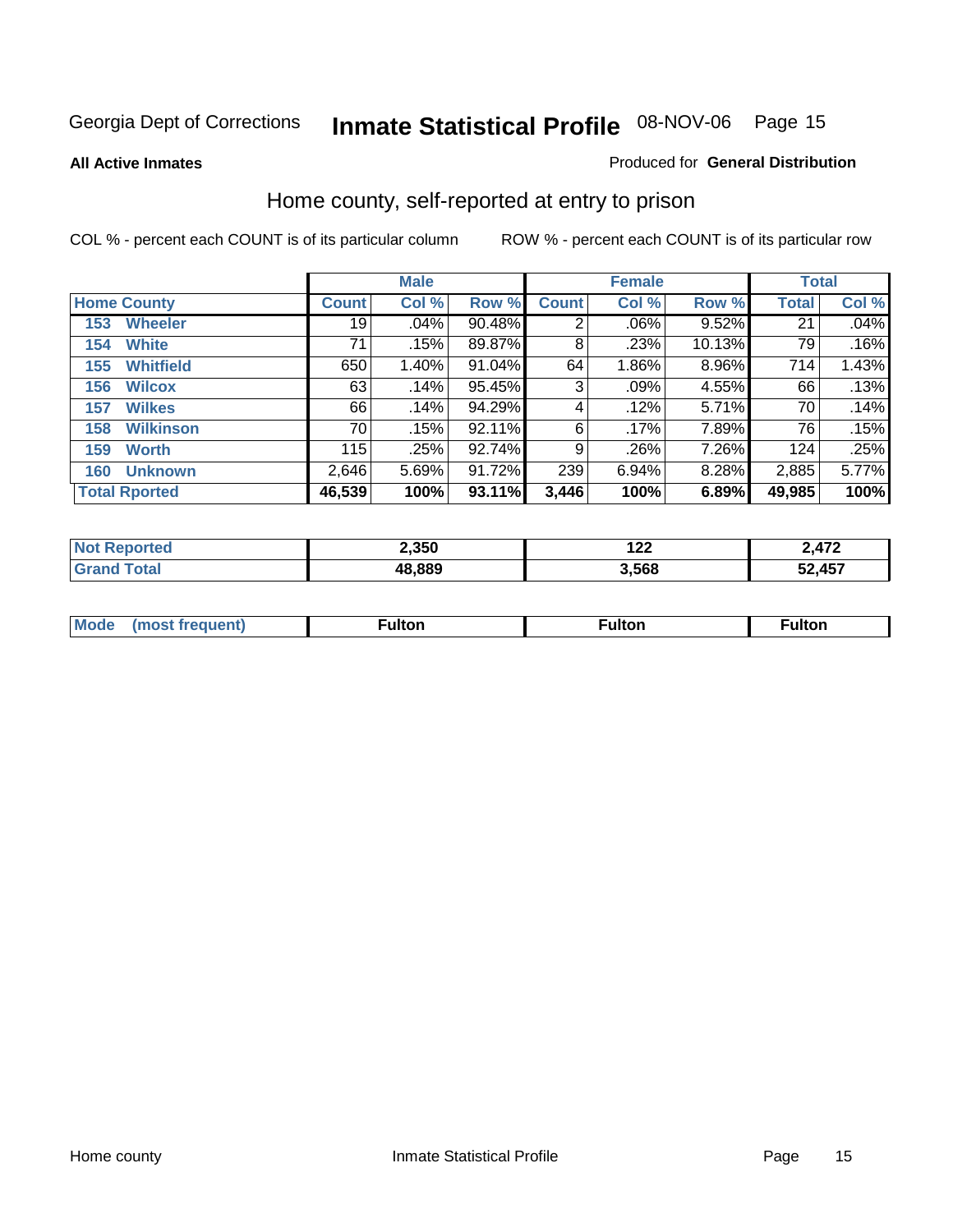#### **All Active Inmates**

#### Produced for **General Distribution**

### Environment to age 16, self-reported at entry to prison

|                                      |              | <b>Male</b> |           |              | <b>Female</b> |          |              | <b>Total</b> |
|--------------------------------------|--------------|-------------|-----------|--------------|---------------|----------|--------------|--------------|
| <b>Environment to age 16</b>         | <b>Count</b> | Col %       | Row %     | <b>Count</b> | Col %         | Row %    | <b>Total</b> | Col %        |
| <b>Rural/Farm</b>                    | 1,523        | 3.24%       | $90.55\%$ | 159          | 4.64%         | 9.45%    | ,682         | 3.33%        |
| <b>Rural/Nfarm</b><br>$\overline{2}$ | 2,314        | 4.92%       | 86.60%    | 358          | 10.45%        | 13.40%   | 2,672        | 5.29%        |
| 3 S.M.S.A                            | 15,494       | 32.92%      | $96.00\%$ | 645          | 18.83%        | $4.00\%$ | 16,139       | 31.96%       |
| <b>Urban</b><br>4                    | 10,645       | 22.62%      | 90.14%    | 1,164        | 33.99%        | $9.86\%$ | 11,809       | 23.39%       |
| <b>Small Town</b><br>5               | 17,094       | 36.32%      | 93.96%    | 1,099        | 32.09%        | $6.04\%$ | 18,193       | 36.03%       |
| <b>Total Reported</b>                | 47,070       | 100%        | 93.22%    | 3,425        | 100%          | 6.78%    | 50,495       | 100%         |

| <b>Not Reported</b> | 819, ، | 143   | ,962   |
|---------------------|--------|-------|--------|
| <b>Grand Total</b>  | 48,889 | 3,568 | 52,457 |

|  | <b>Mode</b><br>(most frequent) | <b>Owr</b><br>Small | Jrbar<br>____ | <b>LOWE</b><br>וורי |
|--|--------------------------------|---------------------|---------------|---------------------|
|--|--------------------------------|---------------------|---------------|---------------------|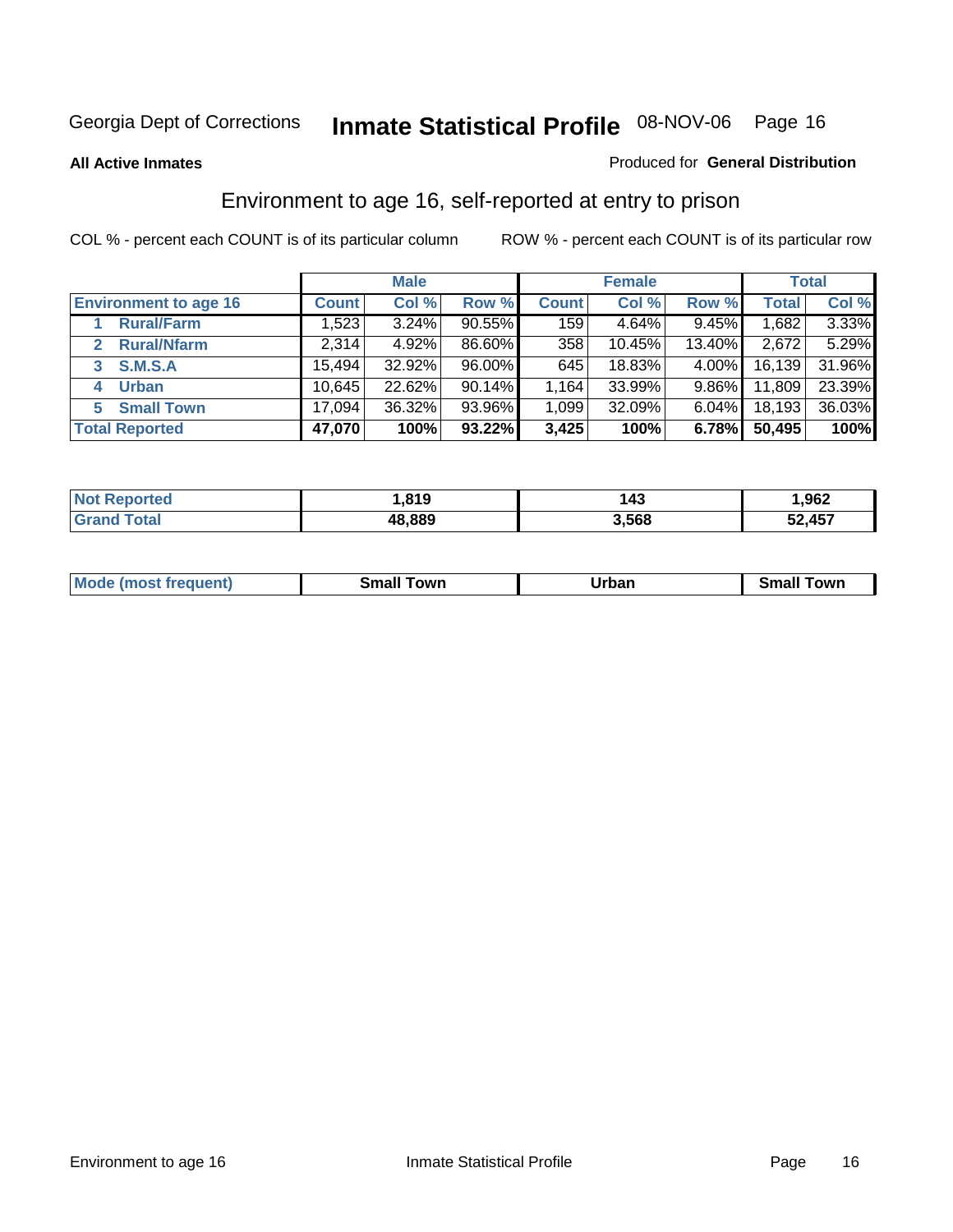#### **All Active Inmates**

#### Produced for **General Distribution**

### Guardian status to age 16, self-reported at entry to prison

|                                  |              | <b>Male</b> |        |              | <b>Female</b> |       |              | <b>Total</b> |
|----------------------------------|--------------|-------------|--------|--------------|---------------|-------|--------------|--------------|
| <b>Guardian Status To Age 16</b> | <b>Count</b> | Col %       | Row %  | <b>Count</b> | Col %         | Row % | <b>Total</b> | Col %        |
| 1 Orphanage                      | 52           | .15%        | 92.86% | 4            | .25%          | 7.14% | 56           | .16%         |
| 2 Father Only                    | 999          | 2.94%       | 95.51% | 47           | 2.94%         | 4.49% | 1,046        | 2.94%        |
| 3 Ftr Mtr Hd                     | 2,088        | 6.16%       | 95.47% | 99           | 6.19%         | 4.53% | 2,187        | 6.16%        |
| <b>4 Mother Only</b>             | 14,305       | 42.17%      | 96.58% | 506          | 31.64%        | 3.42% | 14,811       | 41.70%       |
| 5 Mtr Ftr Hd                     | 11,811       | 34.82%      | 94.62% | 671          | 41.96%        | 5.38% | 12,482       | 35.14%       |
| <b>6 Oth Female</b>              | 863          | 2.54%       | 95.68% | 39           | 2.44%         | 4.32% | 902          | 2.54%        |
| <b>7 Oth Male</b>                | 142          | .42%        | 95.95% | 6            | .38%          | 4.05% | 148          | .42%         |
| 8 Step-Parnts                    | 408          | 1.20%       | 99.76% |              | $.06\%$       | .24%  | 409          | 1.15%        |
| <b>9 Foster Home</b>             | 467          | 1.38%       | 94.34% | 28           | 1.75%         | 5.66% | 495          | 1.39%        |
| <b>10 Grand Prnts</b>            | 2,787        | 8.22%       | 93.37% | 198          | 12.38%        | 6.63% | 2,985        | 8.40%        |
| <b>Total Reported</b>            | 33,922       | 100%        | 95.5%  | 1,599        | 100%          | 4.5%  | 35,521       | 100%         |

| <b>Not</b><br>Reported | 4,967  | ,969  | 16,936 |
|------------------------|--------|-------|--------|
| <b>ota</b>             | 48,889 | 3,568 | 52,457 |

| <b>Mode (most frequent)</b> | <b>Mother Only</b> | Mtr Ftr Hd | Only<br>IMother |
|-----------------------------|--------------------|------------|-----------------|
|                             |                    |            |                 |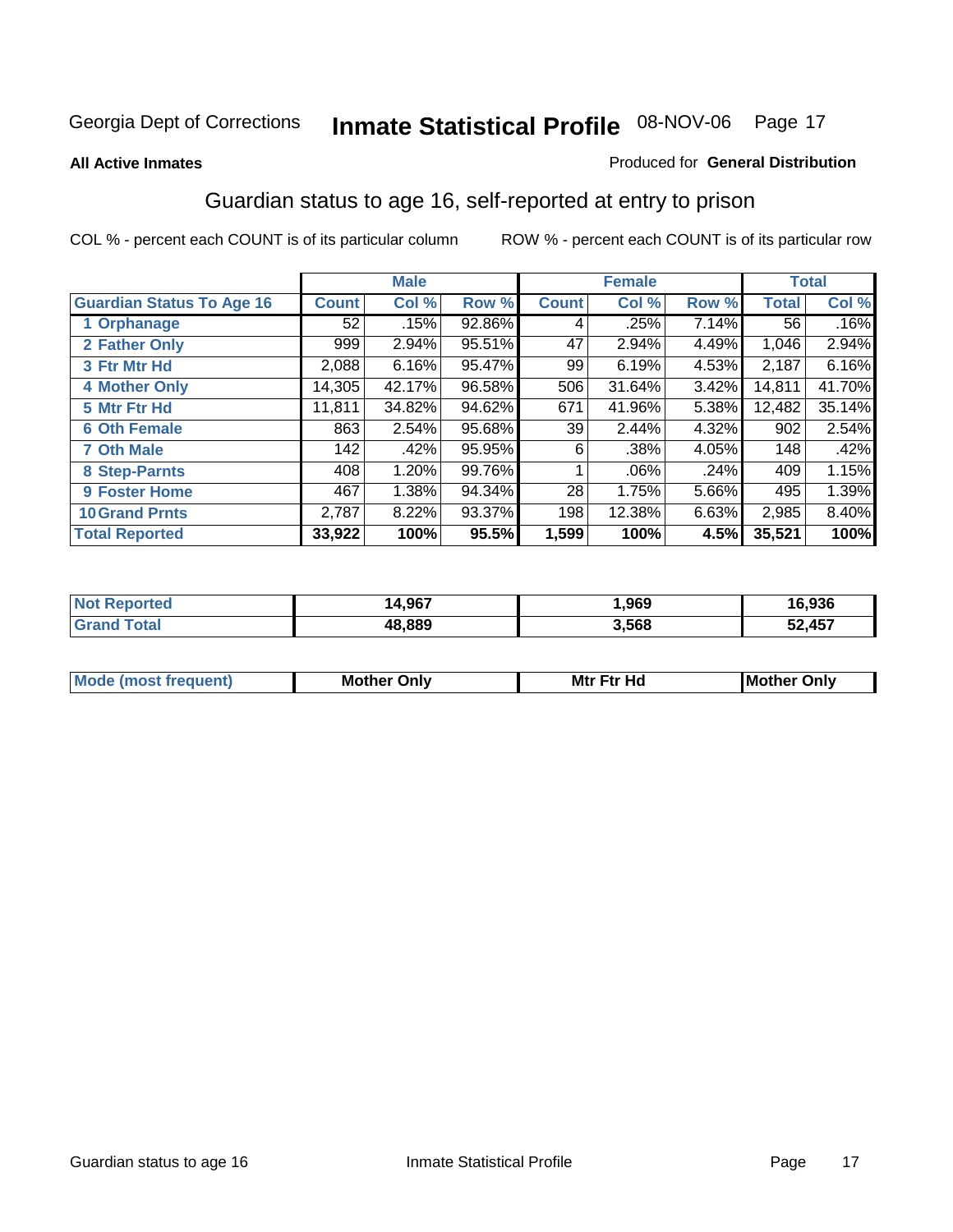#### **All Active Inmates**

Produced for **General Distribution**

### Age at admission

|                         |                 | <b>Male</b> |         |                  | <b>Female</b> |        |                 | <b>Total</b> |
|-------------------------|-----------------|-------------|---------|------------------|---------------|--------|-----------------|--------------|
| <b>Age At Admission</b> | <b>Count</b>    | Col %       | Row %   | <b>Count</b>     | Col %         | Row %  | <b>Total</b>    | Col %        |
| 13                      | $\overline{2}$  | 0.01%       | 100.00% |                  |               |        | $\overline{2}$  | 0.01%        |
| 14                      | $\overline{16}$ | 0.03%       | 94.12%  | 1                | 0.03%         | 5.88%  | $\overline{17}$ | 0.03%        |
| $\overline{15}$         | 63              | 0.13%       | 100.00% |                  |               |        | 63              | 0.12%        |
| 16                      | 178             | 0.36%       | 95.19%  | 9                | 0.25%         | 4.81%  | 187             | 0.36%        |
| $\overline{17}$         | 824             | 1.69%       | 96.26%  | $\overline{32}$  | 0.90%         | 3.74%  | 856             | 1.63%        |
| 18                      | 1,572           | 3.22%       | 97.28%  | 44               | 1.23%         | 2.72%  | 1,616           | 3.08%        |
| 19                      | 2,083           | 4.26%       | 96.84%  | 68               | 1.91%         | 3.16%  | 2,151           | 4.10%        |
| 20                      | 2,183           | 4.47%       | 96.00%  | 91               | 2.55%         | 4.00%  | 2,274           | 4.34%        |
| 21                      | 2,093           | 4.28%       | 95.53%  | 98               | 2.75%         | 4.47%  | 2,191           | 4.18%        |
| 22                      | 2,149           | 4.40%       | 95.81%  | 94               | 2.63%         | 4.19%  | 2,243           | 4.28%        |
| 23                      | 2,016           | 4.12%       | 93.29%  | 145              | 4.06%         | 6.71%  | 2,161           | 4.12%        |
| 24                      | 2,015           | 4.12%       | 92.69%  | 159              | 4.46%         | 7.31%  | 2,174           | 4.14%        |
| $\overline{25}$         | 1,988           | 4.07%       | 93.51%  | 138              | 3.87%         | 6.49%  | 2,126           | 4.05%        |
| 26                      | 1,871           | 3.83%       | 93.27%  | $\overline{135}$ | 3.78%         | 6.73%  | 2,006           | 3.82%        |
| 27                      | 1,771           | 3.62%       | 94.35%  | 106              | 2.97%         | 5.65%  | 1,877           | 3.58%        |
| 28                      | 1,647           | 3.37%       | 93.69%  | 111              | 3.11%         | 6.31%  | 1,758           | 3.35%        |
| 29                      | 1,574           | 3.22%       | 93.58%  | 108              | 3.03%         | 6.42%  | 1,682           | 3.21%        |
| 30                      | 1,521           | 3.11%       | 92.01%  | 132              | 3.70%         | 7.99%  | 1,653           | 3.15%        |
| 31                      | 1,488           | 3.04%       | 94.06%  | 94               | 2.63%         | 5.94%  | 1,582           | 3.02%        |
| 32                      | 1,409           | 2.88%       | 92.45%  | 115              | 3.22%         | 7.55%  | 1,524           | 2.91%        |
| 33                      | 1,395           | 2.85%       | 92.38%  | 115              | 3.22%         | 7.62%  | 1,510           | 2.88%        |
| 34                      | 1,358           | 2.78%       | 91.88%  | 120              | 3.36%         | 8.12%  | 1,478           | 2.82%        |
| 35                      | 1,365           | 2.79%       | 90.82%  | 138              | 3.87%         | 9.18%  | 1,503           | 2.87%        |
| 36                      | 1,344           | 2.75%       | 92.31%  | 112              | 3.14%         | 7.69%  | 1,456           | 2.78%        |
| 37                      | 1,226           | 2.51%       | 91.56%  | 113              | 3.17%         | 8.44%  | 1,339           | 2.55%        |
| 38                      | 1,191           | 2.44%       | 91.06%  | 117              | 3.28%         | 8.94%  | 1,308           | 2.49%        |
| 39                      | 1,208           | 2.47%       | 91.17%  | 117              | 3.28%         | 8.83%  | 1,325           | 2.53%        |
| 40                      | 1,135           | 2.32%       | 90.37%  | 121              | 3.39%         | 9.63%  | 1,256           | 2.39%        |
| 41                      | 1,142           | 2.34%       | 90.21%  | 124              | 3.48%         | 9.79%  | 1,266           | 2.41%        |
| 42                      | 1,005           | 2.06%       | 90.30%  | 108              | 3.03%         | 9.70%  | 1,113           | 2.12%        |
| 43                      | 960             | 1.96%       | 90.82%  | $\overline{97}$  | 2.72%         | 9.18%  | 1,057           | 2.02%        |
| 44                      | 878             | 1.80%       | 89.68%  | 101              | 2.83%         | 10.32% | 979             | 1.87%        |
| 45                      | 883             | 1.81%       | 91.69%  | 80               | 2.24%         | 8.31%  | 963             | 1.84%        |
| 46                      | 713             | 1.46%       | 91.88%  | 63               | 1.77%         | 8.12%  | 776             | 1.48%        |
| 47                      | 662             | 1.35%       | 89.70%  | 76               | 2.13%         | 10.30% | 738             | 1.41%        |
| 48                      | 599             | 1.23%       | 92.44%  | 49               | 1.37%         | 7.56%  | 648             | 1.24%        |
| 49                      | 484             | 0.99%       | 92.02%  | 42               | 1.18%         | 7.98%  | 526             | 1.00%        |
| 50                      | 458             | 0.94%       | 93.28%  | 33               | 0.92%         | 6.72%  | 491             | 0.94%        |
| 51                      | 399             | 0.82%       | 91.72%  | $\overline{36}$  | 1.01%         | 8.28%  | 435             | 0.83%        |
| 52                      | 359             | 0.73%       | 93.25%  | 26               | 0.73%         | 6.75%  | 385             | 0.73%        |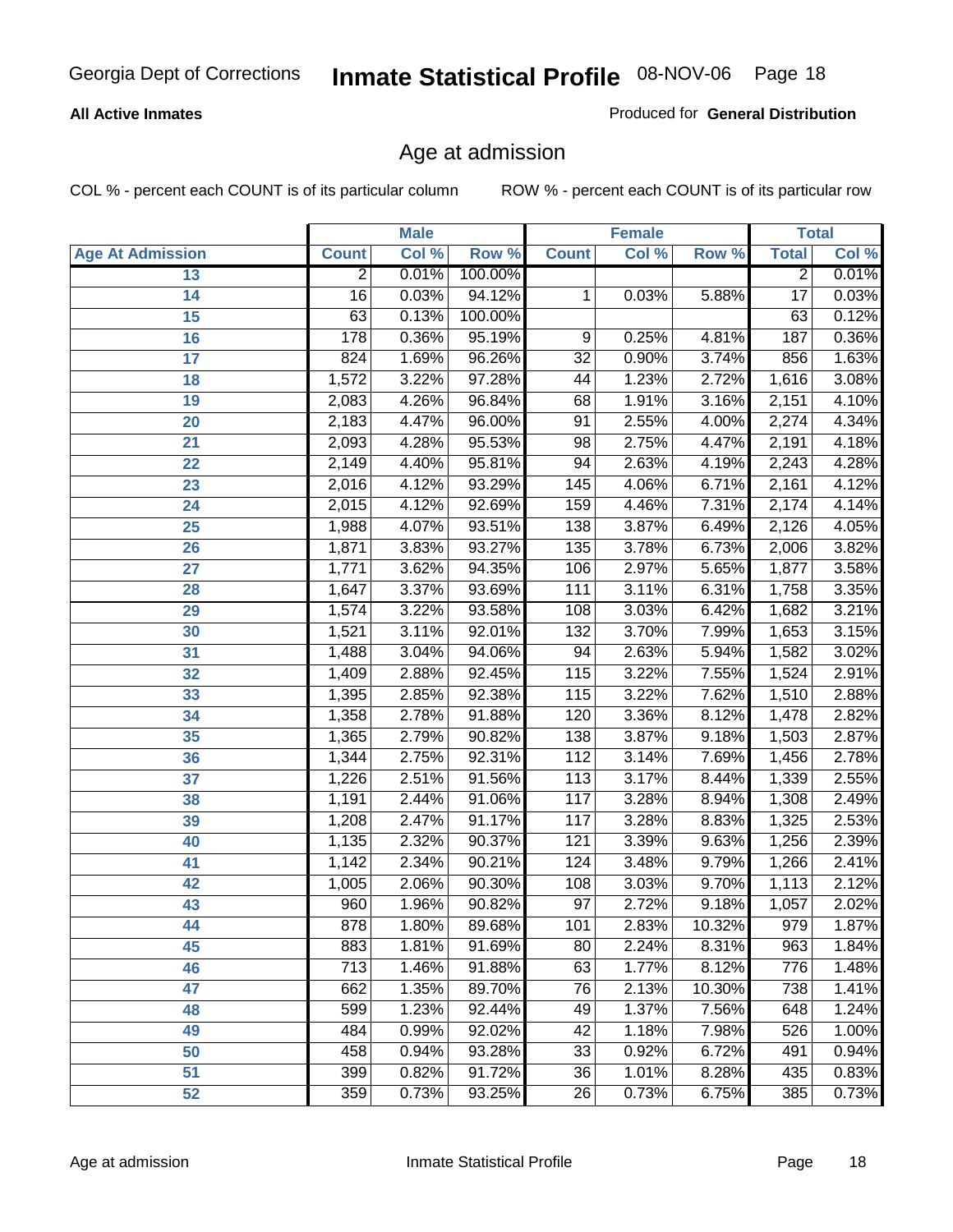#### **All Active Inmates**

Produced for **General Distribution**

### Age at admission

|                         |                           | <b>Male</b> |         |                 | <b>Female</b> |                  |                  | <b>Total</b> |
|-------------------------|---------------------------|-------------|---------|-----------------|---------------|------------------|------------------|--------------|
| <b>Age At Admission</b> | <b>Count</b>              | Col %       | Row %   | <b>Count</b>    | Col %         | Row <sup>%</sup> | <b>Total</b>     | Col %        |
| 53                      | 278                       | 0.57%       | 93.29%  | $\overline{20}$ | 0.56%         | 6.71%            | 298              | 0.57%        |
| $\overline{54}$         | $\overline{219}$          | 0.45%       | 92.02%  | $\overline{19}$ | 0.53%         | 7.98%            | 238              | 0.45%        |
| $\overline{55}$         | 202                       | 0.41%       | 93.09%  | $\overline{15}$ | 0.42%         | 6.91%            | $\overline{217}$ | 0.41%        |
| $\overline{56}$         | $\overline{177}$          | 0.36%       | 92.67%  | $\overline{14}$ | 0.39%         | 7.33%            | 191              | 0.36%        |
| $\overline{57}$         | $\overline{147}$          | 0.30%       | 95.45%  | 7               | 0.20%         | 4.55%            | 154              | 0.29%        |
| 58                      | $\overline{113}$          | 0.23%       | 94.96%  | $\overline{6}$  | 0.17%         | 5.04%            | $\overline{119}$ | 0.23%        |
| 59                      | 79                        | 0.16%       | 96.34%  | $\overline{3}$  | 0.08%         | 3.66%            | $\overline{82}$  | 0.16%        |
| 60                      | $\overline{75}$           | 0.15%       | 94.94%  | $\overline{4}$  | 0.11%         | 5.06%            | $\overline{79}$  | 0.15%        |
| 61                      | $\overline{57}$           | 0.12%       | 96.61%  | $\overline{2}$  | 0.06%         | 3.39%            | $\overline{59}$  | 0.11%        |
| 62                      | $\overline{53}$           | 0.11%       | 98.15%  | 1               | 0.03%         | 1.85%            | $\overline{54}$  | 0.10%        |
| 63                      | 65                        | 0.13%       | 97.01%  | $\overline{2}$  | 0.06%         | 2.99%            | 67               | 0.13%        |
| 64                      | $\overline{35}$           | 0.07%       | 97.22%  | $\overline{1}$  | 0.03%         | 2.78%            | $\overline{36}$  | 0.07%        |
| 65                      | $\overline{30}$           | 0.06%       | 96.77%  | $\overline{1}$  | 0.03%         | 3.23%            | $\overline{31}$  | 0.06%        |
| 66                      | $\overline{21}$           | 0.04%       | 95.45%  | 1               | 0.03%         | 4.55%            | $\overline{22}$  | 0.04%        |
| 67                      | $\overline{21}$           | 0.04%       | 100.00% |                 |               |                  | $\overline{21}$  | 0.04%        |
| 68                      | $\overline{20}$           | 0.04%       | 100.00% |                 |               |                  | $\overline{20}$  | 0.04%        |
| 69                      | $\overline{19}$           | 0.04%       | 100.00% |                 |               |                  | $\overline{19}$  | 0.04%        |
| 70                      | $\overline{6}$            | 0.01%       | 75.00%  | $\overline{2}$  | 0.06%         | 25.00%           | $\overline{8}$   | 0.02%        |
| $\overline{71}$         | $\overline{5}$            | 0.01%       | 100.00% |                 |               |                  | $\overline{5}$   | 0.01%        |
| $\overline{72}$         | $\overline{5}$            | 0.01%       | 100.00% |                 |               |                  | $\overline{5}$   | 0.01%        |
| $\overline{73}$         | $\overline{7}$            | 0.01%       | 100.00% |                 |               |                  | $\overline{7}$   | 0.01%        |
| $\overline{74}$         | $\overline{5}$            | 0.01%       | 83.33%  | 1               | 0.03%         | 16.67%           | $\overline{6}$   | 0.01%        |
| $\overline{75}$         | 4                         | 0.01%       | 100.00% |                 |               |                  | 4                | 0.01%        |
| $\overline{76}$         | $\overline{5}$            | 0.01%       | 100.00% |                 |               |                  | $\overline{5}$   | 0.01%        |
| 78                      | $\overline{\overline{3}}$ | 0.01%       | 100.00% |                 |               |                  | $\overline{3}$   | 0.01%        |
| 79                      | $\overline{\overline{3}}$ | 0.01%       | 75.00%  | 1               | 0.03%         | 25.00%           | 4                | 0.01%        |
| 80                      | $\overline{1}$            | 0.01%       | 100.00% |                 |               |                  | $\mathbf{1}$     | 0.01%        |
| $\overline{81}$         | $\overline{3}$            | 0.01%       | 100.00% |                 |               |                  | $\overline{3}$   | 0.01%        |
| $\overline{82}$         | $\overline{1}$            | 0.01%       | 100.00% |                 |               |                  | $\overline{1}$   | 0.01%        |
| 83                      | $\mathbf{1}$              | 0.01%       | 100.00% |                 |               |                  | 1                | 0.01%        |
| 84                      | 1                         | 0.01%       | 100.00% |                 |               |                  | 1                | 0.01%        |
| <b>Total Reported</b>   | 48,888                    | 100%        | 93.20%  | 3,568           | 100%          | 6.80%            | 52,456           | 100%         |

| 48.889 | 3,568 | .457 |
|--------|-------|------|

| <b>Mean</b><br>(average)       | 31.60 | 33.77    | 31.74 |
|--------------------------------|-------|----------|-------|
| <b>Median (middle)</b>         | 30    | ^^<br>vu | 30    |
| <b>Mode</b><br>(most frequent) | ۷J    |          | 20    |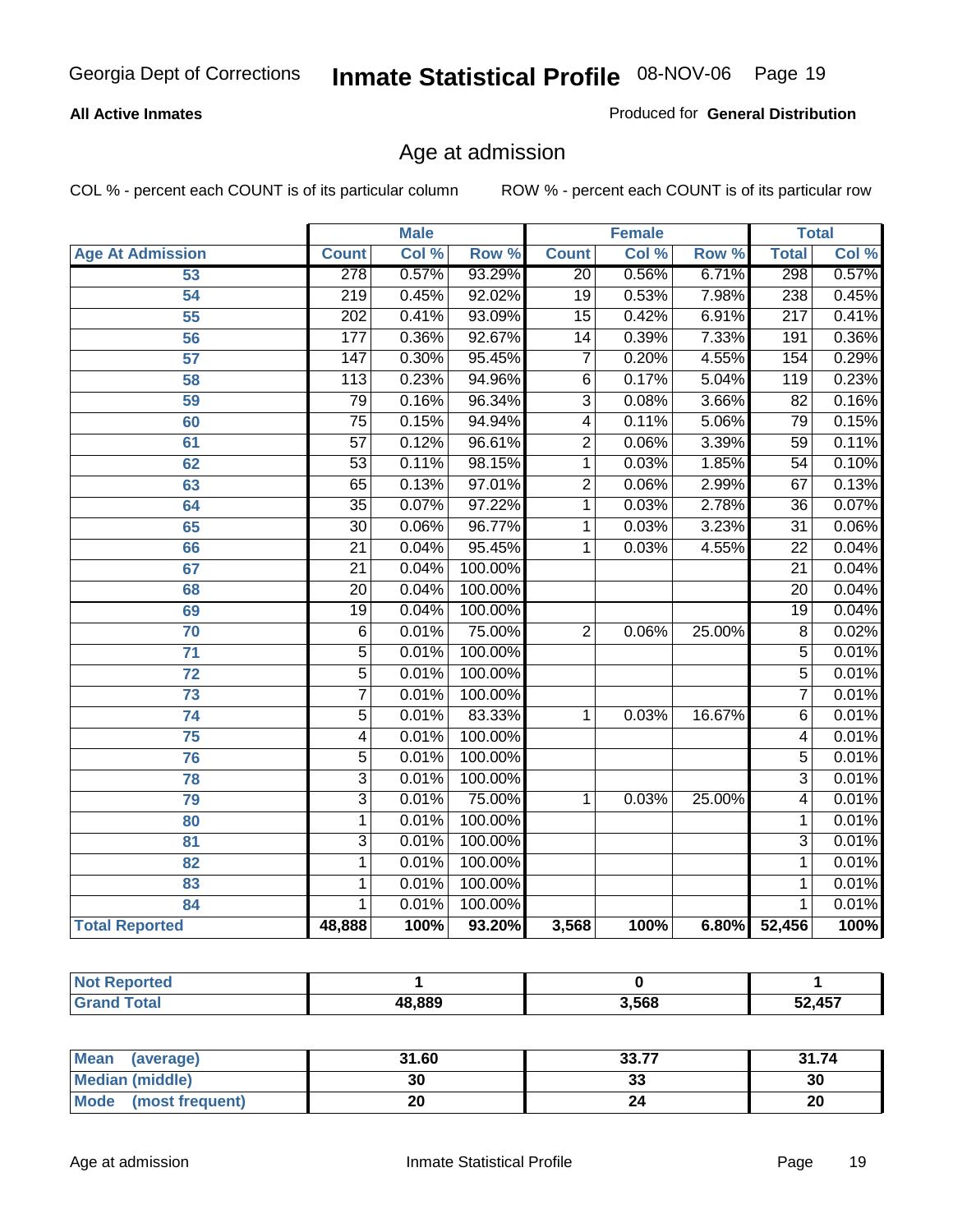#### **All Active Inmates**

Produced for **General Distribution**

### Age at release

|                       |              | <b>Male</b> |       |              | <b>Female</b> |       | <b>Total</b> |       |
|-----------------------|--------------|-------------|-------|--------------|---------------|-------|--------------|-------|
| <b>Age At Release</b> | <b>Count</b> | Col%        | Row % | <b>Count</b> | Col %         | Row % | <b>Total</b> | Col % |
| <b>Total Reported</b> |              |             |       |              |               |       |              |       |

| <b>Still Active</b> | 48,889 | 3,568 | 52,457 |
|---------------------|--------|-------|--------|
| <b>Not Reported</b> |        |       |        |
| <b>Grand Total</b>  | 48,889 | 3,568 | 52,457 |

| Mean (average)       | N/A | N/A | N/A |
|----------------------|-----|-----|-----|
| Median (middle)      | N/A | N/A | N/A |
| Mode (most frequent) | N/A | N/A | N/A |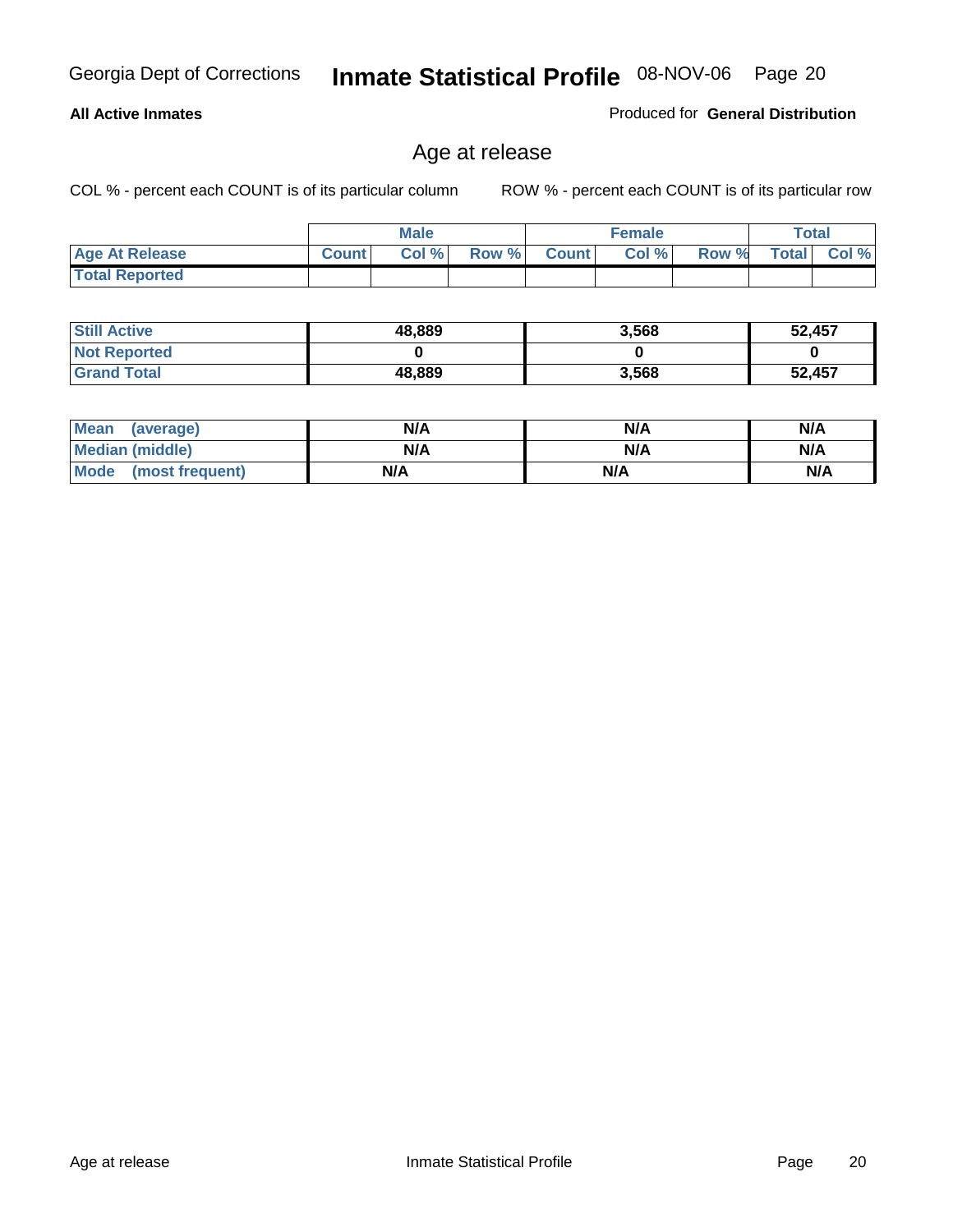#### **All Active Inmates**

Produced for **General Distribution**

### Height, measured at entry to prison

|                        |                  | <b>Male</b> |                  |                  | <b>Female</b> |         | <b>Total</b>     |        |
|------------------------|------------------|-------------|------------------|------------------|---------------|---------|------------------|--------|
| <b>Height</b>          | <b>Count</b>     | Col %       | Row <sup>%</sup> | <b>Count</b>     | Col %         | Row %   | <b>Total</b>     | Col %  |
| <b>Under four feet</b> | $\overline{10}$  | 0.02%       | 90.91%           | 1                | 0.03%         | 9.09%   | $\overline{11}$  | 0.02%  |
| 4'01''                 |                  |             |                  | $\overline{4}$   | 0.11%         | 100.00% | $\overline{4}$   | 0.01%  |
| 4'05"                  | $\mathbf{1}$     | 0.01%       | 33.33%           | $\overline{2}$   | 0.06%         | 66.67%  | $\overline{3}$   | 0.01%  |
| 4'06"                  | $\overline{2}$   | 0.01%       | 100.00%          |                  |               |         | $\overline{2}$   | 0.01%  |
| 4'07"                  | $\overline{2}$   | 0.01%       | 40.00%           | $\overline{3}$   | 0.09%         | 60.00%  | $\overline{5}$   | 0.01%  |
| 4'08"                  |                  |             |                  | $\overline{5}$   | 0.14%         | 100.00% | $\overline{5}$   | 0.01%  |
| 4'09"                  | $\overline{2}$   | 0.01%       | 22.22%           | $\overline{7}$   | 0.20%         | 77.78%  | $\overline{9}$   | 0.02%  |
| 4'10''                 | $\overline{3}$   | 0.01%       | 30.00%           | $\overline{7}$   | 0.20%         | 70.00%  | 10               | 0.02%  |
| 4'11''                 | 6                | 0.01%       | 7.59%            | $\overline{73}$  | 2.10%         | 92.41%  | 79               | 0.15%  |
| 5'00''                 | 93               | 0.19%       | 40.43%           | 137              | 3.94%         | 59.57%  | 230              | 0.44%  |
| 5'01''                 | $\overline{92}$  | 0.19%       | 31.29%           | $\overline{202}$ | 5.80%         | 68.71%  | 294              | 0.57%  |
| 5'02''                 | $\overline{223}$ | 0.46%       | 38.78%           | 352              | 10.11%        | 61.22%  | 575              | 1.11%  |
| 5'03''                 | $\overline{375}$ | 0.78%       | 48.89%           | 392              | 11.26%        | 51.11%  | 767              | 1.48%  |
| 5'04"                  | $\overline{777}$ | 1.61%       | 58.82%           | 544              | 15.63%        | 41.18%  | 1,321            | 2.55%  |
| 5'05''                 | 1,593            | 3.30%       | 79.17%           | 419              | 12.04%        | 20.83%  | 2,012            | 3.89%  |
| 5'06''                 | 3,134            | 6.49%       | 86.77%           | 478              | 13.74%        | 13.23%  | 3,612            | 6.98%  |
| 5'07''                 | 4,266            | 8.84%       | 92.44%           | 349              | 10.03%        | 7.56%   | 4,615            | 8.92%  |
| 5'08''                 | 5,087            | 10.54%      | 96.29%           | 196              | 5.63%         | 3.71%   | 5,283            | 10.21% |
| 5'09''                 | 5,883            | 12.19%      | 97.71%           | 138              | 3.97%         | 2.29%   | 6,021            | 11.63% |
| 5'10''                 | 5,569            | 11.54%      | 98.67%           | $\overline{75}$  | 2.16%         | 1.33%   | 5,644            | 10.91% |
| 5'11''                 | 5,850            | 12.12%      | 99.09%           | $\overline{54}$  | 1.55%         | 0.91%   | 5,904            | 11.41% |
| 6'00''                 | 5,692            | 11.79%      | 99.65%           | $\overline{20}$  | 0.57%         | 0.35%   | 5,712            | 11.04% |
| 6'01''                 | 3,762            | 7.79%       | 99.66%           | $\overline{13}$  | 0.37%         | 0.34%   | 3,775            | 7.29%  |
| 6'02''                 | 2,816            | 5.83%       | 99.82%           | $\overline{5}$   | 0.14%         | 0.18%   | 2,821            | 5.45%  |
| 6'03''                 | 1,573            | 3.26%       | 99.87%           | $\overline{2}$   | 0.06%         | 0.13%   | 1,575            | 3.04%  |
| 6'04''                 | 779              | 1.61%       | 99.87%           | $\mathbf 1$      | 0.03%         | 0.13%   | 780              | 1.51%  |
| 6'05''                 | 309              | 0.64%       | 99.68%           | 1                | 0.03%         | 0.32%   | $\overline{310}$ | 0.60%  |
| 6'06''                 | 145              | 0.30%       | 100.00%          |                  |               |         | 145              | 0.28%  |
| 6'07''                 | $\overline{70}$  | 0.15%       | 100.00%          |                  |               |         | 70               | 0.14%  |
| 6'08''                 | $\overline{35}$  | 0.07%       | 100.00%          |                  |               |         | $\overline{35}$  | 0.07%  |
| 6'09''                 | $\overline{21}$  | 0.04%       | 100.00%          |                  |               |         | $\overline{21}$  | 0.04%  |
| 6'10''                 | $\overline{22}$  | 0.05%       | 100.00%          |                  |               |         | $\overline{22}$  | 0.04%  |
| 6'11''                 | $\overline{33}$  | 0.07%       | 100.00%          |                  |               |         | $\overline{33}$  | 0.06%  |
| Seven feet +           | $\overline{45}$  | 0.09%       | 100.00%          |                  |               |         | $\overline{45}$  | 0.09%  |
| <b>Total Reported</b>  | 48,270           | 100%        | 93.28%           | 3,480            | 100%          | 6.72%   | 51,750           | 100%   |

| rtec'  | 619    | 88    | 707<br>ו טו |
|--------|--------|-------|-------------|
| $\sim$ | 48,889 | 3.568 | 52,457      |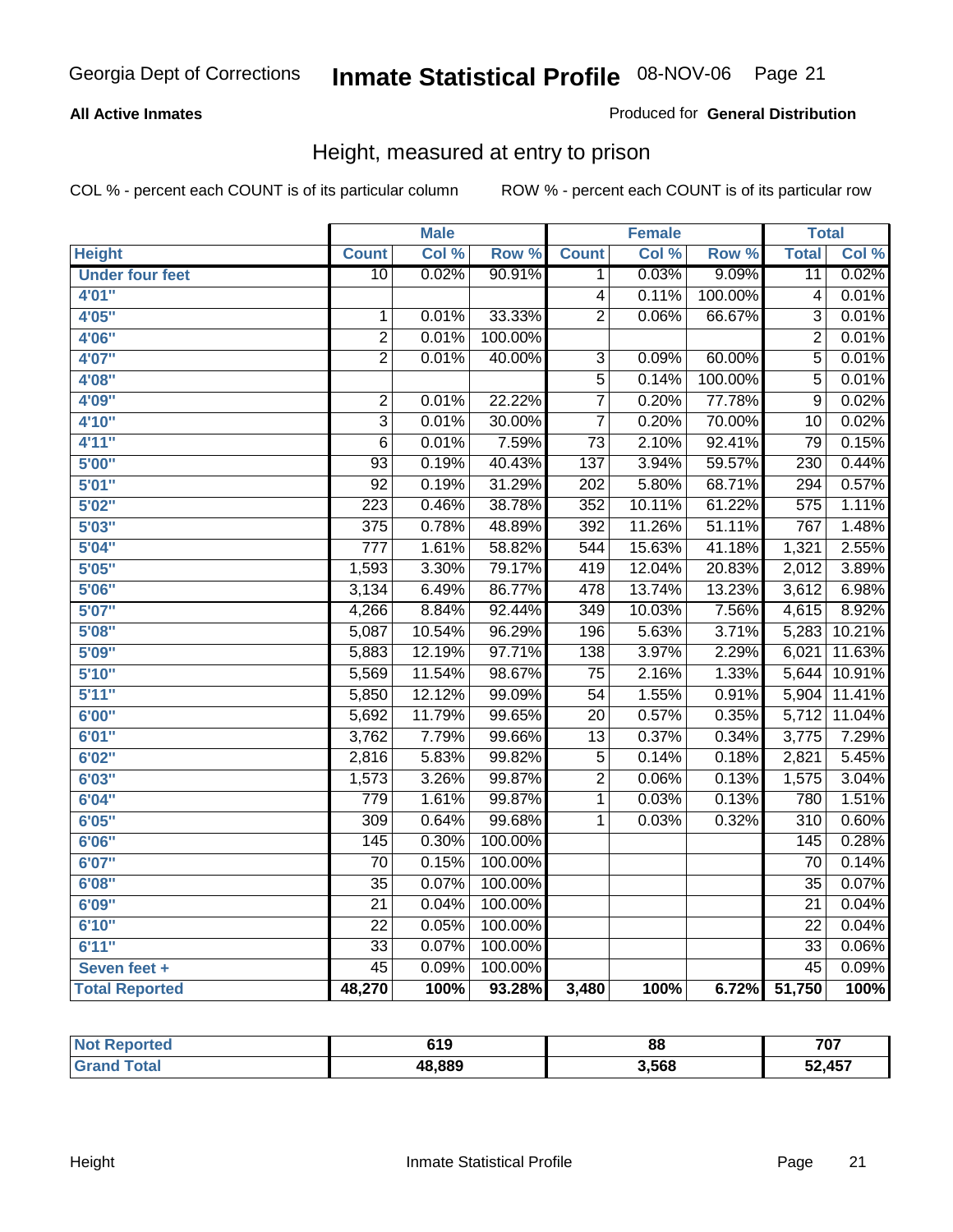#### **All Active Inmates**

Produced for **General Distribution**

### Height, measured at entry to prison

|                        | <b>Male</b> | <b>Female</b> | <b>Total</b> |
|------------------------|-------------|---------------|--------------|
| Mean (average)         | 5'10"       | 5'05"         | 5'10''       |
| <b>Median (middle)</b> | 5'10''      | 5'05"         | 5'10''       |
| Mode (most frequent)   | 5'09"       | 5'04"         | 5'09"        |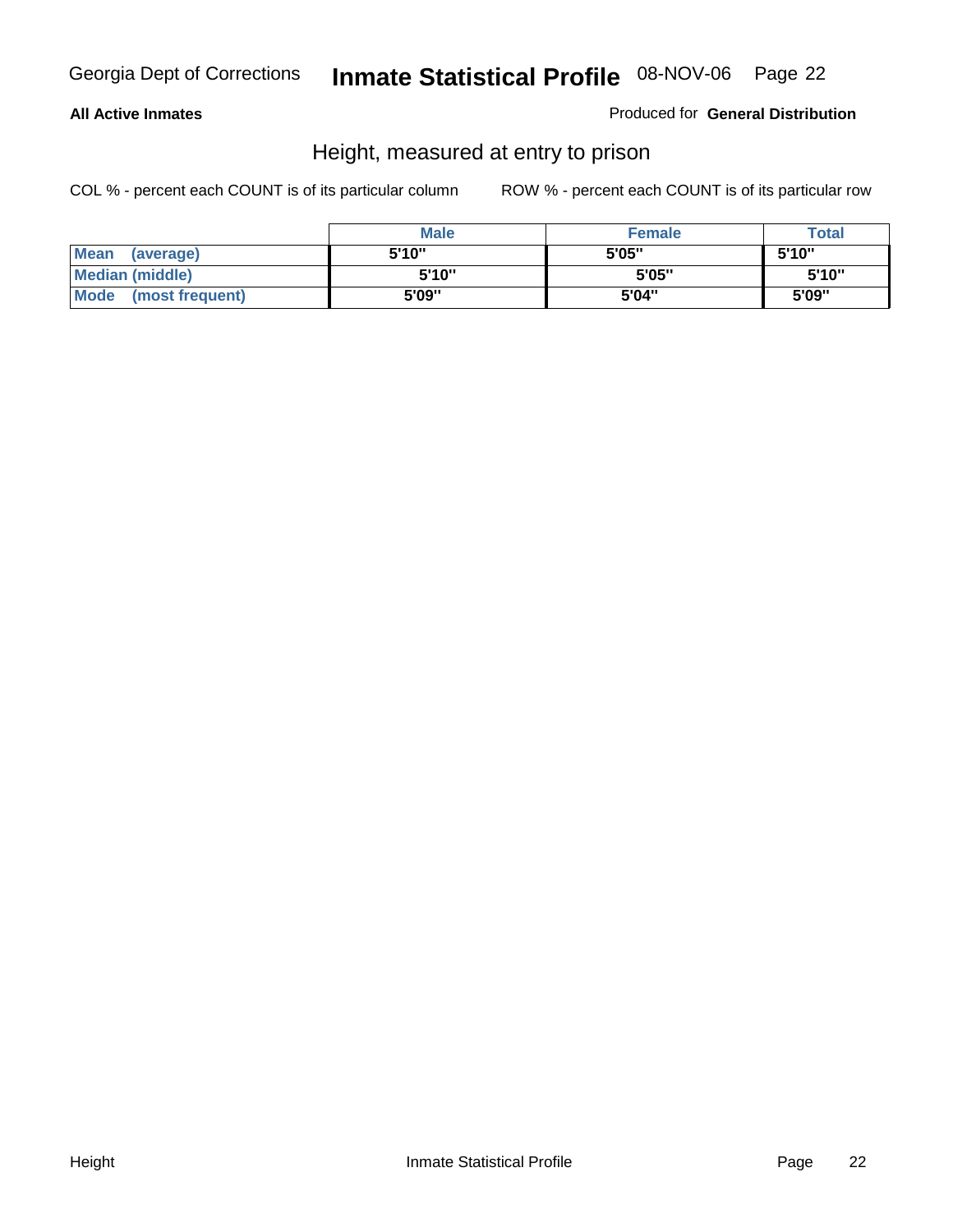#### **All Active Inmates**

#### Produced for **General Distribution**

### Weight, measured at entry to prison

|                        |                  | <b>Male</b> |         |                  | <b>Female</b> |        | <b>Total</b>     |        |
|------------------------|------------------|-------------|---------|------------------|---------------|--------|------------------|--------|
| Weight                 | <b>Count</b>     | Col %       | Row %   | <b>Count</b>     | Col %         | Row %  | <b>Total</b>     | Col %  |
| <b>Under 80 pounds</b> | $\overline{3}$   | 0.01%       | 100.00% |                  |               |        | $\overline{3}$   | 0.01%  |
| 80 - 89 pounds         | $\overline{4}$   | 0.01%       | 100.00% |                  |               |        | $\overline{4}$   | 0.01%  |
| 90 - 99 pounds         | $\overline{3}$   | 0.01%       | 37.50%  | $\overline{5}$   | 0.14%         | 62.50% | $\overline{8}$   | 0.02%  |
| 100 - 109 pounds       | $\overline{37}$  | 0.08%       | 47.44%  | $\overline{41}$  | 1.18%         | 52.56% | $\overline{78}$  | 0.15%  |
| 110 - 119 pounds       | 136              | 0.28%       | 55.28%  | 110              | 3.16%         | 44.72% | $\overline{246}$ | 0.48%  |
| 120 - 129 pounds       | $\overline{571}$ | 1.18%       | 73.87%  | $\overline{202}$ | 5.80%         | 26.13% | $\overline{773}$ | 1.49%  |
| 130 - 139 pounds       | 1,548            | 3.21%       | 83.90%  | 297              | 8.53%         | 16.10% | 1,845            | 3.57%  |
| 140 - 149 pounds       | 3,276            | 6.79%       | 89.43%  | 387              | 11.12%        | 10.57% | 3,663            | 7.08%  |
| 150 - 159 pounds       | 4,966            | 10.29%      | 92.75%  | 388              | 11.15%        | 7.25%  | 5,354            | 10.35% |
| 160 - 169 pounds       | 6,366            | 13.19%      | 94.55%  | $\overline{367}$ | 10.55%        | 5.45%  | 6,733            | 13.01% |
| 170 - 179 pounds       | 6,323            | 13.10%      | 95.27%  | $\overline{314}$ | 9.02%         | 4.73%  | 6,637            | 12.83% |
| 180 - 189 pounds       | 6,179            | 12.80%      | 95.83%  | 269              | 7.73%         | 4.17%  | 6,448            | 12.46% |
| 190 - 199 pounds       | 4,833            | 10.01%      | 95.89%  | $\overline{207}$ | 5.95%         | 4.11%  | 5,040            | 9.74%  |
| 200 - 209 pounds       | 3,897            | 8.07%       | 94.43%  | 230              | 6.61%         | 5.57%  | 4,127            | 7.97%  |
| 210 - 219 pounds       | 2,885            | 5.98%       | 94.59%  | 165              | 4.74%         | 5.41%  | 3,050            | 5.89%  |
| 220 - 229 pounds       | 2,256            | 4.67%       | 94.75%  | 125              | 3.59%         | 5.25%  | 2,381            | 4.60%  |
| 230 - 239 pounds       | 1,501            | 3.11%       | 93.58%  | 103              | 2.96%         | 6.42%  | 1,604            | 3.10%  |
| 240 - 249 pounds       | 1,114            | 2.31%       | 94.49%  | 65               | 1.87%         | 5.51%  | 1,179            | 2.28%  |
| 250 - 259 pounds       | $\overline{705}$ | 1.46%       | 93.01%  | $\overline{53}$  | 1.52%         | 6.99%  | 758              | 1.46%  |
| 260 - 269 pounds       | $\overline{513}$ | 1.06%       | 92.43%  | $\overline{42}$  | 1.21%         | 7.57%  | 555              | 1.07%  |
| 270 - 279 pounds       | $\overline{342}$ | 0.71%       | 93.19%  | $\overline{25}$  | 0.72%         | 6.81%  | 367              | 0.71%  |
| 280 - 289 pounds       | $\overline{243}$ | 0.50%       | 90.33%  | $\overline{26}$  | 0.75%         | 9.67%  | 269              | 0.52%  |
| 290 - 299 pounds       | 187              | 0.39%       | 90.78%  | $\overline{19}$  | 0.55%         | 9.22%  | $\overline{206}$ | 0.40%  |
| 300 - 309 pounds       | 111              | 0.23%       | 91.74%  | $\overline{10}$  | 0.29%         | 8.26%  | 121              | 0.23%  |
| 310 - 319 pounds       | 83               | 0.17%       | 90.22%  | $\overline{9}$   | 0.26%         | 9.78%  | $\overline{92}$  | 0.18%  |
| 320 - 329 pounds       | $\overline{59}$  | 0.12%       | 89.39%  | $\overline{7}$   | 0.20%         | 10.61% | 66               | 0.13%  |
| 330 - 339 pounds       | $\overline{21}$  | 0.04%       | 87.50%  | $\overline{3}$   | 0.09%         | 12.50% | $\overline{24}$  | 0.05%  |
| 340 - 349 pounds       | $\overline{27}$  | 0.06%       | 87.10%  | $\overline{4}$   | 0.11%         | 12.90% | $\overline{31}$  | 0.06%  |
| 350 - 359 pounds       | $\overline{34}$  | 0.07%       | 94.44%  | $\overline{2}$   | 0.06%         | 5.56%  | $\overline{36}$  | 0.07%  |
| 360 - 369 pounds       | 14               | 0.03%       | 77.78%  | $\overline{4}$   | 0.11%         | 22.22% | 18               | 0.03%  |
| 370 - 379 pounds       | 6                | 0.01%       | 100.00% |                  |               |        | 6                | 0.01%  |
| 380 - 389 pounds       | 1                | 0.01%       | 100.00% |                  |               |        | 1                | 0.01%  |
| 390 - 399 pounds       | $\overline{4}$   | 0.01%       | 100.00% |                  |               |        | 4                | 0.01%  |
| 400 pounds and over    | $\overline{22}$  | 0.05%       | 95.65%  | 1                | 0.03%         | 4.35%  | $\overline{23}$  | 0.04%  |
| <b>Total Reported</b>  | 48,270           | 100%        | 93.28%  | 3,480            | 100%          | 6.72%  | 51,750           | 100.0% |

| <b>Reported</b><br>NO. | 619    | 88    | 707<br>. v. |
|------------------------|--------|-------|-------------|
| ota.                   | 48.889 | 3,568 | 52,457      |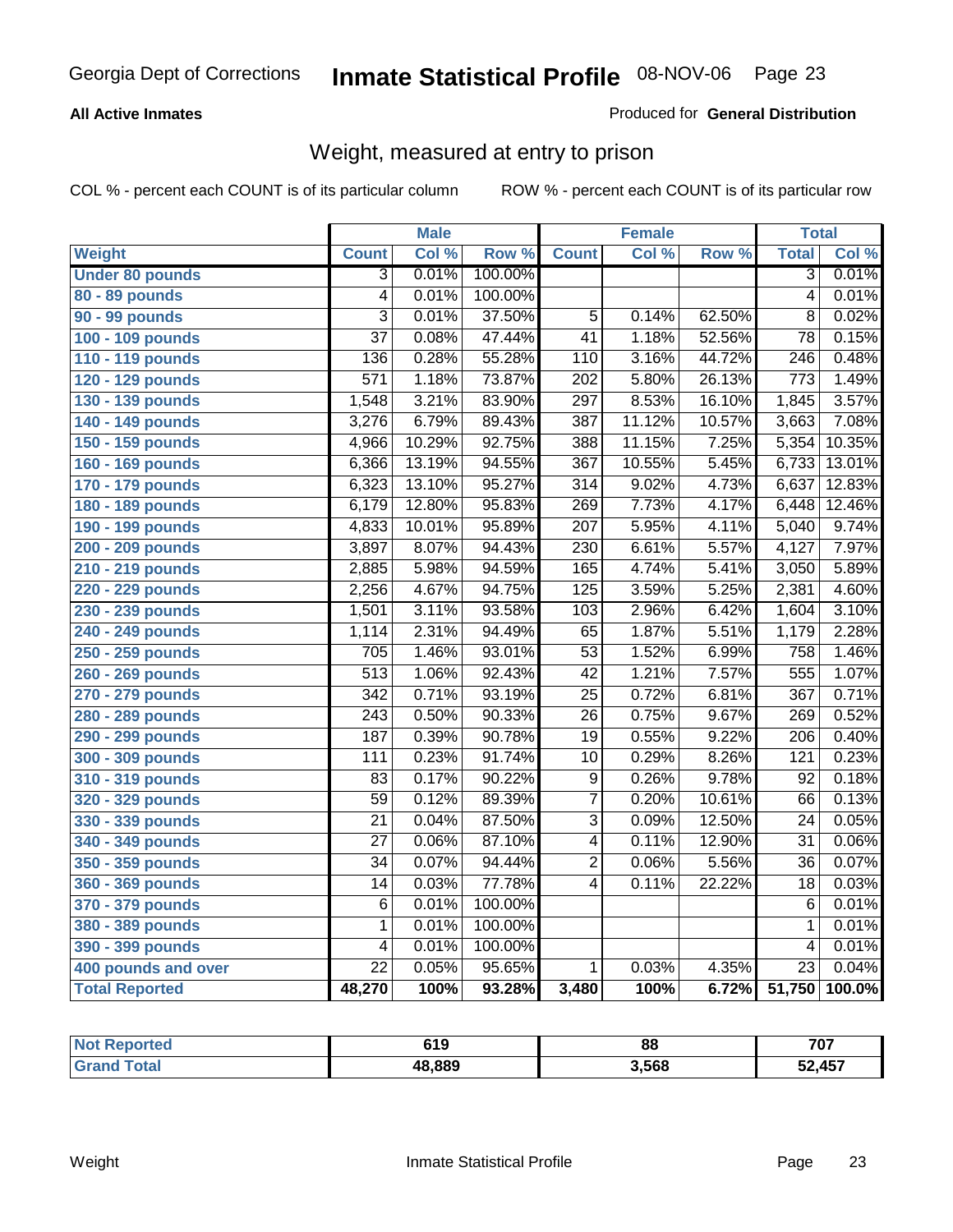#### **All Active Inmates**

#### Produced for **General Distribution**

### Weight, measured at entry to prison

|                          | <b>Male</b> | <b>Female</b> | <b>Total</b> |
|--------------------------|-------------|---------------|--------------|
| <b>Mean</b><br>(average) | 185         | 175           | 184          |
| <b>Median (middle)</b>   | 180         | 167           | 180          |
| Mode<br>(most frequent)  | 180         | 150           | 180          |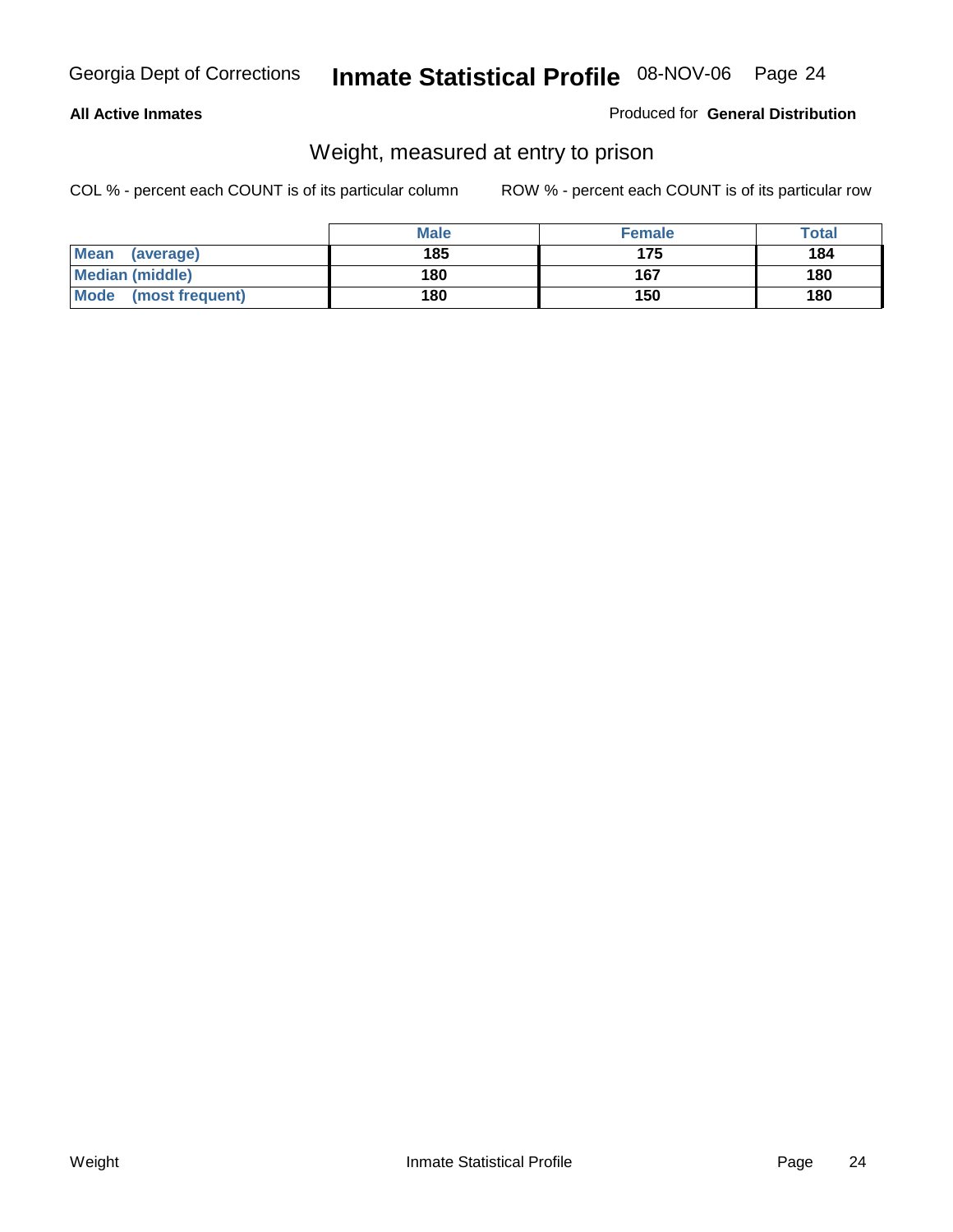**All Active Inmates**

#### Produced for **General Distribution**

### Type of admission to prison

|                       |                             |              | <b>Male</b> |                    |                | <b>Female</b> |        |              | <b>Total</b> |
|-----------------------|-----------------------------|--------------|-------------|--------------------|----------------|---------------|--------|--------------|--------------|
|                       | <b>Type of Admission</b>    | <b>Count</b> | Col %       | <b>Row % Count</b> |                | Col %         | Row %  | <b>Total</b> | Col %        |
| 1                     | <b>Committed From Court</b> | 33,264       | 69.31%      | 93.57% 2,287       |                | 66.29%        | 6.43%  | 35,551       | 69.11%       |
| $\mathbf{2}$          | <b>Return Appeal/Bond</b>   | 8            | .02%        | 100.00%            |                |               |        | 8            | .02%         |
| 3                     | <b>Parole Rev/New Sent</b>  | 4,806        | 10.01%      | 95.07%             | 249            | 7.22%         | 4.93%  | 5,055        | 9.83%        |
| 4                     | <b>Par Rev/No New Sent</b>  | 1,766        | 3.68%       | 93.44%             | 124            | 3.59%         | 6.56%  | 1,890        | 3.67%        |
| 5                     | <b>Prob Viol/Total Rev</b>  | 2            | .01%        | 100.00%            |                |               |        |              | .01%         |
| 6                     | <b>Prob Viol/Partial</b>    | 2,943        | 6.13%       | 89.43%             | 348            | 10.09%        | 10.57% | 3,291        | 6.40%        |
| 7                     | <b>Admit Fm Other Cust</b>  | 46           | .10%        | 95.83%             | $\overline{2}$ | .06%          | 4.17%  | 48           | .09%         |
| 9                     | <b>Prob Rev/Remainder</b>   | 4,287        | 8.93%       | 91.06%             | 421            | 12.20%        | 8.94%  | 4,708        | 9.15%        |
| 10                    | <b>New Sent/Par Rev Pnd</b> | 36           | .08%        | 87.80%             | 5              | .14%          | 12.20% | 41           | .08%         |
| 11                    | <b>Life W/O Parole</b>      | 271          | .56%        | 98.91%             | 3              | .09%          | 1.09%  | 274          | .53%         |
| 30                    | <b>Par Rev/Rsn Unknown</b>  | 74           | .15%        | 100.00%            |                |               |        | 74           | .14%         |
| 32                    | <b>Pb Parole Rescinded</b>  | 12           | .03%        | 100.00%            |                |               |        | 12           | .02%         |
| 33                    | <b>Prob Revoc/Spec Cond</b> | 149          | .31%        | 93.71%             | 10             | .29%          | 6.29%  | 159          | .31%         |
| 40                    | <b>Par Rev/Revoc Center</b> | 270          | .56%        | 99.63%             |                | .03%          | .37%   | 271          | .53%         |
| 44                    | <b>Whitworth Detention</b>  | 53           | .11%        | 100.00%            |                |               |        | 53           | .10%         |
| 50                    | <b>Dcys At Risk</b>         | 7            | .01%        | 100.00%            |                |               |        |              | .01%         |
| <b>Total Reported</b> |                             | 47,994       | 100%        | 93.29% 3,450       |                | 100%          | 6.71%  | 51,444       | 100%         |

| Reported<br><b>NOT</b> | 895   | 140<br>. IO | 1013 |
|------------------------|-------|-------------|------|
| Gr                     | 8.889 | 3.568       | .457 |

| Mou.<br>uent)<br>most trea | Court Cmmt | Cmmt<br>COULLET. | Cmm<br>∶ourt |
|----------------------------|------------|------------------|--------------|
|                            |            |                  |              |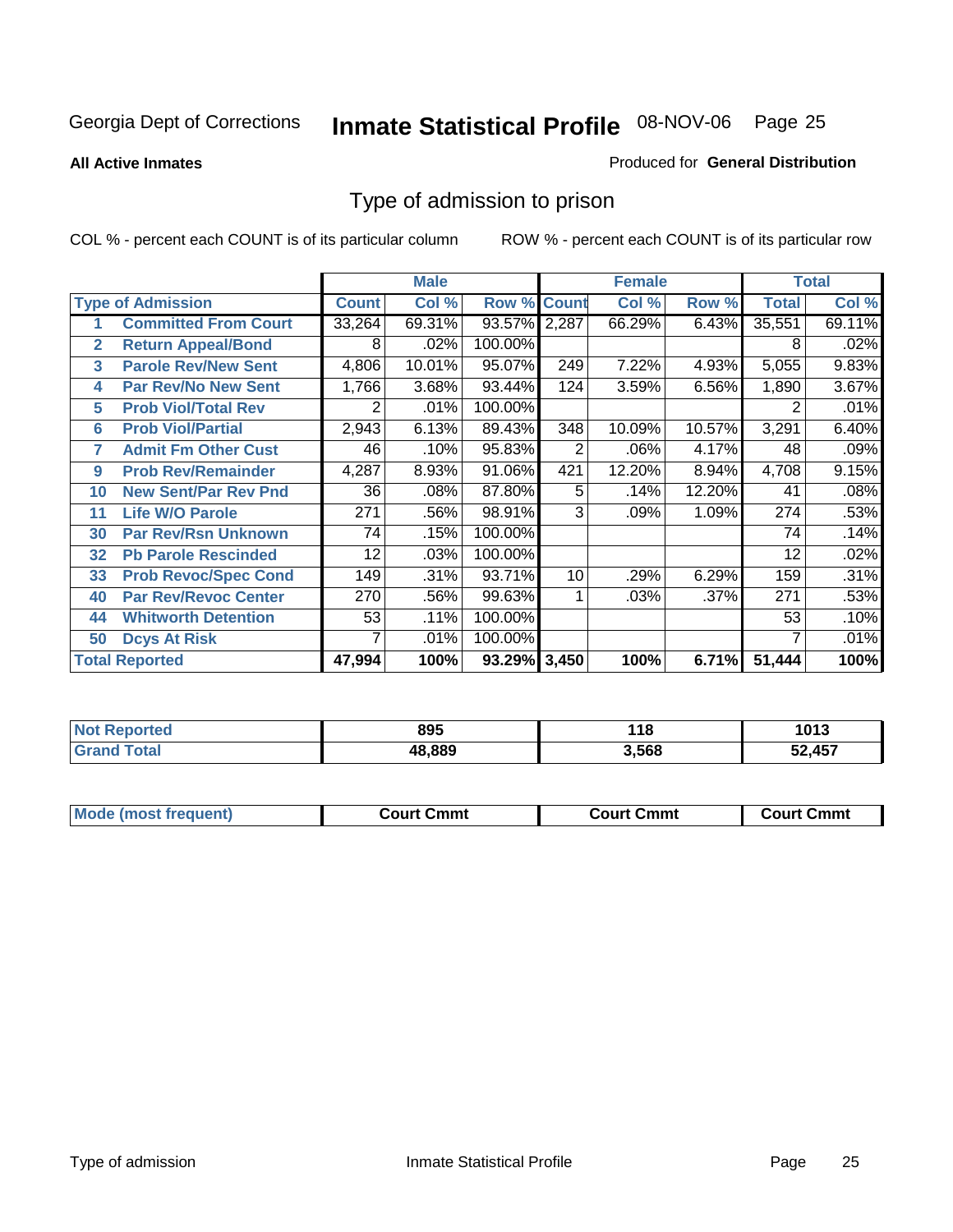**All Active Inmates**

#### Produced for **General Distribution**

### Current / last security status

|                        | <b>Male</b>  |        |                    | <b>Female</b> |          |           | <b>Total</b> |        |
|------------------------|--------------|--------|--------------------|---------------|----------|-----------|--------------|--------|
| <b>Security Status</b> | <b>Count</b> | Col %  | <b>Row % Count</b> |               | Col %    | Row %     | <b>Total</b> | Col %  |
| 0 Diag Incom           |              | .01%   | 100.00%            |               | $.00\%$  |           |              | .01%   |
| 1 Wrk Releas           | 563          | 1.21%  | 77.44%             | 164           | 4.76%    | 22.56%    | 727          | 1.45%  |
| 2 Trusty               | 1.670        | 3.59%  | 90.37%             | 178           | $5.16\%$ | 9.63%     | 1,848        | 3.69%  |
| 3 Minimum              | 17,975       | 38.59% | 89.61%             | 2,084         | 60.46%   | $10.39\%$ | 20,059       | 40.10% |
| 4 Medium               | 19,452       | 41.76% | 96.08%             | 793           | 23.01%   | 3.92%     | 20,245       | 40.47% |
| 5 Close                | 6,311        | 13.55% | 96.57%             | 224           | 6.50%    | 3.43%     | 6,535        | 13.06% |
| <b>6 Maximum</b>       | 606          | 1.30%  | 99.34%             | 4             | .12%     | .66%      | 610          | 1.22%  |
| <b>Total Reported</b>  | 46,578       | 100%   | 93.11%             | 3,447         | 100%     | 6.89%     | 50,025       | 100%   |

| <b>Still being diagnosed</b> | 2,303  | 191<br>I 4 I | 2.424  |
|------------------------------|--------|--------------|--------|
| <b>Not Reported</b>          |        |              |        |
| <b>Grand Total</b>           | 48,889 | 3,568        | 52,457 |

| $M_{\Omega}$<br>יחב | M۵<br>dium | <b>BAL.</b><br>num | Mer<br>dium |
|---------------------|------------|--------------------|-------------|
|                     |            |                    |             |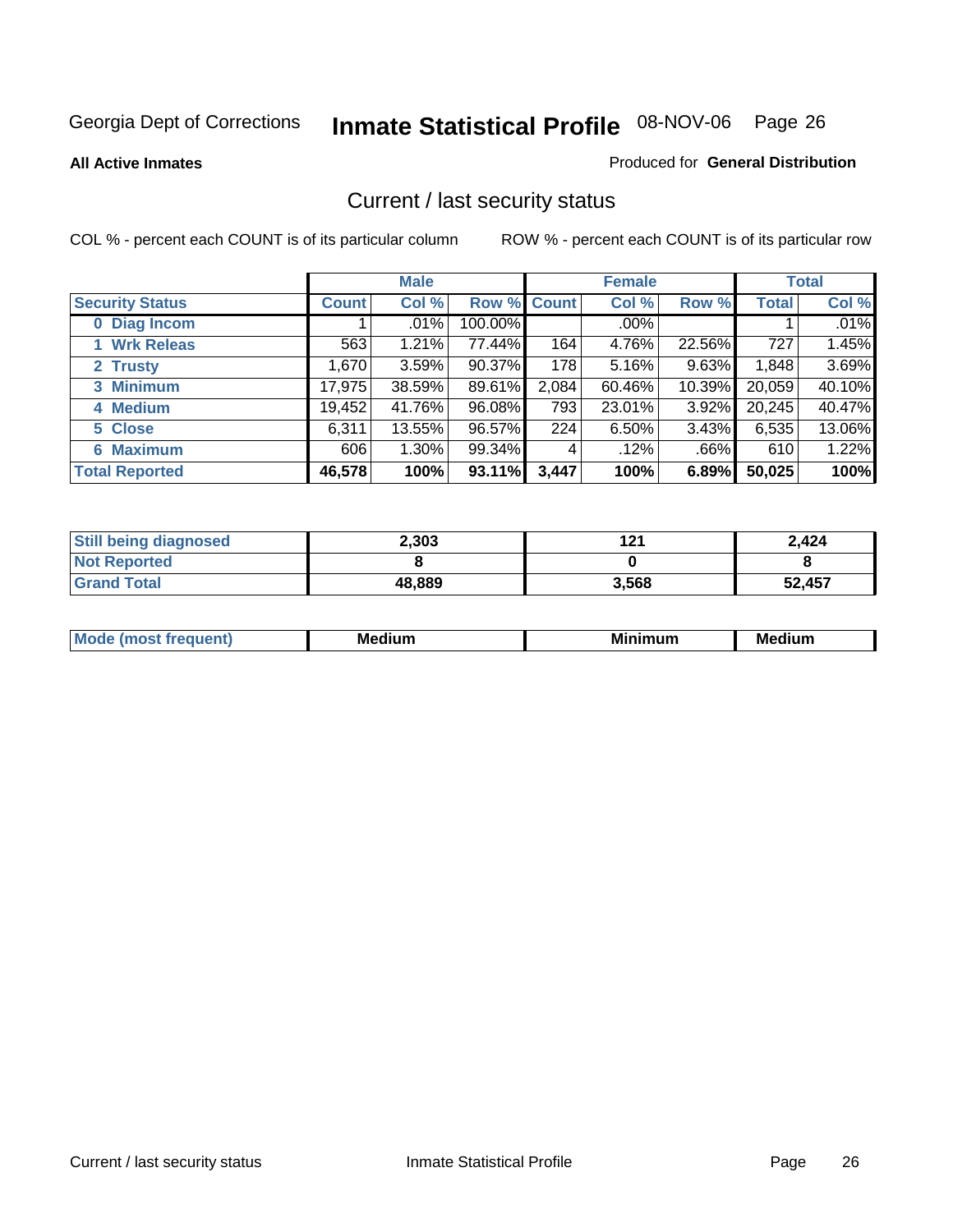**All Active Inmates**

#### Produced for **General Distribution**

### Current / last type of institution

|                            |              | <b>Male</b> |         |              | <b>Female</b> |        |              | <b>Total</b> |
|----------------------------|--------------|-------------|---------|--------------|---------------|--------|--------------|--------------|
| <b>Type of Institution</b> | <b>Count</b> | Col %       | Row %   | <b>Count</b> | Col %         | Row %  | <b>Total</b> | Col %        |
| <b>Transitional Center</b> | 1,595        | 3.26%       | 87.40%  | 230          | 6.45%         | 12.60% | 1,825        | 3.48%        |
| <b>State Hospital</b>      |              | $.01\%$     | 100.00% |              |               |        |              | .01%         |
| <b>County Camp</b>         | 4,976        | 10.18%      | 100.00% |              |               |        | 4,976        | 9.49%        |
| <b>State Prison</b>        | 34,231       | 70.02%      | 91.12%  | 3,338        | 93.55%        | 8.88%  | 37,569       | 71.62%       |
| <b>Private Prison</b>      | 5,145        | 10.52%      | 100.00% |              |               |        | 5,145        | 9.81%        |
| <b>Prison Annex</b>        | 1,400        | 2.86%       | 100.00% |              |               |        | 1,400        | 2.67%        |
| <b>Pre Release Center</b>  | 1,277        | 2.61%       | 100.00% |              |               |        | 1,277        | 2.43%        |
| <b>Inmate Boot Camp</b>    | 264          | .54%        | 100.00% |              |               |        | 264          | .50%         |
| <b>Total Rported</b>       | 48,889       | 100%        | 93.2%   | 3,568        | 100%          | 6.8%   | 52,457       | 100%         |

| <b>Reported</b><br>' Not  |        |       |        |
|---------------------------|--------|-------|--------|
| Γotal<br>Gra <sup>r</sup> | 48,889 | 3,568 | 52,457 |

| <b>Mode (most frequent)</b> | <b>State Prison</b> | <b>State Prison</b> | <b>State Prison</b> |
|-----------------------------|---------------------|---------------------|---------------------|
|                             |                     |                     |                     |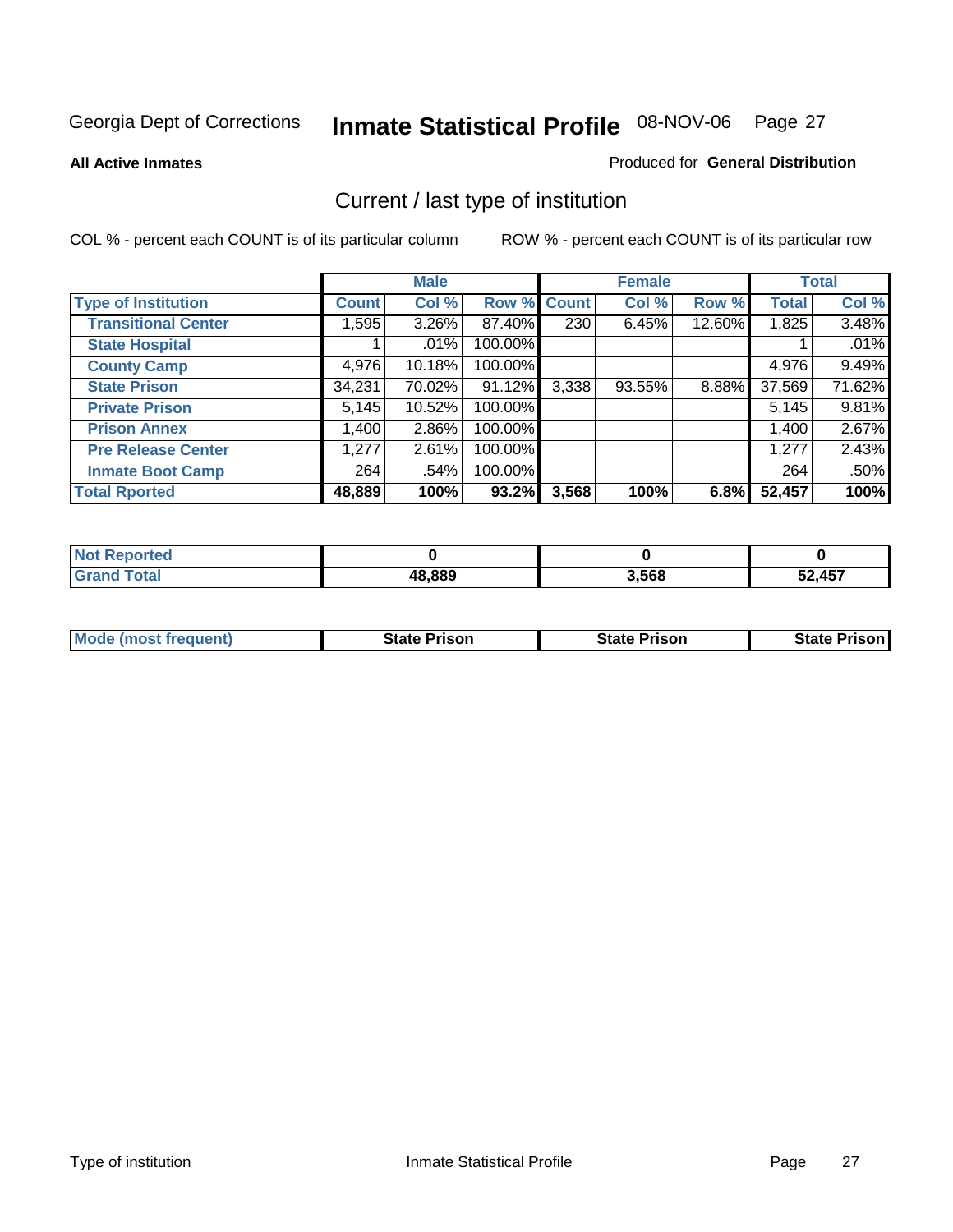**All Active Inmates**

#### Produced for **General Distribution**

### Institution type - transitional centers

|     |                                          |              | <b>Male</b> |         |              | <b>Female</b> |         |              | <b>Total</b> |
|-----|------------------------------------------|--------------|-------------|---------|--------------|---------------|---------|--------------|--------------|
|     | <b>Institution Type - Trans. Centers</b> | <b>Count</b> | Col %       | Row %   | <b>Count</b> | Col %         | Row %   | <b>Total</b> | Col %        |
| 220 | <b>Albany Trans-Ctr</b>                  | 151          | 9.47%       | 100.00% |              |               |         | 151          | 8.27%        |
| 223 | <b>Atlanta Male Trans-Ctr</b>            | 241          | 15.11%      | 100.00% |              |               |         | 241          | 13.21%       |
| 246 | <b>Augusta Trans-Ctr</b>                 | 197          | 12.35%      | 100.00% |              |               |         | 197          | 10.79%       |
| 249 | <b>Clayton Transitional Ctr</b>          | 260          | 16.30%      | 100.00% |              |               |         | 260          | 14.25%       |
| 247 | <b>Coastal Transitional Ctr</b>          | 256          | 16.05%      | 100.00% |              |               |         | 256          | 14.03%       |
| 225 | <b>Columbus Trans-Ctr</b>                | 77           | 4.83%       | 100.00% |              |               |         | 77           | 4.22%        |
| 250 | <b>Helms Trans-Ctr</b>                   | 100          | 6.27%       | 100.00% |              |               |         | 100          | 5.48%        |
| 248 | <b>Lagrange Trans Ctr</b>                | 156          | 9.78%       | 100.00% |              |               |         | 156          | 8.55%        |
| 231 | <b>Macon Male Trans-Ctr</b>              | 153          | 9.59%       | 100.00% |              |               |         | 153          | $8.38\%$     |
| 235 | <b>Metro Womens Trans-Ctr</b>            |              |             |         | 230          | 100.00%       | 100.00% | 230          | 12.60%       |
| 242 | <b>Savannah Mens Trans-Ctr</b>           | 4            | .25%        | 100.00% |              |               |         | 4            | .22%         |
|     | <b>Total Rported</b>                     | 1,595        | 100%        | 87.4%   | 230          | 100%          | 12.6%   | 1,825        | 100%         |

| <b>Reported</b><br> |       |            |      |
|---------------------|-------|------------|------|
| <b>Total</b>        | Ⅰ,595 | າາດ<br>ZJU | ,825 |

| Mode (most frequent) | [249 Clayton Transitional Ctr] 235 Metro Womens Trans- | Ctı | 249 Clayton<br>Transitional Ctr |
|----------------------|--------------------------------------------------------|-----|---------------------------------|
|                      |                                                        |     |                                 |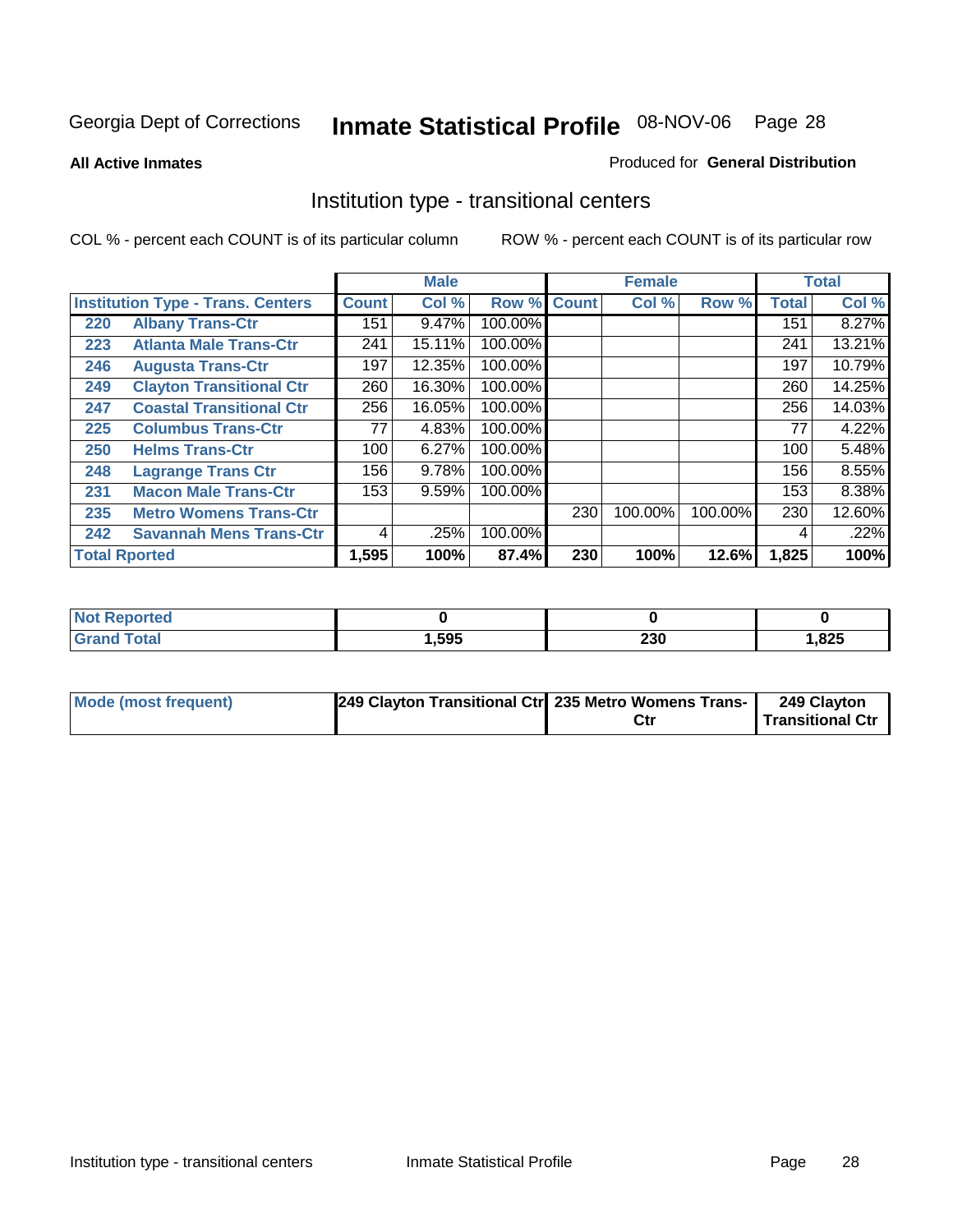**All Active Inmates**

#### Produced for **General Distribution**

### Institution type - mental hospitals

|                                                  | Male       |                    | <b>Female</b> |                    | Total   |
|--------------------------------------------------|------------|--------------------|---------------|--------------------|---------|
| <b>Institution Type - Mental Hospitals Count</b> | Col %      | <b>Row % Count</b> | Col%          | <b>Row % Total</b> | Col %   |
| 302 Central State Hospital                       | $100.00\%$ | 100.00%            |               |                    | 100.00% |
| <b>Total Rported</b>                             | 100%       | 100%I              |               | %                  | 100%    |

| Not Reported |  |  |
|--------------|--|--|
| <b>otal</b>  |  |  |

| Mode (most frequent)<br>302 Central State Hospital | Null | <b>302 Central State</b><br><b>Hospital</b> |
|----------------------------------------------------|------|---------------------------------------------|
|----------------------------------------------------|------|---------------------------------------------|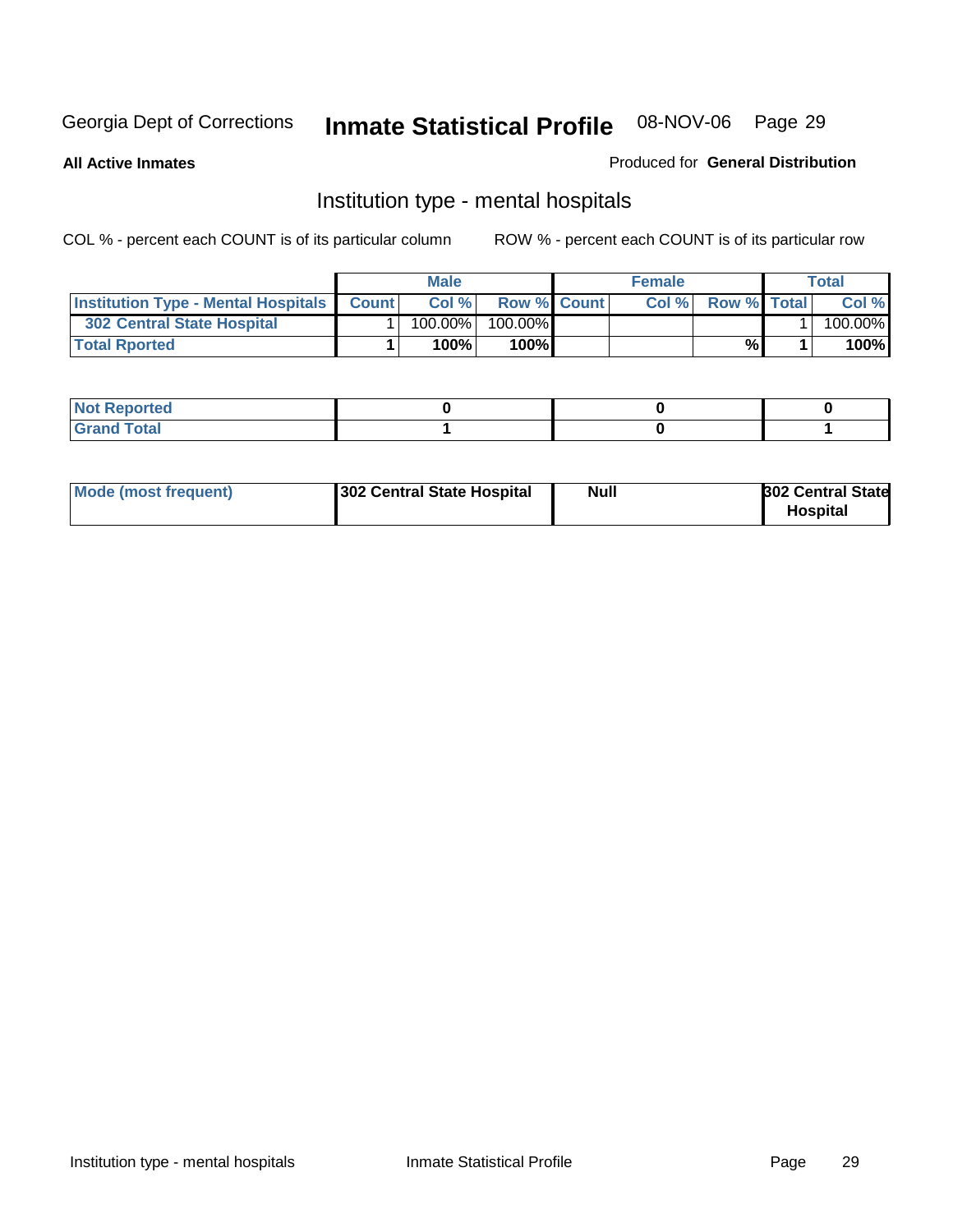#### **All Active Inmates**

#### Produced for **General Distribution**

### Institution type - county prisons

|                                          |                  | <b>Male</b> |         |              | <b>Female</b> |                          |                  | <b>Total</b>               |
|------------------------------------------|------------------|-------------|---------|--------------|---------------|--------------------------|------------------|----------------------------|
| <b>Institution Type - County Prisons</b> | <b>Count</b>     | Col %       | Row %   | <b>Count</b> | Col %         | Row %                    | <b>Total</b>     | $\overline{\text{Col }^9}$ |
| <b>Bulloch County Ci</b><br>402          | 139              | 2.79%       | 100.00% |              |               |                          | 139              | 2.79%                      |
| <b>Carroll County Ci</b><br>404          | 239              | 4.80%       | 100.00% |              |               |                          | 239              | 4.80%                      |
| <b>Clarke County Ci</b><br>406           | 102              | 2.05%       | 100.00% |              |               |                          | 102              | 2.05%                      |
| <b>Clayton County Ci</b><br>456          | 219              | 4.40%       | 100.00% |              |               |                          | 219              | 4.40%                      |
| <b>Colquitt County Ci</b><br>407         | 180              | 3.62%       | 100.00% |              |               |                          | 180              | 3.62%                      |
| <b>Coweta County Ci</b><br>409           | $\overline{213}$ | 4.28%       | 100.00% |              |               |                          | $\overline{213}$ | 4.28%                      |
| <b>Decatur County Ci</b><br>411          | 218              | 4.38%       | 100.00% |              |               |                          | 218              | 4.38%                      |
| <b>Effingham County Ci</b><br>413        | 224              | 4.50%       | 100.00% |              |               |                          | 224              | 4.50%                      |
| <b>Floyd County Ci</b><br>415            | 350              | 7.03%       | 100.00% |              |               |                          | 350              | 7.03%                      |
| <b>Gwinnett County Ci</b><br>419         | 184              | 3.70%       | 100.00% |              |               |                          | 184              | 3.70%                      |
| <b>Hall County Ci</b><br>420             | 167              | 3.36%       | 100.00% |              |               |                          | 167              | 3.36%                      |
| <b>Harris County Ci</b><br>422           | 105              | 2.11%       | 100.00% |              |               |                          | 105              | 2.11%                      |
| <b>Jackson County Ci</b><br>426          | 165              | 3.32%       | 100.00% |              |               |                          | 165              | 3.32%                      |
| <b>Jefferson County Ci</b><br>428        | 193              | 3.88%       | 100.00% |              |               |                          | 193              | 3.88%                      |
| <b>Mitchell County Ci</b><br>433         | 115              | 2.31%       | 100.00% |              |               |                          | 115              | 2.31%                      |
| <b>Muscogee County Ci</b><br>435         | 519              | 10.43%      | 100.00% |              |               |                          | 519              | 10.43%                     |
| <b>Richmond County Ci</b><br>439         | $\overline{209}$ | 4.20%       | 100.00% |              |               |                          | 209              | 4.20%                      |
| <b>Screven County Prison</b><br>440      | 146              | 2.93%       | 100.00% |              |               |                          | 146              | 2.93%                      |
| <b>Spalding County Ci</b><br>441         | $\overline{371}$ | 7.46%       | 100.00% |              |               |                          | $\overline{371}$ | 7.46%                      |
| <b>Stewart County Ci</b><br>442          | 91               | 1.83%       | 100.00% |              |               |                          | 91               | 1.83%                      |
| <b>Sumter County Ci</b><br>443           | 325              | 6.53%       | 100.00% |              |               |                          | 325              | 6.53%                      |
| <b>Terrell County Ci</b><br>444          | 128              | 2.57%       | 100.00% |              |               |                          | 128              | 2.57%                      |
| <b>Thomas County Ci</b><br>445           | 154              | 3.09%       | 100.00% |              |               |                          | 154              | 3.09%                      |
| <b>Troup County Ci</b><br>447            | 220              | 4.42%       | 100.00% |              |               |                          | 220              | 4.42%                      |
| <b>Total Rported</b>                     | 4,976            | 100%        | 100%    |              |               | $\overline{\frac{9}{6}}$ | 4,976            | 100%                       |

| æ                                            |      |               |
|----------------------------------------------|------|---------------|
| $\sim$<br>$\sim$ $\sim$ $\sim$ $\sim$ $\sim$ | 0.70 | $\sim$<br>1 U |

| Mode (most frequent) | 435 Muscogee County Ci | <b>Null</b> | 435 Muscogee     |
|----------------------|------------------------|-------------|------------------|
|                      |                        |             | <b>County Ci</b> |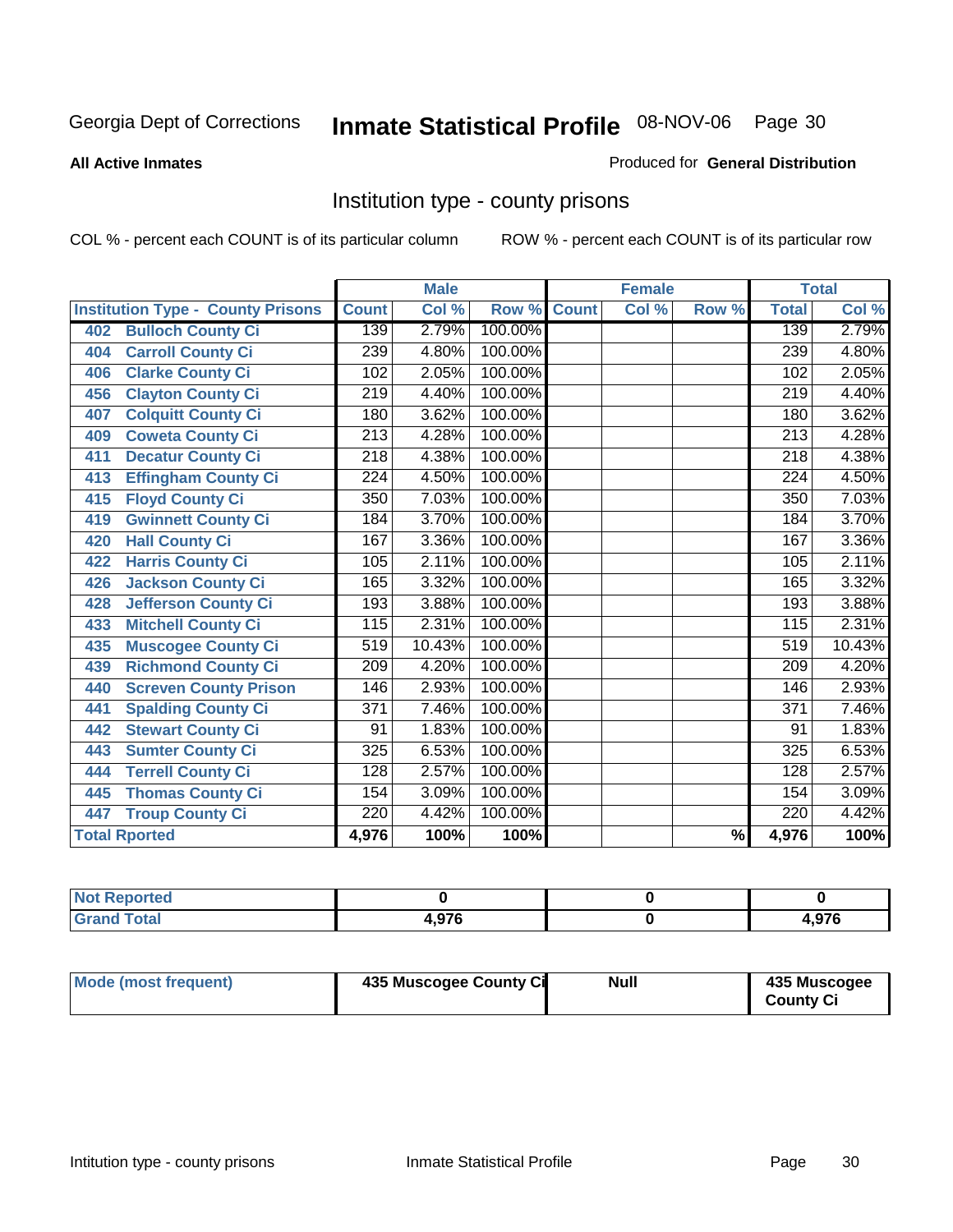#### **All Active Inmates**

#### Produced for **General Distribution**

### Institution type - state prisons

|     |                                                 |                  | <b>Male</b> |         |                | <b>Female</b> |         | <b>Total</b>     |       |
|-----|-------------------------------------------------|------------------|-------------|---------|----------------|---------------|---------|------------------|-------|
|     | <b>Institution Type - State Prisons</b>         | <b>Count</b>     | Col %       | Row %   | <b>Count</b>   | Col %         | Row %   | <b>Total</b>     | Col % |
| 508 | <b>Arrendale State Prison</b>                   |                  |             |         | 1,305          | 39.10%        | 100.00% | 1,305            | 3.46% |
|     | 532 Augusta State Med.<br><b>Prison</b>         | 1,233            | 3.58%       | 99.76%  | 3              | .09%          | .24%    | 1,236            | 3.27% |
| 543 | <b>Autry State Prison</b>                       | 1,560            | 4.53%       | 100.00% |                |               |         | 1,560            | 4.13% |
| 553 | <b>Baldwin State Prison</b>                     | 944              | 2.74%       | 100.00% |                |               |         | 944              | 2.50% |
| 536 | <b>Bostick State Prison</b>                     | 703              | 2.04%       | 100.00% |                |               |         | 703              | 1.86% |
| 534 | <b>Burrus Corr Trn Cntr</b>                     | 301              | .87%        | 100.00% |                |               |         | 301              | .80%  |
| 547 | <b>Calhoun State Prison</b>                     | 1,326            | 3.85%       | 100.00% |                |               |         | 1,326            | 3.51% |
| 531 | <b>Central State Prison</b>                     | 812              | 2.36%       | 100.00% |                |               |         | 812              | 2.15% |
| 523 | <b>Coastal State Prison</b>                     | 1,474            | 4.28%       | 100.00% |                |               |         | 1,474            | 3.90% |
| 503 | <b>Dodge State Prison</b>                       | 1,226            | 3.56%       | 100.00% |                |               |         | 1,226            | 3.25% |
| 548 | <b>Dooly State Prison</b>                       | 1,329            | 3.86%       | 100.00% |                |               |         | 1,329            | 3.52% |
| 521 | <b>Ga Diag &amp; Class Pris</b>                 | 1,628            | 4.73%       | 100.00% |                |               |         | 1,628            | 4.31% |
| 522 | <b>Ga Diag &amp; Class Pris-</b><br><b>Perm</b> | 314              | .91%        | 100.00% |                |               |         | $\overline{314}$ | .83%  |
| 517 | <b>Ga State Prison</b>                          | 1,164            | 3.38%       | 99.91%  | 1 <sup>1</sup> | .03%          | .09%    | 1,165            | 3.09% |
| 541 | <b>Hancock State Prison</b>                     | 1,268            | 3.68%       | 100.00% |                |               |         | 1,268            | 3.36% |
| 540 | <b>Hays State Prison</b>                        | 890              | 2.59%       | 100.00% |                |               |         | 890              | 2.36% |
| 551 | <b>Homerville State Prison</b>                  | 195              | .57%        | 100.00% |                |               |         | 195              | .52%  |
| 545 | <b>Johnson State Prison</b>                     | 1,086            | 3.15%       | 100.00% |                |               |         | 1,086            | 2.88% |
| 510 | <b>Lee State Prison</b>                         | 748              | 2.17%       | 100.00% |                |               |         | 748              | 1.98% |
| 502 | <b>Lowndes State Prison</b>                     | 287              | .83%        | 100.00% |                |               |         | 287              | .76%  |
| 549 | <b>Macon State Prison</b>                       | 1,469            | 4.27%       | 100.00% |                |               |         | 1,469            | 3.89% |
| 519 | <b>Men'S State Prison</b>                       | 655              | 1.90%       | 100.00% |                |               |         | 655              | 1.73% |
| 554 | <b>Metro State Prison (W)</b>                   |                  |             |         | 921            | 27.59%        | 100.00% | 921              | 2.44% |
| 561 | <b>Milan State Prison</b>                       | $\overline{249}$ | .72%        | 100.00% |                |               |         | $\overline{249}$ | .66%  |
| 509 | <b>Montgomery State Prison</b>                  | 397              | 1.15%       | 100.00% |                |               |         | 397              | 1.05% |
| 505 | <b>Phillips State Prison</b>                    | 837              | 2.43%       | 100.00% |                |               |         | 837              | 2.22% |
| 557 | <b>Pulaski State Prison (W)</b>                 |                  |             |         | 1,108          | 33.19%        | 100.00% | 1,108            | 2.93% |
| 529 | <b>Rivers State Prison</b>                      | 1,120            | 3.25%       | 100.00% |                |               |         | 1,120            | 2.97% |
| 533 | <b>Rogers State Prison</b>                      | 1,331            | 3.87%       | 100.00% |                |               |         | 1,331            | 3.52% |
| 530 | <b>Rutledge State Prison</b>                    | 582              | 1.69%       | 100.00% |                |               |         | 582              | 1.54% |
| 525 | <b>Scott State Prison</b>                       | 1,245            | 3.62%       | 100.00% |                |               |         | 1,245            | 3.30% |
| 550 | <b>Smith State Prison</b>                       | 1,215            | 3.53%       | 100.00% |                |               |         | 1,215            | 3.22% |
| 542 | <b>Telfair State Prison</b>                     | 1,201            | 3.49%       | 100.00% |                |               |         | 1,201            | 3.18% |
| 537 | <b>Valdosta State Prison</b>                    | 850              | 2.47%       | 100.00% |                |               |         | 850              | 2.25% |
| 506 | <b>Walker State Prison</b>                      | 620              | 1.80%       | 100.00% |                |               |         | 620              | 1.64% |
| 501 | <b>Ware State Prison</b>                        | 1,100            | 3.20%       | 100.00% |                |               |         | 1,100            | 2.91% |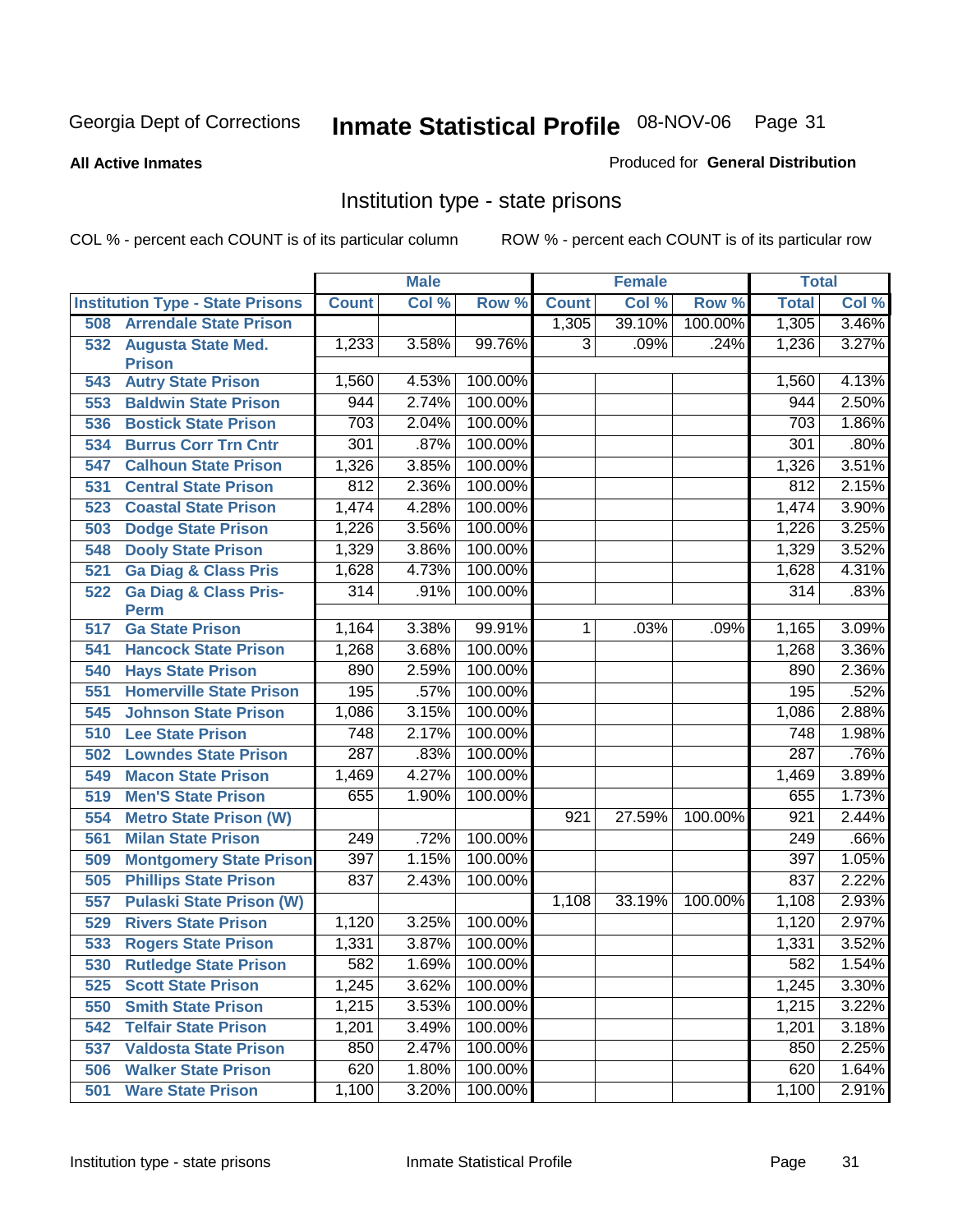**All Active Inmates**

#### Produced for **General Distribution**

### Institution type - state prisons

|                      |                                         |              | <b>Male</b> |         |              | <b>Female</b> |       | <b>Total</b> |         |
|----------------------|-----------------------------------------|--------------|-------------|---------|--------------|---------------|-------|--------------|---------|
|                      | <b>Institution Type - State Prisons</b> | <b>Count</b> | Col %       | Row %   | <b>Count</b> | Col %         | Row % | <b>Total</b> | Col %   |
| 552                  | <b>Washington Sp</b>                    | .153         | 3.35%       | 100.00% |              |               |       | 1,153        | 3.05%   |
| 507                  | <b>Wayne State Prison</b>               | 195          | $.57\%$     | 100.00% |              |               |       | 195          | $.52\%$ |
| 556                  | <b>Western Pre-Release</b>              | 194          | .56%        | 100.00% |              |               |       | 194          | .51%    |
| Cntr                 |                                         |              |             |         |              |               |       |              |         |
| 546                  | <b>Wilcox State Prison</b>              | 1,524        | 4.43%       | 100.00% |              |               |       | 1.524        | 4.04%   |
| <b>Total Rported</b> |                                         | 34,425       | 100%        | 91.16%  | 3,338        | 100%          | 8.84% | 37,763       | 100%    |

| วrtea<br>N<br>. |        |       |        |
|-----------------|--------|-------|--------|
|                 | 34,425 | 3,338 | 37,763 |

| Mode (most frequent) | <b>521 Ga Diag &amp; Class Pris</b> | 508 Arrendale State Prison | 521 Ga Diag &<br><b>Class Pris</b> |
|----------------------|-------------------------------------|----------------------------|------------------------------------|
|----------------------|-------------------------------------|----------------------------|------------------------------------|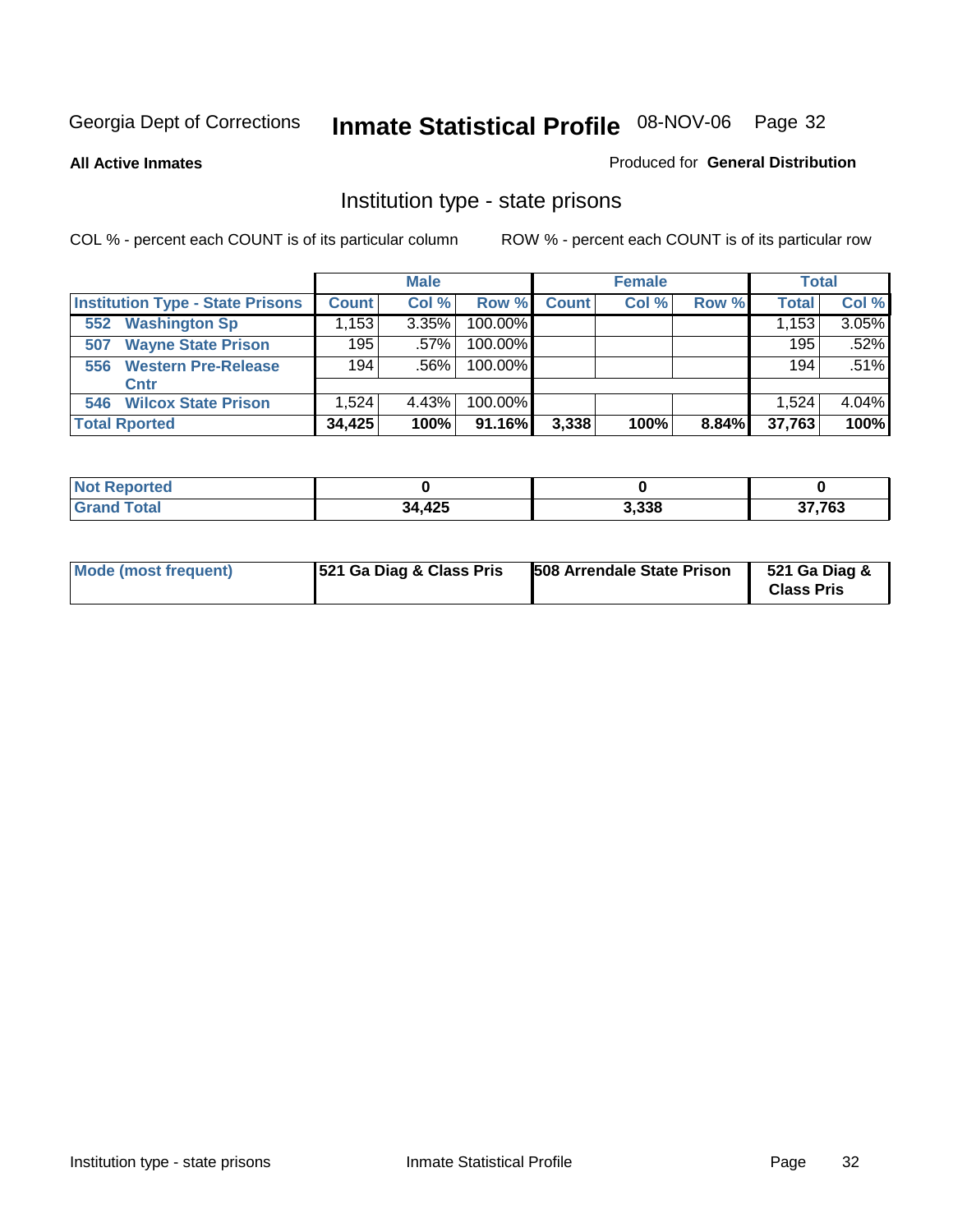**All Active Inmates**

#### Produced for **General Distribution**

### Institution type - private prisons

|                                           |              | <b>Male</b> |             | <b>Female</b> |       |              | <b>Total</b> |
|-------------------------------------------|--------------|-------------|-------------|---------------|-------|--------------|--------------|
| <b>Institution Type - Private Prisons</b> | <b>Count</b> | Col %       | Row % Count | Col %         | Row % | <b>Total</b> | Col %        |
| <b>Coffee Corr Facility</b><br>569        | 1.676        | $32.58\%$   | 100.00%     |               |       | 1,676        | 32.58%       |
| 567 D Ray James Corr Fac                  | .8001        | 34.99%      | 100.00%     |               |       | 1.800        | 34.99%       |
| <b>Wheeler Corr Facility</b><br>571       | .669         | $32.44\%$   | 100.00%     |               |       | 1,669        | 32.44%       |
| <b>Total Rported</b>                      | 5.145        | 100%        | $100\%$     |               | %∣    | 5.145        | 100%         |

| <b>Reported</b><br>' NOT |       |                |
|--------------------------|-------|----------------|
| <b>Total</b><br>---      | 5,145 | . <i>1 A F</i> |

| Mode (most frequent) | 567 D Ray James Corr Fac | <b>Null</b> | <b>567 D Ray James</b><br><b>Corr Fac</b> |
|----------------------|--------------------------|-------------|-------------------------------------------|
|----------------------|--------------------------|-------------|-------------------------------------------|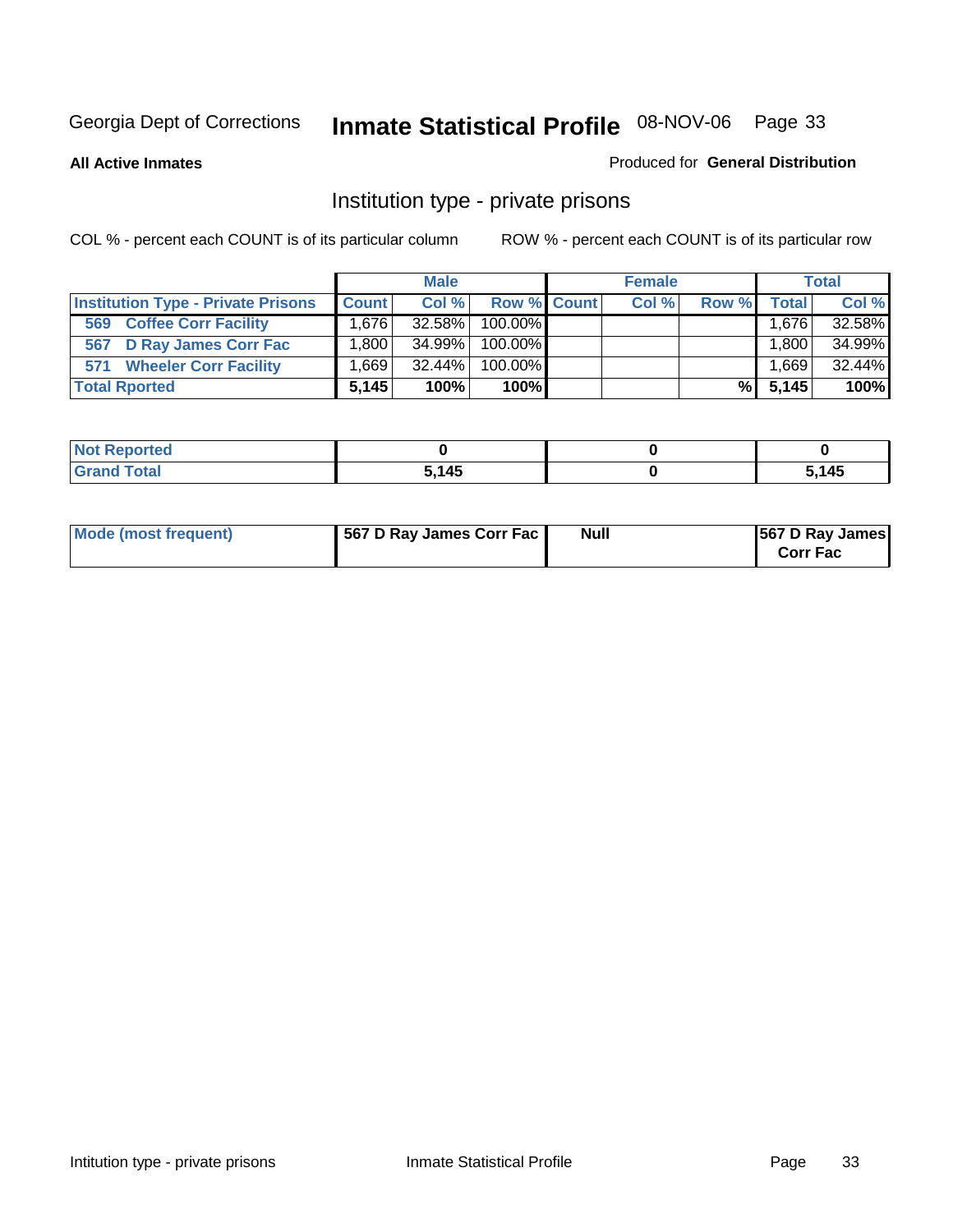#### **All Active Inmates**

#### Produced for **General Distribution**

### Institution type - prison annexes

|                                                |       | <b>Male</b> |         |              | <b>Female</b> |       |              | <b>Total</b> |
|------------------------------------------------|-------|-------------|---------|--------------|---------------|-------|--------------|--------------|
| <b>Institution Type - Prison Annexes Count</b> |       | Col %       | Row %   | <b>Count</b> | Col %         | Row % | <b>Total</b> | Col %        |
| 7507 Appling Pre-Release Ctr                   | 181   | 7.29%       | 100.00% |              |               |       | 181          | 7.29%        |
| <b>7541 Hancock Annex</b>                      | 192   | 7.73%       | 100.00% |              |               |       | 192          | 7.73%        |
| 7540 Hays Annex                                | 576   | 23.20%      | 100.00% |              |               |       | 576          | 23.20%       |
| 7521 Lamar Pre-Release Center                  | 190   | 7.65%       | 100.00% |              |               |       | 190          | 7.65%        |
| 7550 Long Pre-Release Center                   | 185   | 7.45%       | 100.00% |              |               |       | 185          | 7.45%        |
| 7543 Pelham Pre-Release                        | 153   | 6.16%       | 100.00% |              |               |       | 153          | 6.16%        |
| <b>Center</b>                                  |       |             |         |              |               |       |              |              |
| <b>7505 Phillips Annex</b>                     | 225   | 9.06%       | 100.00% |              |               |       | 225          | 9.06%        |
| <b>7546 Turner Pre-Release Center</b>          | 187   | 7.53%       | 100.00% |              |               |       | 187          | 7.53%        |
| 7501 Ware Annex                                | 210   | 8.46%       | 100.00% |              |               |       | 210          | $8.46\%$     |
| <b>7552 Washington Sp Annex</b>                | 197   | 7.93%       | 100.00% |              |               |       | 197          | 7.93%        |
| <b>7572 Wilkes Pre-Release Center</b>          | 187   | 7.53%       | 100.00% |              |               |       | 187          | 7.53%        |
| <b>Total Rported</b>                           | 2,483 | 100%        | 100%    |              |               | %     | 2,483        | 100%         |

| <b>Not Reported</b>          |       |       |
|------------------------------|-------|-------|
| <b>Total</b><br><b>Grand</b> | 2,483 | 2,483 |

| Mode (most frequent) | 7540 Hays Annex | <b>Null</b> | 7540 Hays Annex |
|----------------------|-----------------|-------------|-----------------|
|----------------------|-----------------|-------------|-----------------|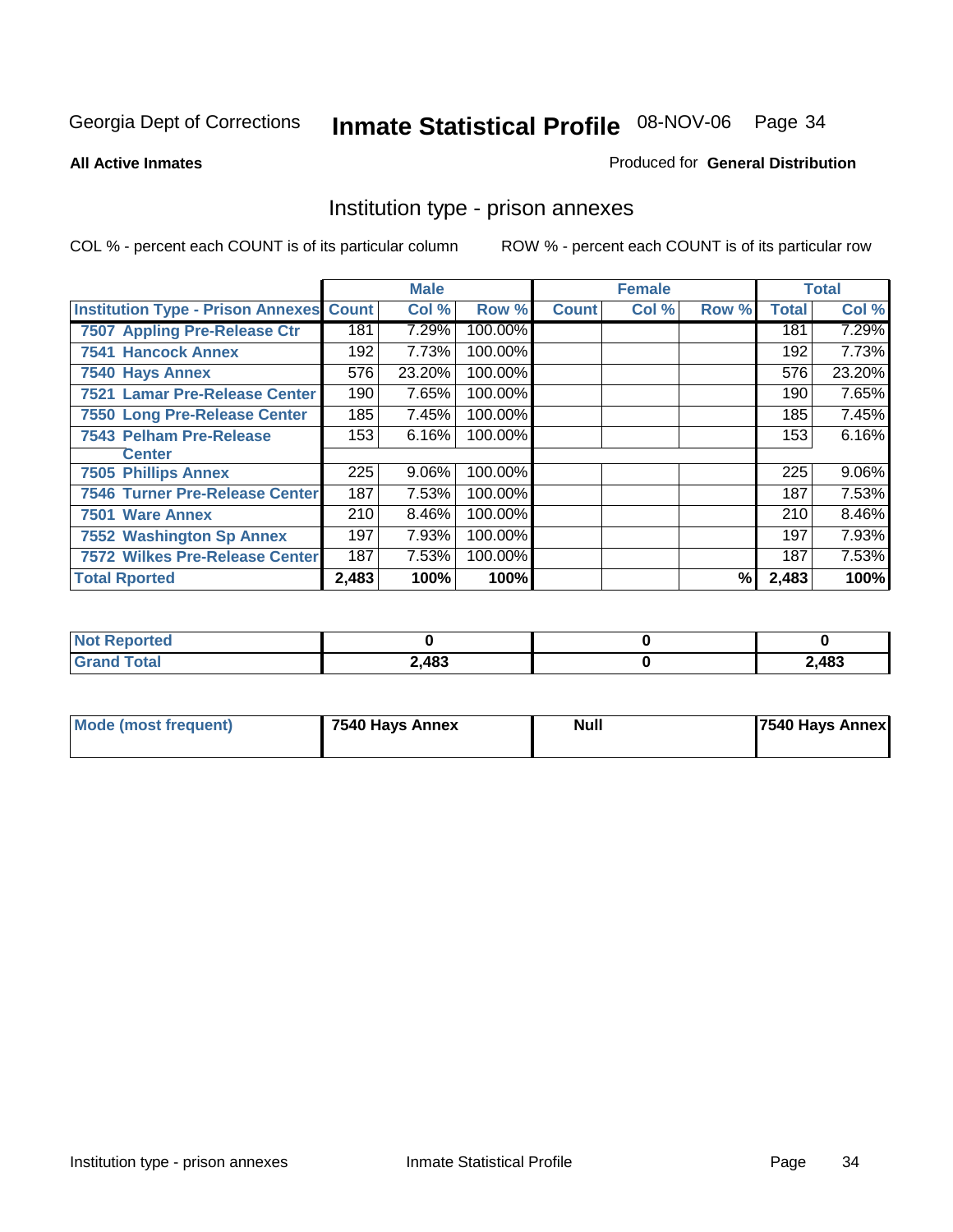**All Active Inmates**

#### Produced for **General Distribution**

### Institution type - inmate boot camp

|                                      |              | <b>Male</b> |            |              | <b>Female</b> |       |       | <b>Total</b> |
|--------------------------------------|--------------|-------------|------------|--------------|---------------|-------|-------|--------------|
| <b>Institution Type - Boot Camps</b> | <b>Count</b> | Col %       | Row %      | <b>Count</b> | Col %         | Row % | Total | Col %        |
| 9553 Baldwin Diag Ibc                | 74.          | 28.03%      | $100.00\%$ |              |               |       | 74    | 28.03%       |
| 9566 Baldwin Inm Boot Camp           |              | $3.41\%$    | 100.00%    |              |               |       |       | 3.41%        |
| 9534 Burruss Inm Boot Camp           | 181          | 68.56%      | $100.00\%$ |              |               |       | 181   | 68.56%       |
| <b>Total Rported</b>                 | 264          | 100%        | 100%       |              |               | %     | 264   | 100%         |

| NOT<br>oortea  |     |     |
|----------------|-----|-----|
| otal<br>$-1$ . | 264 | 264 |

| Mode (most frequent) | 9534 Burruss Inm Boot | <b>Null</b> | <b>9534 Burruss Inm</b><br><b>Boot Camp</b> |
|----------------------|-----------------------|-------------|---------------------------------------------|
|                      | Camp                  |             |                                             |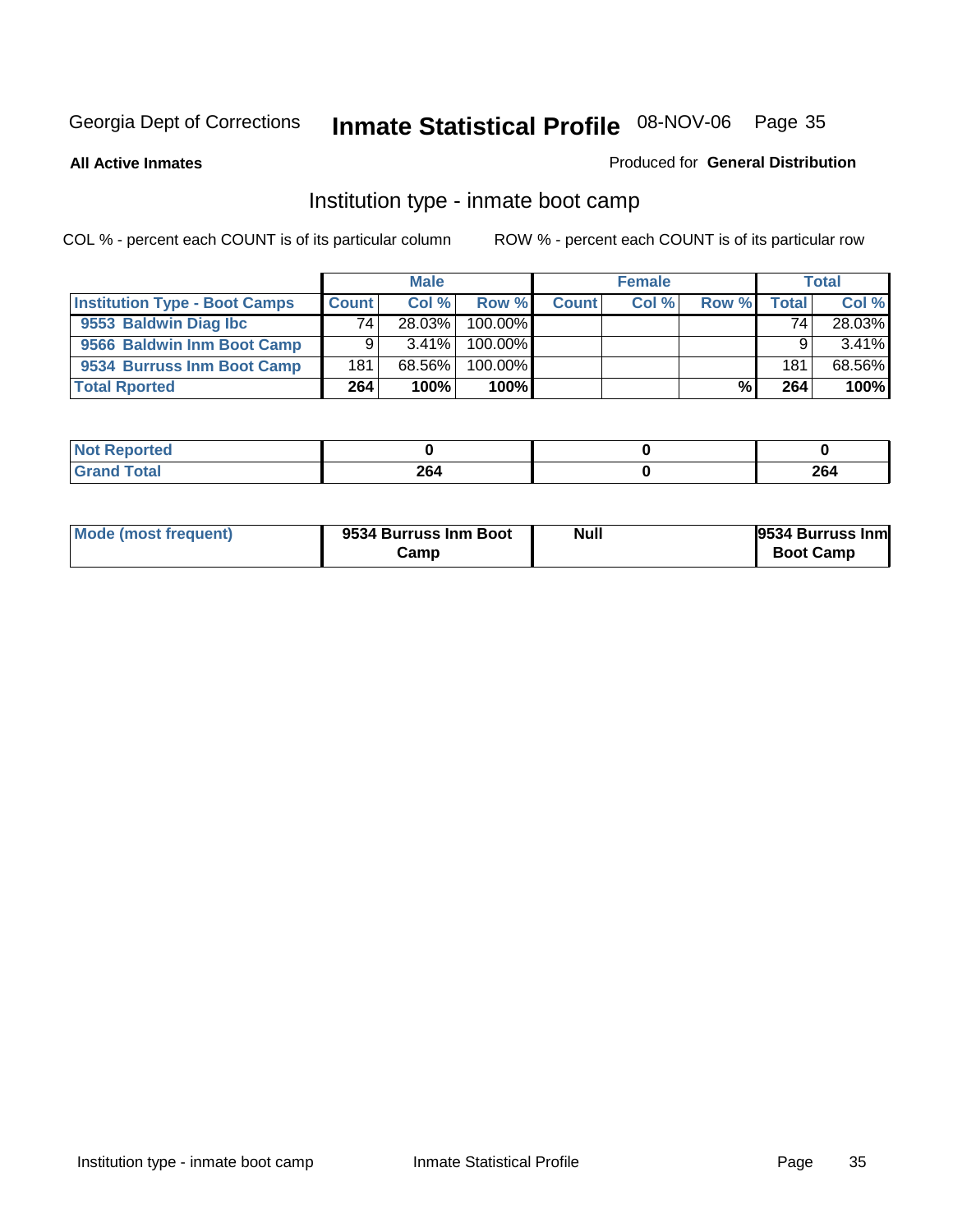#### **All Active Inmates**

#### Produced for **General Distribution**

### Number of disciplinary reports

|                                       |              | <b>Male</b> |        |              | <b>Female</b> |          |              | <b>Total</b> |
|---------------------------------------|--------------|-------------|--------|--------------|---------------|----------|--------------|--------------|
| <b>Number of Disciplinary Reports</b> | <b>Count</b> | Col %       | Row %  | <b>Count</b> | Col %         | Row %    | <b>Total</b> | Col %        |
|                                       | 20,935       | 42.82%      | 90.40% | 2,224        | $62.33\%$     | $9.60\%$ | 23,159       | 44.15%       |
|                                       | 6,732        | $13.77\%$   | 93.20% | 491          | 13.76%        | $6.80\%$ | 7,223        | 13.77%       |
| $\mathbf{2}$                          | 3,834        | 7.84%       | 95.21% | 193          | 5.41%         | 4.79%    | 4,027        | 7.68%        |
| 3                                     | 2,567        | 5.25%       | 95.00% | 135          | 3.78%         | $5.00\%$ | 2,702        | 5.15%        |
|                                       | .881         | 3.85%       | 95.77% | 83           | 2.33%         | 4.23%    | 1,964        | 3.74%        |
| 5                                     | ,480         | 3.03%       | 96.17% | 59           | 1.65%         | 3.83%    | 1,539        | 2.93%        |
| <b>More Than 5</b>                    | 11,460       | 23.44%      | 96.77% | 383          | 10.73%        | 3.23%    | 11,843       | 22.58%       |
| <b>Total Reported</b>                 | 48,889       | 100%        | 93.20% | 3,568        | 100%          | 6.80%    | 52,457       | 100%         |

| <b>Not</b><br>eported |        |       |        |
|-----------------------|--------|-------|--------|
| <b>Total</b>          | 48.889 | 3,568 | 52,457 |

| Mean (average)       | 5.23 | 2.38 | 5.03 |
|----------------------|------|------|------|
| Median (middle)      |      |      |      |
| Mode (most frequent) |      |      |      |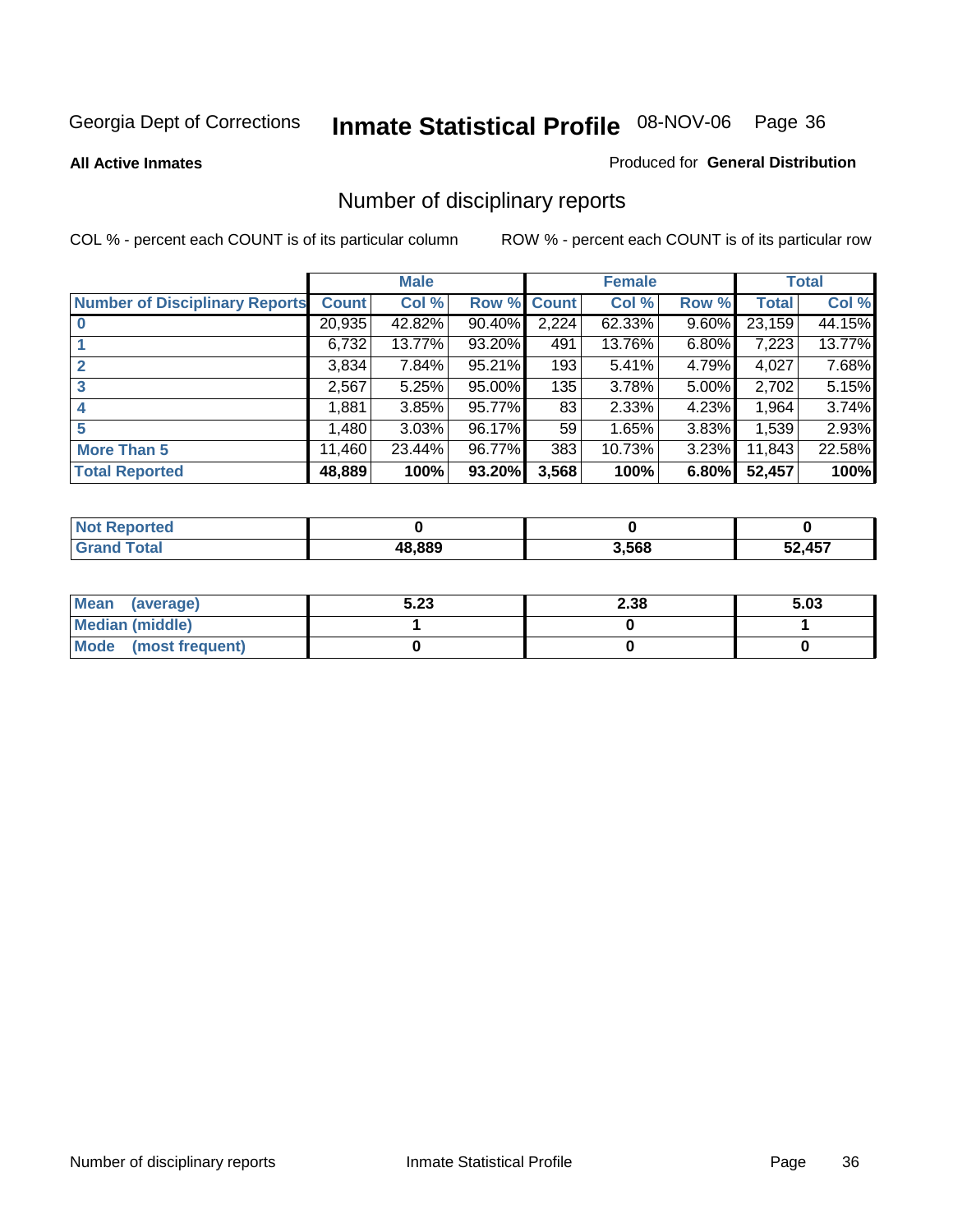### **All Active Inmates**

### Produced for **General Distribution**

## Number of transfers

|                            |         | <b>Male</b> |        |              | <b>Female</b> |          |              | <b>Total</b> |
|----------------------------|---------|-------------|--------|--------------|---------------|----------|--------------|--------------|
| <b>Number of Transfers</b> | Count l | Col %       | Row %  | <b>Count</b> | Col %         | Row %    | <b>Total</b> | Col %        |
|                            | 3,548   | $7.26\%$    | 83.96% | 678          | 19.00%        | 16.04%   | 4,226        | $8.06\%$     |
|                            | 19,997  | 40.90%      | 91.48% | ,862         | 52.19%        | $8.52\%$ | 21,859       | 41.67%       |
|                            | 10,027  | 20.51%      | 94.11% | 627          | 17.57%        | 5.89%    | 10,654       | 20.31%       |
| 3                          | 5,590   | 11.43%      | 96.20% | 221          | 6.19%         | $3.80\%$ | 5,811        | 11.08%       |
|                            | 3,371   | $6.90\%$    | 97.40% | 90           | 2.52%         | $2.60\%$ | 3.461        | 6.60%        |
| 5                          | 2,071   | 4.24%       | 98.34% | 35           | 0.98%         | 1.66%    | 2,106        | 4.01%        |
| <b>More Than 5</b>         | 4,285   | 8.76%       | 98.73% | 55           | 1.54%         | 1.27%    | 4,340        | 8.27%        |
| <b>Total Reported</b>      | 48,889  | 100%        | 93.20% | 3,568        | 100%          | 6.80%    | 52,457       | 100%         |

| $\sim$ $\sim$ | AO OOC | 3.568 | AET<br>-- |
|---------------|--------|-------|-----------|

| Mean (average)       | 2.40 | 32. ا | 2.33 |
|----------------------|------|-------|------|
| Median (middle)      |      |       |      |
| Mode (most frequent) |      |       |      |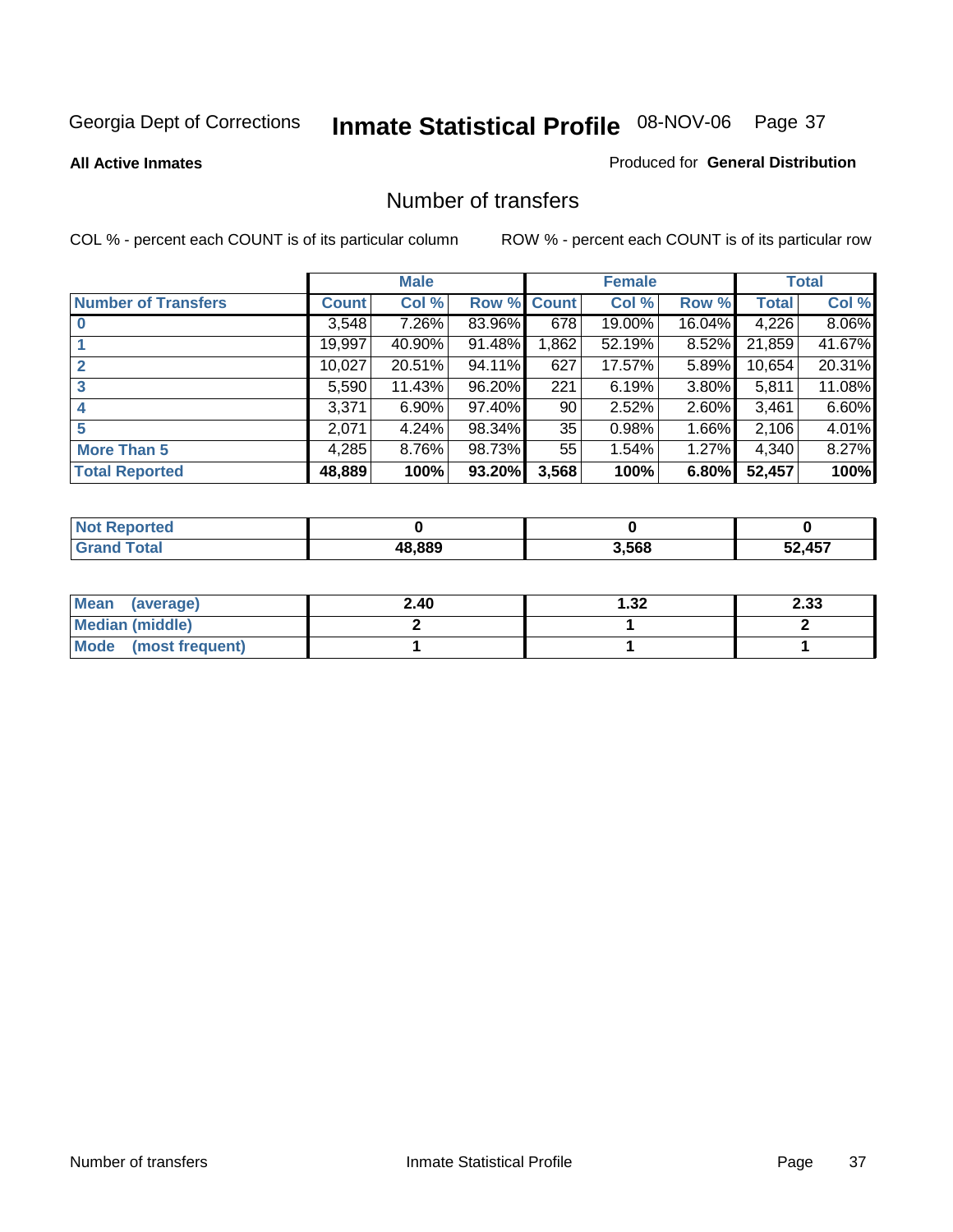**All Active Inmates**

## Produced for **General Distribution**

# Number of escapes

|                          |              | <b>Male</b> |                    |       | <b>Female</b> |       |        | <b>Total</b> |
|--------------------------|--------------|-------------|--------------------|-------|---------------|-------|--------|--------------|
| <b>Number of Escapes</b> | <b>Count</b> | Col %       | <b>Row % Count</b> |       | Col %         | Row % | Total  | Col %        |
|                          | 48,573       | 99.35%      | 93.17%             | 3,558 | 99.72%        | 6.83% | 52,131 | 99.38%       |
|                          | 292          | 0.60%       | 96.69%             | 10    | 0.28%         | 3.31% | 302    | 0.58%        |
|                          | 18           | 0.04%       | 100.00%            |       |               |       | 18     | 0.03%        |
|                          | 5            | 0.01%       | 100.00%            |       |               |       | 5      | 0.01%        |
|                          |              | 0.01%       | $100.00\%$         |       |               |       |        | 0.01%        |
| <b>Total Reported</b>    | 48,889       | 100%        | 93.20%             | 3,568 | 100%          | 6.80% | 52,457 | 100.0%       |

| ted:  |                 |       |        |
|-------|-----------------|-------|--------|
| Total | $^{\circ}8.889$ | 3,568 | 52 157 |

| <b>Mean</b><br>(average) |  | .0 |
|--------------------------|--|----|
| Median (middle)          |  |    |
| Mode (most frequent)     |  |    |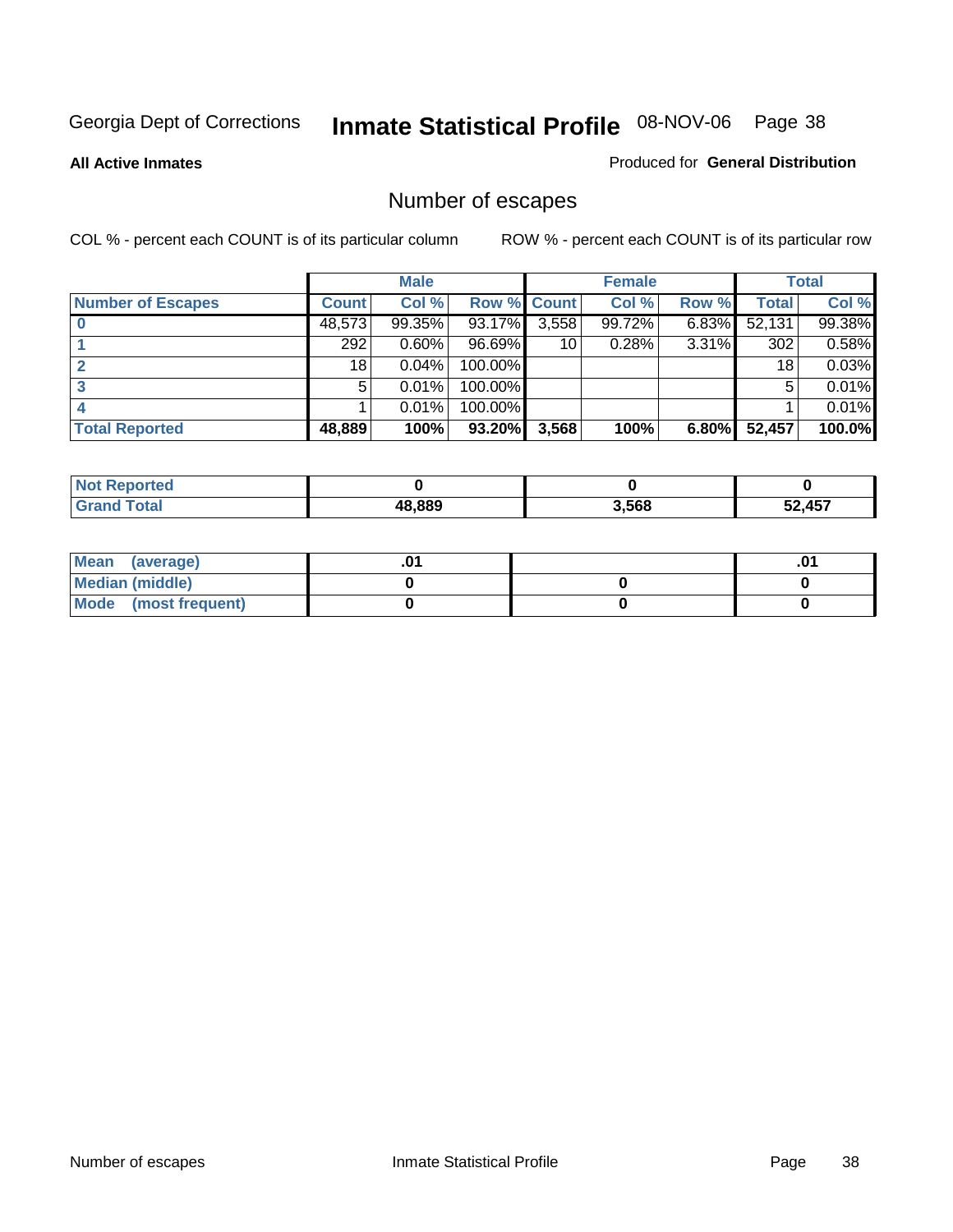**All Active Inmates**

## Produced for **General Distribution**

# Probable future release type

|                                         |              | <b>Male</b> |                    |                  | <b>Female</b> |          | <b>Total</b> |        |
|-----------------------------------------|--------------|-------------|--------------------|------------------|---------------|----------|--------------|--------|
| <b>Probable Future Release Type</b>     | <b>Count</b> | Col%        | <b>Row % Count</b> |                  | Col %         | Row %    | <b>Total</b> | Col %  |
| <b>Paroled with probation to follow</b> | 7,099        | 14.52%      | 92.50%             | $\overline{576}$ | 16.14%        | 7.50%    | 7,675        | 14.63% |
| Paroled w/o probation to follow         | 7.927        | $16.21\%$   | 93.71%             | 532              | $14.91\%$     | $6.29\%$ | 8,459        | 16.13% |
| <b>Maxout with probation to follow</b>  | 13,484       | 27.58%      | 92.62% 1.074       |                  | 30.10%        | 7.38%    | 14,558       | 27.75% |
| <b>Maxout w/o probation to follow</b>   | 12,836       | 26.26%      | 92.92%             | 978              | 27.41%        | 7.08%    | 13,814       | 26.33% |
| Life, LWOP or death sentence            | 7,543        | 15.43%      | 94.87%             | 408              | $11.43\%$     | $5.13\%$ | 7,951        | 15.16% |
| <b>Total Reported</b>                   | 48,889       | 100%        |                    | $93.2\%$ 3,568   | 100%          | 6.8%     | 52,457       | 100%   |

| <b>Not</b><br>Reported       |        |        |        |
|------------------------------|--------|--------|--------|
| <b>Total</b><br><b>Grand</b> | 48,889 | 48,889 | 52,457 |

| Mode (most frequent) | Maxout with PROB follow   Maxout with PROB follow   Maxout with PROB |        |
|----------------------|----------------------------------------------------------------------|--------|
|                      |                                                                      | follow |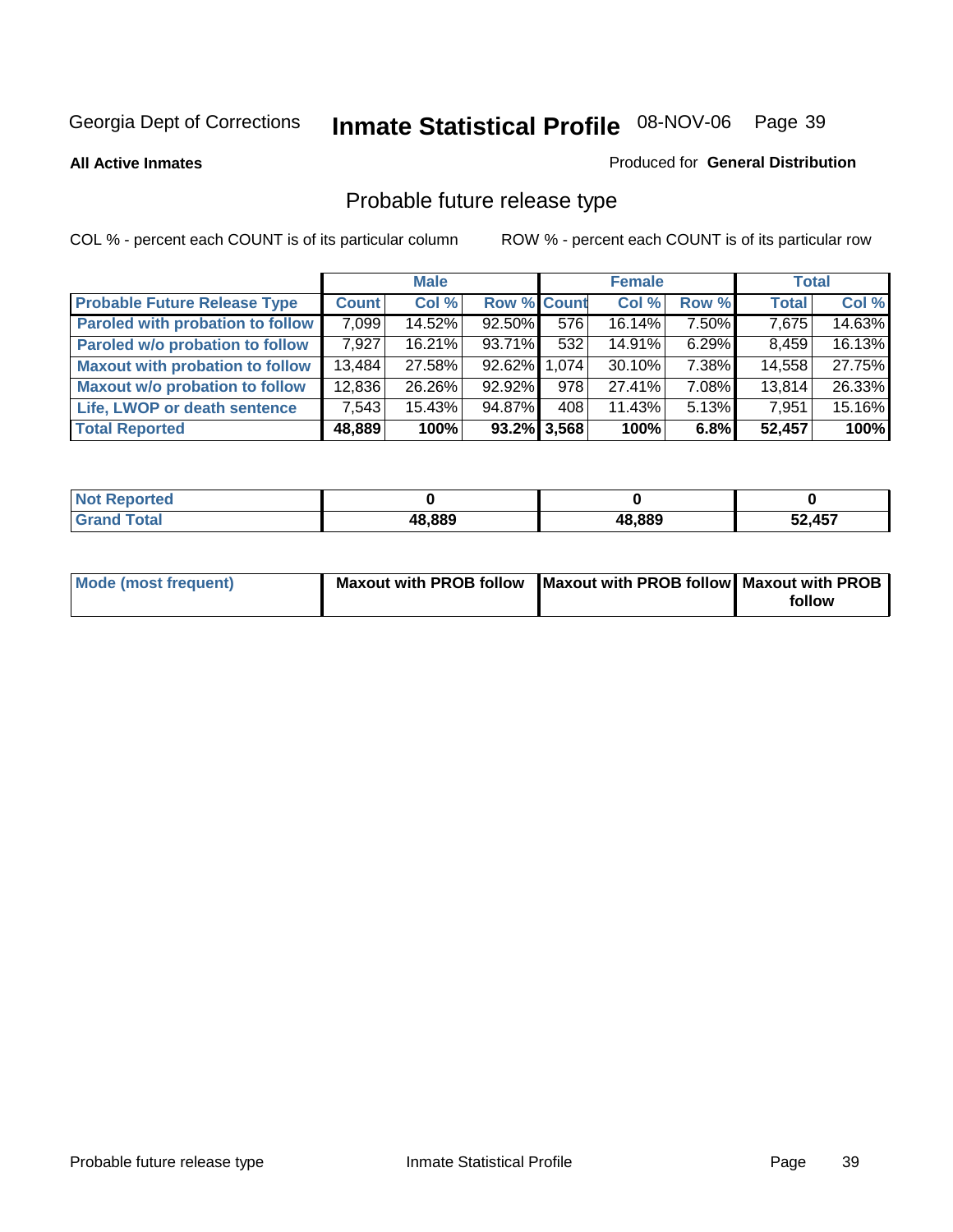**All Active Inmates**

### Produced for **General Distribution**

## Actual release type

|                            |              | <b>Male</b> |                    | <b>Female</b> |       |       | Total |
|----------------------------|--------------|-------------|--------------------|---------------|-------|-------|-------|
| <b>Actual Release Type</b> | <b>Count</b> | Col %       | <b>Row % Count</b> | Col %1        | Row % | Total | Col % |
| <b>Total Reported</b>      |              | %           | %                  | %             | %     |       | %     |

| <b>Still Active</b> | 48,889 | 3,568 | 52,457 |
|---------------------|--------|-------|--------|
| <b>Not Reported</b> |        |       |        |
| <b>Grand Total</b>  | 48,889 | 3,568 | 52,457 |

| M<br>____<br>_____ | NI | Null | $\cdots$ |
|--------------------|----|------|----------|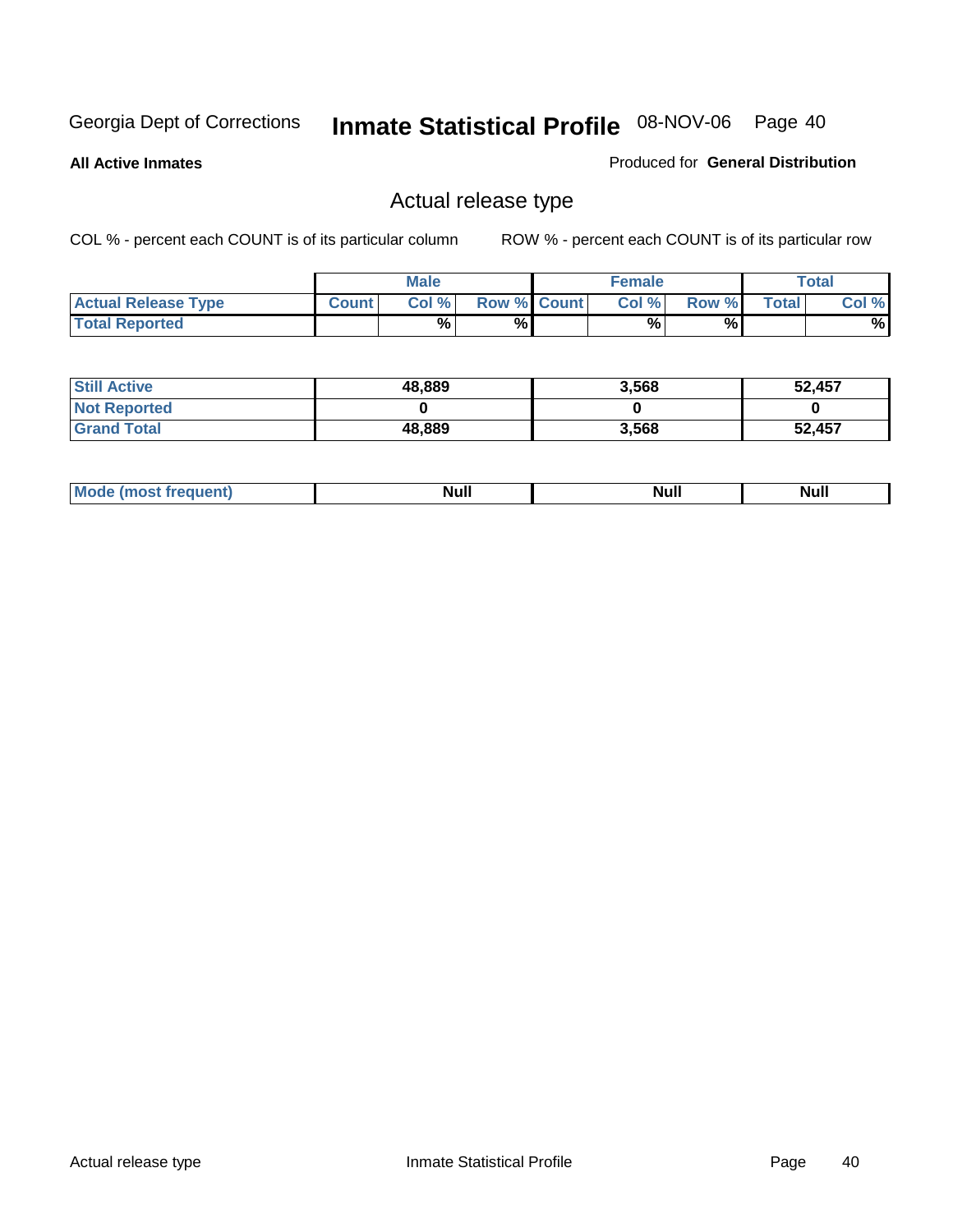## **All Active Inmates**

## Produced for **General Distribution**

## Time served in current (or last) institution

|                            |              | <b>Male</b> |        |              | <b>Female</b> |        |              | <b>Total</b> |
|----------------------------|--------------|-------------|--------|--------------|---------------|--------|--------------|--------------|
| <b>Time In Institution</b> | <b>Count</b> | Col %       | Row %  | <b>Count</b> | Col %         | Row %  | <b>Total</b> | Col %        |
| 0 to 3 months              | 10,663       | 21.81%      | 91.74% | 960          | 26.91%        | 8.26%  | 11,623       | 22.16%       |
| 3.01 to 6 months           | 8,522        | 17.43%      | 92.40% | 701          | 19.65%        | 7.60%  | 9,223        | 17.58%       |
| 6.01 to 9 months           | 6,166        | 12.61%      | 92.25% | 518          | 14.52%        | 7.75%  | 6,684        | 12.74%       |
| 9.01 to 12 months          | 3,899        | 7.98%       | 93.17% | 286          | 8.02%         | 6.83%  | 4,185        | 7.98%        |
| 12.01 to 18 months         | 5,687        | 11.63%      | 94.63% | 323          | 9.05%         | 5.37%  | 6,010        | 11.46%       |
| <b>18.01 to 24 months</b>  | 3,049        | 6.24%       | 89.31% | 365          | 10.23%        | 10.69% | 3,414        | 6.51%        |
| $2.01$ to 3 years          | 3,710        | 7.59%       | 96.36% | 140          | 3.92%         | 3.64%  | 3,850        | 7.34%        |
| 3.01 to 4 years            | 1,962        | 4.01%       | 96.89% | 63           | 1.77%         | 3.11%  | 2,025        | 3.86%        |
| 4.01 to 5 years            | 1,432        | 2.93%       | 96.43% | 53           | 1.49%         | 3.57%  | 1,485        | 2.83%        |
| 5.01 to 6 years            | 1,015        | 2.08%       | 95.31% | 50           | 1.40%         | 4.69%  | 1,065        | 2.03%        |
| 6.01 to 7 years            | 676          | 1.38%       | 95.48% | 32           | 0.90%         | 4.52%  | 708          | 1.35%        |
| 7.01 to 8 years            | 664          | 1.36%       | 97.22% | 19           | 0.53%         | 2.78%  | 683          | 1.30%        |
| 8.01 to 9 years            | 438          | 0.90%       | 95.01% | 23           | 0.64%         | 4.99%  | 461          | 0.88%        |
| 9.01 to 10 years           | 265          | 0.54%       | 96.72% | 9            | 0.25%         | 3.28%  | 274          | 0.52%        |
| Over 10 years              | 741          | 1.52%       | 96.61% | 26           | 0.73%         | 3.39%  | 767          | 1.46%        |
| <b>Total Reported</b>      | 48,889       | 100%        | 93.20% | 3,568        | 100%          | 6.80%  | 52,457       | 100%         |

| <u>orteo</u><br>N |        |      |            |
|-------------------|--------|------|------------|
|                   | 48.889 | ,568 | <b>A57</b> |

| <b>Mean</b><br>(average) | 19 months | 13 months | 19 months |
|--------------------------|-----------|-----------|-----------|
| Median (middle)          | 9 months  | 7 months  | 8 months  |
| Mode<br>(most frequent)  | 0 months  | months    | months    |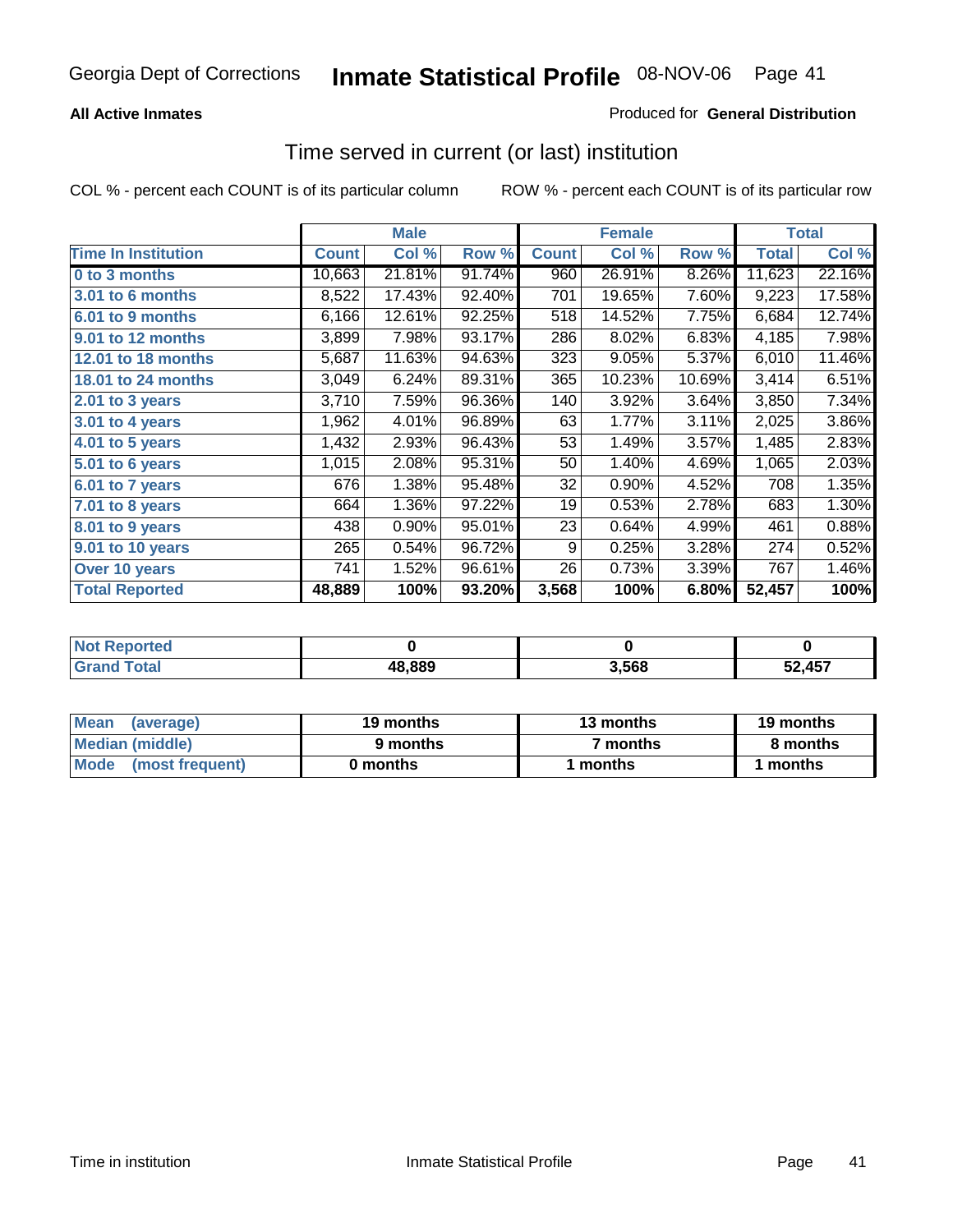**All Active Inmates**

### Produced for **General Distribution**

## Highest grade level attained

|                              |                 | <b>Male</b> |         |                 | <b>Female</b> |        |                 | <b>Total</b> |
|------------------------------|-----------------|-------------|---------|-----------------|---------------|--------|-----------------|--------------|
| <b>Grade Level</b>           | <b>Count</b>    | Col %       | Row %   | <b>Count</b>    | Col %         | Row %  | <b>Total</b>    | Col %        |
| No school at all             | 52              | 0.11%       | 96.30%  | $\overline{2}$  | 0.06%         | 3.70%  | 54              | 0.11%        |
| <b>Grade 1</b>               | $\overline{43}$ | 0.09%       | 100.00% |                 |               |        | $\overline{43}$ | 0.08%        |
| <b>Grade 2</b>               | 60              | 0.13%       | 98.36%  | 1               | 0.03%         | 1.64%  | 61              | 0.12%        |
| <b>Grade 3</b>               | 134             | 0.28%       | 97.10%  | 4               | 0.12%         | 2.90%  | 138             | 0.27%        |
| <b>Grade 4</b>               | 130             | 0.27%       | 97.74%  | $\overline{3}$  | 0.09%         | 2.26%  | 133             | 0.26%        |
| Grade 5                      | 228             | 0.48%       | 95.40%  | $\overline{11}$ | 0.33%         | 4.60%  | 239             | 0.47%        |
| Grade 6                      | 801             | 1.69%       | 94.68%  | 45              | 1.34%         | 5.32%  | 846             | 1.66%        |
| <b>Grade 7</b>               | 1,281           | 2.70%       | 93.44%  | $\overline{90}$ | 2.68%         | 6.56%  | 1,371           | 2.69%        |
| <b>Grade 8</b>               | 4,433           | 9.33%       | 93.82%  | 292             | 8.69%         | 6.18%  | 4,725           | 9.29%        |
| Grade 9                      | 7,479           | 15.74%      | 94.43%  | 441             | 13.13%        | 5.57%  | 7,920           | 15.56%       |
| Grade 10                     | 9,915           | 20.86%      | 94.74%  | 550             | 16.37%        | 5.26%  | 10,465          | 20.57%       |
| Grade 11                     | 8,802           | 18.52%      | 94.96%  | 467             | 13.90%        | 5.04%  | 9,269           | 18.22%       |
| <b>Grade 12 or GED</b>       | 8,878           | 18.68%      | 94.02%  | 565             | 16.82%        | 5.98%  | 9,443           | 18.56%       |
| <b>Some tech school</b>      | 477             | 1.00%       | 73.84%  | 169             | 5.03%         | 26.16% | 646             | 1.27%        |
| <b>Completed tech school</b> | 833             | 1.75%       | 73.98%  | 293             | 8.72%         | 26.02% | 1,126           | 2.21%        |
| College, 1 year              | 1,165           | 2.45%       | 91.52%  | 108             | 3.22%         | 8.48%  | 1,273           | 2.50%        |
| College, 2 year              | 1,608           | 3.38%       | 90.13%  | 176             | 5.24%         | 9.87%  | 1,784           | 3.51%        |
| College, 3 year              | 469             | 0.99%       | 90.37%  | $\overline{50}$ | 1.49%         | 9.63%  | 519             | 1.02%        |
| <b>Bachelor's degree</b>     | 586             | 1.23%       | 88.65%  | $\overline{75}$ | 2.23%         | 11.35% | 661             | 1.30%        |
| <b>Master's degree</b>       | 84              | 0.18%       | 88.42%  | 11              | 0.33%         | 11.58% | 95              | 0.19%        |
| Ph.D. degree                 | $\overline{32}$ | 0.07%       | 88.89%  | 4               | 0.12%         | 11.11% | 36              | 0.07%        |
| Law degree                   | $\overline{17}$ | 0.04%       | 89.47%  | $\overline{2}$  | 0.06%         | 10.53% | 19              | 0.04%        |
| <b>Some medical school</b>   | 8               | 0.02%       | 100.00% |                 |               |        | 8               | 0.02%        |
| <b>Medical degree</b>        | $\overline{10}$ | 0.02%       | 100.00% |                 |               |        | 10              | 0.02%        |
| <b>Total Reported</b>        | 47,525          | 100%        | 93.40%  | 3,359           | 100%          | 6.60%  | 50,884          | 100.0%       |

| 364 | 209   | ヒフヘ<br>70 |
|-----|-------|-----------|
| 000 | 3,568 | A57       |

| <b>Mean</b><br>(average)       | 10.44    | 11.06           | 10.48    |
|--------------------------------|----------|-----------------|----------|
| Median (middle)                | Grade 10 | Grade 11        | Grade 10 |
| <b>Mode</b><br>(most frequent) | Grade 10 | Grade 12 or GED | Grade 10 |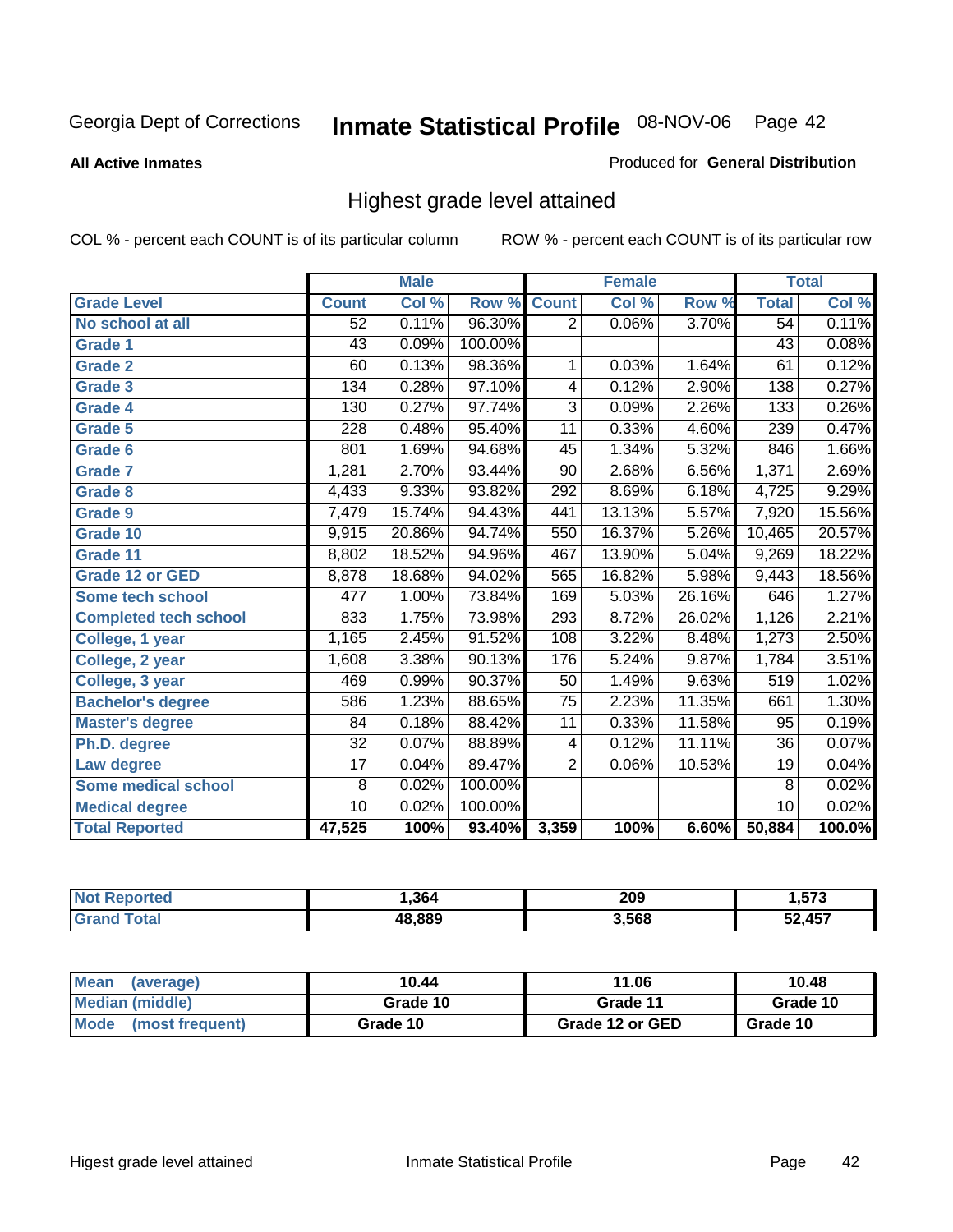**All Active Inmates**

### Produced for **General Distribution**

## Culture fair IQ scores

|                       |              | <b>Male</b> |        |              | <b>Female</b> |          |              | <b>Total</b> |
|-----------------------|--------------|-------------|--------|--------------|---------------|----------|--------------|--------------|
| <b>IQ Scores</b>      | <b>Count</b> | Col %       | Row %  | <b>Count</b> | Col %         | Row %    | <b>Total</b> | Col %        |
| $60 - 69$             | 1,383        | 3.03%       | 94.21% | 85           | 3.01%         | 5.79%    | 1,468        | 3.03%        |
| $70 - 79$             | 3,545        | 7.76%       | 93.71% | 238          | 8.43%         | 6.29%    | 3,783        | 7.80%        |
| $80 - 89$             | 6,697        | 14.66%      | 91.15% | 650          | 23.02%        | 8.85%    | 7,347        | 15.14%       |
| $90 - 99$             | 11,175       | 24.46%      | 91.94% | 980          | 34.70%        | 8.06%    | 12,155       | 25.06%       |
| $100 - 109$           | 11,965       | 26.19%      | 96.66% | 414          | 14.66%        | $3.34\%$ | 12,379       | 25.52%       |
| $110 - 119$           | 8,559        | 18.73%      | 97.51% | 219          | 7.75%         | 2.49%    | 8,778        | 18.09%       |
| $120 - 129$           | 2,250        | 4.92%       | 94.30% | 136          | 4.82%         | 5.70%    | 2,386        | 4.92%        |
| $130 - 139$           | 91           | 0.20%       | 56.88% | 69           | 2.44%         | 43.13%   | 160          | 0.33%        |
| 140 & Up              | 24           | 0.05%       | 42.11% | 33           | 1.17%         | 57.89%   | 57           | 0.12%        |
| <b>Total Reported</b> | 45,689       | 100%        | 94.18% | 2,824        | 100%          | 5.82%    | 48,513       | 100.0%       |

| <b>Not Reported</b>  | 2,665  | 464   | 3,129  |
|----------------------|--------|-------|--------|
| Not Valid (under 60) | 535    | 280   | 815    |
| <b>Grand Total</b>   | 48,889 | 3,568 | 52,457 |

| <b>Mean</b><br>(average)       | 99  | 96 | 98 |
|--------------------------------|-----|----|----|
| <b>Median (middle)</b>         | 100 | 94 | 99 |
| <b>Mode</b><br>(most frequent) | 99  | 99 | 99 |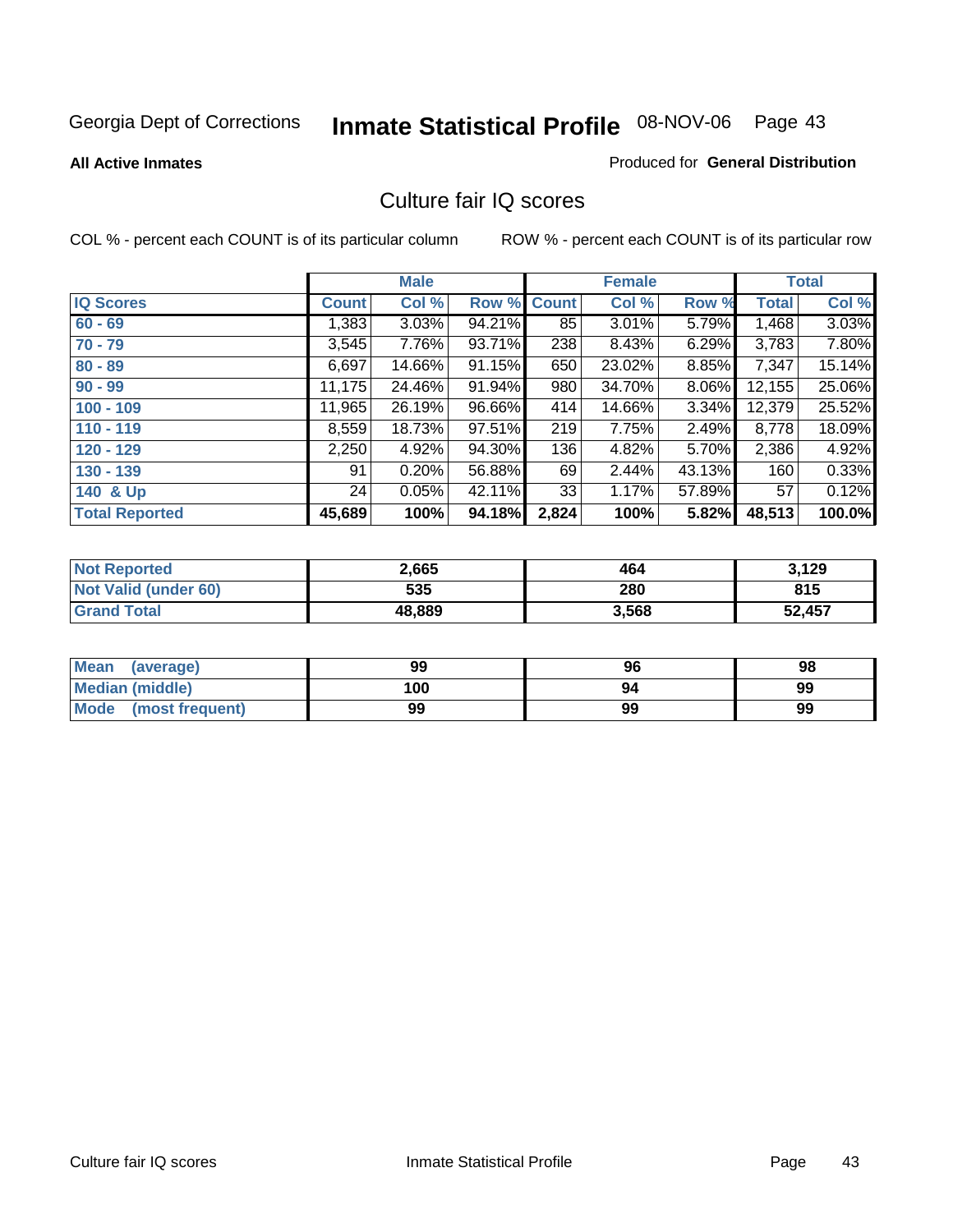### **All Active Inmates**

### Produced for **General Distribution**

# Wide Range Achievement Test (WRAT) reading score

|                           |              | <b>Male</b> |        |              | <b>Female</b> |        |              | <b>Total</b> |
|---------------------------|--------------|-------------|--------|--------------|---------------|--------|--------------|--------------|
| <b>WRAT Reading Score</b> | <b>Count</b> | Col %       | Row %  | <b>Count</b> | Col %         | Row %  | <b>Total</b> | Col %        |
| Less than 1               | 872          | 1.88%       | 98.87% | 10           | 0.32%         | 1.13%  | 882          | 1.78%        |
| 1.1 to 1.9                | 1,136        | 2.45%       | 96.76% | 38           | 1.22%         | 3.24%  | 1,174        | 2.37%        |
| 2.1 to 2.9                | 2,323        | $5.00\%$    | 95.52% | 109          | $3.51\%$      | 4.48%  | 2,432        | 4.91%        |
| 3.1 to 3.9                | 3,482        | 7.50%       | 96.21% | 137          | 4.42%         | 3.79%  | 3,619        | 7.31%        |
| 4.1 to 4.9                | 4,286        | 9.23%       | 95.71% | 192          | 6.19%         | 4.29%  | 4,478        | 9.04%        |
| 5.1 to 5.9                | 3,839        | 8.27%       | 94.00% | 245          | 7.90%         | 6.00%  | 4,084        | 8.25%        |
| 6.1 to 6.9                | 3,690        | 7.95%       | 94.13% | 230          | 7.41%         | 5.87%  | 3,920        | 7.92%        |
| 7.1 to 7.9                | 2,022        | 4.36%       | 94.75% | 112          | 3.61%         | 5.25%  | 2,134        | 4.31%        |
| 8.1 to 8.9                | 4,386        | 9.45%       | 94.63% | 249          | 8.02%         | 5.37%  | 4,635        | $9.36\%$     |
| 9.1 to 9.9                | 4,148        | 8.94%       | 94.06% | 262          | 8.44%         | 5.94%  | 4,410        | 8.90%        |
| 10.1 to 10.9              | 2,115        | 4.56%       | 93.34% | 151          | 4.87%         | 6.66%  | 2,266        | 4.58%        |
| 11.1 to 11.9              | 2,056        | 4.43%       | 93.07% | 153          | 4.93%         | 6.93%  | 2,209        | 4.46%        |
| 12.1 to 12.9              | 7,997        | 17.23%      | 96.57% | 284          | 9.15%         | 3.43%  | 8,281        | 16.72%       |
| 13                        | 4,070        | 8.77%       | 81.38% | 931          | 30.00%        | 18.62% | 5,001        | 10.10%       |
| <b>Total Reported</b>     | 46,422       | 100%        | 93.73% | 3,103        | 100%          | 6.27%  | 49,525       | 100.0%       |

| 2,467  | 465   | 2,932  |
|--------|-------|--------|
| 18.889 | 3,568 | 52,457 |

| <b>Mean</b><br>(average) | 8.07          | 9.28 | 8.14       |
|--------------------------|---------------|------|------------|
| <b>Median (middle)</b>   | י ה<br>o.z    | ນ.ວ  | о о<br>v.z |
| Mode<br>(most frequent)  | 1 ລ Q<br>⊦∠.o | טו   | 12.8       |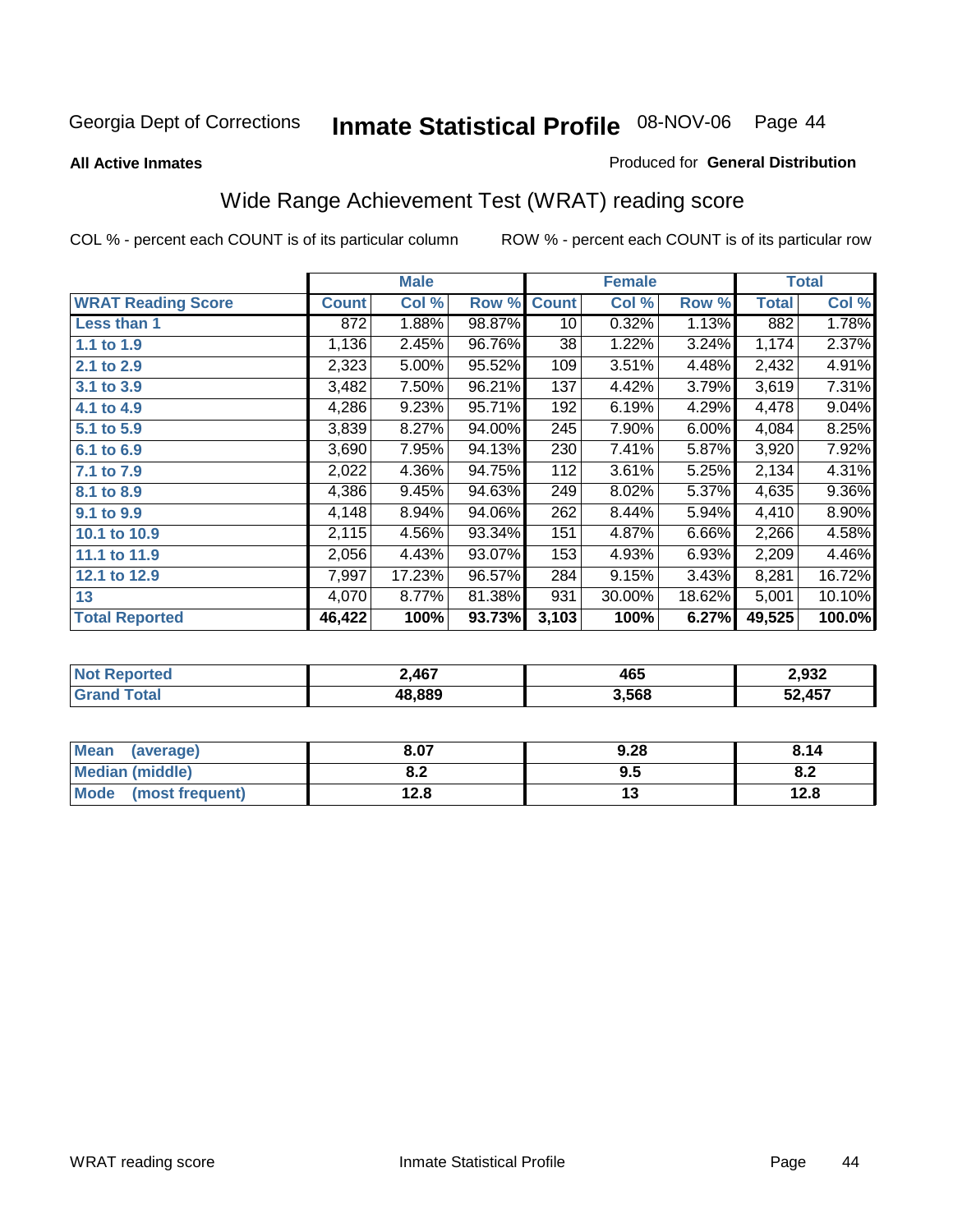### **All Active Inmates**

### Produced for **General Distribution**

# Wide Range Achievement Test (WRAT) math score

|                              |              | <b>Male</b> |         |              | <b>Female</b> |        |              | <b>Total</b> |
|------------------------------|--------------|-------------|---------|--------------|---------------|--------|--------------|--------------|
| <b>WRAT Mathematic Score</b> | <b>Count</b> | Col %       | Row %   | <b>Count</b> | Col %         | Row %  | <b>Total</b> | Col %        |
| Less than 1                  | 72           | 0.16%       | 100.00% |              |               |        | 72           | 0.15%        |
| 1.1 to 1.9                   | 248          | 0.53%       | 95.75%  | 11           | 0.35%         | 4.25%  | 259          | 0.52%        |
| 2.1 to 2.9                   | 1,151        | 2.48%       | 93.43%  | 81           | 2.61%         | 6.57%  | 1,232        | 2.49%        |
| 3.1 to 3.9                   | 2,889        | 6.22%       | 95.16%  | 147          | 4.74%         | 4.84%  | 3,036        | 6.13%        |
| 4.1 to 4.9                   | 4,779        | 10.29%      | 95.14%  | 244          | 7.86%         | 4.86%  | 5,023        | 10.14%       |
| 5.1 to 5.9                   | 5,937        | 12.79%      | 95.10%  | 306          | 9.86%         | 4.90%  | 6,243        | 12.60%       |
| 6.1 to 6.9                   | 11,256       | 24.24%      | 94.46%  | 660          | 21.27%        | 5.54%  | 11,916       | 24.06%       |
| 7.1 to 7.9                   | 7,133        | 15.36%      | 93.02%  | 535          | 17.24%        | 6.98%  | 7,668        | 15.48%       |
| 8.1 to 8.9                   | 3,049        | 6.57%       | 92.51%  | 247          | 7.96%         | 7.49%  | 3,296        | 6.65%        |
| 9.1 to 9.9                   | 4,178        | 9.00%       | 91.72%  | 377          | 12.15%        | 8.28%  | 4,555        | 9.20%        |
| 10.1 to 10.9                 | 2,636        | 5.68%       | 92.10%  | 226          | 7.28%         | 7.90%  | 2,862        | 5.78%        |
| 11 to 11.9                   | 1,583        | 3.41%       | 92.36%  | 131          | 4.22%         | 7.64%  | 1,714        | 3.46%        |
| 12 to 12.9                   | 1,077        | 2.32%       | 96.25%  | 42           | 1.35%         | 3.75%  | 1,119        | 2.26%        |
| 13                           | 441          | 0.95%       | 82.12%  | 96           | 3.09%         | 17.88% | 537          | 1.08%        |
| <b>Total Reported</b>        | 46,429       | 100%        | 93.74%  | 3,103        | 100%          | 6.26%  | 49,532       | 100%         |

| orted<br>NO1 | 460ء   | 465   | 2.925  |
|--------------|--------|-------|--------|
| <b>ota</b>   | 18.889 | 3,568 | 52,457 |

| Mean<br>(average)              | 7.02 | 7.47 | 7.05 |
|--------------------------------|------|------|------|
| Median (middle)                | 6.9  |      | 6.9  |
| <b>Mode</b><br>(most frequent) | 6.9  | 7.4  | 6.9  |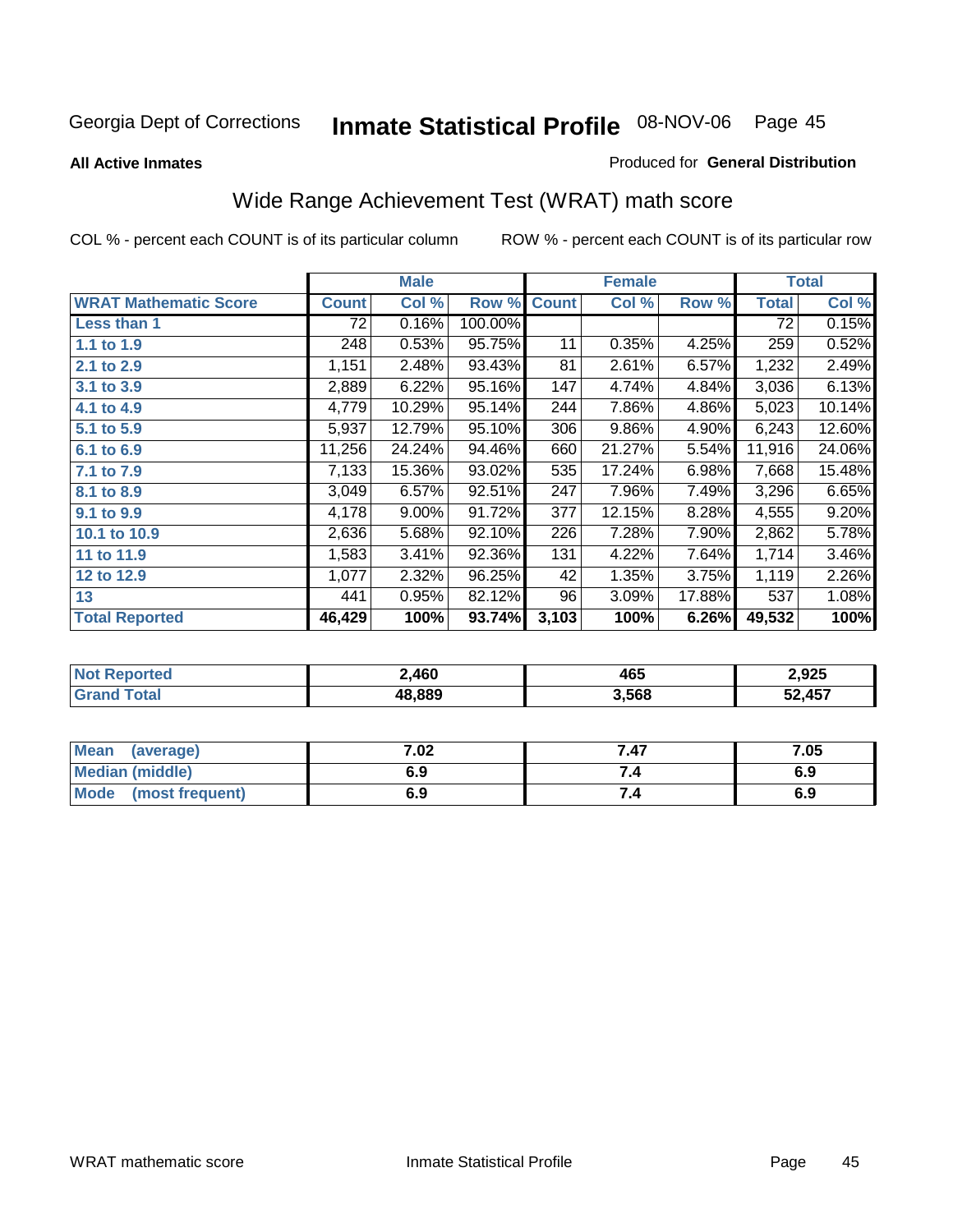### **All Active Inmates**

### Produced for **General Distribution**

## Wide Range Achievement Test (WRAT) spelling score

|                            |              | <b>Male</b> |        |                 | <b>Female</b> |        |        | <b>Total</b> |
|----------------------------|--------------|-------------|--------|-----------------|---------------|--------|--------|--------------|
| <b>WRAT Spelling Score</b> | <b>Count</b> | Col %       | Row %  | <b>Count</b>    | Col %         | Row %  | Total  | Col %        |
| Less than 1                | 747          | 1.61%       | 98.42% | 12 <sup>2</sup> | 0.39%         | 1.58%  | 759    | 1.53%        |
| 1.1 to 1.9                 | 2,183        | 4.70%       | 97.94% | 46              | 1.48%         | 2.06%  | 2,229  | 4.50%        |
| 2.1 to 2.9                 | 3,585        | 7.72%       | 97.79% | 81              | 2.61%         | 2.21%  | 3,666  | 7.40%        |
| 3.1 to 3.9                 | 3,338        | 7.19%       | 97.23% | 95              | 3.06%         | 2.77%  | 3,433  | 6.93%        |
| 4.1 to 4.9                 | 4,523        | 9.74%       | 96.36% | 171             | 5.51%         | 3.64%  | 4,694  | 9.48%        |
| 5.1 to 5.9                 | 5,479        | 11.80%      | 95.59% | 253             | 8.15%         | 4.41%  | 5,732  | 11.57%       |
| 6.1 to 6.9                 | 5,818        | 12.53%      | 94.17% | 360             | 11.60%        | 5.83%  | 6,178  | 12.47%       |
| 7.1 to 7.9                 | 3,799        | 8.18%       | 92.59% | 304             | 9.79%         | 7.41%  | 4,103  | 8.28%        |
| 8.1 to 8.9                 | 3,557        | 7.66%       | 93.24% | 258             | 8.31%         | 6.76%  | 3,815  | 7.70%        |
| 9.1 to 9.9                 | 3,455        | 7.44%       | 91.82% | 308             | 9.92%         | 8.18%  | 3,763  | 7.60%        |
| 10.1 to 10.9               | 3,310        | 7.13%       | 90.81% | 335             | 10.79%        | 9.19%  | 3,645  | 7.36%        |
| 11.1 to 11.9               | 1,616        | 3.48%       | 89.43% | 191             | 6.15%         | 10.57% | 1,807  | 3.65%        |
| 12.1 to 12.9               | 3,322        | 7.16%       | 95.02% | 174             | 5.61%         | 4.98%  | 3,496  | 7.06%        |
| 13                         | 1,690        | 3.64%       | 76.61% | 516             | 16.62%        | 23.39% | 2,206  | 4.45%        |
| <b>Total Reported</b>      | 46,422       | 100%        | 93.73% | 3,104           | 100%          | 6.27%  | 49,526 | 100%         |

| <b>TTAL.</b> | .467          | 46<br>$\sim$ $\sim$ $\sim$ $\sim$ $\sim$ $\sim$ | 2,931        |
|--------------|---------------|-------------------------------------------------|--------------|
|              | $^{\circ}889$ | 3,568                                           | $\angle 457$ |

| <b>Mean</b><br>(average) | 6.89       | 8.68 | 7.01 |
|--------------------------|------------|------|------|
| <b>Median (middle)</b>   | ^ ^<br>0.Z | 8.5  |      |
| Mode<br>(most frequent)  | ^ ^<br>0.Z | IJ   | ν.Ζ  |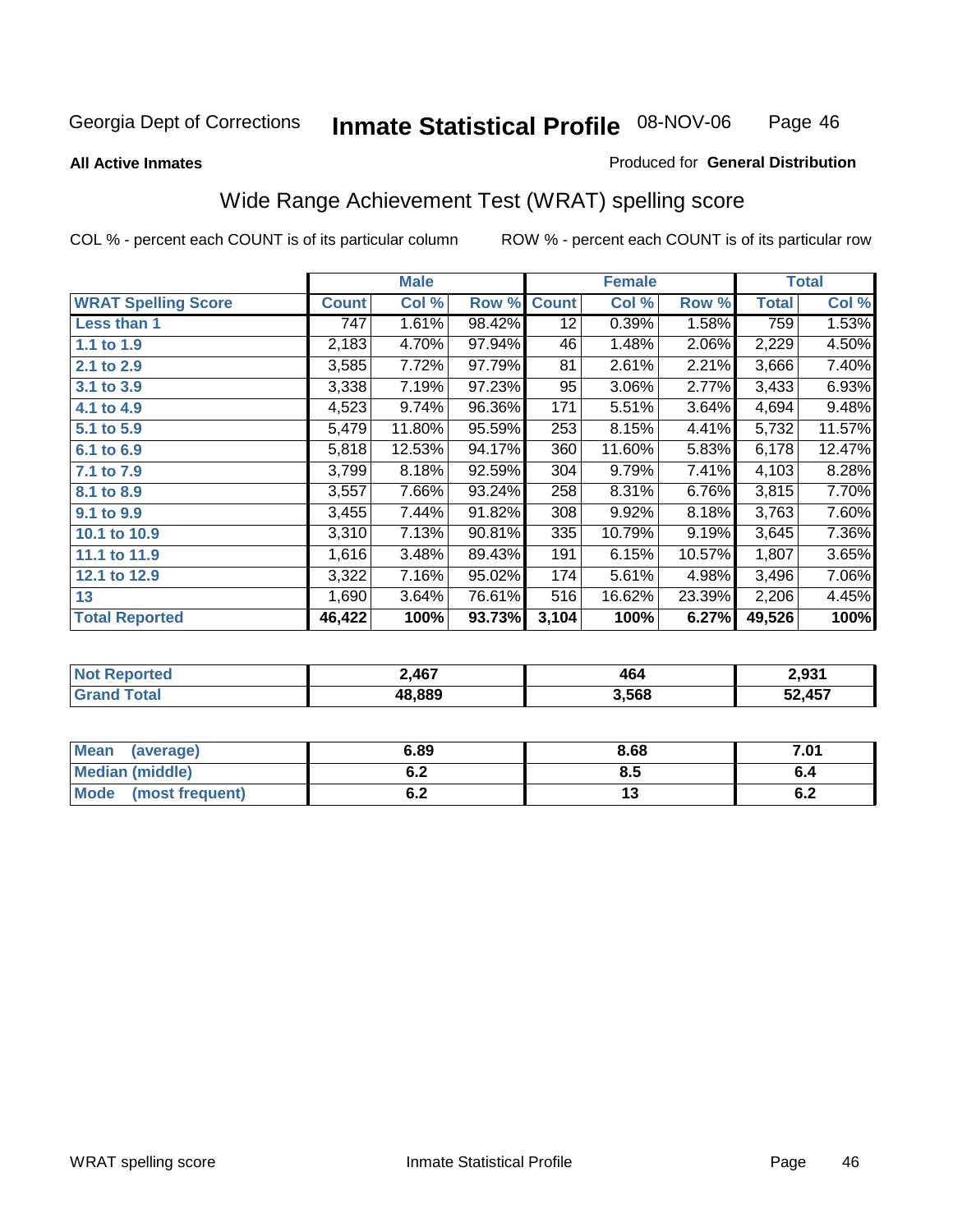### **All Active Inmates**

## Produced for **General Distribution**

## Scope of substance abuse - summary

|                        |              | <b>Male</b> |           |               | <b>Female</b> |          |              | <b>Total</b> |
|------------------------|--------------|-------------|-----------|---------------|---------------|----------|--------------|--------------|
| <b>Substance Abuse</b> | <b>Count</b> | Col %       | Row %     | <b>Count</b>  | Col %         | Row %    | <b>Total</b> | Col %        |
| <b>None</b>            | 14,358       | 29.37%      | 92.56%    | $\sqrt{.154}$ | 32.34%        | $7.44\%$ | 15,512       | 29.57%       |
| <b>Drugs only</b>      | 18,588       | 38.02%      | $90.62\%$ | 1,925         | 53.95%        | $9.38\%$ | 20,513       | 39.10%       |
| <b>Alcohol only</b>    | 3.501        | $7.16\%$    | 96.95%    | 110           | $3.08\%$      | $3.05\%$ | 3,611        | 6.88%        |
| Drugs and alcohol      | 12,442       | 25.45%      | $97.04\%$ | 379           | $10.62\%$     | $2.96\%$ | 12,821       | 24.44%       |
| <b>Total Reported</b>  | 48,889       | 100%        | 93.20%    | 3,568         | 100%          | 6.80%    | 52,457       | 100%         |

| Not i<br>Reported     |        |       |      |
|-----------------------|--------|-------|------|
| <b>Grand</b><br>`otal | 18.889 | 3,568 | ,457 |

| Drugs only | Mode<br>(most frequent) | Drugs only | Drugs only |
|------------|-------------------------|------------|------------|
|------------|-------------------------|------------|------------|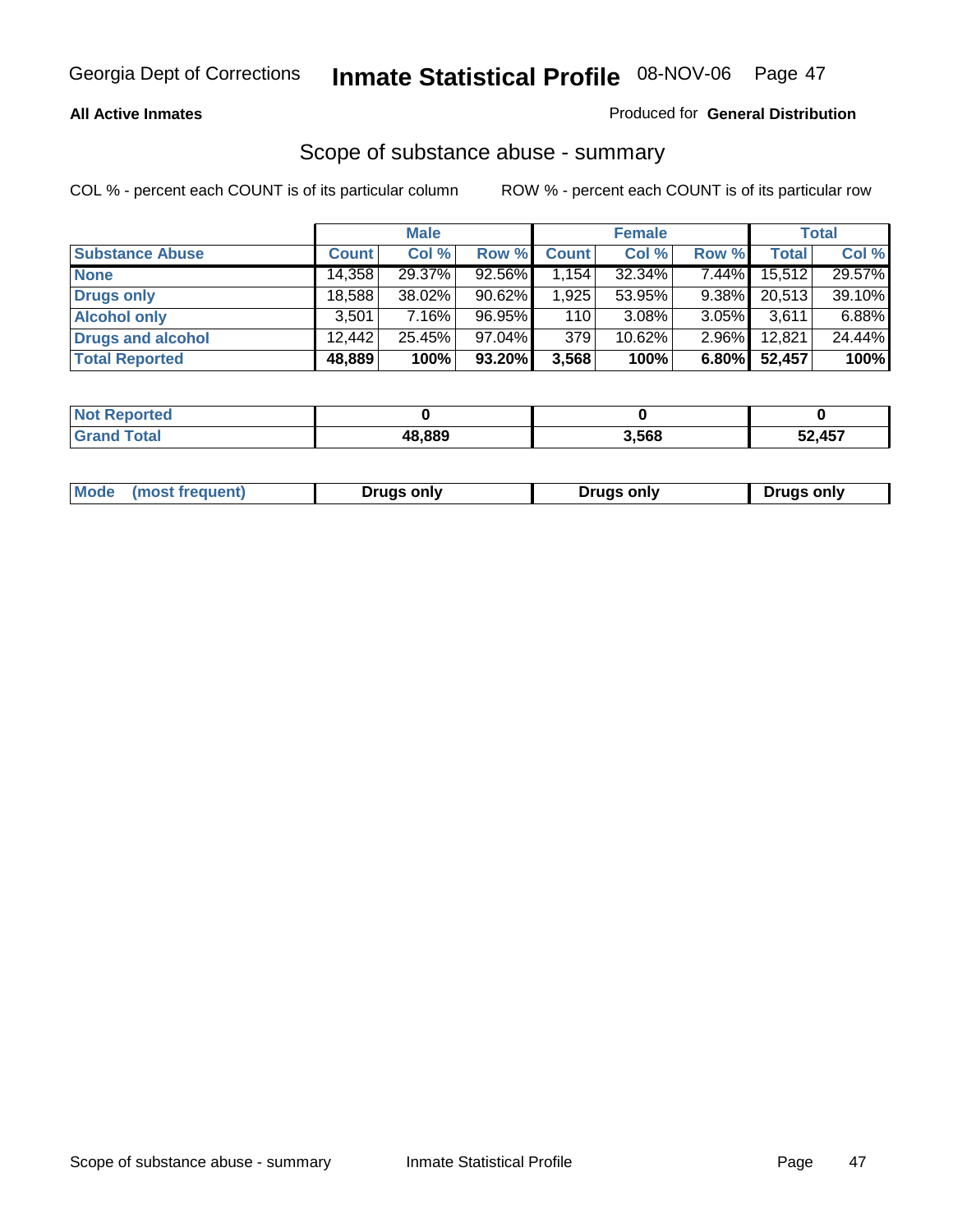## **All Active Inmates**

## Produced for **General Distribution**

## Scope of substance abuse - detail

|                                      |              | <b>Male</b> |        |              | <b>Female</b> |        |              | Total  |
|--------------------------------------|--------------|-------------|--------|--------------|---------------|--------|--------------|--------|
| <b>Substance Abuse</b>               | <b>Count</b> | Col %       | Row %  | <b>Count</b> | Col %         | Row %  | <b>Total</b> | Col %  |
| No drug or alcohol problems          | 14,358       | 29.37%      | 92.56% | 1,154        | 32.34%        | 7.44%  | 15,512       | 29.57% |
| Drug addiction but no alcohol        | 444          | 0.91%       | 88.80% | 56           | 1.57%         | 11.20% | 500          | 0.95%  |
| <b>Drug addiction and alcohol</b>    | 227          | 0.46%       | 98.70% | 3            | 0.08%         | 1.30%  | 230          | 0.44%  |
| <b>labuse</b>                        |              |             |        |              |               |        |              |        |
| <b>Drug addiction and alcoholism</b> | 90           | 0.18%       | 96.77% | 3            | 0.08%         | 3.23%  | 93           | 0.18%  |
| No drug problem but alcohol          | 2,852        | 5.83%       | 98.14% | 54           | 1.51%         | 1.86%  | 2,906        | 5.54%  |
| <b>labuse</b>                        |              |             |        |              |               |        |              |        |
| No drug problem but alcoholism       | 649          | 1.33%       | 92.06% | 56           | 1.57%         | 7.94%  | 705          | 1.34%  |
| Drug experiment but no alcohol       | 8,813        | 18.03%      | 94.58% | 505          | 14.15%        | 5.42%  | 9,318        | 17.76% |
| <b>Drug experiment &amp; alcohol</b> | 1,972        | 4.03%       | 98.40% | 32           | 0.90%         | 1.60%  | 2,004        | 3.82%  |
| <b>labuse</b>                        |              |             |        |              |               |        |              |        |
| Drug experiment & alcoholism         | 761          | 1.56%       | 97.31% | 21           | 0.59%         | 2.69%  | 782          | 1.49%  |
| Drug abuse but no alcohol            | 9,331        | 19.09%      | 87.25% | 1,364        | 38.23%        | 12.75% | 10,695       | 20.39% |
| Drug abuse and alcohol abuse         | 8,030        | 16.42%      | 98.24% | 144          | 4.04%         | 1.76%  | 8,174        | 15.58% |
| <b>Drug abuse and alcoholism</b>     | 1,362        | 2.79%       | 88.56% | 176          | 4.93%         | 11.44% | 1,538        | 2.93%  |
| <b>Total Reported</b>                | 48,889       | 100%        | 93.20% | 3,568        | 100%          | 6.80%  | 52,457       | 100%   |

| : Reported<br><b>NOT</b> |        |       |        |
|--------------------------|--------|-------|--------|
| 'otal                    | 18.889 | 3.568 | 52,457 |

| Mode (most frequent) | No drug or alcohol problems Drug abuse but no alcohol No drug or alcohol |          |
|----------------------|--------------------------------------------------------------------------|----------|
|                      |                                                                          | problems |
|                      |                                                                          |          |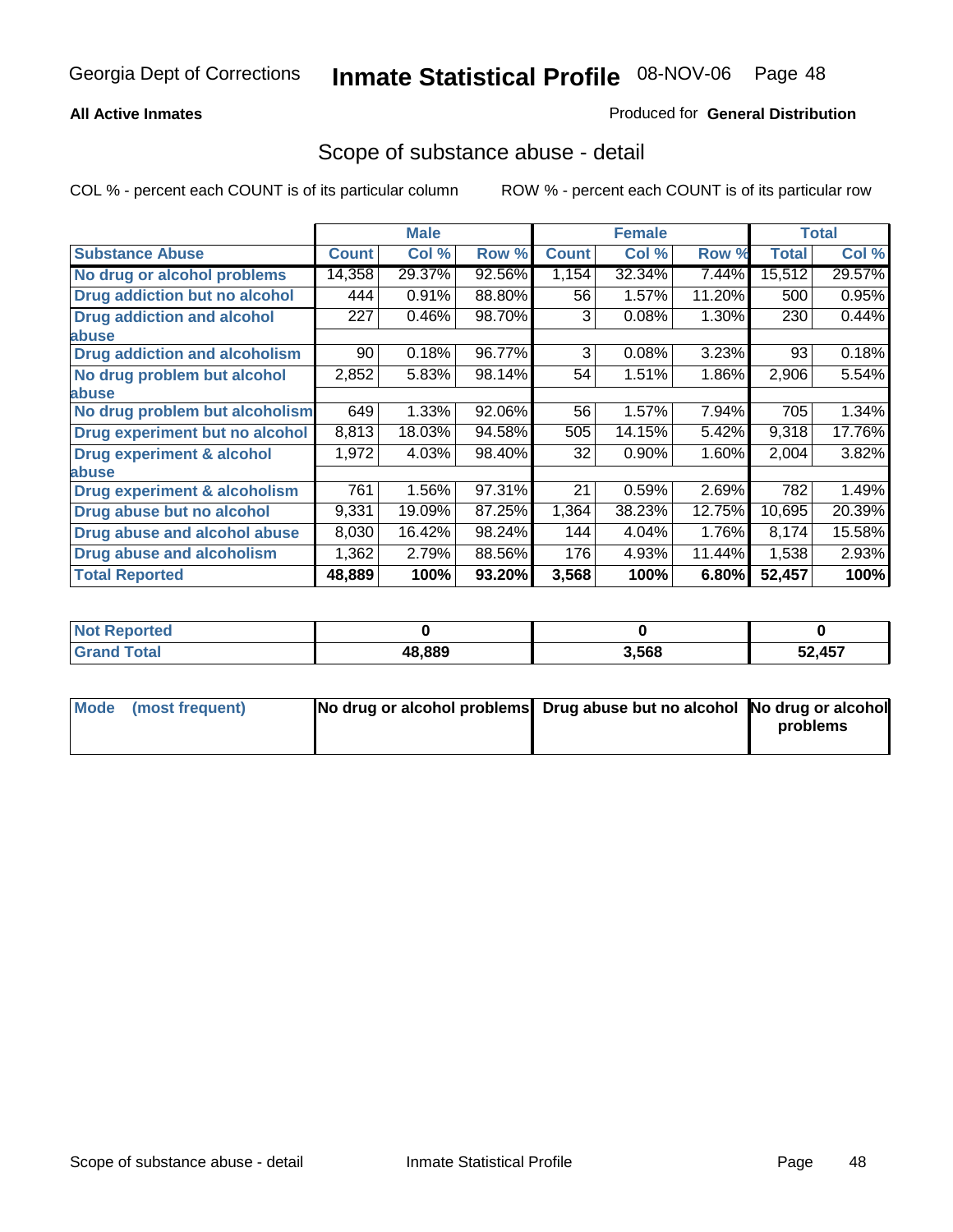### **All Active Inmates**

## Produced for **General Distribution**

## Current / last mental health treatment level

|                                    |              | <b>Male</b> |         |                | <b>Female</b> |        |              | <b>Total</b> |
|------------------------------------|--------------|-------------|---------|----------------|---------------|--------|--------------|--------------|
| <b>Mental Health Treatment Lev</b> | <b>Count</b> | Col %       | Row %   | <b>Count</b>   | Col %         | Row %  | <b>Total</b> | Col %        |
| 1 No problem at current time       | 6,273        | 48.62%      | 93.26%  | 453            | 20.36%        | 6.74%  | 6,726        | 44.46%       |
| 2 Receiving outpatient             | 4,860        | 37.67%      | 74.35%  | 1,677          | 75.37%        | 25.65% | 6,537        | 43.21%       |
| treatment                          |              |             |         |                |               |        |              |              |
| 3 Inpatient, moderate              | 1,428        | 11.07%      | 95.26%  | 71             | 3.19%         | 4.74%  | 1,499        | 9.91%        |
| treatment                          |              |             |         |                |               |        |              |              |
| 4 Inpatient, intensive             | 333          | 2.58%       | 93.80%  | 22             | 0.99%         | 6.20%  | 355          | 2.35%        |
| treatment                          |              |             |         |                |               |        |              |              |
| <b>5 Undergoing crisis</b>         | 6            | 0.05%       | 100.00% |                |               |        | 6            | 0.04%        |
| stabilization                      |              |             |         |                |               |        |              |              |
| <b>6 Hospital for criminally</b>   | 2            | 0.02%       | 50.00%  | $\overline{2}$ | 0.09%         | 50.00% | 4            | 0.03%        |
| insane                             |              |             |         |                |               |        |              |              |
| <b>Total Evaluated</b>             | 12,902       | 100%        | 85.29%  | 2,225          | 100%          | 14.71% | 15,127       | 100%         |

| Never had MH evaluation     | 35,987 | 343, ا | 37,330 |
|-----------------------------|--------|--------|--------|
| $\tau$ otal $\tau$<br>Grand | 48,889 | 3,568  | 52,457 |

| <b>Median (middle)</b> | <b>Receiving outpatient</b><br>treatment | <b>Receiving outpatient</b><br>treatment | <b>Receiving</b><br>outpatient<br>treatment |
|------------------------|------------------------------------------|------------------------------------------|---------------------------------------------|
| Mode                   | No problem at current time               | <b>Receiving outpatient</b>              | No problem at                               |
| (most frequent)        |                                          | treatment                                | current time                                |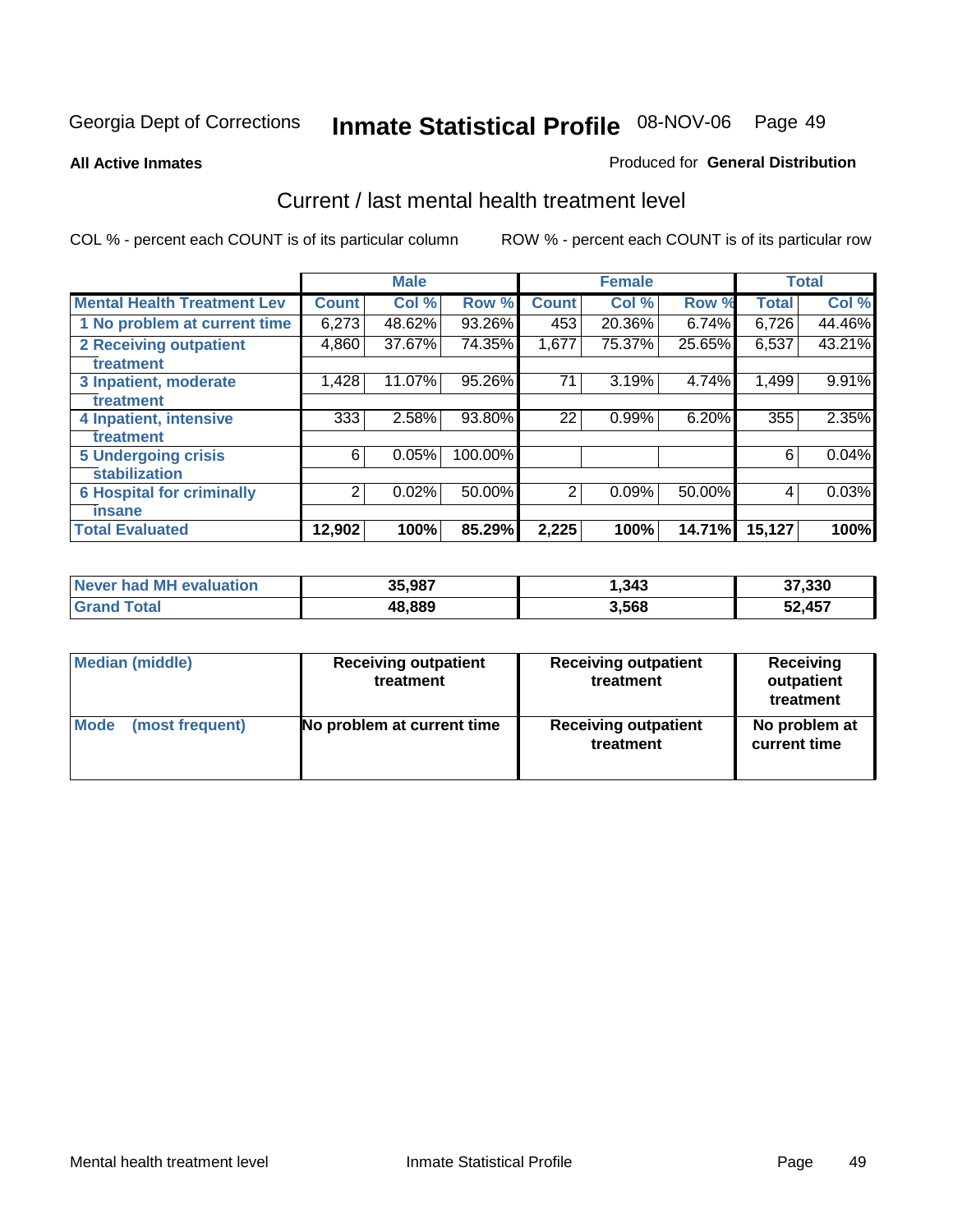## **All Active Inmates**

## Produced for **General Distribution**

## PULHESDWIT medical scale - 'P' overall condition ('P'hysical)

|                                   |        | <b>Male</b> |        |              | <b>Female</b> |         |              | <b>Total</b> |
|-----------------------------------|--------|-------------|--------|--------------|---------------|---------|--------------|--------------|
| 'P' Overall Condition             | Count  | Col %       | Row %  | <b>Count</b> | Col %         | Row %   | <b>Total</b> | Col %        |
| 1 No medical illness              | 36,283 | 75.55%      | 94.81% | l.987        | 57.41%        | 5.19%   | 38,270       | 74.33%       |
| 2 Well-controlled chronic illness | 8,820  | 18.37%      | 87.34% | 1,278        | 36.93%        | 12.66%  | 10,098       | 19.61%       |
| 3 Poorly-controlled chronic       | 2,831  | 5.89%       | 96.46% | 104          | 3.00%         | 3.54%   | 2,935        | 5.70%        |
| <b>illness</b>                    |        |             |        |              |               |         |              |              |
| 4 Significant problems requiring  | 85     | 0.18%       | 94.44% | 5            | 0.14%         | 5.56%   | 90           | 0.17%        |
| special housing                   |        |             |        |              |               |         |              |              |
| 5 Terminal illness, < 6 months    | 7      | 0.01%       | 87.50% |              | 0.03%         | 12.50%  | 8            | 0.02%        |
| to live                           |        |             |        |              |               |         |              |              |
| Inmate is pregnant<br>6           |        |             |        | 86           | 2.48%         | 100.00% | 86           | 0.17%        |
| <b>Total Reported</b>             | 48,026 | 100%        | 93.28% | 3,461        | 100%          | 6.72%   | 51,487       | 100%         |

| <b>Not</b><br>Reported       | 863    | 1 N 7<br>וטו | 970    |
|------------------------------|--------|--------------|--------|
| <b>Total</b><br><b>Grand</b> | 48,889 | 568.د        | 52,457 |

| Mode (most frequent) | 1 No medical illness | 1 No medical illness | 1 No medical |
|----------------------|----------------------|----------------------|--------------|
|                      |                      |                      | illness      |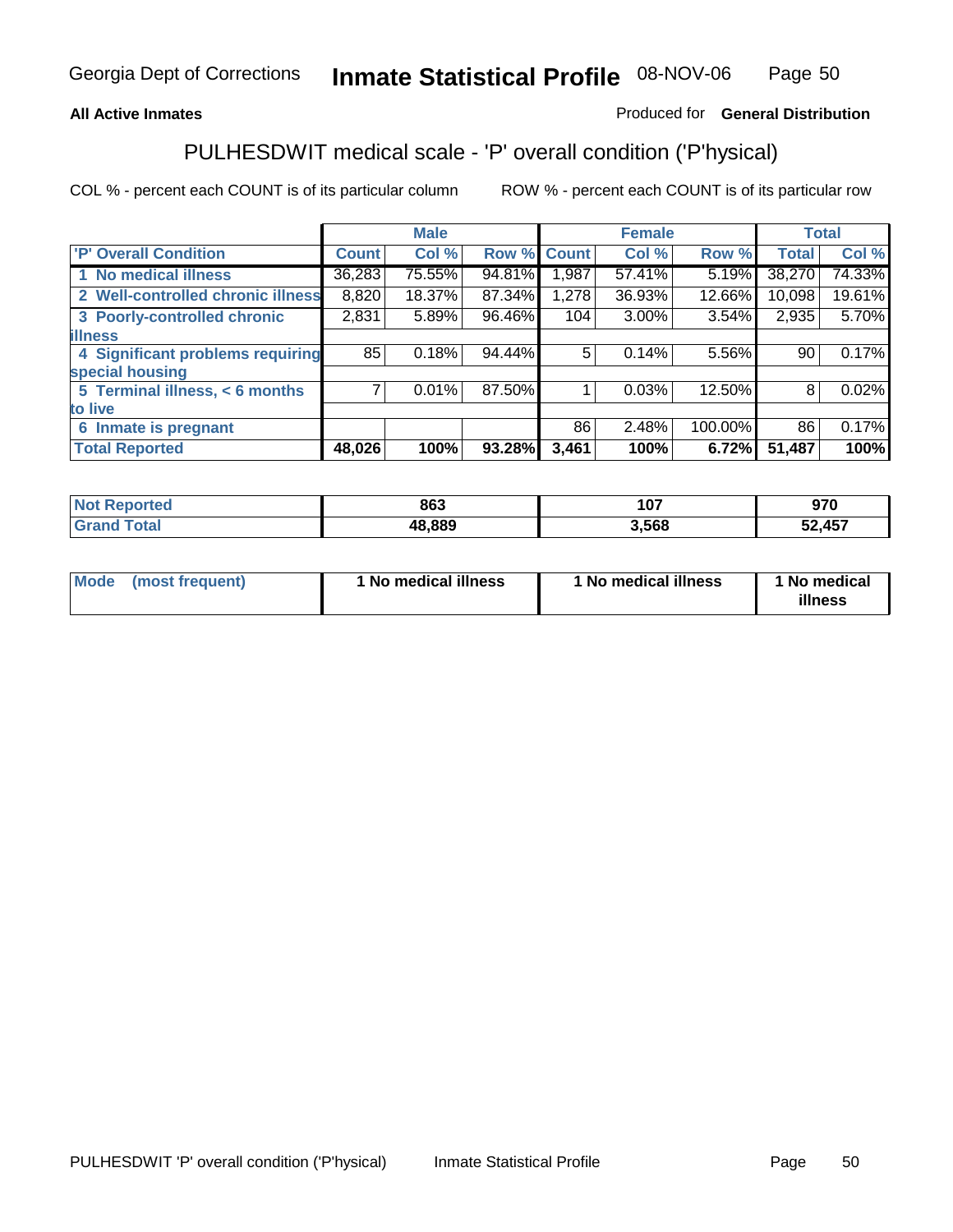## **All Active Inmates**

## Produced for **General Distribution**

## PULHESDWIT medical scale - 'U' upper body

|                              |              | <b>Male</b> |         |              | <b>Female</b> |       |              | <b>Total</b> |
|------------------------------|--------------|-------------|---------|--------------|---------------|-------|--------------|--------------|
| <b>U' Upper Body</b>         | <b>Count</b> | Col %       | Row %   | <b>Count</b> | Col %         | Row % | <b>Total</b> | Col %        |
| 1 Upper bones, joints,       | 46,446       | 96.71%      | 93.29%  | 3,343        | 96.59%        | 6.71% | 49,789       | 96.70%       |
| muscles all OK               |              |             |         |              |               |       |              |              |
| 2 One or both arms minimally | 1,308        | 2.72%       | 92.24%  | 110          | 3.18%         | 7.76% | 1,418        | 2.75%        |
| limited                      |              |             |         |              |               |       |              |              |
| 3 One or both arms           | 219          | 0.46%       | 96.90%  |              | 0.20%         | 3.10% | 226          | 0.44%        |
| moderately limited           |              |             |         |              |               |       |              |              |
| 4 One arm disabled,          | 49           | 0.10%       | 98.00%  |              | 0.03%         | 2.00% | 50           | 0.10%        |
| paralyzed, or amputated      |              |             |         |              |               |       |              |              |
| 5 Both arms disabled,        | 4            | 0.01%       | 100.00% |              |               |       | 4            | 0.01%        |
| paralyzed, or amputated      |              |             |         |              |               |       |              |              |
| <b>Total Reported</b>        | 48,026       | 100%        | 93.28%  | 3,461        | 100%          | 6.72% | 51,487       | 100%         |

| rtea     | 863    | 1 N 7 | הדה    |
|----------|--------|-------|--------|
| NG       |        | וטו   | 97 U   |
| $T0$ tal | 48.889 | 3.568 | 52,457 |

| <b>Mode</b> | (most frequent) | 1 Upper bones, joints,<br>muscles all OK | 1 Upper bones, joints,<br>muscles all OK | 1 Upper bones,<br>joints, muscles all<br>ΟK |
|-------------|-----------------|------------------------------------------|------------------------------------------|---------------------------------------------|
|-------------|-----------------|------------------------------------------|------------------------------------------|---------------------------------------------|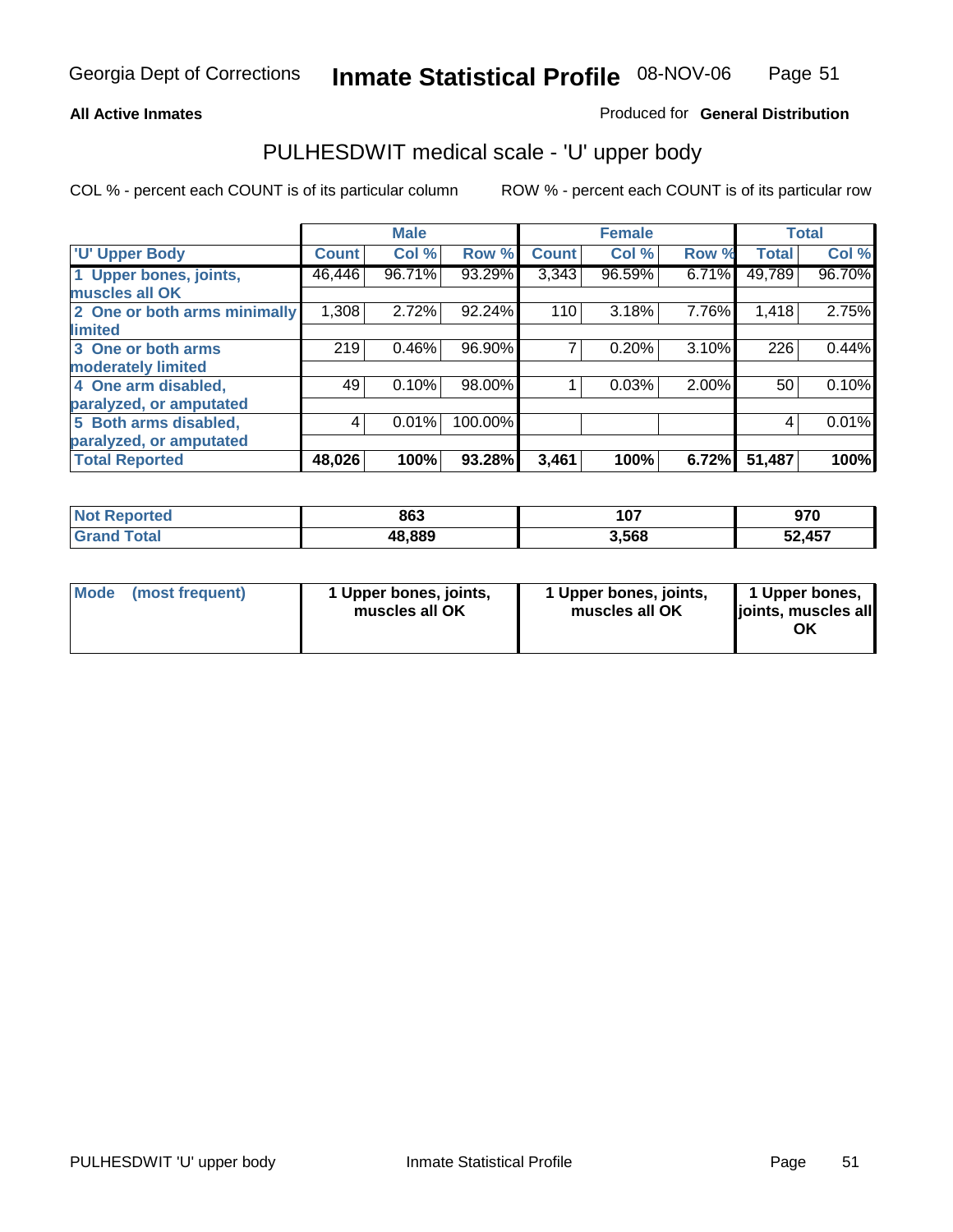### **All Active Inmates**

## Produced for **General Distribution**

## PULHESDWIT medical scale - 'L' lower body

|                                |              | <b>Male</b> |         |              | <b>Female</b> |       |              | <b>Total</b> |
|--------------------------------|--------------|-------------|---------|--------------|---------------|-------|--------------|--------------|
| 'L' Lower Body                 | <b>Count</b> | Col %       | Row %   | <b>Count</b> | Col %         | Row % | <b>Total</b> | Col %        |
| 1 Lower bones, joints,         | 44,413       | 92.48%      | 93.35%  | 3,162        | 91.36%        | 6.65% | 47,575       | 92.40%       |
| muscles all OK                 |              |             |         |              |               |       |              |              |
| 2 One or both legs minimally   | 2,973        | 6.19%       | 91.34%  | 282          | 8.15%         | 8.66% | 3,255        | 6.32%        |
| limited                        |              |             |         |              |               |       |              |              |
| 3 One or both legs             | 523          | 1.09%       | 97.21%  | 15           | 0.43%         | 2.79% | 538          | 1.04%        |
| moderately limited             |              |             |         |              |               |       |              |              |
| 4 One leg disabled, paralyzed, | 96           | 0.20%       | 97.96%  | 2            | 0.06%         | 2.04% | 98           | 0.19%        |
| or amputated                   |              |             |         |              |               |       |              |              |
| 5 Both legs disabled,          | 21           | 0.04%       | 100.00% |              |               |       | 21           | 0.04%        |
| paralyzed, or amputated        |              |             |         |              |               |       |              |              |
| <b>Total Reported</b>          | 48,026       | 100%        | 93.28%  | 3,461        | 100%          | 6.72% | 51,487       | 100%         |

| <b>Not Reported</b>  | 863    | 107   | 970    |
|----------------------|--------|-------|--------|
| $\tau$ otal<br>Grand | 48,889 | 3,568 | 52,457 |

|  | Mode (most frequent) | 1 Lower bones, joints,<br>muscles all OK | 1 Lower bones, joints,<br>muscles all OK | 1 Lower bones,<br>joints, muscles all<br>OK |
|--|----------------------|------------------------------------------|------------------------------------------|---------------------------------------------|
|--|----------------------|------------------------------------------|------------------------------------------|---------------------------------------------|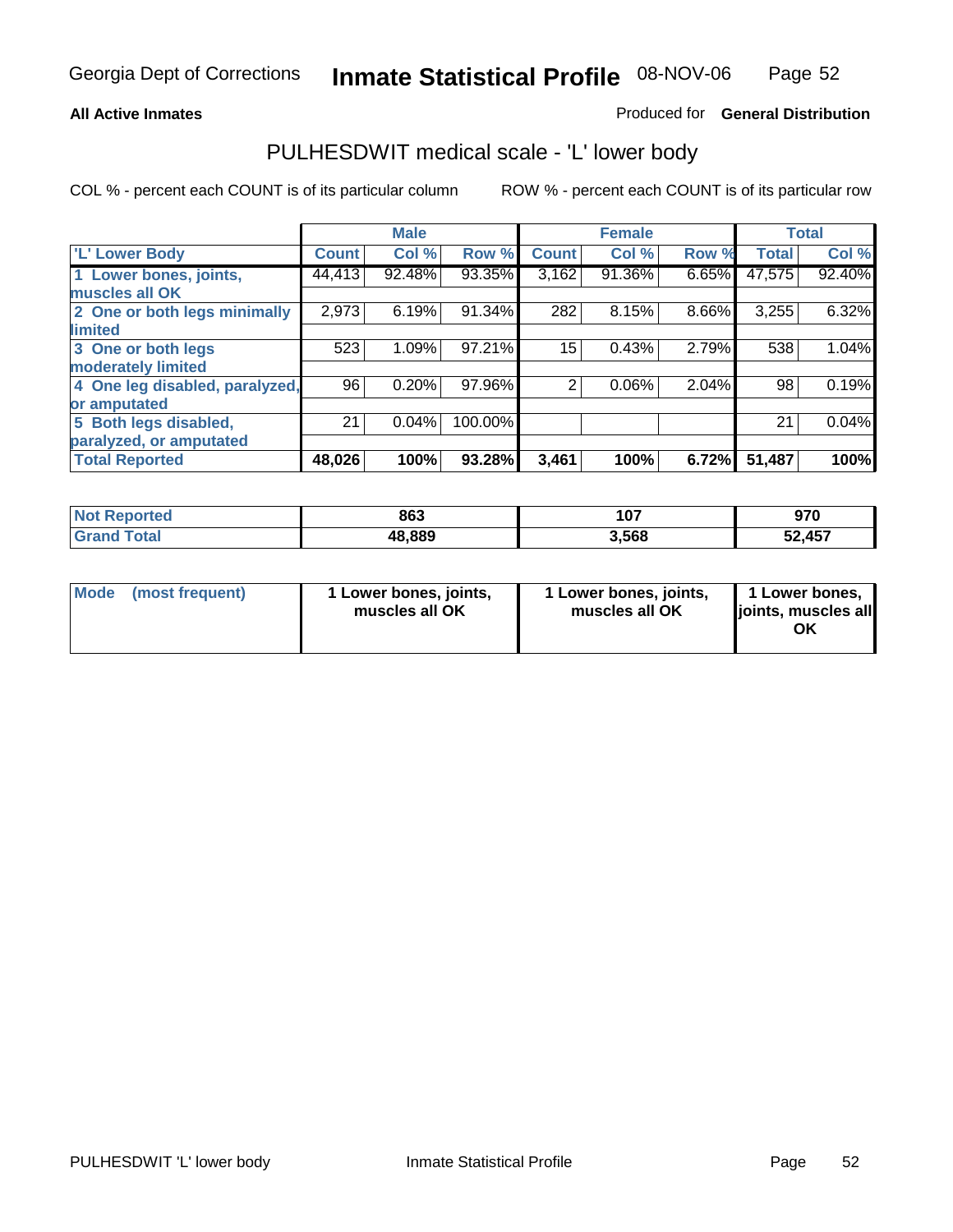### **All Active Inmates**

## Produced for **General Distribution**

## PULHESDWIT medical scale - 'H' hearing

|                                |              | <b>Male</b> |             |       | <b>Female</b> |       | <b>Total</b> |        |
|--------------------------------|--------------|-------------|-------------|-------|---------------|-------|--------------|--------|
| <b>H'</b> Hearing              | <b>Count</b> | Col %       | Row % Count |       | Col %         | Row % | <b>Total</b> | Col %  |
| 1 Normal hearing both ears     | 47,639       | 99.19%      | 93.26%      | 3,445 | 99.54%        | 6.74% | 51,084       | 99.22% |
| 2 Some loss in one ear with    | 301          | 0.63%       | 96.47%      | 11    | 0.32%         | 3.53% | 312          | 0.61%  |
| other OK, or mild loss in both |              |             |             |       |               |       |              |        |
| 3 Total loss in one ear with   | 61           | 0.13%       | 93.85%      | 4     | 0.12%         | 6.15% | 65           | 0.13%  |
| mild loss in other             |              |             |             |       |               |       |              |        |
| 4 Severe loss in both ears     | 14           | 0.03%       | 100.00%     |       |               |       | 14           | 0.03%  |
| 5 Total loss in both ears,     | 11           | 0.02%       | 91.67%      |       | 0.03%         | 8.33% | 12           | 0.02%  |
| requiring special housing      |              |             |             |       |               |       |              |        |
| <b>Total Reported</b>          | 48,026       | 100%        | 93.28%      | 3,461 | 100%          | 6.72% | 51,487       | 100.0% |

| rteo   | 863    | 1 A 7<br>וטו | ۵7٨<br>JIL        |
|--------|--------|--------------|-------------------|
| $\sim$ | 48.889 | 3,568        | ,457<br>-0<br>JZ. |

| Mode (most frequent) | 1 Normal hearing both ears 11 Normal hearing both ears 1 Normal hearing |           |
|----------------------|-------------------------------------------------------------------------|-----------|
|                      |                                                                         | both ears |
|                      |                                                                         |           |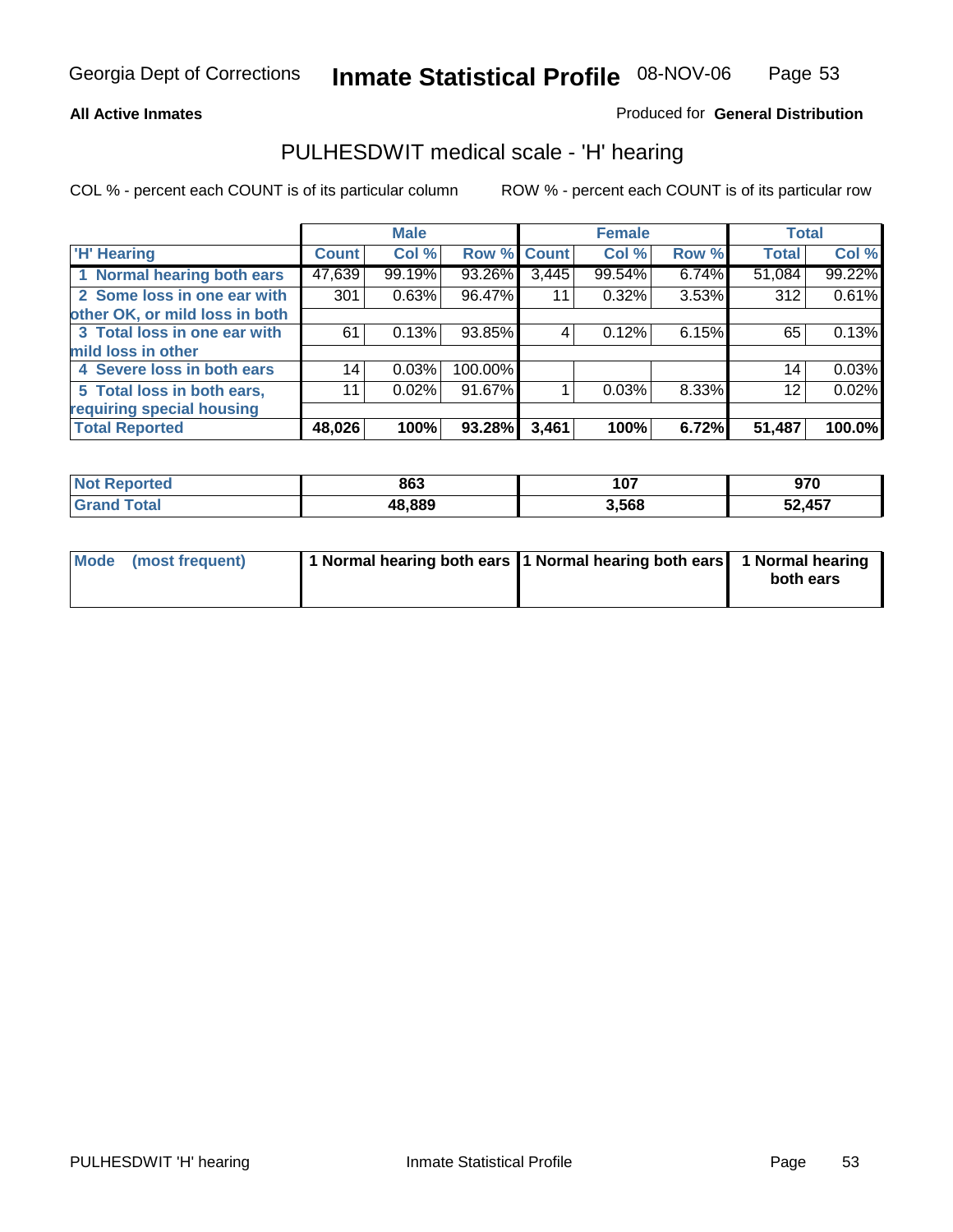### **All Active Inmates**

## Produced for **General Distribution**

## PULHESDWIT medical scale - 'E' vision

|                                 |              | <b>Male</b> |             |       | <b>Female</b> |        |              | <b>Total</b> |
|---------------------------------|--------------|-------------|-------------|-------|---------------|--------|--------------|--------------|
| 'E' Vision                      | <b>Count</b> | Col %       | Row % Count |       | Col %         | Row %  | <b>Total</b> | Col %        |
| 1 Correctable to 20/40 in both  | 42,473       | 88.44%      | 94.75%      | 2,355 | 68.04%        | 5.25%  | 44,828       | 87.07%       |
| eyes                            |              |             |             |       |               |        |              |              |
| 2 Correctable to 20/70 in one   | 4,860        | 10.12%      | 82.23%      | 1,050 | 30.34%        | 17.77% | 5,910        | 11.48%       |
| eye, may be blind in other      |              |             |             |       |               |        |              |              |
| 3 Correctable to 20/200 in one  | 593          | 1.23%       | 91.94%      | 52    | 1.50%         | 8.06%  | 645          | 1.25%        |
| eye, may be blind in other      |              |             |             |       |               |        |              |              |
| 4 One eye not correctable to    | 84           | 0.17%       | 95.45%      | 4     | 0.12%         | 4.55%  | 88           | 0.17%        |
| 20/200, other may be blind      |              |             |             |       |               |        |              |              |
| 5 Blind in both eyes, requiring | 16           | 0.03%       | 100.00%     |       |               |        | 16           | 0.03%        |
| special housing                 |              |             |             |       |               |        |              |              |
| <b>Total Reported</b>           | 48,026       | 100%        | 93.28%      | 3,461 | 100%          | 6.72%  | 51,487       | 100%         |

| <b>Not</b><br><b>Reported</b><br>$\sim$ | 863    | 107   | 970    |
|-----------------------------------------|--------|-------|--------|
| <b>Total</b>                            | 48,889 | 3,568 | 52,457 |

|  | Mode (most frequent) | 1 Correctable to 20/40 in<br>both eves | 1 Correctable to 20/40 in   1 Correctable to<br>both eves | 20/40 in both eyes |
|--|----------------------|----------------------------------------|-----------------------------------------------------------|--------------------|
|--|----------------------|----------------------------------------|-----------------------------------------------------------|--------------------|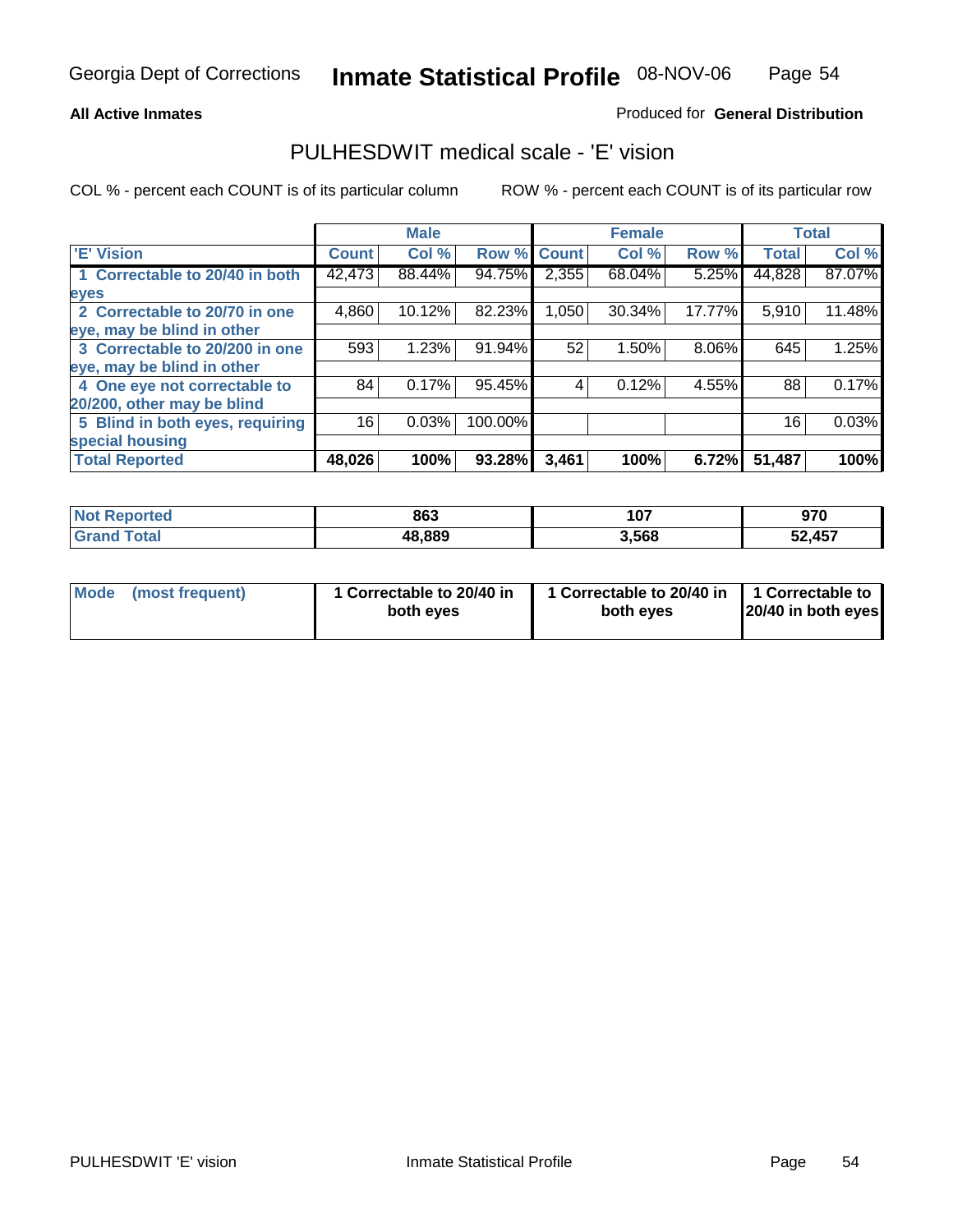### **All Active Inmates**

## Produced for **General Distribution**

## PULHESDWIT medical scale - 'S' pSychiatric

|                                        |              | <b>Male</b> |         |              | <b>Female</b> |        |              | <b>Total</b> |
|----------------------------------------|--------------|-------------|---------|--------------|---------------|--------|--------------|--------------|
| 'S' pSychiatric                        | <b>Count</b> | Col %       | Row %   | <b>Count</b> | Col %         | Row %  | <b>Total</b> | Col %        |
| 1 No impairment or disorders           | 41,782       | 88.26%      | 95.02%  | 2,188        | 63.27%        | 4.98%  | 43,970       | 86.56%       |
| 2 Stable, or in remission, or          | 4,430        | $9.36\%$    | 78.67%  | 1,201        | 34.73%        | 21.33% | 5,631        | 11.09%       |
| mild impairment or retardation         |              |             |         |              |               |        |              |              |
| 3 Requires moderate inpatient          | 1,052        | 2.22%       | 94.77%  | 58           | 1.68%         | 5.23%  | 1,110        | 2.19%        |
| treatment                              |              |             |         |              |               |        |              |              |
| 4 Requires intensive inpatient         | 66           | 0.14%       | 85.71%  | 11           | 0.32%         | 14.29% | 77           | 0.15%        |
| treatment                              |              |             |         |              |               |        |              |              |
| <b>5 Requires Crisis Stabilization</b> |              | 0.01%       | 100.00% |              |               |        |              | 0.01%        |
| Unit (CSU) inpatient care              |              |             |         |              |               |        |              |              |
| <b>Total Reported</b>                  | 47,337       | 100%        | 93.19%  | 3,458        | 100%          | 6.81%  | 50,795       | 100%         |

| <b>Not Reported</b> | 1.552  | 110   | ,662   |
|---------------------|--------|-------|--------|
| Total<br>' Grand    | 48,889 | 3,568 | 52,457 |

| Mode (most frequent) | <b>1</b> No impairment or disorders | 1 No impairment or<br>disorders | 1 No impairment or<br>disorders |
|----------------------|-------------------------------------|---------------------------------|---------------------------------|
|                      |                                     |                                 |                                 |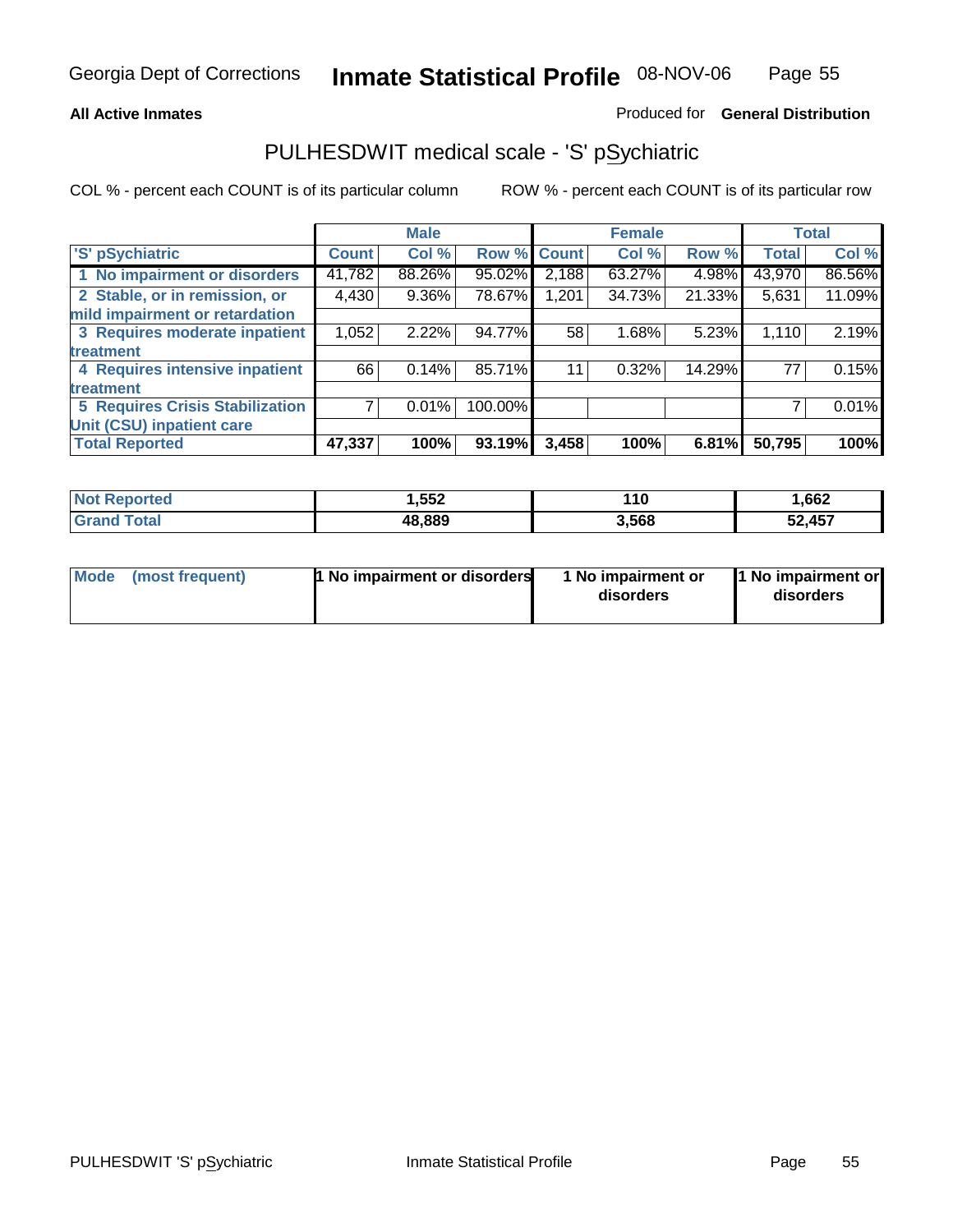### **All Active Inmates**

## Produced for **General Distribution**

## PULHESDWIT medical scale - 'D' dental

|                                 |              | <b>Male</b> |             |       | <b>Female</b> |         |              | <b>Total</b> |
|---------------------------------|--------------|-------------|-------------|-------|---------------|---------|--------------|--------------|
| 'D' Dental                      | <b>Count</b> | Col %       | Row % Count |       | Col %         | Row %   | <b>Total</b> | Col %        |
| 1 Minimal routine dental health | 17,895       | 38.05%      | 87.57%      | 2,541 | 73.50%        | 12.43%  | 20,436       | 40.48%       |
| <b>needs</b>                    |              |             |             |       |               |         |              |              |
| 2 Moderate cavities and/or      | 23,920       | 50.86%      | 97.44%      | 628   | 18.17%        | 2.56%   | 24,548       | 48.62%       |
| gum disease                     |              |             |             |       |               |         |              |              |
| 3 Extensive gum disease         | 5,207        | 11.07%      | 94.78%      | 287   | 8.30%         | 5.22%   | 5,494        | 10.88%       |
| and/or widespread decay         |              |             |             |       |               |         |              |              |
| 4 Urgent need for dental        | 9            | 0.02%       | 100.00%     |       |               |         | 9            | 0.02%        |
| <b>services</b>                 |              |             |             |       |               |         |              |              |
| 5 Life-threatening disease or   |              |             |             |       | 0.03%         | 100.00% |              | 0.01%        |
| extreme pain or infection       |              |             |             |       |               |         |              |              |
| <b>Total Reported</b>           | 47,031       | 100%        | 93.15%      | 3,457 | 100%          | 6.85%   | 50,488       | 100.0%       |

| ' Not<br><b>Reported</b> | .858   | 14    | 969, ا |
|--------------------------|--------|-------|--------|
| Total<br>'Grand          | 48,889 | 3,568 | 52,457 |

| <b>Mode</b> | (most frequent) | 2 Moderate cavities and/or<br>qum disease | 1 Minimal routine dental<br>health needs | 2 Moderate<br>cavities and/or |
|-------------|-----------------|-------------------------------------------|------------------------------------------|-------------------------------|
|             |                 |                                           |                                          | qum disease                   |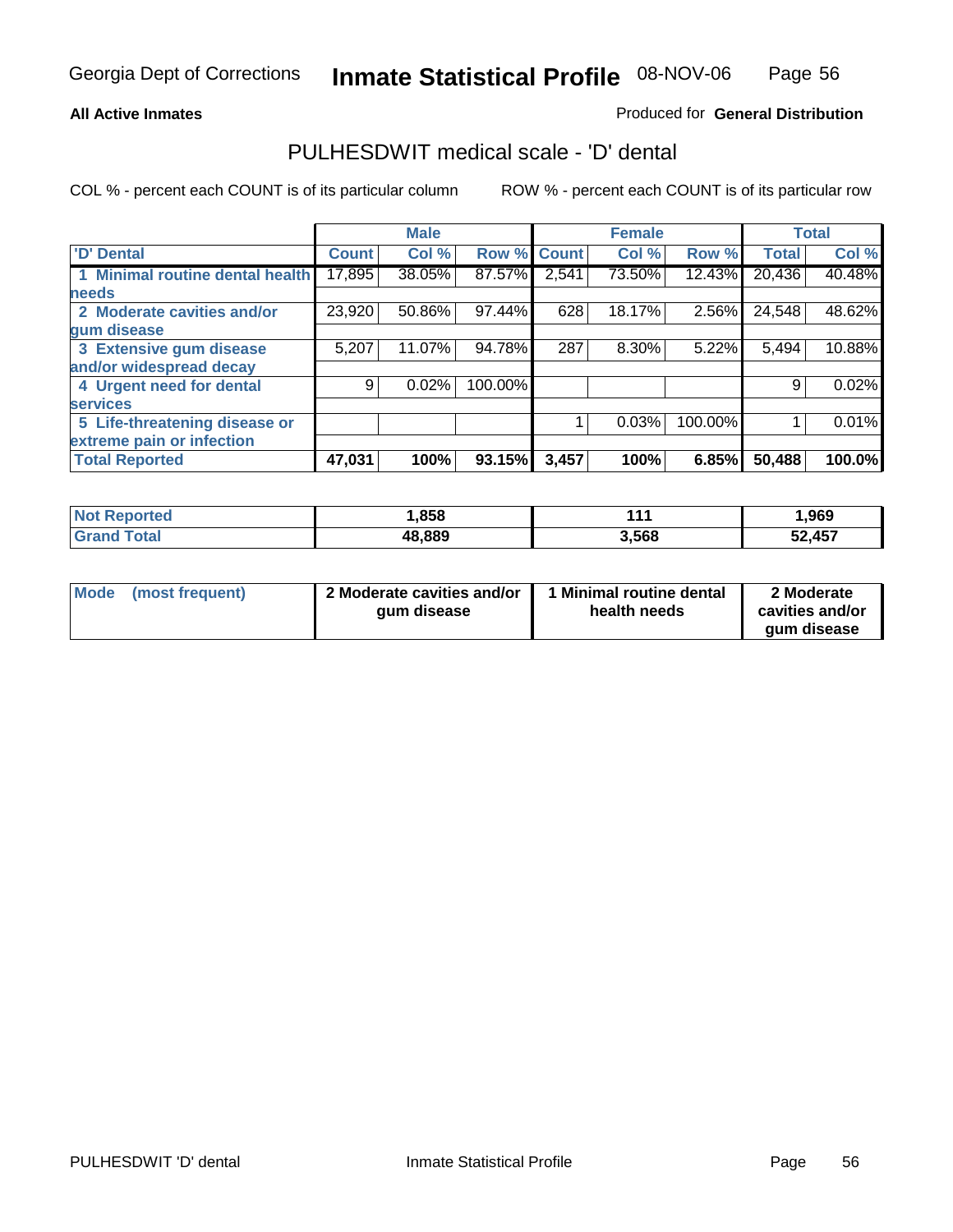## **All Active Inmates**

## Produced for **General Distribution**

## PULHESDWIT medical scale - 'W' work ability

|                                 |              | <b>Male</b> |        |              | <b>Female</b> |        |              | <b>Total</b> |
|---------------------------------|--------------|-------------|--------|--------------|---------------|--------|--------------|--------------|
| W' work ability                 | <b>Count</b> | Col %       | Row %  | <b>Count</b> | Col %         | Row %  | <b>Total</b> | Col %        |
| 1 Unrestricted work or activity | 41,058       | 85.49%      | 92.99% | 3,097        | 89.48%        | 7.01%  | 44,155       | 85.76%       |
| 2 Minor restrictions on type of | 5,386        | 11.21%      | 95.48% | 255          | 7.37%         | 4.52%  | 5,641        | 10.96%       |
| <b>work</b>                     |              |             |        |              |               |        |              |              |
| 3 Moderate restrictions on type | 1,252        | 2.61%       | 98.27% | 22           | 0.64%         | 1.73%  | 1,274        | 2.47%        |
| of work                         |              |             |        |              |               |        |              |              |
| 4 Major restrictions on type of | 270          | 0.56%       | 76.70% | 82           | 2.37%         | 23.30% | 352          | 0.68%        |
| <b>work</b>                     |              |             |        |              |               |        |              |              |
| 5 Cannot work under any         | 60           | 0.12%       | 92.31% | 5            | 0.14%         | 7.69%  | 65           | 0.13%        |
| <b>circumstances</b>            |              |             |        |              |               |        |              |              |
| <b>Total Reported</b>           | 48,026       | 100%        | 93.28% | 3,461        | 100%          | 6.72%  | 51,487       | 100%         |

| <b>Not Reported</b>         | 863    | 107   | 970    |
|-----------------------------|--------|-------|--------|
| $\tau$ otal<br><b>Grand</b> | 48,889 | 3,568 | 52,457 |

| <b>Mode</b>     | 1 Unrestricted work or | 1 Unrestricted work or | 1 Unrestricted   |
|-----------------|------------------------|------------------------|------------------|
| (most frequent) | activity               | activity               | work or activity |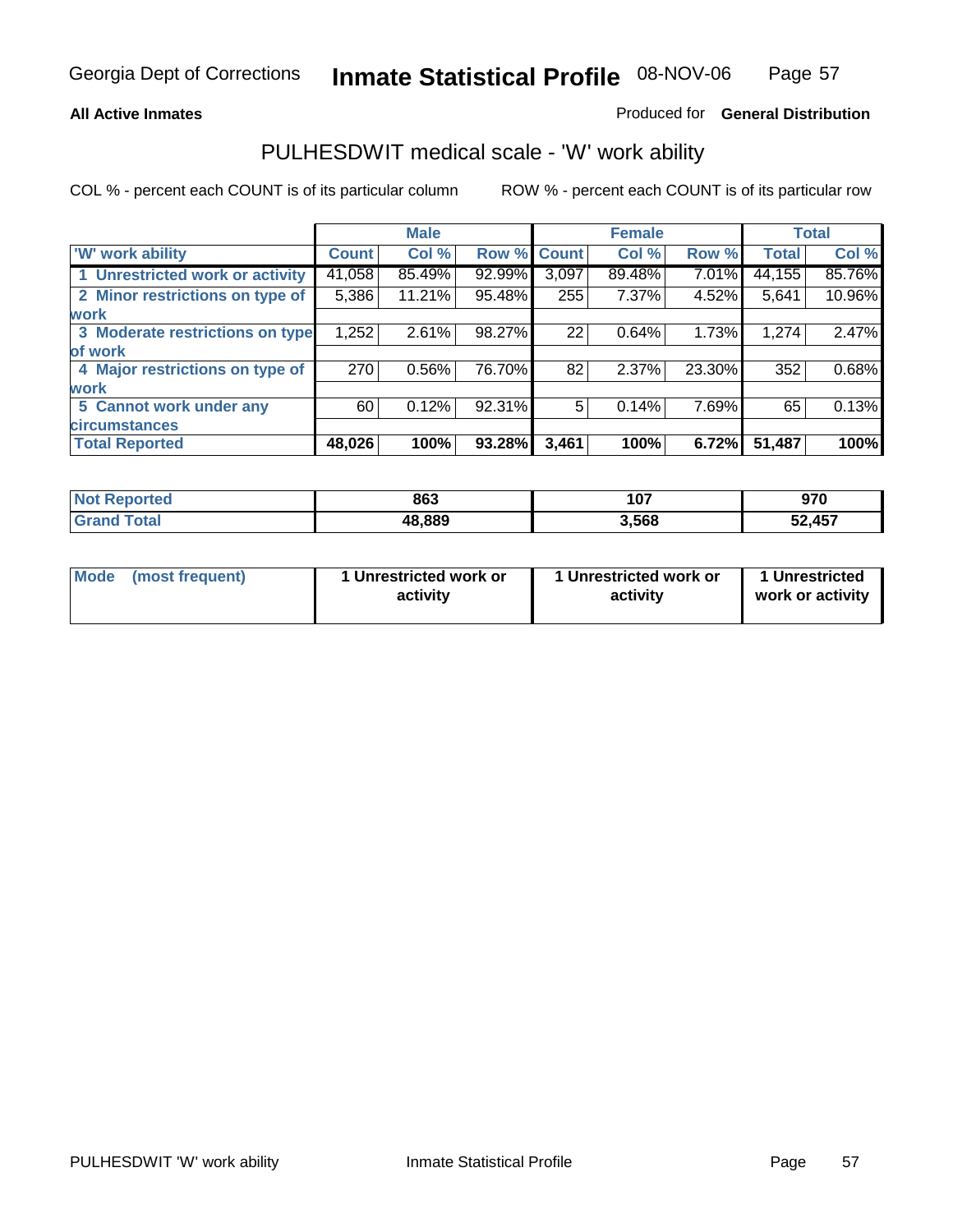### **All Active Inmates**

## Produced for **General Distribution**

## PULHESDWIT medical scale - 'I' impairment

|                                   |              | <b>Male</b> |             |                | <b>Female</b> |       | <b>Total</b> |        |
|-----------------------------------|--------------|-------------|-------------|----------------|---------------|-------|--------------|--------|
| <b>T' Impairment</b>              | <b>Count</b> | Col %       | Row % Count |                | Col %         | Row % | <b>Total</b> | Col %  |
| 1 No impairments or               | 47,701       | 99.32%      | 93.24%      | 3,458          | 99.91%        | 6.76% | 51,159       | 99.36% |
| disabilities                      |              |             |             |                |               |       |              |        |
| 2 Wheelchair-bound but            | 43           | 0.09%       | 100.00%     |                |               |       | 43           | 0.08%  |
| otherwise OK                      |              |             |             |                |               |       |              |        |
| <b>3 Needs low-level Assisted</b> | 24           | 0.05%       | 96.00%      |                | 0.03%         | 4.00% | 25           | 0.05%  |
| Living (level I)                  |              |             |             |                |               |       |              |        |
| 4 Needs moderate Assisted         | 10           | 0.02%       | 100.00%     |                |               |       | 10           | 0.02%  |
| <b>Living (level II)</b>          |              |             |             |                |               |       |              |        |
| <b>5 Needs maximal Assisted</b>   | 248          | 0.52%       | 99.20%      | $\overline{2}$ | 0.06%         | 0.80% | 250          | 0.49%  |
| <b>Living (level III)</b>         |              |             |             |                |               |       |              |        |
| <b>Total Reported</b>             | 48,026       | 100%        | 93.28%      | 3,461          | 100%          | 6.72% | 51,487       | 100%   |

| <b>Not Reported</b>   | 863    | 107   | <b>070</b><br>JIV |
|-----------------------|--------|-------|-------------------|
| Total<br><b>Grano</b> | 48,889 | 3,568 | 52,457            |

| <b>Mode</b> | (most frequent) | 1 No impairments or<br>disabilities | 1 No impairments or<br>disabilities | 1 No impairments<br>or disabilities |
|-------------|-----------------|-------------------------------------|-------------------------------------|-------------------------------------|
|-------------|-----------------|-------------------------------------|-------------------------------------|-------------------------------------|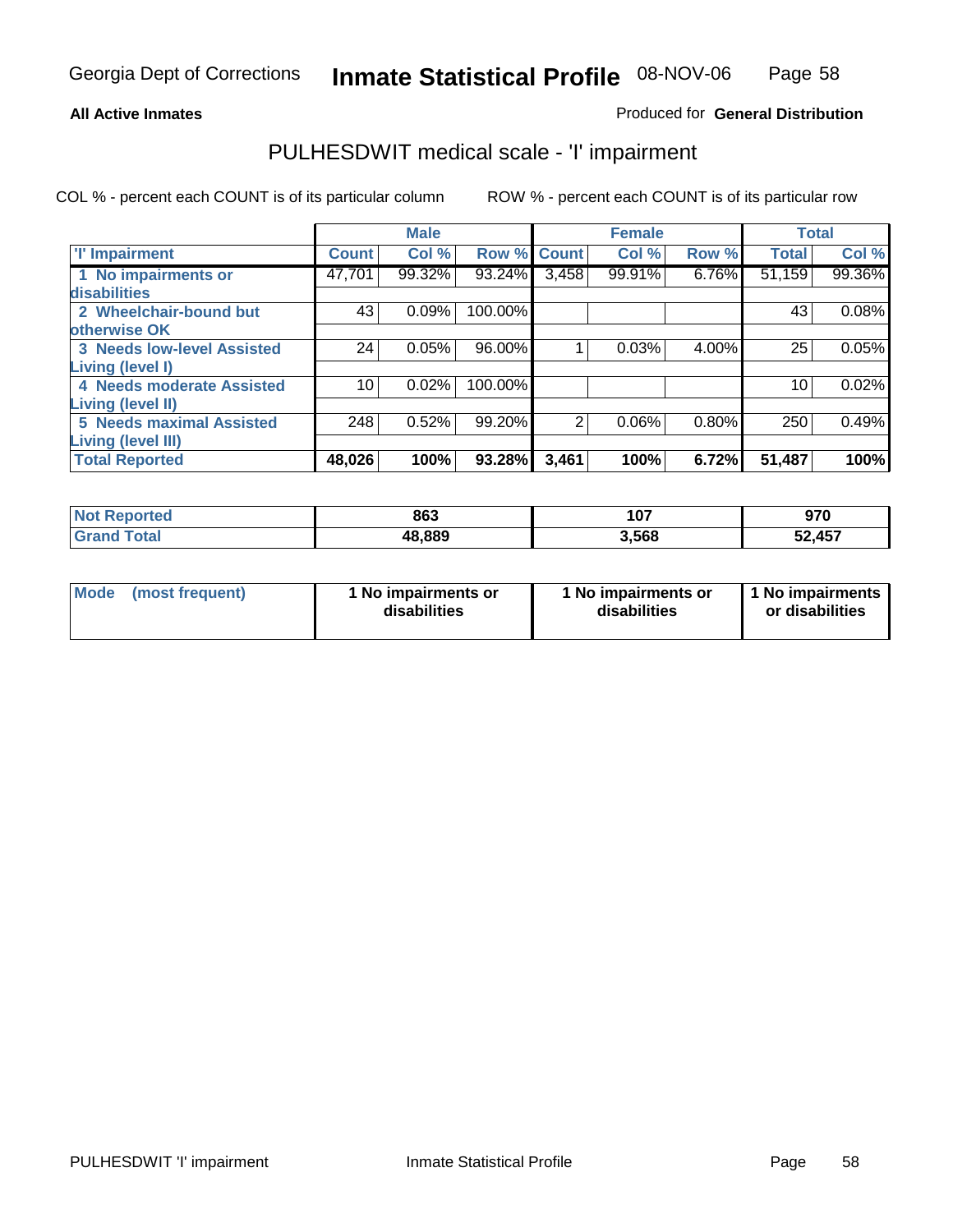#### **Inmate Statistical Profile** 08-NOV-06 Page Page 59

## **All Active Inmates Allowski** Produced fo **General Distribution**

## PULHESDWIT medical scale - 'T' transportability

|                              |              | <b>Male</b> |             |       | <b>Female</b> |       |              | <b>Total</b> |
|------------------------------|--------------|-------------|-------------|-------|---------------|-------|--------------|--------------|
| <b>'T' Transportability</b>  | <b>Count</b> | Col %       | Row % Count |       | Col %         | Row % | <b>Total</b> | Col %        |
| 1 Can be transported in any  | 47,927       | 99.79%      | 93.27%      | 3,460 | 99.97%        | 6.73% | 51,387       | 99.81%       |
| ordinary approved vehicle    |              |             |             |       |               |       |              |              |
| 2 Wheelchair-bound, not      | 31           | 0.06%       | 100.00%     |       |               |       | 31           | $0.06\%$     |
| needing special vehicle      |              |             |             |       |               |       |              |              |
| 3 Wheelchair-bound, requires | 17           | 0.04%       | 94.44%      |       | 0.03%         | 5.56% | 18           | 0.03%        |
| special vehicle              |              |             |             |       |               |       |              |              |
| 4 Needs specially-equipped   | 5            | 0.01%       | 100.00%     |       |               |       | 5            | 0.01%        |
| medical vehicle              |              |             |             |       |               |       |              |              |
| <b>5 Requires ambulance</b>  | 46           | 0.10%       | 100.00%     |       |               |       | 46           | 0.09%        |
| transport                    |              |             |             |       |               |       |              |              |
| <b>Total Reported</b>        | 48,026       | 100%        | 93.28%      | 3,461 | 100%          | 6.72% | 51,487       | 100%         |

| <b>Not</b><br>Reported | 863    | 107   | 070<br>J I U |
|------------------------|--------|-------|--------------|
| Total<br><b>Grand</b>  | 48,889 | 3,568 | 52,457       |

| Mode (most frequent) | 1 Can be transported in any 1 Can be transported in any | ordinary approved vehicle   ordinary approved vehicle   transported in any | 1 Can be<br>ordinary approved<br>vehicle |
|----------------------|---------------------------------------------------------|----------------------------------------------------------------------------|------------------------------------------|
|                      |                                                         |                                                                            |                                          |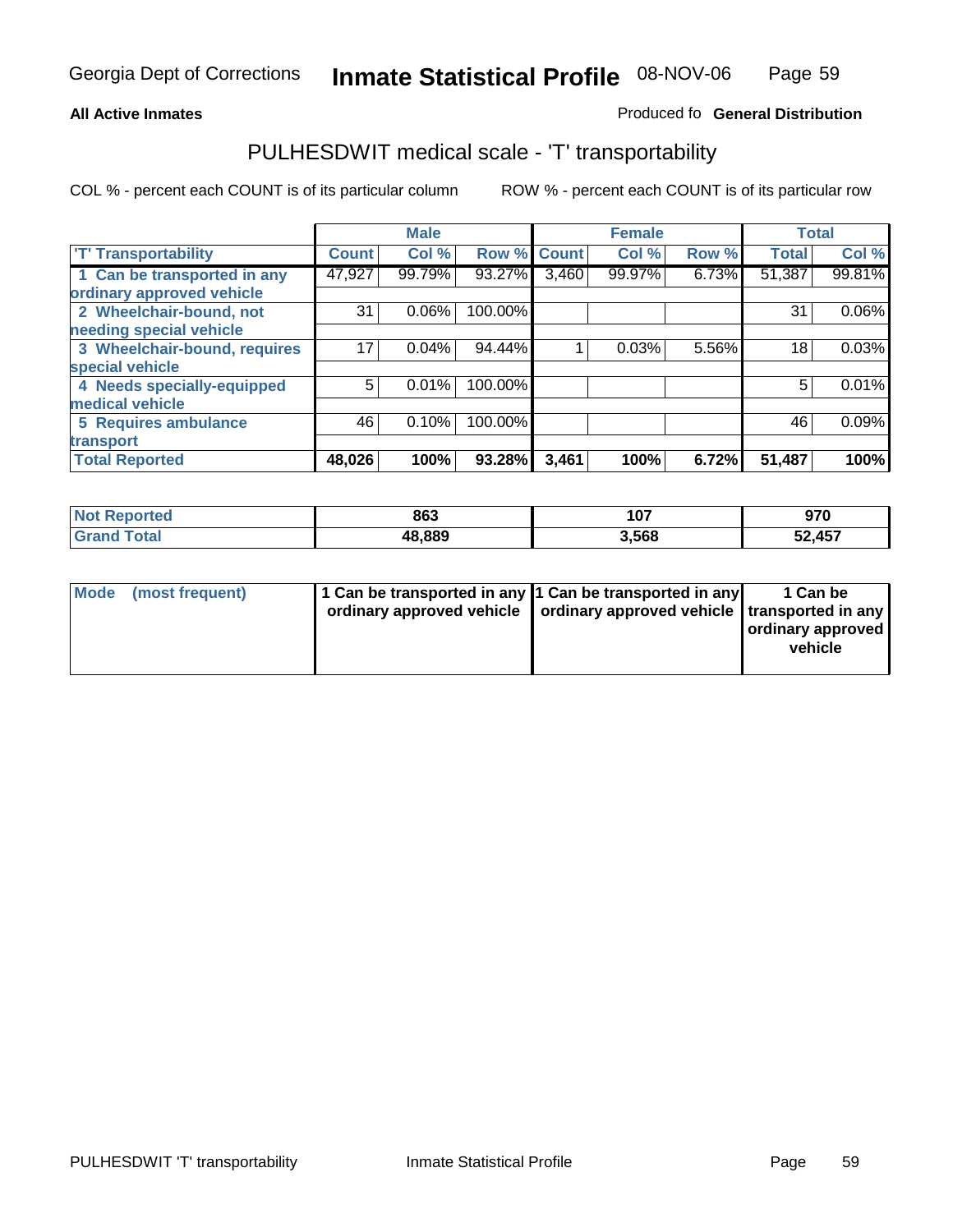## **All Active Inmates**

## Produced for **General Distribution**

## Criminality in family, self-reported

|                              |              | <b>Male</b> |         |              | <b>Female</b> |          |                 | <b>Total</b> |
|------------------------------|--------------|-------------|---------|--------------|---------------|----------|-----------------|--------------|
| <b>Criminality In Family</b> | <b>Count</b> | Col %       | Row %   | <b>Count</b> | Col %         | Row %    | <b>Total</b>    | Col %        |
| Yes, criminality in family   | 12,802       | 26.82%      | 90.84%  | 1,291        | 37.36%        | $9.16\%$ | 14,093          | 27.53%       |
| No criminality in family     | 34,936       | 73.18%      | 94.16%I | 2,165        | 62.64%        |          | 5.84% 37,101    | 72.47%       |
| <b>Total Reported</b>        | 47,738       | 100%        | 93.25%  | 3,456        | 100%          |          | $6.75\%$ 51,194 | 100%         |

| <b>Not Reported</b>   | 1,151  | 14 O<br>- 14 | 1,263  |
|-----------------------|--------|--------------|--------|
| Total<br><b>Grand</b> | 48,889 | 3,568        | 52,457 |

|  | Mode (most frequent) | No criminality in family | No criminality in family | No criminality in<br>family |
|--|----------------------|--------------------------|--------------------------|-----------------------------|
|--|----------------------|--------------------------|--------------------------|-----------------------------|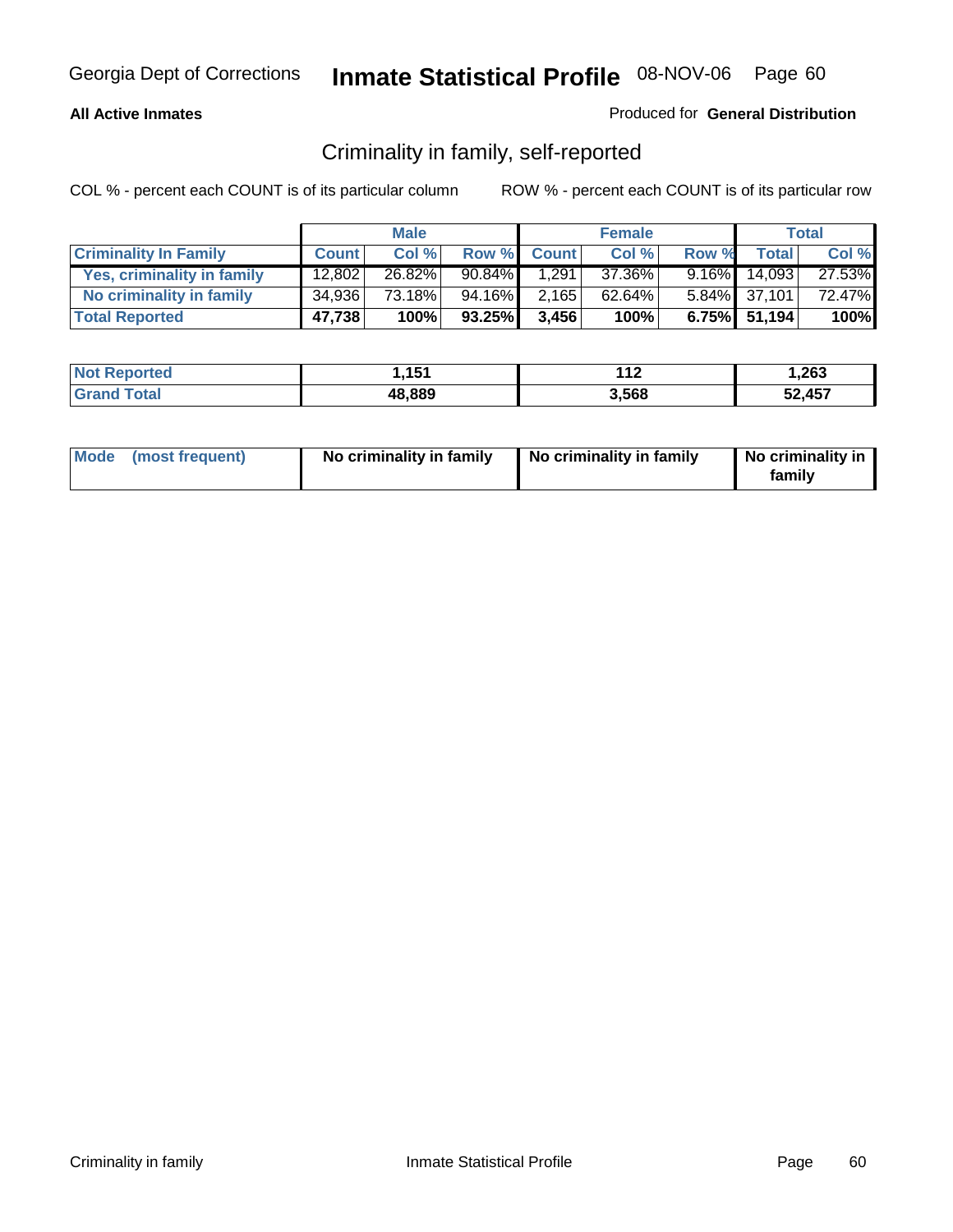## **All Active Inmates**

## Produced for **General Distribution**

## Alcoholism in family, self-reported

|                             |              | <b>Male</b> |           |              | <b>Female</b> |          |                 | <b>Total</b> |
|-----------------------------|--------------|-------------|-----------|--------------|---------------|----------|-----------------|--------------|
| <b>Alcoholism In Family</b> | <b>Count</b> | Col %       | Row %     | <b>Count</b> | Col %         | Row %    | <b>Total</b>    | Col %        |
| Yes, alcoholism in family   | 8.201        | 17.18%      | $90.68\%$ | 843          | 24.39%        | $9.32\%$ | 9.044           | 17.67%       |
| No alcoholism in family     | 39,537       | 82.82%      | 93.80%    | 2,613        | 75.61%।       |          | $6.20\%$ 42,150 | 82.33%       |
| <b>Total Reported</b>       | 47,738       | 100%        | 93.25%    | 3.456        | 100%          |          | $6.75\%$ 51,194 | 100%         |

| <b>Not Reported</b>   | 1,151  | 14 O<br>- 14 | 1,263  |
|-----------------------|--------|--------------|--------|
| Total<br><b>Grand</b> | 48,889 | 3,568        | 52,457 |

|  | Mode (most frequent) | No alcoholism in family | No alcoholism in family | No alcoholism in<br>family |
|--|----------------------|-------------------------|-------------------------|----------------------------|
|--|----------------------|-------------------------|-------------------------|----------------------------|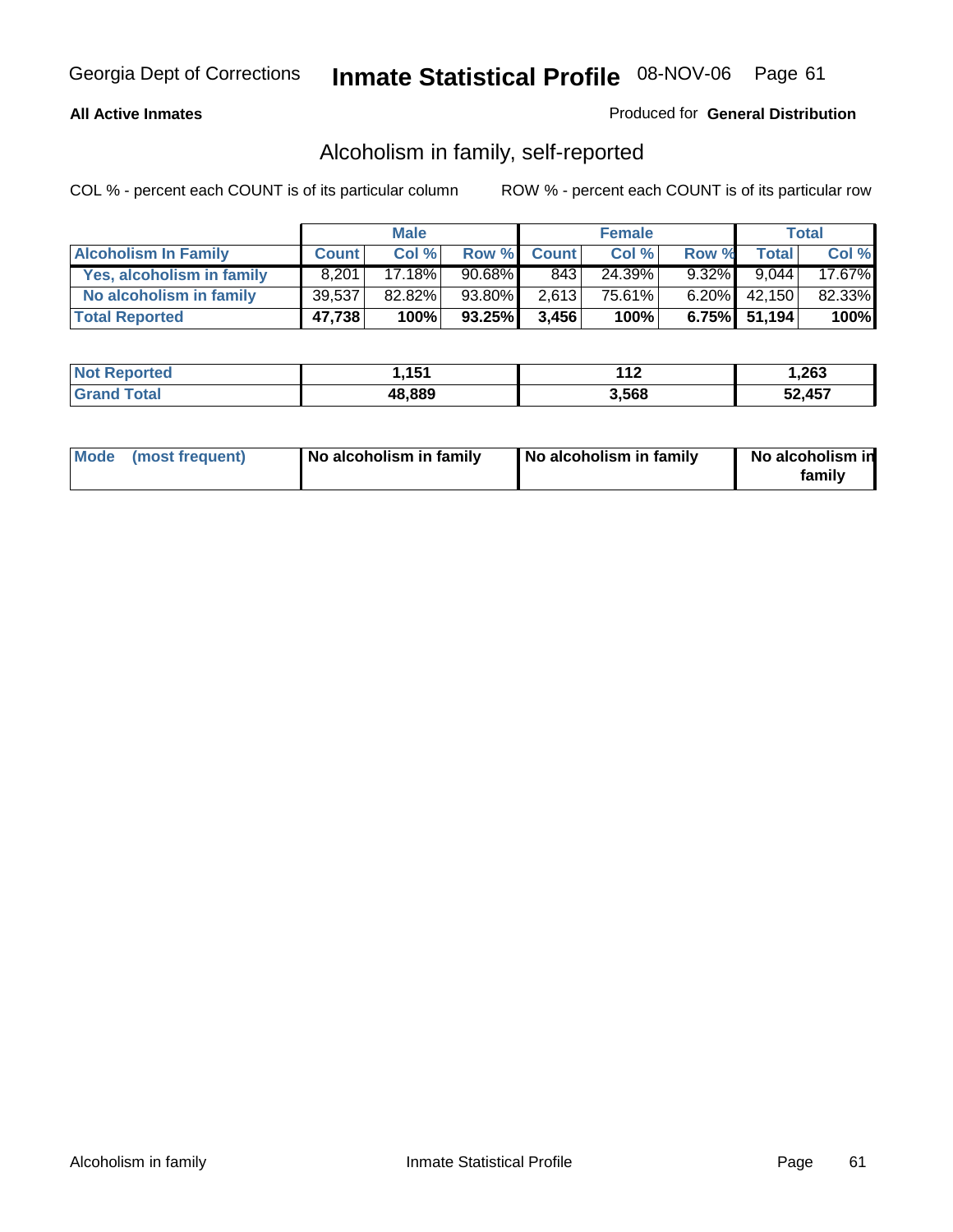## **All Active Inmates**

Produced for **General Distribution**

## Drug abuse in family, self-reported

|                           |              | <b>Male</b> |        |              | <b>Female</b> |           |              | <b>Total</b> |
|---------------------------|--------------|-------------|--------|--------------|---------------|-----------|--------------|--------------|
| Drug Abuse In Family      | <b>Count</b> | Col %       | Row %  | <b>Count</b> | Col %         | Row %     | <b>Total</b> | Col %        |
| Yes, drug abuse in family | 4.649        | $9.74\%$    | 86.12% | 749          | 21.67%        | $13.88\%$ | 5.398        | 10.54%       |
| No drug abuse in family   | 43,089       | $90.26\%$   | 94.09% | 2,707        | 78.33%        | $5.91\%$  | 45,796       | 89.46%       |
| <b>Total Reported</b>     | 47,738       | 100%        | 93.25% | 3.456        | 100%          |           | 6.75% 51,194 | 100%         |

| <b>Not Reported</b>   | 1,151  | 14 O<br>- 14 | 1,263  |
|-----------------------|--------|--------------|--------|
| Total<br><b>Grand</b> | 48,889 | 3,568        | 52,457 |

|  | Mode (most frequent) | No drug abuse in family | No drug abuse in family | No drug abuse in<br>family |
|--|----------------------|-------------------------|-------------------------|----------------------------|
|--|----------------------|-------------------------|-------------------------|----------------------------|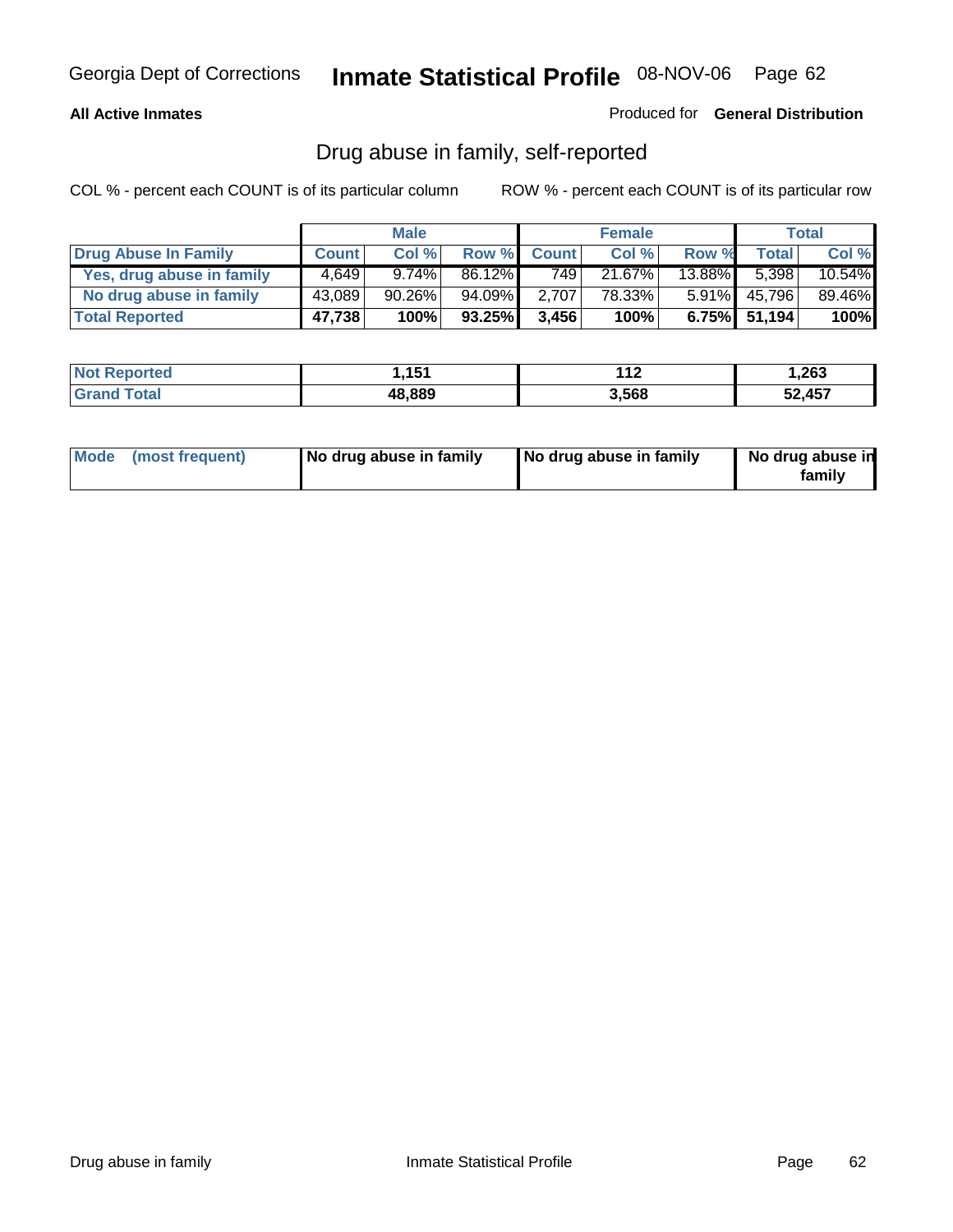## **All Active Inmates**

## Produced for **General Distribution**

## Subjected to frequent beatings, self-reported

|                                   |              | <b>Male</b> |        |              | <b>Female</b> |          |        | Total    |
|-----------------------------------|--------------|-------------|--------|--------------|---------------|----------|--------|----------|
| <b>Frequent beatings</b>          | <b>Count</b> | Col %       | Row %  | <b>Count</b> | Col %         | Row %    | Total  | Col %    |
| <b>Yes, subjected to frequent</b> | ا 800.1      | $3.77\%$    | 79.23% | 472          | 13.66%        | 20.77%   | 2.272  | $4.44\%$ |
| beatings                          |              |             |        |              |               |          |        |          |
| Not subjected to frequent         | 45,938       | 96.23%      | 93.90% | 2,984        | 86.34%        | $6.10\%$ | 48,922 | 95.56%   |
| beatings                          |              |             |        |              |               |          |        |          |
| <b>Total Reported</b>             | 47,738       | 100%        | 93.25% | 3,456        | 100%          | 6.75%    | 51,194 | 100%     |

| <b>Not Reported</b> | 151<br>. וטו | $\sim$<br>- 14 | 1,263  |
|---------------------|--------------|----------------|--------|
| <b>Total</b>        | 48,889       | 3,568          | 52,457 |

| Mode (most frequent) | Not subjected to frequent<br>beatings | Not subjected to frequent<br>beatings | Not subjected to<br>frequent beatings |  |
|----------------------|---------------------------------------|---------------------------------------|---------------------------------------|--|
|                      |                                       |                                       |                                       |  |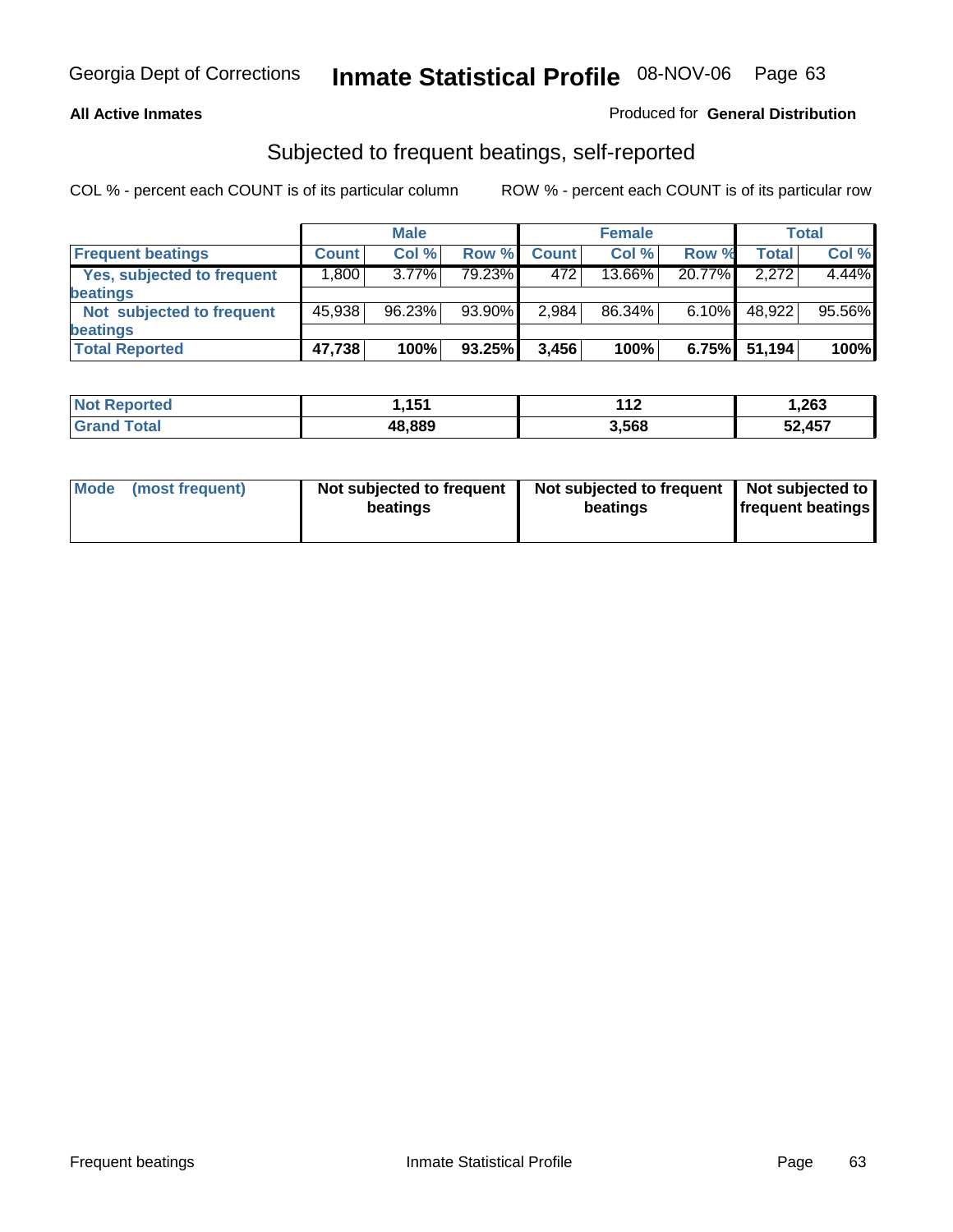## **All Active Inmates**

## Produced for **General Distribution**

## Father absent during inmate's childhood

|                           |              | <b>Male</b> |        |             | <b>Female</b> |       |                 | Total  |
|---------------------------|--------------|-------------|--------|-------------|---------------|-------|-----------------|--------|
| <b>Father Absent</b>      | <b>Count</b> | Col %       |        | Row % Count | Col %         | Row % | <b>Total</b>    | Col %  |
| Yes, father was absent    | 23,644       | 49.53%      | 94.73% | 1,315       | 38.05%        |       | 5.27% 24,959    | 48.75% |
| No, father was not absent | 24,094       | $50.47\%$   | 91.84% | 2.141       | 61.95%        |       | 8.16% 26,235    | 51.25% |
| <b>Total Reported</b>     | 47,738       | 100%        | 93.25% | 3,456       | 100%          |       | $6.75\%$ 51,194 | 100%   |

| <b>Not Reported</b> | 151.،  | $\overline{A}$<br>- 14 | 263. ا |
|---------------------|--------|------------------------|--------|
| <b>Grand Total</b>  | 48,889 | 3,568                  | 52,457 |

| Mode (most frequent) |  | 「No, father was not absent ┃No, father was not absent ┃No, father was not | absent |
|----------------------|--|---------------------------------------------------------------------------|--------|
|----------------------|--|---------------------------------------------------------------------------|--------|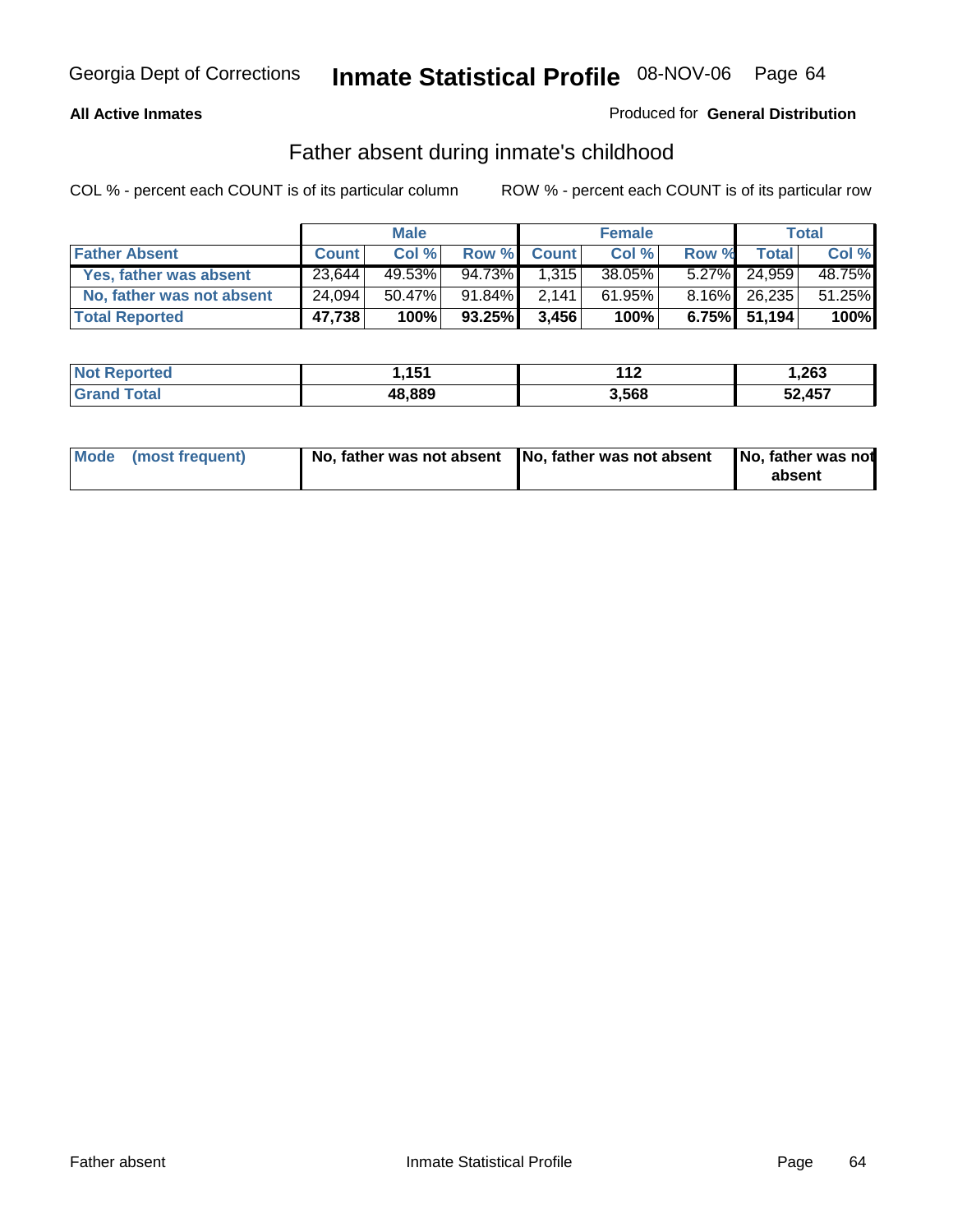## **All Active Inmates**

## Produced for **General Distribution**

## Mother absent during inmate's childhood

|                           | <b>Male</b>  |        |        | <b>Female</b> |        |          | <b>Total</b> |        |
|---------------------------|--------------|--------|--------|---------------|--------|----------|--------------|--------|
| <b>Mother Absent</b>      | <b>Count</b> | Col %  | Row %  | <b>Count</b>  | Col %  | Row %    | <b>Total</b> | Col %  |
| Yes, mother was absent    | 6.232        | 13.05% | 93.25% | 451           | 13.05% | $6.75\%$ | 6,683        | 13.05% |
| No, mother was not absent | 41,506       | 86.95% | 93.25% | 3,005         | 86.95% | $6.75\%$ | 44.511       | 86.95% |
| <b>Total Reported</b>     | 47,738       | 100%   | 93.25% | 3.456         | 100%   |          | 6.75% 51,194 | 100%   |

| <b>Not Reported</b> | 151<br>I . I J I | 149<br>-14 | 263, ا |
|---------------------|------------------|------------|--------|
| Tota                | 48,889           | 3,568      | 52.457 |

| Mode (most frequent) | No, mother was not absent   No, mother was not absent   No, mother was | not absent |
|----------------------|------------------------------------------------------------------------|------------|
|----------------------|------------------------------------------------------------------------|------------|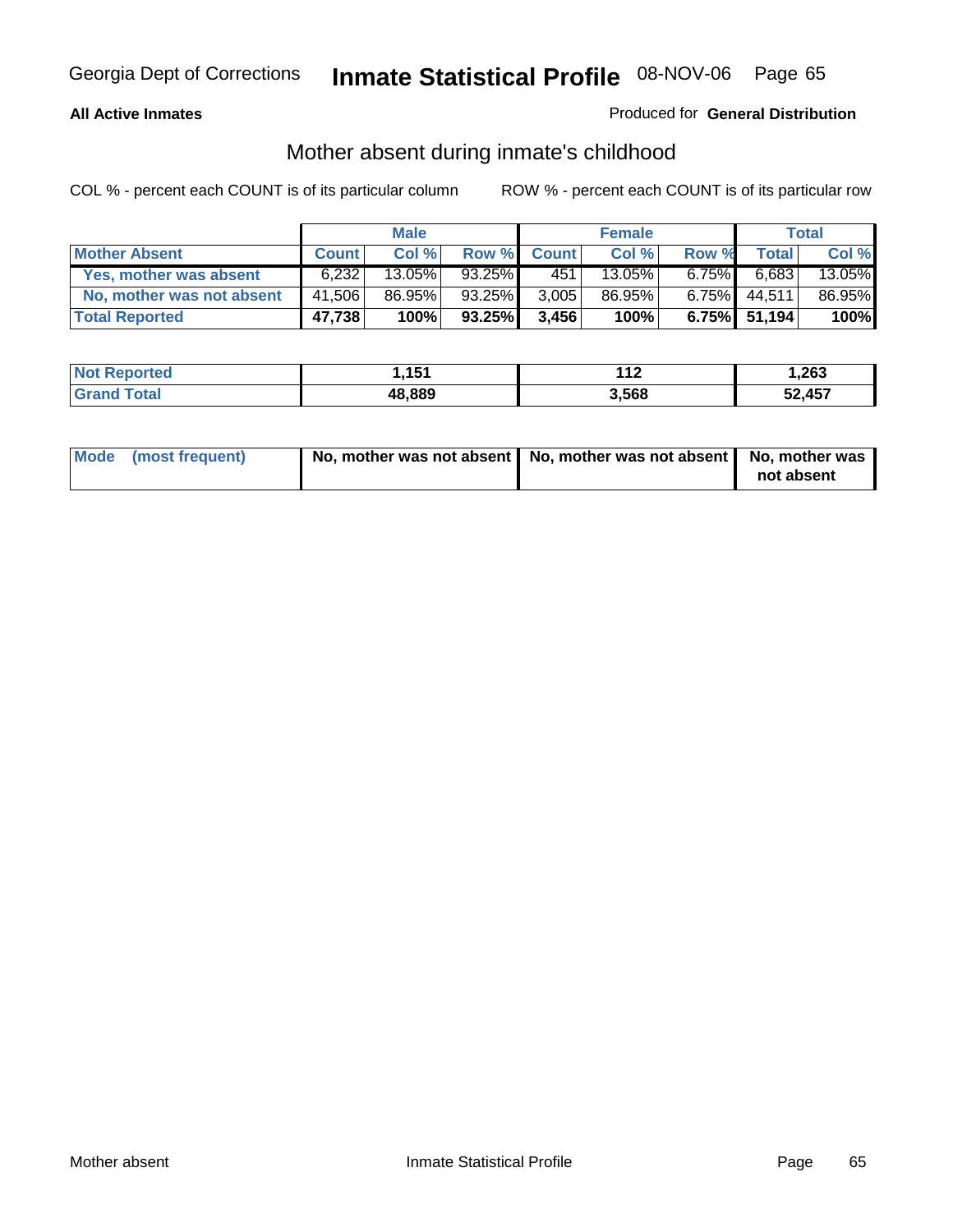## **All Active Inmates**

## Produced for **General Distribution**

## Inmate diagnosed as manipulative

|                       | <b>Male</b>  |        |           | <b>Female</b> |          |          | Total  |        |
|-----------------------|--------------|--------|-----------|---------------|----------|----------|--------|--------|
| <b>Manipulative</b>   | <b>Count</b> | Col %  | Row %     | <b>Count</b>  | Col %    | Row %    | Total, | Col %  |
| Yes, manipulative     | 12.218       | 26.12% | 99.58%    | 52            | $1.51\%$ | $0.42\%$ | 12,270 | 24.42% |
| No, not manipulative  | 34,567       | 73.88% | $91.04\%$ | 3,402         | 98.49%   | $8.96\%$ | 37,969 | 75.58% |
| <b>Total Reported</b> | 46,785       | 100%   | 93.12%    | 3,454         | 100%     | 6.88%    | 50,239 | 100%   |

| <b>Not Reported</b> | 2,104  | 114   | 2,218  |
|---------------------|--------|-------|--------|
| <b>Srand Total</b>  | 48,889 | 3,568 | 52,457 |

| <b>Mode</b><br>No, not manipulative<br>(most frequent) | No. not manipulative | No. not<br>I manipulative |
|--------------------------------------------------------|----------------------|---------------------------|
|--------------------------------------------------------|----------------------|---------------------------|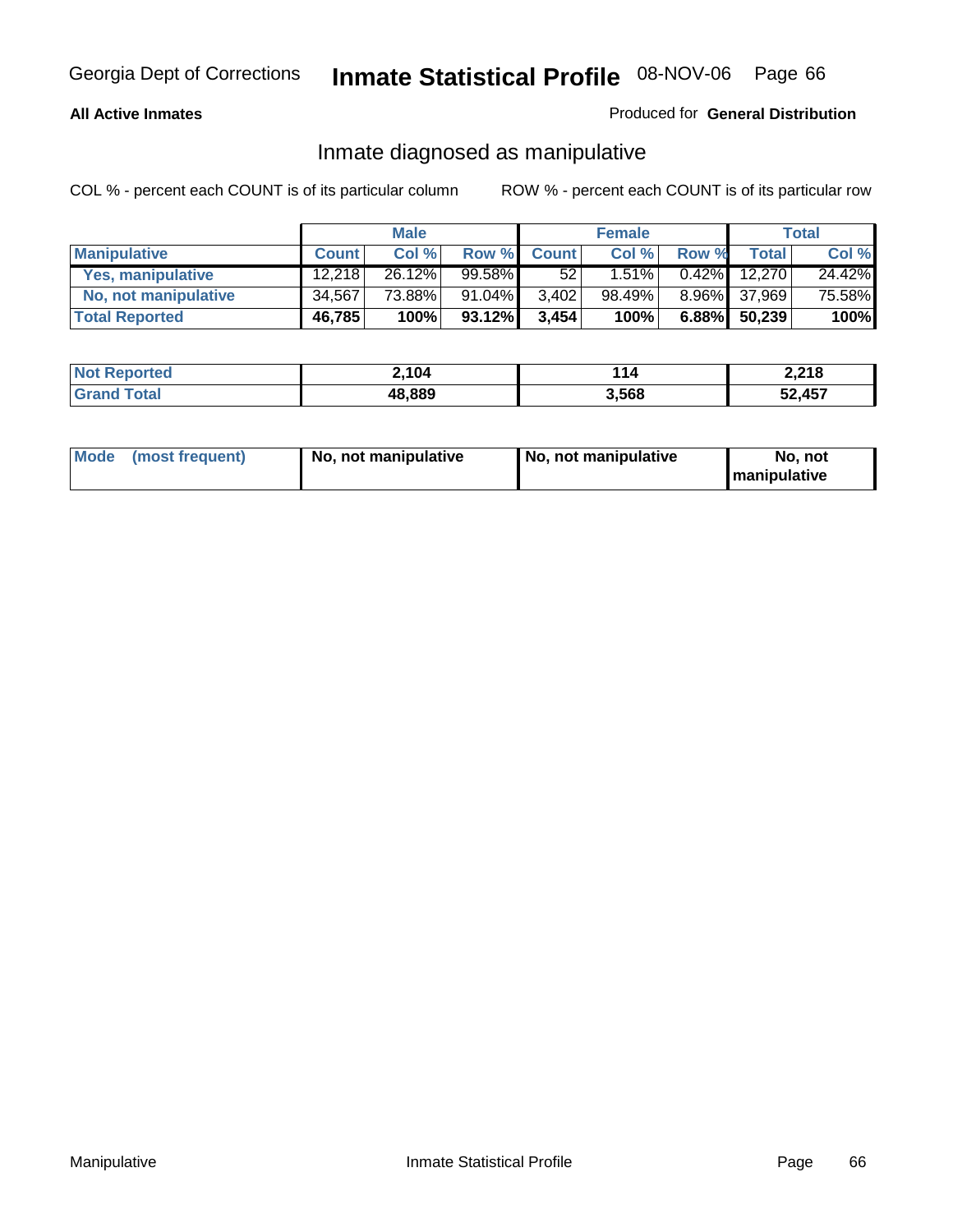## **All Active Inmates**

## Produced for **General Distribution**

## Inmate diagnosed as assaultive

|                       | <b>Male</b>  |        |           | <b>Female</b> |           |       | <b>Total</b>    |        |
|-----------------------|--------------|--------|-----------|---------------|-----------|-------|-----------------|--------|
| <b>Assaultive</b>     | <b>Count</b> | Col %  | Row %     | <b>Count</b>  | Col %     | Row % | Total           | Col %  |
| Yes, assaultive       | 20.420       | 43.65% | $94.72\%$ | 1,139         | 32.98%    |       | 5.28% 21,559    | 42.91% |
| No, not assaultive    | 26,365       | 56.35% | $91.93\%$ | 2,315         | $67.02\%$ |       | 8.07% 28,680    | 57.09% |
| <b>Total Reported</b> | 46,785       | 100%   | 93.12%    | 3,454         | 100%      |       | $6.88\%$ 50,239 | 100%   |

| <b>Not Reported</b> | 2,104  | '14   | 2,218  |
|---------------------|--------|-------|--------|
| <b>Grand Total</b>  | 48,889 | 3,568 | 52,457 |

| Mode | ↑ (most frequent) | No, not assaultive | No, not assaultive | No, not assaultive |
|------|-------------------|--------------------|--------------------|--------------------|
|------|-------------------|--------------------|--------------------|--------------------|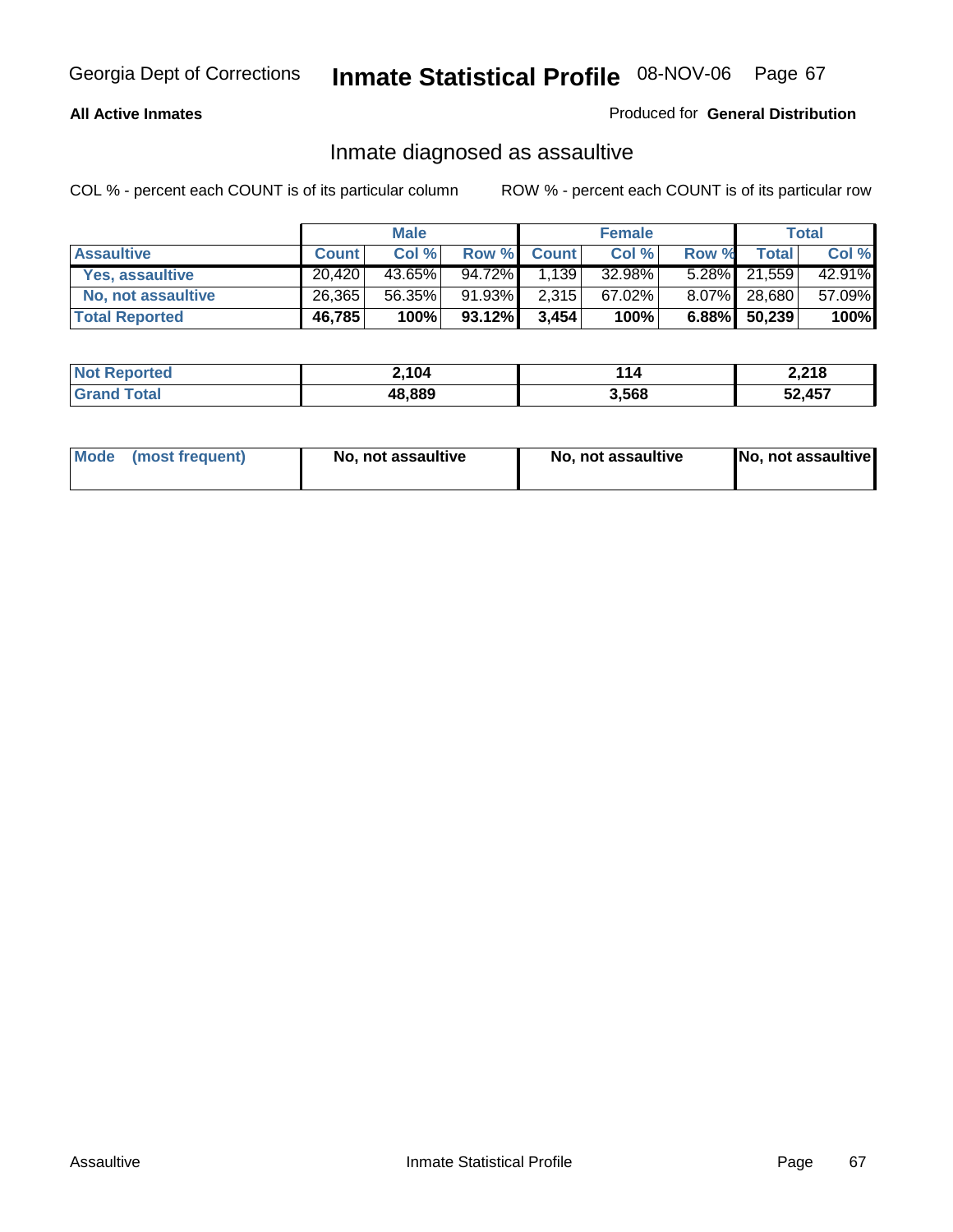### **All Active Inmates**

### Produced for **General Distribution**

## Number of prior Georgia incarcerations

|                                       |              | <b>Male</b> |                    |       | <b>Female</b> |       |        | <b>Total</b> |
|---------------------------------------|--------------|-------------|--------------------|-------|---------------|-------|--------|--------------|
| <b>Num of Prior GA Incarcerations</b> | <b>Count</b> | Col %       | <b>Row % Count</b> |       | Col %         | Row % | Total  | Col %        |
| $\bf{0}$                              | 27,907       | 57.08%      | 92.04%             | 2,415 | 67.68%        | 7.96% | 30,322 | 57.80%       |
|                                       | 8,642        | 17.68%      | 93.78%             | 573   | 16.06%        | 6.22% | 9,215  | 17.57%       |
|                                       | 4,936        | 10.10%      | 95.16%             | 251   | 7.03%         | 4.84% | 5,187  | 9.89%        |
|                                       | 3,034        | 6.21%       | 95.38%             | 147   | 4.12%         | 4.62% | 3,181  | 6.06%        |
|                                       | 1,919        | 3.93%       | 96.38%             | 72    | 2.02%         | 3.62% | 1,991  | 3.80%        |
| 5                                     | 1,076        | 2.20%       | 95.56%             | 50    | 1.40%         | 4.44% | 1,126  | 2.15%        |
| <b>More Than 5</b>                    | 1,375        | 2.81%       | 95.82%             | 60    | 1.68%         | 4.18% | 1.435  | 2.74%        |
| <b>Total Reported</b>                 | 48,889       | 100%        | 93.20%             | 3,568 | 100%          | 6.80% | 52,457 | 100.0%       |

| ______ | 48.889 | .568 | 52.457<br>$ -$ |
|--------|--------|------|----------------|

| Mean (average)       | l.O3 | .69 | 1.01 |
|----------------------|------|-----|------|
| Median (middle)      |      |     |      |
| Mode (most frequent) |      |     |      |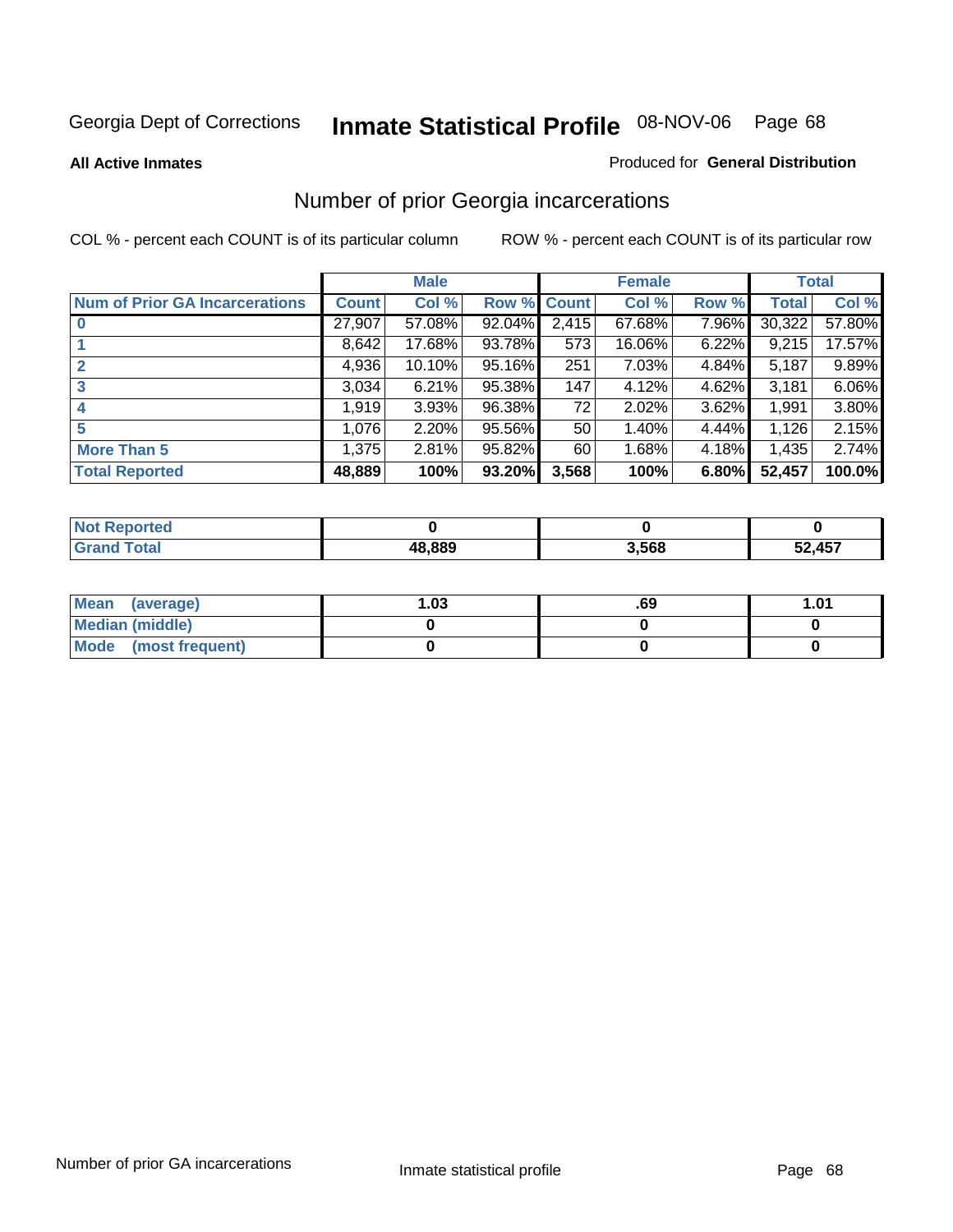**All Active Inmates**

## Produced for **General Distribution**

# Prison sentence in years

COL % - percent each COUNT is of its particular column ROW % - percent each COUNT is of its particular row

|                                 | <b>Male</b>  |        |         | <b>Female</b> |        |        | <b>Total</b>       |        |
|---------------------------------|--------------|--------|---------|---------------|--------|--------|--------------------|--------|
| <b>Prison Sentence In Years</b> | <b>Count</b> | Col %  | Row %   | <b>Count</b>  | Col %  | Row %  | <b>Total</b>       | Col %  |
| $0 - 1$                         | 2,241        | 4.58%  | 88.82%  | 282           | 7.90%  | 11.18% | 2,523              | 4.81%  |
| $1.1 - 2$                       | 3,772        | 7.72%  | 87.86%  | 521           | 14.60% | 12.14% | 4,293              | 8.18%  |
| $2.1 - 3$                       | 3,881        | 7.94%  | 89.16%  | 472           | 13.23% | 10.84% | 4,353              | 8.30%  |
| $3.1 - 4$                       | 2,801        | 5.73%  | 90.56%  | 292           | 8.18%  | 9.44%  | $\overline{3,093}$ | 5.90%  |
| $4.1 - 5$                       | 4,922        | 10.07% | 91.52%  | 456           | 12.78% | 8.48%  | 5,378              | 10.25% |
| $5.1 - 6$                       | 2,059        | 4.21%  | 92.79%  | 160           | 4.48%  | 7.21%  | 2,219              | 4.23%  |
| $6.1 - 7$                       | 1,985        | 4.06%  | 93.76%  | 132           | 3.70%  | 6.24%  | 2,117              | 4.04%  |
| $7.1 - 8$                       | 1,812        | 3.71%  | 94.03%  | 115           | 3.22%  | 5.97%  | 1,927              | 3.67%  |
| $8.1 - 9$                       | 748          | 1.53%  | 93.15%  | 55            | 1.54%  | 6.85%  | 803                | 1.53%  |
| $9.1 - 10$                      | 6,145        | 12.57% | 94.73%  | 342           | 9.59%  | 5.27%  | 6,487              | 12.37% |
| $10.1 - 12$                     | 2,307        | 4.72%  | 95.33%  | 113           | 3.17%  | 4.67%  | 2,420              | 4.61%  |
| $12.1 - 15$                     | 3,441        | 7.04%  | 95.80%  | 151           | 4.23%  | 4.20%  | 3,592              | 6.85%  |
| $15.1 - 20$                     | 3,425        | 7.01%  | 96.51%  | 124           | 3.48%  | 3.49%  | 3,549              | 6.77%  |
| 20.1 - Over                     | 2,703        | 5.53%  | 97.62%  | 66            | 1.85%  | 2.38%  | 2,769              | 5.28%  |
| <b>Life</b>                     | 6,118        | 12.51% | 95.62%  | 280           | 7.85%  | 4.38%  | 6,398              | 12.20% |
| <b>Life Without Parole</b>      | 428          | 0.88%  | 98.62%  | 6             | 0.17%  | 1.38%  | 434                | 0.83%  |
| <b>Death</b>                    | 98           | 0.20%  | 98.99%  |               | 0.03%  | 1.01%  | 99                 | 0.19%  |
| <b>Youthful Offenders</b>       | 3            | 0.01%  | 100.00% |               |        |        | 3                  | 0.01%  |
| <b>Total Reported</b>           | 48,889       | 100%   | 93.20%  | 3,568         | 100%   | 6.80%  | 52,457             | 100.0% |

| Reported<br><b>NOT</b> |        |       |        |
|------------------------|--------|-------|--------|
| otal<br>. Gro          | 48.889 | 3,568 | 52,457 |

### **Determinate (numeric) sentences only**

| Mean<br>$\cdots$ | апе | $J - I$ | . .<br>___ | 8.98<br>- - - |
|------------------|-----|---------|------------|---------------|
|                  |     |         |            |               |

**All sentences (including determinate), with life, life without parole, and death sentences figured at 45 years**

| 14.U.<br>J.ZJ<br>--------<br>______<br>___<br>______ | $^{\dagger}$ Me: | $\sim$ | $\sim$ $\sim$ |
|------------------------------------------------------|------------------|--------|---------------|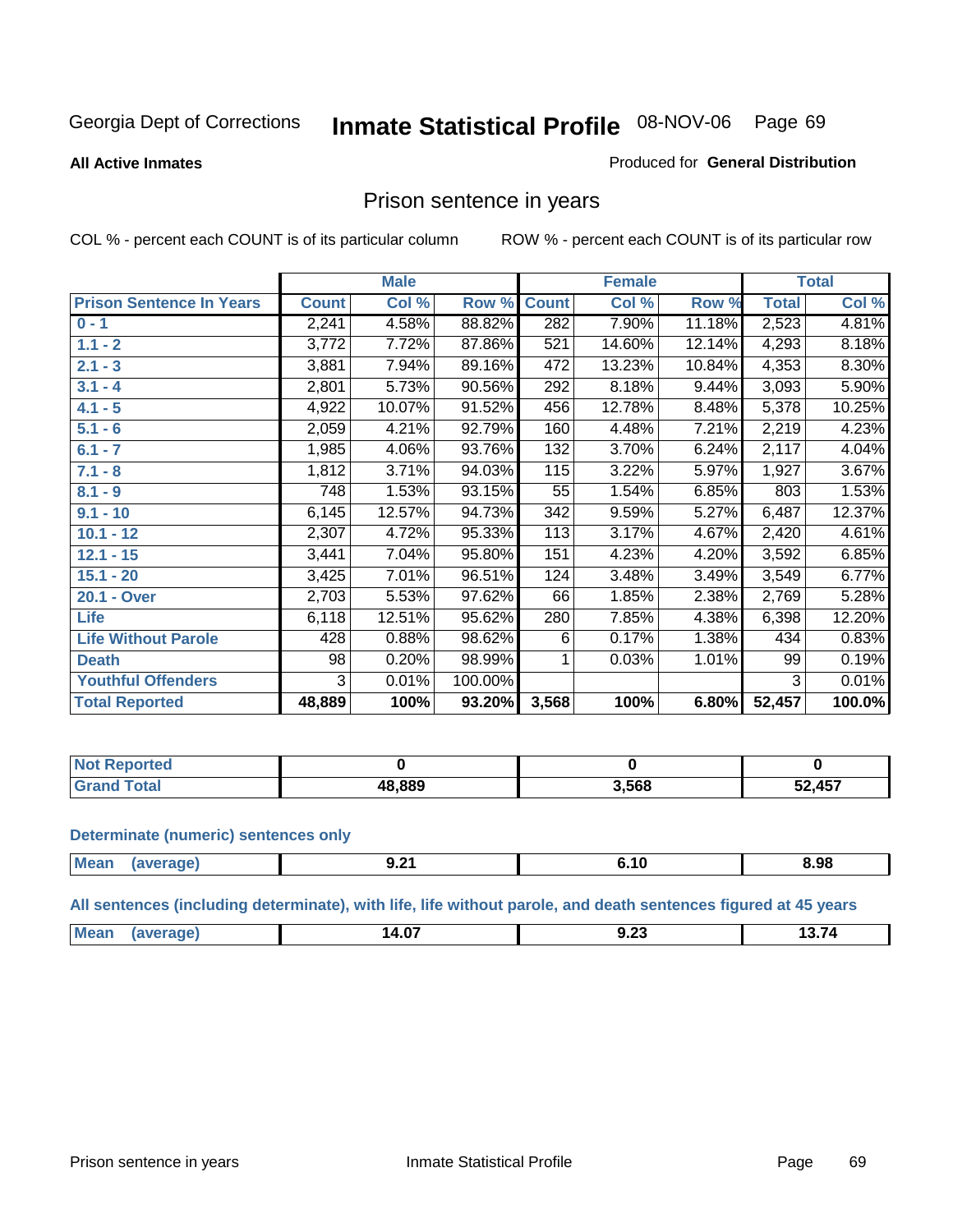### **All Active Inmates**

### Produced for **General Distribution**

# Primary offense, broken out into felonies vs misdemeanors

|                                  | <b>Male</b>  |           |                 | <b>Female</b>  |            |          | Total  |         |
|----------------------------------|--------------|-----------|-----------------|----------------|------------|----------|--------|---------|
| <b>Felonies and Misdemeanors</b> | <b>Count</b> | Col %     | Row % Count     |                | Col %      | Row %    | Total  | Col%    |
| <b>Felonies</b>                  | 47,835       | $99.96\%$ | $93.30\%$ 3,434 |                | $100.00\%$ | $6.70\%$ | 51.269 | 99.97%  |
| <b>Misdemeanors</b>              |              | $.04\%$   | 100.00%         |                |            |          |        | $.03\%$ |
| <b>Total Reported</b>            | 47,852       | 100%      |                 | $93.3\%$ 3,434 | 100%       | 6.7%     | 51.286 | 100%    |

| N <sub>of</sub><br>*ted:<br>⋯ | 1037   | l 34   | 1474<br>л л |
|-------------------------------|--------|--------|-------------|
|                               | IR RR9 | 17.986 | 457<br>ΞΩ.  |

| Mode (most frequent) | elonies | elonies | onies |
|----------------------|---------|---------|-------|
|                      |         |         |       |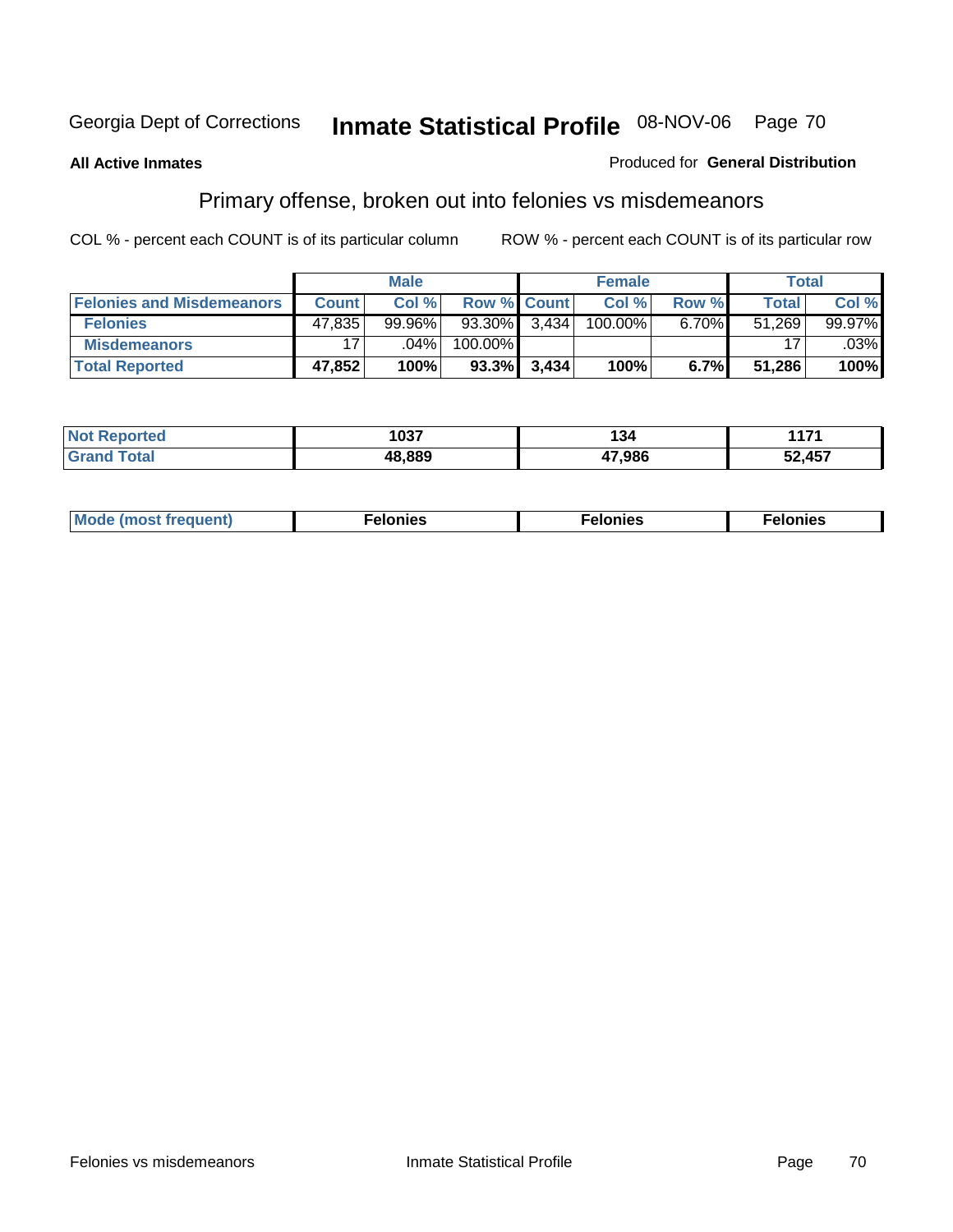### **All Active Inmates**

### Produced for **General Distribution**

## Primary offense, broken out into six broad crime categories

|                         |                  | <b>Male</b>  |        |             | <b>Female</b> |        |        | <b>Total</b> |        |
|-------------------------|------------------|--------------|--------|-------------|---------------|--------|--------|--------------|--------|
| <b>Crime Categories</b> |                  | <b>Count</b> | Col %  | Row % Count |               | Col %  | Row %  | <b>Total</b> | Col %  |
|                         | <b>Violent</b>   | 21,223       | 44.35% | 94.32%      | 1,279         | 37.25% | 5.68%  | 22,502       | 43.88% |
| 2                       | <b>Sex Crime</b> | 7,113        | 14.86% | 98.67%      | 96            | 2.80%  | 1.33%  | 7,209        | 14.06% |
| $\mathbf{3}$            | <b>Property</b>  | 9,363        | 19.57% | 89.31%      | 1,121         | 32.64% | 10.69% | 10,484       | 20.44% |
| 4                       | <b>Drug</b>      | 7,629        | 15.94% | 90.44%      | 806           | 23.47% | 9.56%  | 8,435        | 16.45% |
| 5                       | <b>Habit/DUI</b> | 168          | .35%   | 97.11%      | 5             | .15%   | 2.89%  | 173          | .34%   |
| 6                       | <b>Other</b>     | 2,356        | 4.92%  | 94.89%      | 127           | 3.70%  | 5.11%  | 2,483        | 4.84%  |
| <b>Total Reported</b>   |                  | 47,852       | 100%   | 93.3%       | 3,434         | 100%   | 6.7%   | 51,286       | 100%   |

| 1037       | 34 ا  | 4.477  |
|------------|-------|--------|
| .889<br>48 | 3,568 | 52,457 |

| <b>Mou</b> | .<br>วient | วlent | ent |
|------------|------------|-------|-----|
|            |            |       |     |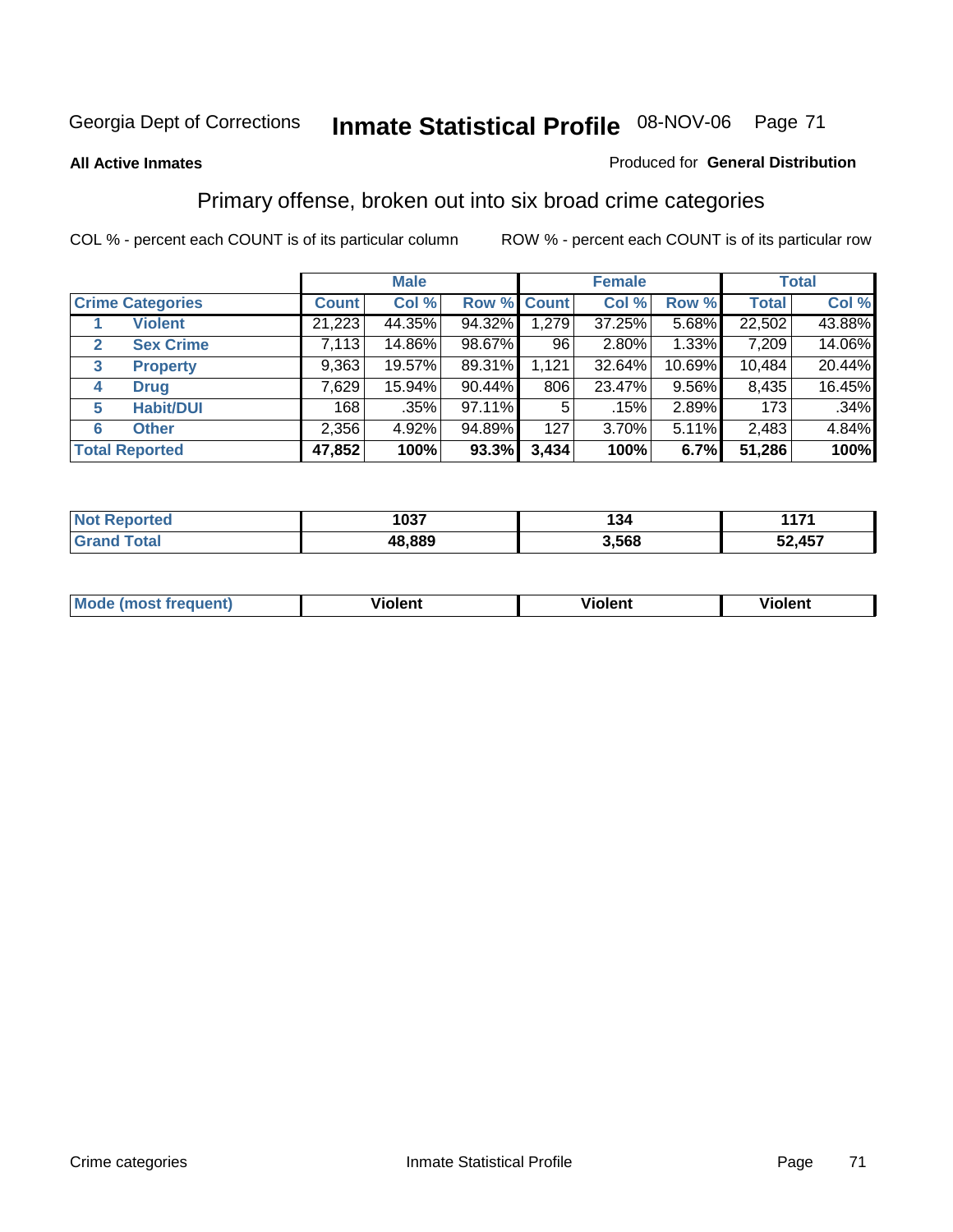**All Active Inmates**

### Produced for **General Distribution**

# Primary offense, detailed offense code

|      |                                              |                 | <b>Male</b> |         |                  | <b>Female</b> |        |                  | <b>Total</b> |
|------|----------------------------------------------|-----------------|-------------|---------|------------------|---------------|--------|------------------|--------------|
|      | <b>Primary Offense</b>                       | <b>Count</b>    | Col %       | Row %   | <b>Count</b>     | Col %         | Row %  | <b>Total</b>     | Col %        |
| 33   | <b>Reckless Conduct</b><br><b>C/Harm</b>     | 1.              | .01%        | 100.00% |                  |               |        | 1                | .01%         |
| 70   | <b>Poss Of Marijuana</b>                     | 4               | .01%        | 100.00% |                  |               |        | 4                | .01%         |
| 71   | <b>Viol Motor Veh Law</b>                    | $\overline{2}$  | .01%        | 100.00% |                  |               |        | $\overline{2}$   | .01%         |
| 72   | <b>Dui</b>                                   | 3               | .01%        | 100.00% |                  |               |        | $\overline{3}$   | .01%         |
| 73   | <b>Obstr Of Law Enf Officer</b>              | $\overline{3}$  | .01%        | 100.00% |                  |               |        | $\overline{3}$   | .01%         |
| 93   | <b>Cpwl &amp; Concealed</b><br><b>Weapon</b> | 1               | .01%        | 100.00% |                  |               |        | 1                | .01%         |
| 97   | <b>Deadly Weapons In</b><br><b>Public</b>    | $\mathbf{1}$    | .01%        | 100.00% |                  |               |        | 1                | .01%         |
| 99   | <b>Other Misdemeanor</b>                     | 1               | .01%        | 100.00% |                  |               |        | 1                | .01%         |
| 500  | <b>Misc Misdemeanor</b>                      | 1               | .01%        | 100.00% |                  |               |        | 1                | .01%         |
| 1100 | <b>Misc Homicide Offense</b>                 | $\overline{15}$ | .03%        | 93.75%  | 1                | .03%          | 6.25%  | $\overline{16}$  | .03%         |
| 1101 | <b>Murder</b>                                | 4,486           | 9.37%       | 94.42%  | $\overline{265}$ | 7.72%         | 5.58%  | 4,751            | 9.26%        |
| 1102 | <b>Voluntary Manslaughter</b>                | 1,050           | 2.19%       | 88.01%  | 143              | 4.16%         | 11.99% | 1,193            | 2.33%        |
| 1103 | <b>Involuntary</b><br><b>Manslaughter</b>    | 120             | .25%        | 86.33%  | $\overline{19}$  | .55%          | 13.67% | 139              | .27%         |
| 1120 | <b>Reckless Abandonment</b>                  | 1               | .01%        | 100.00% |                  |               |        | 1                | .01%         |
| 1121 | <b>Feticide</b>                              | $\overline{3}$  | .01%        | 100.00% |                  |               |        | $\overline{3}$   | .01%         |
| 1123 | <b>Vehicular Homicide</b>                    | 337             | .70%        | 91.08%  | $\overline{33}$  | .96%          | 8.92%  | 370              | .72%         |
| 1125 | <b>Conceal Death Of</b>                      | $\overline{13}$ | .03%        | 92.86%  | 1                | .03%          | 7.14%  | 14               | .03%         |
|      | <b>Another</b>                               |                 |             |         |                  |               |        |                  |              |
| 1190 | <b>Atmpt Murder</b>                          | 4               | .01%        | 66.67%  | $\overline{2}$   | .06%          | 33.33% | 6                | .01%         |
| 1191 | <b>Murder, Conspire To</b><br><b>Commit</b>  | 4               | .01%        | 100.00% |                  |               |        | 4                | .01%         |
| 1300 | <b>Misc Assault/Battery</b>                  | $\overline{41}$ | .09%        | 95.35%  | $\overline{2}$   | .06%          | 4.65%  | 43               | .08%         |
| 1301 | <b>Family Violence Battery</b>               | $\overline{77}$ | .16%        | 97.47%  | $\overline{2}$   | .06%          | 2.53%  | $\overline{79}$  | .15%         |
| 1302 | <b>Aggrav Assault</b>                        | 4,388           | 9.17%       | 94.30%  | 265              | 7.72%         | 5.70%  | 4,653            | 9.07%        |
| 1303 | <b>Atmpt Aggrav Assault</b>                  | 4               | .01%        | 100.00% |                  |               |        | 4                | .01%         |
| 1305 | <b>Aggrav Battery</b>                        | 709             | 1.48%       | 93.29%  | $\overline{51}$  | 1.49%         | 6.71%  | 760              | 1.48%        |
| 1306 | <b>Misc Family Violence</b>                  | 1               | .01%        | 100.00% |                  |               |        | 1                | .01%         |
| 1307 | <b>Terrorist Threats &amp; Acts</b>          | 326             | .68%        | 95.88%  | 14               | .41%          | 4.12%  | $\overline{340}$ | .66%         |
| 1308 | <b>False Imprisonment</b>                    | 166             | 35%         | 96.51%  | $\overline{6}$   | .17%          | 3.49%  | 172              | 34%          |
| 1311 | <b>Kidnapping</b>                            | 1,395           | 2.92%       | 97.21%  | 40               | 1.16%         | 2.79%  | 1,435            | 2.80%        |
| 1312 | <b>Interference With</b><br><b>Custody</b>   | $\overline{2}$  | .01%        | 100.00% |                  |               |        | $\overline{2}$   | .01%         |
| 1314 | <b>Aggrav Assault Peace</b><br><b>Ofcr</b>   | 311             | .65%        | 96.88%  | 10               | .29%          | 3.12%  | 321              | .63%         |
| 1315 | <b>Aggrav Battery Peace</b><br><b>Ofcr</b>   | 15              | .03%        | 93.75%  | $\mathbf 1$      | .03%          | 6.25%  | 16               | .03%         |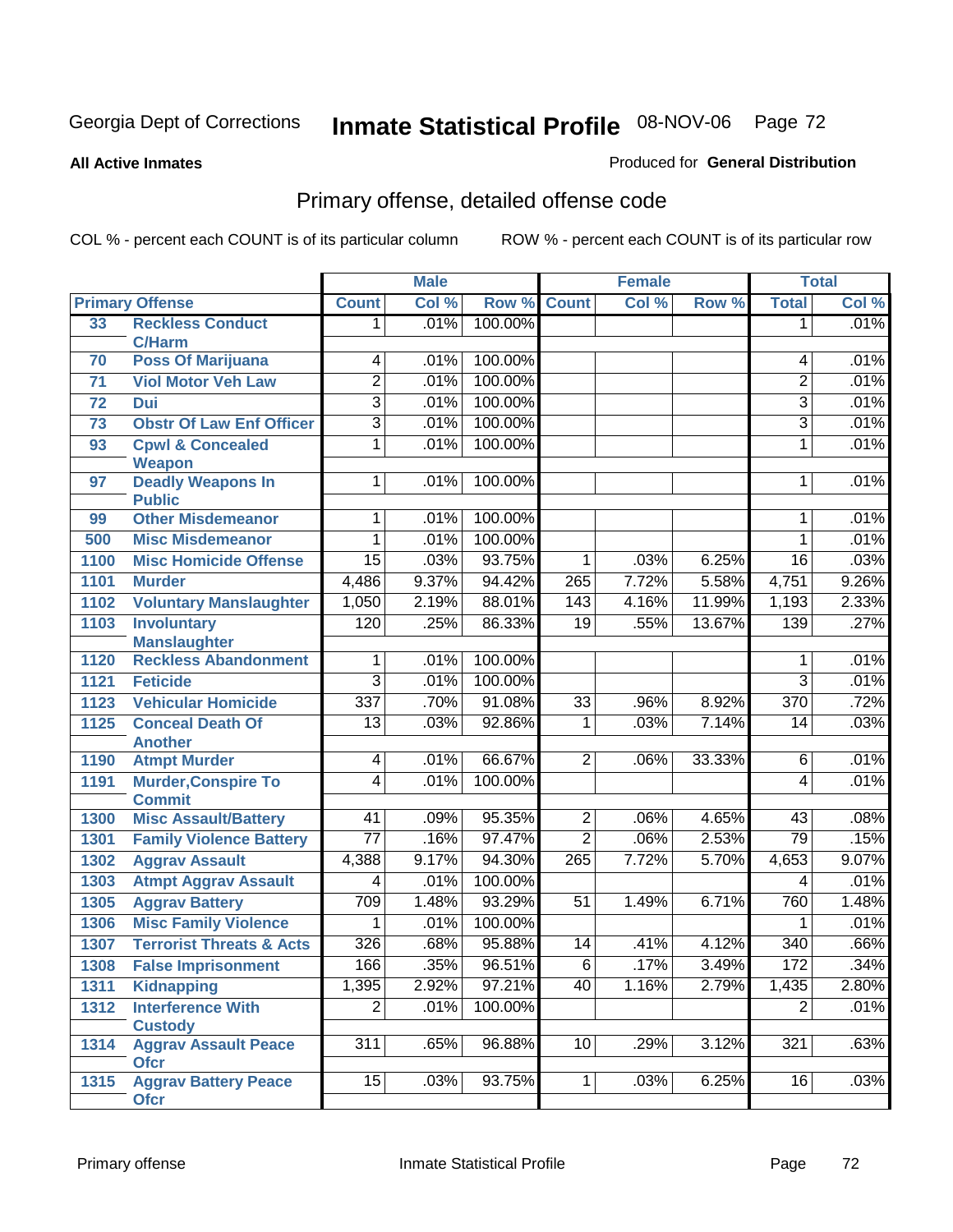**All Active Inmates**

#### Produced for **General Distribution**

# Primary offense, detailed offense code

|      |                                             |                 | <b>Male</b> |         |                 | <b>Female</b> |         |                  | <b>Total</b> |
|------|---------------------------------------------|-----------------|-------------|---------|-----------------|---------------|---------|------------------|--------------|
|      | <b>Primary Offense</b>                      | <b>Count</b>    | Col %       | Row %   | <b>Count</b>    | Col %         | Row %   | <b>Total</b>     | Col %        |
| 1316 | <b>Simple Battery</b>                       | $\overline{5}$  | .01%        | 100.00% |                 |               |         | $\overline{5}$   | .01%         |
| 1317 | <b>Reck Cond Infected</b><br><b>Person</b>  | $\overline{6}$  | .01%        | 66.67%  | $\overline{3}$  | .09%          | 33.33%  | $\overline{9}$   | .02%         |
| 1318 | <b>Injury By Vehicle</b>                    | 70              | .15%        | 89.74%  | 8               | .23%          | 10.26%  | 78               | .15%         |
| 1320 | <b>Stalking</b>                             | $\overline{c}$  | .01%        | 100.00% |                 |               |         | $\overline{2}$   | .01%         |
| 1321 | <b>Aggrav Stalking</b>                      | 279             | .58%        | 96.21%  | 11              | .32%          | 3.79%   | 290              | .57%         |
| 1390 | <b>Atmpt Kidnap</b>                         | 4               | .01%        | 100.00% |                 |               |         | 4                | .01%         |
| 1400 | <b>Arson Misc</b>                           | $\overline{2}$  | .01%        | 66.67%  | $\overline{1}$  | .03%          | 33.33%  | $\overline{3}$   | .01%         |
| 1401 | <b>Arson 1st Degree</b>                     | 91              | .19%        | 86.67%  | 14              | .41%          | 13.33%  | 105              | .20%         |
| 1402 | <b>Arson 2nd Degree</b>                     | $\overline{12}$ | .03%        | 100.00% |                 |               |         | 12               | .02%         |
| 1403 | <b>Arson 3rd Degree</b>                     | $\overline{2}$  | .01%        | 100.00% |                 |               |         | $\overline{2}$   | .01%         |
| 1501 | <b>Crmnl Damage 1st</b><br><b>Degree</b>    | $\overline{27}$ | .06%        | 96.43%  | $\overline{1}$  | .03%          | 3.57%   | $\overline{28}$  | .05%         |
| 1502 | <b>Crmnl Damage 2nd</b><br><b>Degree</b>    | 75              | .16%        | 93.75%  | $\overline{5}$  | .15%          | 6.25%   | 80               | .16%         |
| 1506 | <b>Alter Id</b>                             | $\overline{5}$  | .01%        | 100.00% |                 |               |         | $\overline{5}$   | .01%         |
| 1601 | <b>Burglary</b>                             | 4,991           | 10.43%      | 96.13%  | 201             | 5.85%         | 3.87%   | 5,192            | 10.12%       |
| 1602 | <b>Poss Burglar Tools</b>                   | 42              | .09%        | 95.45%  | $\overline{2}$  | .06%          | 4.55%   | 44               | .09%         |
| 1690 | <b>Atmpt Burglary</b>                       | $\overline{34}$ | .07%        | 100.00% |                 |               |         | $\overline{34}$  | .07%         |
| 1700 | <b>Misc Forgery</b>                         | 4               | .01%        | 80.00%  | $\overline{1}$  | .03%          | 20.00%  | $\overline{5}$   | .01%         |
| 1701 | <b>Forgery 1st Degree</b>                   | 1,149           | 2.40%       | 72.45%  | 437             | 12.73%        | 27.55%  | 1,586            | 3.09%        |
| 1702 | <b>Forgery 2nd Degree</b>                   | $\overline{39}$ | .08%        | 72.22%  | 15              | .44%          | 27.78%  | 54               | .11%         |
| 1704 | <b>Bad Checks</b>                           | $\overline{13}$ | .03%        | 76.47%  | $\overline{4}$  | .12%          | 23.53%  | $\overline{17}$  | .03%         |
| 1751 | <b>Theft Credit Card</b>                    | $\overline{27}$ | .06%        | 87.10%  | 4               | .12%          | 12.90%  | $\overline{31}$  | .06%         |
| 1752 | <b>Forgery Credit Card</b>                  |                 |             |         | 1               | .03%          | 100.00% | 1                | .01%         |
| 1753 | <b>Fraudulent Credit Card</b>               | 62              | .13%        | 73.81%  | $\overline{22}$ | .64%          | 26.19%  | 84               | .16%         |
| 1755 | <b>Recv Gds, Srvs Fraud</b><br><b>Obtnd</b> | 1               | .01%        | 100.00% |                 |               |         | 1                | .01%         |
| 1756 | <b>Financial Identity Fraud</b>             | $\overline{36}$ | .08%        | 64.29%  | $\overline{20}$ | .58%          | 35.71%  | 56               | .11%         |
| 1759 | <b>Telecommunications</b><br><b>Fraud</b>   | $\overline{2}$  | .01%        | 100.00% |                 |               |         | $\overline{2}$   | .01%         |
| 1761 | <b>Computer Theft</b>                       | $\overline{5}$  | .01%        | 62.50%  | $\overline{3}$  | .09%          | 37.50%  | $\overline{8}$   | .02%         |
| 1762 | <b>Computer Trespass</b>                    | $\overline{3}$  | .01%        | 100.00% |                 |               |         | $\overline{3}$   | .01%         |
| 1790 | <b>Atmpt Forgery</b>                        | $\overline{1}$  | .01%        | 100.00% |                 |               |         | 1                | .01%         |
| 1796 | <b>Fraudulent Access</b>                    |                 |             |         | $\mathbf 1$     | .03%          | 100.00% | $\mathbf{1}$     | .01%         |
|      | <b>Compute</b>                              |                 |             |         |                 |               |         |                  |              |
| 1799 | <b>Misc Fraud</b>                           | 18              | .04%        | 64.29%  | 10              | .29%          | 35.71%  | $\overline{28}$  | .05%         |
| 1802 | <b>Theft By Taking</b>                      | 857             | 1.79%       | 88.17%  | 115             | 3.35%         | 11.83%  | $\overline{972}$ | 1.90%        |
| 1803 | <b>Theft By Deception</b>                   | 42              | .09%        | 75.00%  | 14              | .41%          | 25.00%  | 56               | .11%         |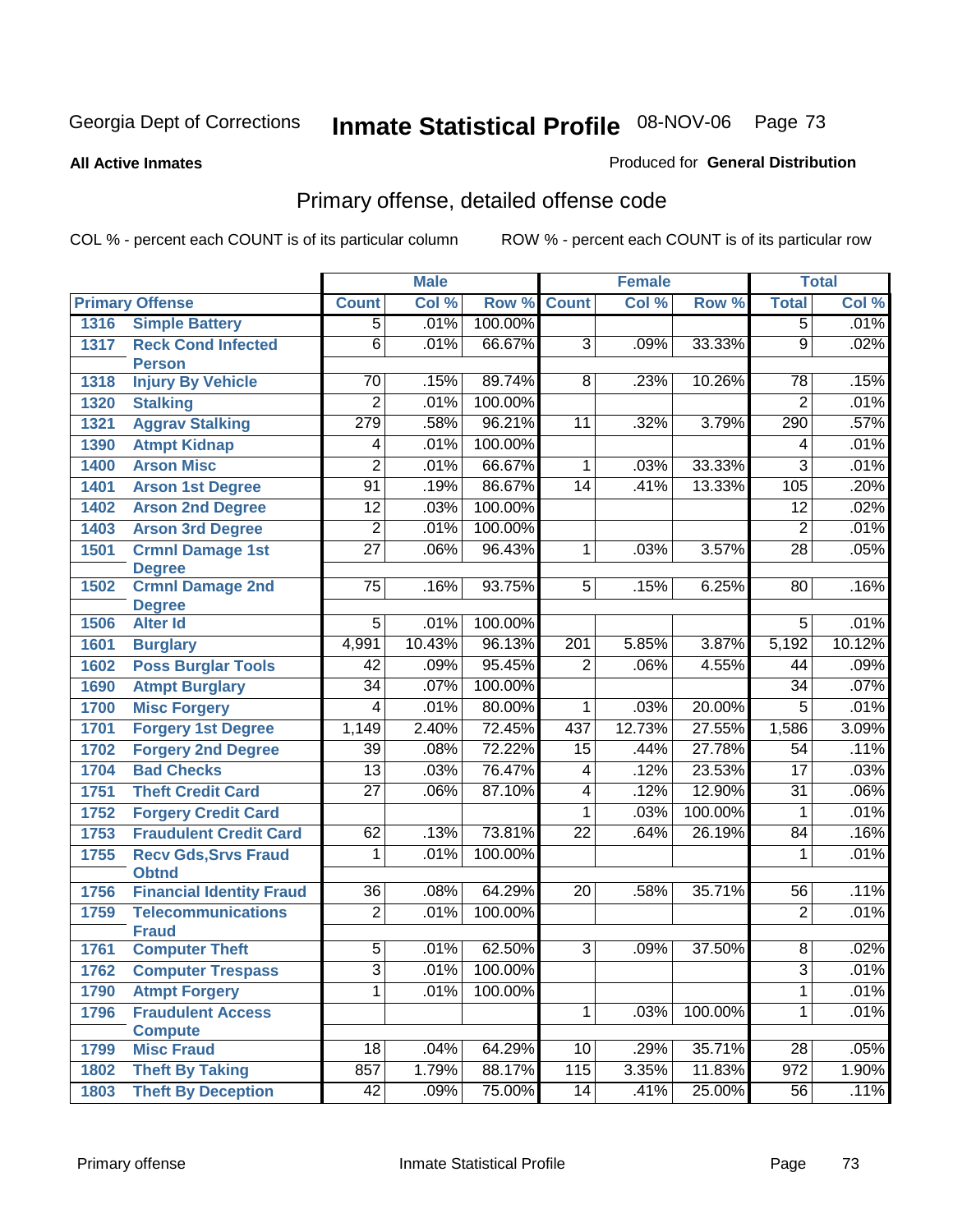#### **All Active Inmates**

#### Produced for **General Distribution**

# Primary offense, detailed offense code

|      |                                    | <b>Male</b>                        |       | <b>Female</b> |                 |       | <b>Total</b> |                 |       |
|------|------------------------------------|------------------------------------|-------|---------------|-----------------|-------|--------------|-----------------|-------|
|      | <b>Primary Offense</b>             | <b>Count</b>                       | Col % | Row %         | <b>Count</b>    | Col % | Row %        | <b>Total</b>    | Col % |
| 1805 | <b>Theft Of Lost Property</b>      | $\overline{2}$                     | .01%  | 66.67%        | $\overline{1}$  | .03%  | 33.33%       | $\overline{3}$  | .01%  |
| 1806 | <b>Theft By Rec Stolen Prop</b>    | 912                                | 1.91% | 94.51%        | 53              | 1.54% | 5.49%        | 965             | 1.88% |
| 1807 | <b>Theft Of Services</b>           | 4                                  | .01%  | 100.00%       |                 |       |              | 4               | .01%  |
| 1808 | <b>Theft By Conversion</b>         | $\overline{29}$                    | .06%  | 78.38%        | $\overline{8}$  | .23%  | 21.62%       | $\overline{37}$ | .07%  |
| 1811 | <b>Convsn Paymnts Real</b>         | 1                                  | .01%  | 100.00%       |                 |       |              | 1               | .01%  |
|      | <b>Propy</b>                       |                                    |       |               |                 |       |              |                 |       |
| 1812 | <b>Atmpt Theft By Taking</b>       | $\overline{13}$                    | .03%  | 100.00%       |                 |       |              | $\overline{13}$ | .03%  |
| 1813 | <b>Theft Motorveh Or Part</b>      | 153                                | .32%  | 92.17%        | $\overline{13}$ | .38%  | 7.83%        | 166             | .32%  |
| 1815 | <b>Theft Bring Prop In State</b>   | $\overline{14}$                    | .03%  | 100.00%       |                 |       |              | 14              | .03%  |
| 1816 | <b>Theft Recv Prop Out</b>         | $\overline{6}$                     | .01%  | 100.00%       |                 |       |              | $\overline{6}$  | .01%  |
|      | <b>State</b>                       |                                    |       |               |                 |       |              |                 |       |
| 1821 | <b>Theft By Shoplifting</b>        | 451                                | .94%  | 74.79%        | 152             | 4.43% | 25.21%       | 603             | 1.18% |
| 1880 | <b>Entering Vehicle</b>            | 162                                | .34%  | 98.78%        | $\overline{2}$  | .06%  | 1.22%        | 164             | .32%  |
| 1901 | <b>Robbery</b>                     | 1,864                              | 3.90% | 93.62%        | 127             | 3.70% | 6.38%        | 1,991           | 3.88% |
| 1902 | <b>Armed Robbery</b>               | 4,619                              | 9.65% | 97.28%        | 129             | 3.76% | 2.72%        | 4,748           | 9.26% |
| 1903 | <b>Robbery By Force</b>            | 165                                | .34%  | 92.18%        | 14              | .41%  | 7.82%        | 179             | .35%  |
| 1904 | <b>Robbery By Intimidation</b>     | 234                                | .49%  | 92.13%        | $\overline{20}$ | .58%  | 7.87%        | 254             | .50%  |
| 1905 | <b>Robbery By Sudden</b>           | 120                                | .25%  | 88.89%        | $\overline{15}$ | .44%  | 11.11%       | 135             | .26%  |
|      | <b>Snatch</b>                      |                                    |       |               |                 |       | 2.94%        |                 |       |
| 1911 | <b>Hijacking Motor Vehicle</b>     | $\overline{33}$<br>$\overline{37}$ | .07%  | 97.06%        | 1               | .03%  |              | $\overline{34}$ | .07%  |
| 1991 | <b>Atmpt Robbery</b>               |                                    | .08%  | 92.50%        | $\overline{3}$  | .09%  | 7.50%        | 40              | .08%  |
| 1992 | <b>Atmpt Armed Robbery</b>         | 64                                 | .13%  | 90.14%        | $\overline{7}$  | .20%  | 9.86%        | $\overline{71}$ | .14%  |
| 2000 | <b>Misc Sexual Offense</b>         | 59                                 | .12%  | 100.00%       |                 |       |              | $\overline{59}$ | .12%  |
| 2001 | <b>Rape</b>                        | 1,806                              | 3.77% | 99.72%        | $\overline{5}$  | .15%  | .28%         | 1,811           | 3.53% |
| 2002 | <b>Sodomy</b>                      | 16                                 | .03%  | 94.12%        | $\overline{1}$  | .03%  | 5.88%        | $\overline{17}$ | .03%  |
| 2003 | <b>Aggrav Sodomy</b>               | $\overline{228}$                   | .48%  | 99.13%        | $\overline{2}$  | .06%  | .87%         | 230             | .45%  |
| 2006 | <b>Incest</b>                      | 153                                | .32%  | 96.84%        | $\overline{5}$  | .15%  | 3.16%        | 158             | .31%  |
| 2007 | <b>Bigamy</b>                      |                                    |       |               | 1               | .03%  | 100.00%      | 1               | .01%  |
| 2009 | <b>Aggrav Sexual Battery</b>       | 128                                | .27%  | 98.46%        | $\overline{2}$  | .06%  | 1.54%        | 130             | .25%  |
| 2016 | <b>Pimping A Minor Under</b><br>18 | $\overline{4}$                     | .01%  | 100.00%       |                 |       |              | 4               | .01%  |
| 2018 | <b>Statutory Rape</b>              | 792                                | 1.66% | 98.51%        | $\overline{12}$ | .35%  | 1.49%        | 804             | 1.57% |
| 2019 | <b>Child Molestation</b>           | 2,290                              | 4.79% | 98.20%        | 42              | 1.22% | 1.80%        | 2,332           | 4.55% |
| 2020 | <b>Enticing Child-Indec</b>        | 93                                 | .19%  | 95.88%        | 4               | .12%  | 4.12%        | 97              | .19%  |
|      | <b>Purp</b>                        |                                    |       |               |                 |       |              |                 |       |
| 2021 | <b>Aggrav Child Molestation</b>    | 1,300                              | 2.72% | 98.41%        | $\overline{21}$ | .61%  | 1.59%        | 1,321           | 2.58% |
| 2022 | <b>Necrophilia</b>                 | $\mathbf 1$                        | .01%  | 100.00%       |                 |       |              | 1               | .01%  |
| 2023 | Sexl/Asslt/Agn/Pers/Cstd           | $\overline{3}$                     | .01%  | 100.00%       |                 |       |              | 3               | .01%  |
|      | v                                  |                                    |       |               |                 |       |              |                 |       |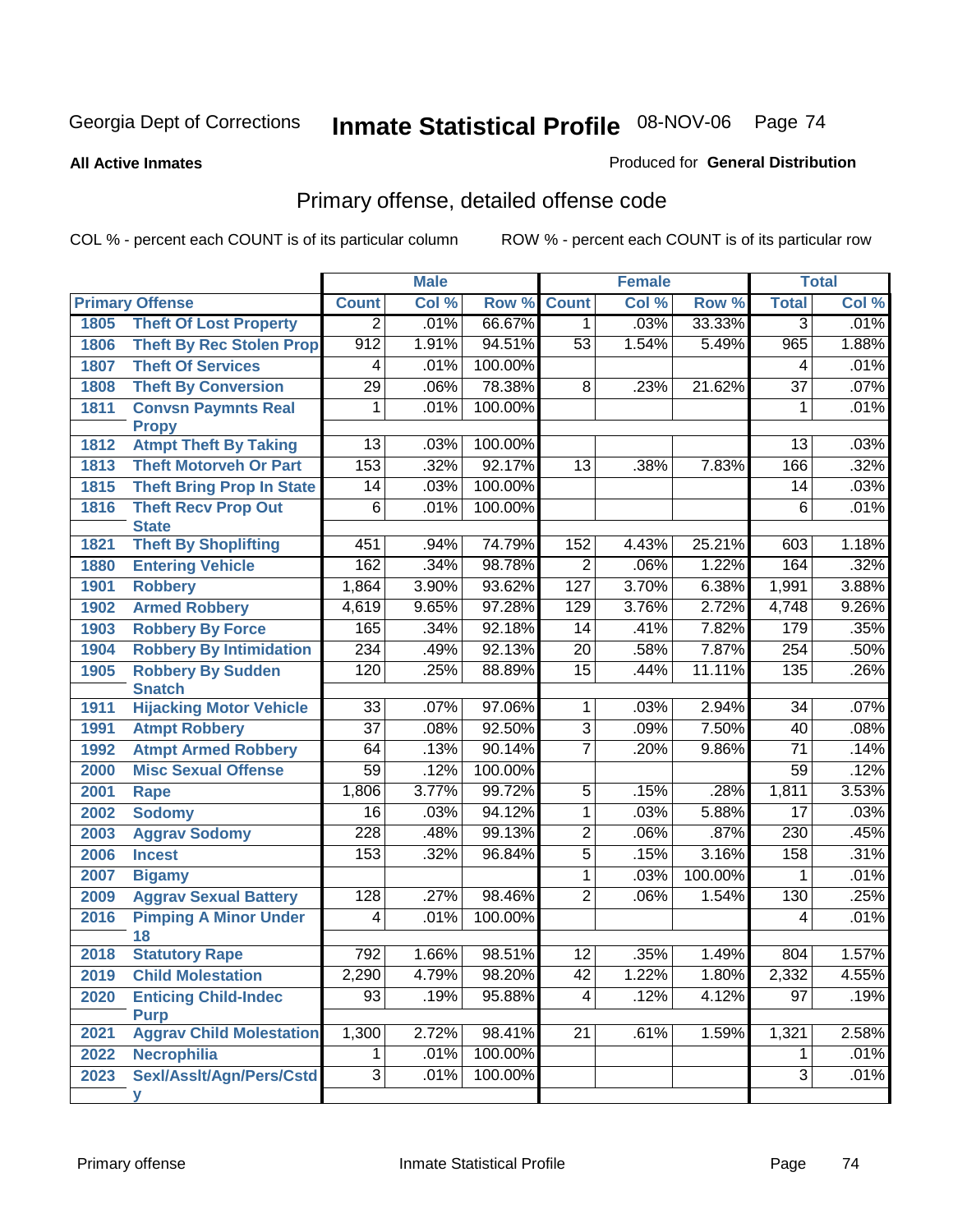**All Active Inmates**

#### Produced for **General Distribution**

# Primary offense, detailed offense code

|      |                                                    |                                  | <b>Male</b> |         |                      | Female |         |                  | <b>Total</b> |
|------|----------------------------------------------------|----------------------------------|-------------|---------|----------------------|--------|---------|------------------|--------------|
|      | <b>Primary Offense</b>                             | <b>Count</b>                     | Col %       | Row %   | <b>Count</b>         | Col %  | Row %   | <b>Total</b>     | Col %        |
| 2025 | <b>Solicit Sodomy From</b>                         | $\overline{2}$                   | .01%        | 100.00% |                      |        |         | $\overline{2}$   | .01%         |
|      | <b>Minor</b>                                       |                                  |             |         |                      |        |         |                  |              |
| 2026 | <b>Sex Offender Fail Registr</b>                   | 77                               | .16%        | 98.72%  | 1                    | .03%   | 1.28%   | 78               | .15%         |
| 2091 | <b>Atmpt Rape</b>                                  | $\overline{20}$                  | .04%        | 100.00% |                      |        |         | 20               | .04%         |
| 2093 | <b>Atmpt Aggrav Sodomy</b>                         | 3                                | .01%        | 100.00% |                      |        |         | $\overline{3}$   | .01%         |
| 2094 | <b>Atmpt Child Molestation</b>                     | $\overline{9}$                   | .02%        | 100.00% |                      |        |         | 9                | .02%         |
| 2095 | <b>Agg Aslt W Intnt To Rape</b>                    | 65                               | .14%        | 100.00% |                      |        |         | 65               | .13%         |
| 2097 | <b>Statutory Rape, Atmpt</b>                       | 2                                | .01%        | 100.00% |                      |        |         | $\overline{2}$   | .01%         |
| 2099 | <b>Agg Sex Battery Atmpt</b>                       | $\overline{2}$                   | .01%        | 100.00% |                      |        |         | $\overline{2}$   | .01%         |
| 2100 | <b>Misc Obscenity</b>                              | $\overline{3}$                   | .01%        | 100.00% |                      |        |         | $\overline{3}$   | .01%         |
| 2101 | <b>Distributing Obscene Mat</b>                    | 1                                | .01%        | 100.00% |                      |        |         | 1                | .01%         |
| 2205 | <b>False Swearng Writtn</b>                        | $\overline{9}$                   | .02%        | 81.82%  | $\overline{2}$       | .06%   | 18.18%  | 11               | .02%         |
|      | <b>Stmt</b>                                        |                                  |             |         |                      |        |         |                  |              |
| 2300 | <b>Abuse Of Govt Office</b>                        | $\overline{3}$<br>$\overline{2}$ | .01%        | 75.00%  | 1                    | .03%   | 25.00%  | 4                | .01%         |
| 2301 | <b>Bribery Govt Officer</b>                        |                                  | .01%        | 100.00% |                      |        |         | $\overline{2}$   | .01%         |
| 2313 | <b>Influencing Witness</b>                         |                                  |             |         | 1                    | .03%   | 100.00% | 1                | .01%         |
| 2314 | <b>Obstr Of Law Enf Officer</b>                    | 697                              | 1.46%       | 93.31%  | 50                   | 1.46%  | 6.69%   | $\overline{747}$ | 1.46%        |
| 2315 | <b>Tampering With</b>                              | $\overline{6}$                   | .01%        | 85.71%  | 1                    | .03%   | 14.29%  | 7                | .01%         |
| 2316 | <b>Evidence</b><br><b>Fleeing / Eluding Police</b> | 110                              | .23%        | 97.35%  | $\overline{3}$       | .09%   | 2.65%   | 113              | .22%         |
| 2400 | <b>Misc Judicial Proceeding</b>                    | $\overline{2}$                   | .01%        | 100.00% |                      |        |         | $\overline{2}$   | .01%         |
| 2401 | <b>Perjury</b>                                     | $\overline{3}$                   | .01%        | 75.00%  | 1                    | .03%   | 25.00%  | 4                | .01%         |
| 2404 | <b>Impersonation</b>                               | $\overline{1}$                   | .01%        | 100.00% |                      |        |         | 1                | .01%         |
| 2405 |                                                    | $\overline{3}$                   | .01%        | 100.00% |                      |        |         | 3                | .01%         |
|      | <b>Impersonating Officer</b>                       | $\overline{2}$                   | .01%        | 100.00% |                      |        |         | $\overline{2}$   | .01%         |
| 2407 | <b>Embracery</b>                                   | $\overline{22}$                  | .05%        | 95.65%  |                      | .03%   | 4.35%   | $\overline{23}$  | .04%         |
| 2408 | <b>False Statements Govt</b>                       | 114                              | .24%        | 91.20%  | 1<br>$\overline{11}$ | .32%   | 8.80%   | 125              | .24%         |
| 2501 | <b>Escape</b>                                      |                                  |             |         |                      |        |         |                  | .01%         |
| 2502 | <b>Aiding Escape</b>                               |                                  |             | 57.14%  | $\mathbf{1}$         | .03%   | 100.00% | 1<br>7           |              |
| 2503 | <b>Hindering Appreh Or Pun</b>                     | $\overline{4}$                   | .01%        |         | $\overline{3}$       | .09%   | 42.86%  |                  | .01%         |
| 2507 | <b>Mutiny In Penal Inst</b>                        | $\overline{3}$                   | .01%        | 75.00%  | 1                    | .03%   | 25.00%  | 4                | .01%         |
| 2511 | <b>Bail Jumping</b>                                | $\overline{4}$                   | .01%        | 100.00% |                      |        |         | 4                | .01%         |
| 2590 | <b>Atmpt Escape</b>                                | 1                                | .01%        | 100.00% |                      |        |         | 1                | .01%         |
| 2613 | <b>Crmnl Interfere Govt</b><br><b>Prop</b>         | 46                               | .10%        | 100.00% |                      |        |         | 46               | .09%         |
| 2730 | <b>Lottery Violation</b>                           | $\overline{3}$                   | .01%        | 100.00% |                      |        |         | $\overline{3}$   | .01%         |
| 2761 | <b>Removal Baggage, Cargo</b>                      | $\overline{2}$                   | .01%        | 100.00% |                      |        |         | $\overline{2}$   | .01%         |
|      | <b>Etc</b>                                         |                                  |             |         |                      |        |         |                  |              |
| 2801 | <b>Cruelty To Children</b>                         | 236                              | .49%        | 73.98%  | 83                   | 2.42%  | 26.02%  | $\overline{319}$ | .62%         |
| 2802 | <b>Atmpt Cruelty To</b>                            | $\mathbf 1$                      | .01%        | 50.00%  | $\mathbf 1$          | .03%   | 50.00%  | $\overline{c}$   | .01%         |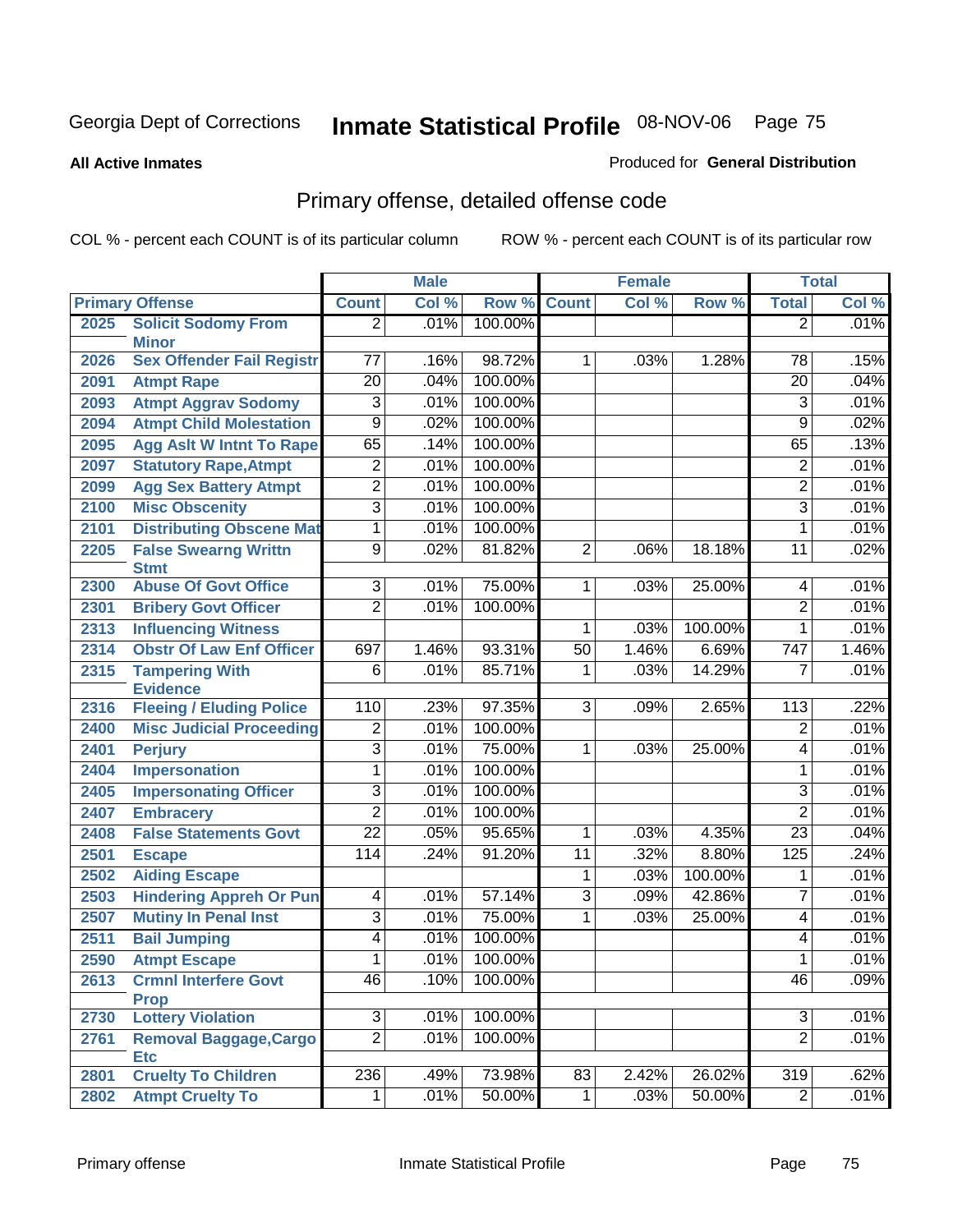**All Active Inmates**

#### Produced for **General Distribution**

# Primary offense, detailed offense code

|      |                                            |                 | <b>Male</b> |         |                 | <b>Female</b> |         |                  | <b>Total</b> |
|------|--------------------------------------------|-----------------|-------------|---------|-----------------|---------------|---------|------------------|--------------|
|      | <b>Primary Offense</b>                     | <b>Count</b>    | Col %       | Row %   | <b>Count</b>    | Col %         | Row %   | <b>Total</b>     | Col %        |
|      | <b>Children</b>                            |                 |             |         |                 |               |         |                  |              |
| 2803 | <b>Manufact Meth Near</b><br><b>Child</b>  | $\overline{3}$  | .01%        | 75.00%  | $\mathbf{1}$    | .03%          | 25.00%  | 4                | .01%         |
| 2811 | <b>Cruelty To Elder Person</b>             | 6               | .01%        | 100.00% |                 |               |         | 6                | .01%         |
| 2843 | <b>Sex Exploitation Child</b>              | $\overline{32}$ | .07%        | 96.97%  | $\mathbf{1}$    | .03%          | 3.03%   | $\overline{33}$  | .06%         |
| 2852 | <b>Abandonment Of Child</b>                |                 |             |         | 1               | .03%          | 100.00% | 1                | .01%         |
| 2854 | <b>Cntrbtng Delingency</b><br><b>Minor</b> |                 |             |         | 1               | .03%          | 100.00% | $\mathbf{1}$     | .01%         |
| 2900 | <b>Misc Weapon/Explosive</b><br><b>Off</b> | $\overline{5}$  | .01%        | 100.00% |                 |               |         | $\overline{5}$   | .01%         |
| 2901 | <b>Carry Concealed Weapon</b>              | $\overline{3}$  | .01%        | 100.00% |                 |               |         | $\overline{3}$   | .01%         |
| 2910 | <b>Poss Of Firearm Dur</b><br><b>Crime</b> | 268             | .56%        | 97.45%  | $\overline{7}$  | .20%          | 2.55%   | $\overline{275}$ | .54%         |
| 2911 | <b>Poss Knife During Crime</b>             | $\overline{3}$  | .01%        | 100.00% |                 |               |         | $\overline{3}$   | .01%         |
| 2912 | <b>Poss Of Certain</b>                     | 43              | .09%        | 97.73%  | 1               | .03%          | 2.27%   | 44               | .09%         |
|      | <b>Weapons</b>                             |                 |             |         |                 |               |         |                  |              |
| 2913 | <b>Poss Firearm 1st</b><br><b>Offender</b> | 47              | .10%        | 88.68%  | 6               | .17%          | 11.32%  | 53               | .10%         |
| 2914 | <b>Poss Firearm Convct</b><br><b>Felon</b> | 818             | 1.71%       | 97.38%  | $\overline{22}$ | .64%          | 2.62%   | 840              | 1.64%        |
| 2915 | <b>Carry Weapon At School</b>              | $\overline{6}$  | .01%        | 100.00% |                 |               |         | 6                | .01%         |
| 2963 | <b>Guard Line With Weapon</b>              | $\overline{2}$  | .01%        | 66.67%  | 1               | .03%          | 33.33%  | $\overline{3}$   | .01%         |
| 2965 | <b>Poss Weapon By</b>                      | $\overline{9}$  | .02%        | 100.00% |                 |               |         | 9                | .02%         |
|      | <b>Prisoner</b>                            |                 |             |         |                 |               |         |                  |              |
| 2967 | <b>Destroy/Injur Police Dog</b>            | 1               | .01%        | 100.00% |                 |               |         | 1                | .01%         |
| 2971 | <b>Cruelty To Animals</b>                  | $\overline{5}$  | .01%        | 100.00% |                 |               |         | $\overline{5}$   | .01%         |
| 2972 | <b>Aggrav Cruelty To</b><br><b>Animals</b> |                 |             |         | 1               | .03%          | 100.00% | $\mathbf{1}$     | .01%         |
| 3000 | <b>Misc Invasion Of Privacy</b>            | $\overline{1}$  | .01%        | 100.00% |                 |               |         | 1                | .01%         |
| 3001 | Eavesdrop &                                | 1               | .01%        | 100.00% |                 |               |         | 1                | .01%         |
|      | <b>Surveillance</b>                        |                 |             |         |                 |               |         |                  |              |
| 3002 | <b>Peeping Tom</b>                         | $\overline{24}$ | .05%        | 100.00% |                 |               |         | 24               | .05%         |
| 3404 | <b>Racketeering</b>                        | 66              | .14%        | 75.86%  | $\overline{21}$ | .61%          | 24.14%  | $\overline{87}$  | .17%         |
| 4001 | <b>S/D Narcotics Opiates</b>               | 43              | .09%        | 87.76%  | $\overline{6}$  | .17%          | 12.24%  | 49               | .10%         |
| 4002 | <b>S/D Dep Stim Cntrf Drugs</b>            | $\overline{50}$ | .10%        | 83.33%  | 10              | .29%          | 16.67%  | 60               | .12%         |
| 4003 | <b>S/D Of Lsd</b>                          | 1               | .01%        | 100.00% |                 |               |         |                  | .01%         |
| 4004 | <b>S/D Of Marijuana</b>                    | 282             | .59%        | 96.25%  | 11              | .32%          | 3.75%   | 293              | .57%         |
| 4006 | <b>Poss Narcotics Opiates</b>              | $\overline{94}$ | .20%        | 87.04%  | $\overline{14}$ | .41%          | 12.96%  | 108              | .21%         |
| 4007 | <b>Poss Dep Stim Cntrf</b><br><b>Drugs</b> | $\overline{76}$ | .16%        | 82.61%  | 16              | .47%          | 17.39%  | 92               | .18%         |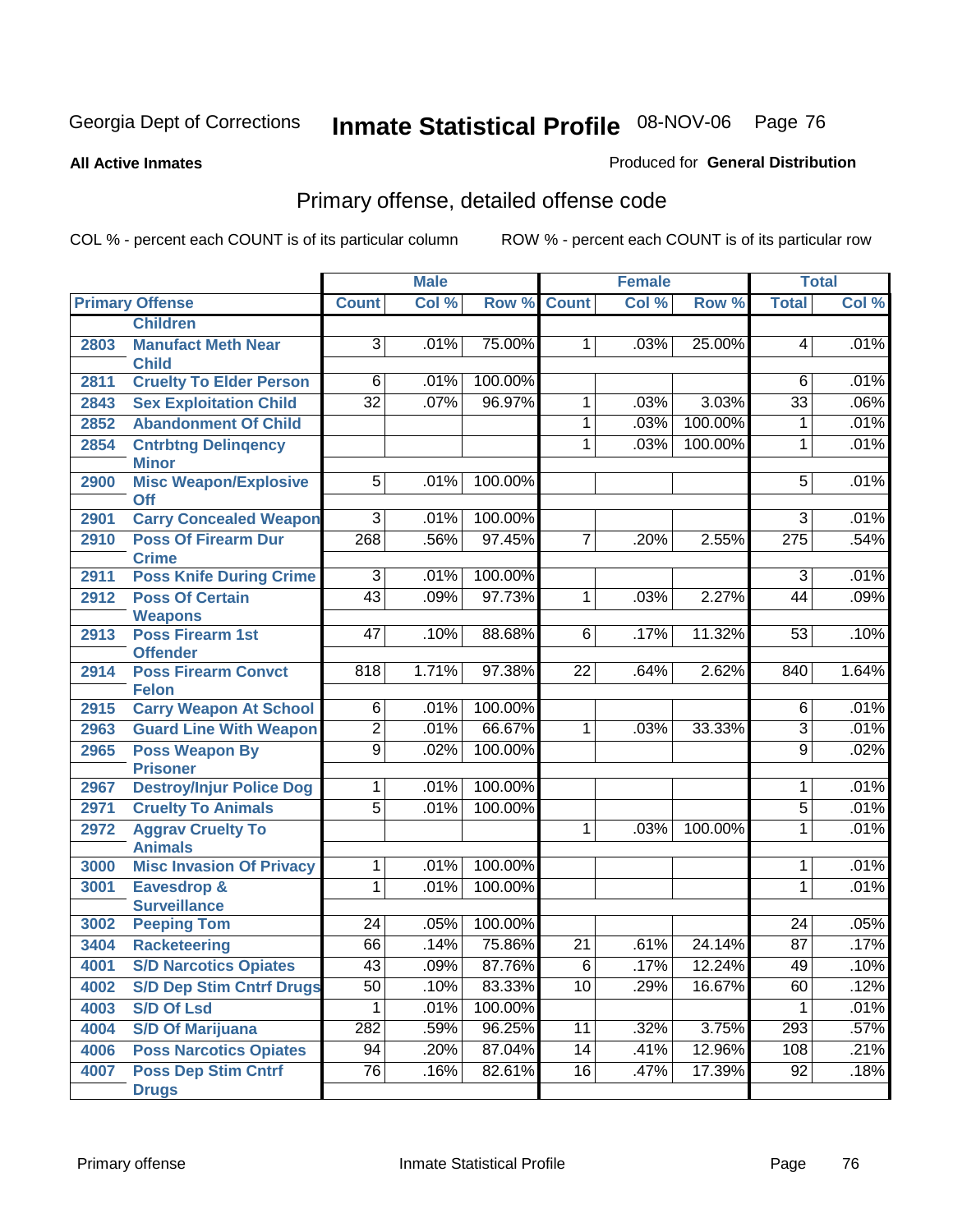**All Active Inmates**

#### Produced for **General Distribution**

# Primary offense, detailed offense code

|      |                                         | <b>Male</b>     |       |         | <b>Female</b>   |       | <b>Total</b> |                  |       |
|------|-----------------------------------------|-----------------|-------|---------|-----------------|-------|--------------|------------------|-------|
|      | <b>Primary Offense</b>                  | <b>Count</b>    | Col % | Row %   | <b>Count</b>    | Col % | Row %        | <b>Total</b>     | Col % |
| 4008 | <b>Poss Of Lsd</b>                      | 7               | .01%  | 100.00% |                 |       |              | 7                | .01%  |
| 4009 | <b>Poss Of Marijuana</b>                | 337             | .70%  | 94.66%  | 19              | .55%  | 5.34%        | 356              | .69%  |
| 4011 | <b>Illegal Attm To Obt Drugs</b>        | 8               | .02%  | 47.06%  | 9               | .26%  | 52.94%       | 17               | .03%  |
| 4012 | <b>Viol Ga Cntrl Sbst Act</b>           | $\overline{26}$ | .05%  | 83.87%  | $\overline{5}$  | .15%  | 16.13%       | $\overline{31}$  | .06%  |
| 4013 | <b>Viol Dngrous Drgs Act</b>            | 1               | .01%  | 100.00% |                 |       |              | 1                | .01%  |
| 4014 | <b>Uniwfl Mfg/Del/Dist N-C S</b>        | 29              | .06%  | 90.63%  | $\overline{3}$  | .09%  | 9.38%        | $\overline{32}$  | .06%  |
| 4016 | <b>Poss Drug Related Matri</b>          | 6               | .01%  | 85.71%  | 1               | .03%  | 14.29%       | $\overline{7}$   | .01%  |
| 4017 | <b>S/D Cont Sub Public</b>              | 94              | .20%  | 91.26%  | $\overline{9}$  | .26%  | 8.74%        | 103              | .20%  |
| 4018 | <b>S/D Cont Sub School</b>              | $\overline{56}$ | .12%  | 96.55%  | $\overline{2}$  | .06%  | 3.45%        | 58               | .11%  |
| 4021 | <b>S/D Cocaine</b>                      | 1,557           | 3.25% | 94.71%  | $\overline{87}$ | 2.53% | 5.29%        | 1,644            | 3.21% |
| 4022 | <b>Poss Of Cocaine</b>                  | 2,363           | 4.94% | 89.41%  | 280             | 8.15% | 10.59%       | 2,643            | 5.15% |
| 4030 | <b>Poss Ephedrine</b>                   | $\overline{18}$ | .04%  | 94.74%  | $\mathbf{1}$    | .03%  | 5.26%        | $\overline{19}$  | .04%  |
| 4031 | <b>Poss Methamphetamine</b>             | 954             | 1.99% | 83.61%  | 187             | 5.45% | 16.39%       | 1,141            | 2.22% |
| 4032 | <b>Sale Methamphetamine</b>             | 177             | .37%  | 84.29%  | 33              | .96%  | 15.71%       | $\overline{210}$ | .41%  |
| 4090 | <b>Atmpt Viol Substance Act</b>         | 29              | .06%  | 85.29%  | $\overline{5}$  | .15%  | 14.71%       | 34               | .07%  |
| 4100 | <b>Misc Drugs Trafficking</b>           | 135             | .28%  | 95.74%  | $\overline{6}$  | .17%  | 4.26%        | 141              | .27%  |
| 4101 | <b>Traf Cocaine Less 200</b>            | 487             | 1.02% | 95.30%  | $\overline{24}$ | .70%  | 4.70%        | 511              | 1.00% |
|      | Gm                                      |                 |       |         |                 |       |              |                  |       |
| 4102 | Traf Cocaine 201-400 Gm                 | 80              | .17%  | 89.89%  | 9               | .26%  | 10.11%       | 89               | .17%  |
| 4103 | <b>Traf Cocaine 401+ Gm</b>             | 139             | .29%  | 95.21%  | $\overline{7}$  | .20%  | 4.79%        | 146              | .28%  |
| 4111 | <b>Traf Narcotic Less 14 Gm</b>         | 6               | .01%  | 100.00% |                 |       |              | 6                | .01%  |
| 4112 | <b>Traf Narcotic 15-28 Gm</b>           | $\overline{2}$  | .01%  | 100.00% |                 |       |              | 2                | .01%  |
| 4113 | <b>Traf Narcotic 29+ Gm</b>             | $\overline{4}$  | .01%  | 100.00% |                 |       |              | 4                | .01%  |
| 4121 | Traf Marijna 10-2000 Lb                 | $\overline{26}$ | .05%  | 86.67%  | 4               | .12%  | 13.33%       | $\overline{30}$  | .06%  |
| 4122 | Traf Marijna 2001-10k Lb                | 3               | .01%  | 100.00% |                 |       |              | 3                | .01%  |
| 4126 | <b>Traf Amphtmine 28-199</b>            | $\overline{8}$  | .02%  | 100.00% |                 |       |              | $\overline{8}$   | .02%  |
| 4127 | Gm<br><b>Traf Amphtmine 200-399</b>     |                 |       |         | $\mathbf 1$     | .03%  | 100.00%      | 1                | .01%  |
|      | Gm                                      |                 |       |         |                 |       |              |                  |       |
| 4128 | <b>Traf Amphtmine 400+ Gm</b>           | $\overline{3}$  | .01%  | 100.00% |                 |       |              | 3                | .01%  |
| 4130 | <b>Cnspire Traffic Cntrl Sub</b>        | $\overline{7}$  | .01%  | 100.00% |                 |       |              | 7                | .01%  |
| 4131 | <b>Transactions Drug</b>                | $\overline{2}$  | .01%  | 100.00% |                 |       |              | $\overline{2}$   | .01%  |
|      | <b>Objects</b>                          |                 |       |         |                 |       |              |                  |       |
| 4132 | <b>Transactions Cntrft</b>              | 1               | .01%  | 100.00% |                 |       |              | 1                | .01%  |
|      | <b>Drugs</b>                            |                 |       |         |                 |       |              |                  |       |
| 4133 | <b>Use Comm Facity Vio C</b>            | $\overline{4}$  | .01%  | 57.14%  | $\overline{3}$  | .09%  | 42.86%       | $\overline{7}$   | .01%  |
|      | <b>Sub</b><br><b>Att/Consprcy Commt</b> | $\overline{25}$ | .05%  | 73.53%  | 9               | .26%  | 26.47%       | $\overline{34}$  | .07%  |
| 4134 | C/S/Of                                  |                 |       |         |                 |       |              |                  |       |
| 4140 | <b>Traf Methamph 28-199</b>             | 254             | .53%  | 91.37%  | $\overline{24}$ | .70%  | 8.63%        | $\overline{278}$ | .54%  |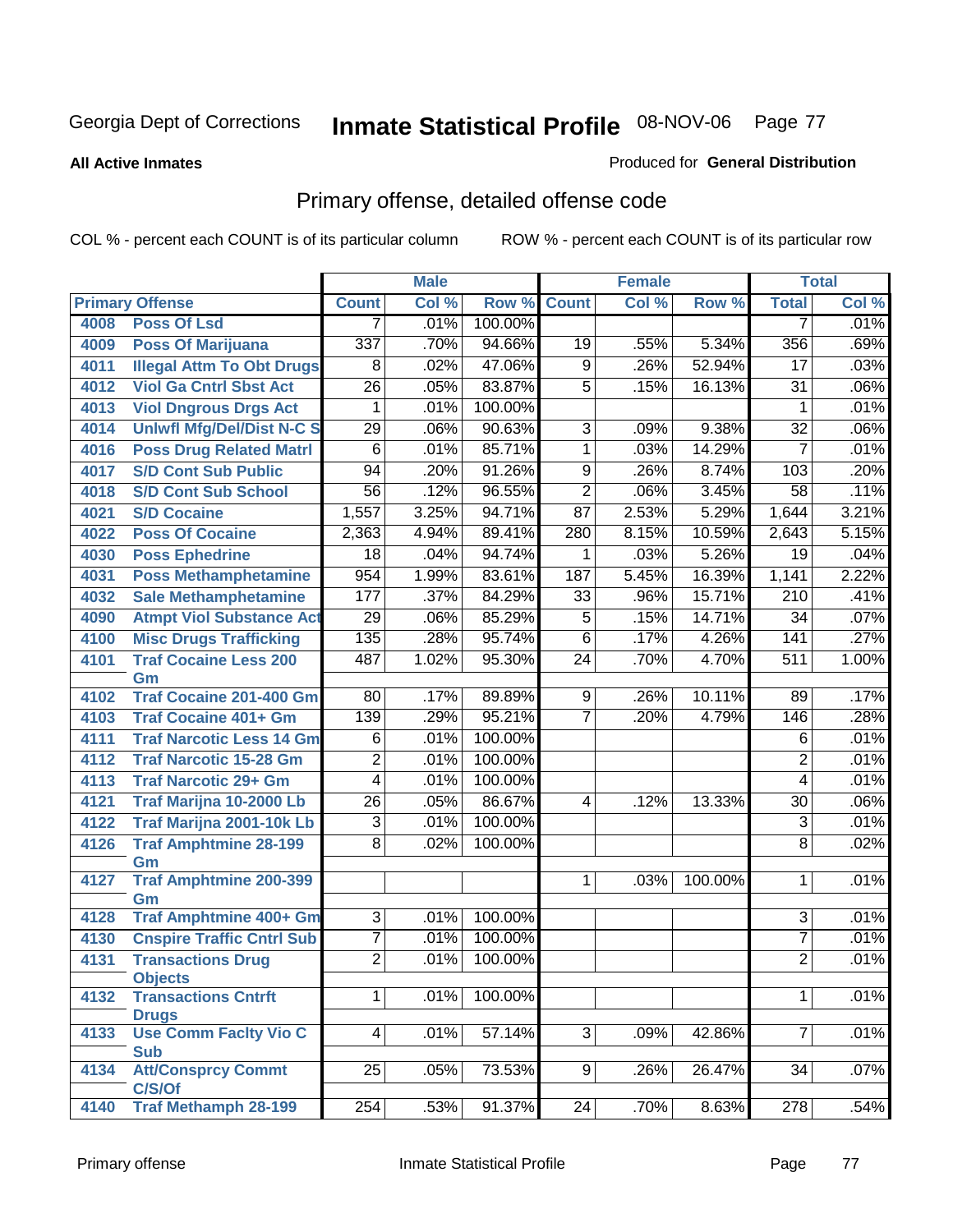#### **All Active Inmates**

#### Produced for **General Distribution**

# Primary offense, detailed offense code

|                      |                                  | <b>Male</b>     |       | <b>Female</b> |                |       | <b>Total</b> |                 |       |
|----------------------|----------------------------------|-----------------|-------|---------------|----------------|-------|--------------|-----------------|-------|
|                      | <b>Primary Offense</b>           | <b>Count</b>    | Col % | Row %         | <b>Count</b>   | Col % | Row %        | <b>Total</b>    | Col % |
|                      | Gm                               |                 |       |               |                |       |              |                 |       |
| 4141                 | Traf Methamph 200-399            | 44              | .09%  | 89.80%        | $\overline{5}$ | .15%  | 10.20%       | 49              | .10%  |
|                      | Gm                               |                 |       |               |                |       |              |                 |       |
| 4142                 | Traf Methamph 400+ Gm            | 68              | .14%  | 97.14%        | $\overline{2}$ | .06%  | 2.86%        | 70              | .14%  |
| 4143                 | <b>Manf Methamph 28-199</b>      | $\overline{36}$ | .08%  | 85.71%        | $\overline{6}$ | .17%  | 14.29%       | $\overline{42}$ | .08%  |
|                      | Gm                               |                 |       |               |                |       |              |                 |       |
| 4144                 | Manf Methamph 200-399            | 1               | .01%  | 100.00%       |                |       |              | 1               | .01%  |
|                      | Gm                               |                 |       |               |                |       |              |                 |       |
| 4146                 | <b>Traf Methamph Unspec</b>      | $\overline{32}$ | .07%  | 88.89%        | 4              | .12%  | 11.11%       | $\overline{36}$ | .07%  |
|                      | Amt                              |                 |       |               |                |       |              |                 |       |
| 4147                 | <b>Manf Methamph Unspec</b>      | 47              | .10%  | 94.00%        | $\overline{3}$ | .09%  | 6.00%        | 50              | .10%  |
|                      | Amt                              |                 |       |               |                |       |              |                 |       |
| 5001                 | <b>Viol Motor Vehicle Laws</b>   | $\overline{31}$ | .06%  | 91.18%        | $\overline{3}$ | .09%  | 8.82%        | $\overline{34}$ | .07%  |
| 5003                 | <b>Chop Shop Violation</b>       | 4               | .01%  | 100.00%       |                |       |              | 4               | .01%  |
| 5004                 | <b>Drvng Habtl Violator</b>      | 129             | .27%  | 98.47%        | $\overline{2}$ | .06%  | 1.53%        | 131             | .26%  |
| 5005                 | <b>Habit Traf Viol/Impaired</b>  | 5               | .01%  | 100.00%       |                |       |              | 5               | .01%  |
| 6000                 | <b>Misc Mrals/Pblic H/Safty</b>  | $\overline{18}$ | .04%  | 94.74%        | 1              | .03%  | 5.26%        | $\overline{19}$ | .04%  |
| 6200                 | <b>Misc CorrectionI Inst Off</b> | $\overline{19}$ | .04%  | 82.61%        | 4              | .12%  | 17.39%       | $\overline{23}$ | .04%  |
| 8001                 | <b>Violatn Othr States Law</b>   |                 |       |               | 1              | .03%  | 100.00%      | 1               | .01%  |
| 9901                 | <b>Conspiracy</b>                | $\overline{43}$ | .09%  | 89.58%        | 5              | .15%  | 10.42%       | $\overline{48}$ | .09%  |
| 9905                 | <b>Crmnl Atmpt</b>               | 19              | .04%  | 95.00%        | 1              | .03%  | 5.00%        | $\overline{20}$ | .04%  |
| 9907                 | <b>Unauth Dist Recrd</b>         | 1               | .01%  | 100.00%       |                |       |              | 1               | .01%  |
|                      | <b>Devices</b>                   |                 |       |               |                |       |              |                 |       |
| 9910                 | <b>Crmnl Solicitation</b>        | $\overline{5}$  | .01%  | 100.00%       |                |       |              | $\overline{5}$  | .01%  |
| 9911                 | <b>Party To A Crime</b>          | 7               | .01%  | 100.00%       |                |       |              | 7               | .01%  |
| 9914                 | <b>Gang Participation</b>        |                 | .01%  | 100.00%       |                |       |              | 1               | .01%  |
| <b>Total Rported</b> |                                  | 47,852          | 100%  | 93.3%         | 3,434          | 100%  | 6.7%         | 51,286          | 100%  |

| prted | ,037   | .     | 474<br>. |
|-------|--------|-------|----------|
|       | 48,889 | 3,568 | 52,457   |

| Mode (most frequent) | 1601 Burglary | 1701 Forgery 1st Degree | 1601 Burglary |
|----------------------|---------------|-------------------------|---------------|
|                      |               |                         |               |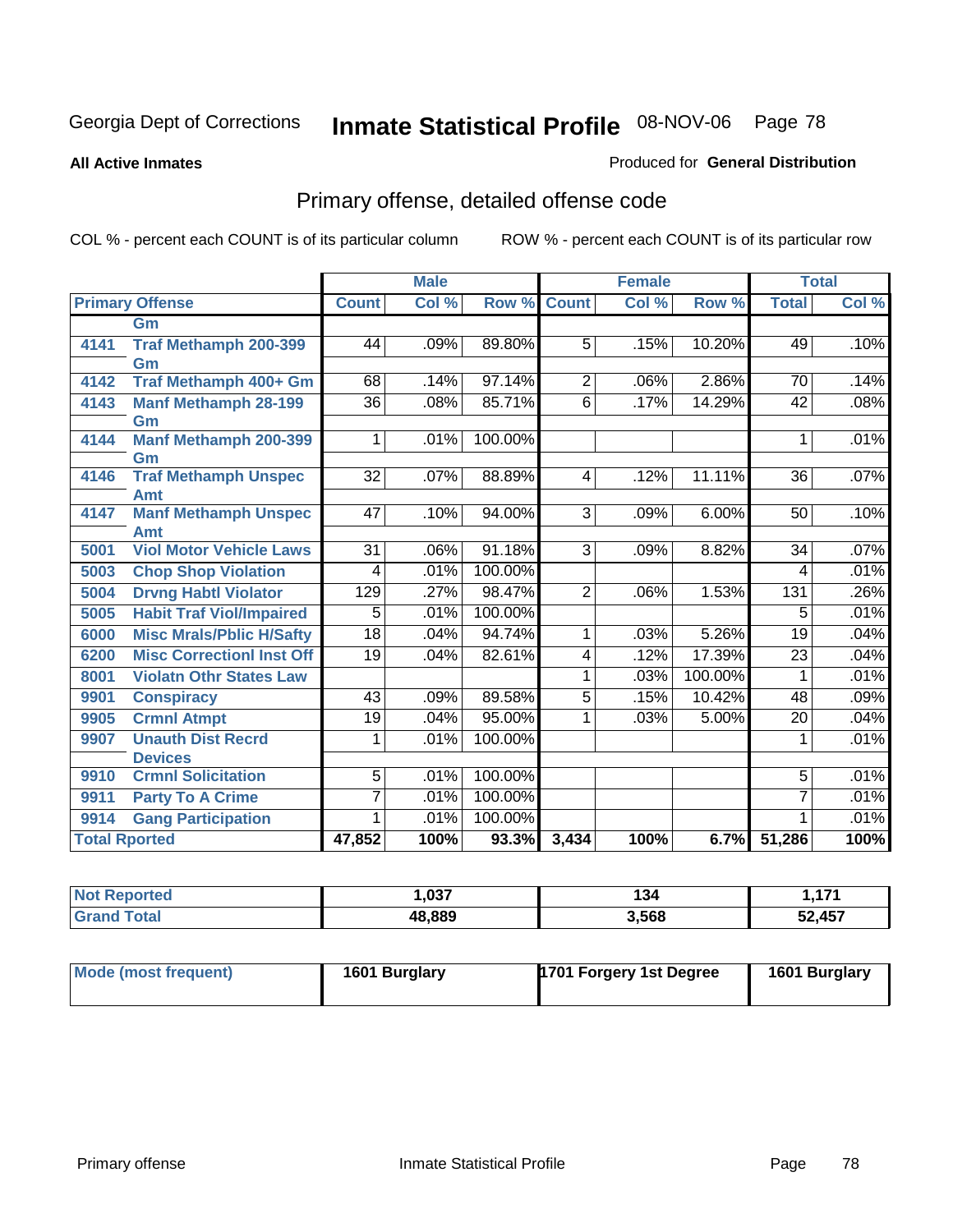#### **All Active Inmates**

#### Produced for **General Distribution**

# County of conviction of primary offense

|                         |                             |                  | <b>Male</b> |         |                 | <b>Female</b> |        |                  | <b>Total</b> |
|-------------------------|-----------------------------|------------------|-------------|---------|-----------------|---------------|--------|------------------|--------------|
|                         | <b>County of Conviction</b> | <b>Count</b>     | Col %       | Row %   | <b>Count</b>    | Col %         | Row %  | <b>Total</b>     | Col %        |
| 1                       | <b>Appling</b>              | 91               | .19%        | 94.79%  | $\overline{5}$  | .15%          | 5.21%  | 96               | .19%         |
| $\overline{2}$          | <b>Atkinson</b>             | $\overline{37}$  | .08%        | 94.87%  | $\overline{2}$  | .06%          | 5.13%  | $\overline{39}$  | .08%         |
| $\overline{\mathbf{3}}$ | <b>Bacon</b>                | $\overline{58}$  | .12%        | 100.00% |                 |               |        | $\overline{58}$  | .11%         |
| 4                       | <b>Baker</b>                | $\overline{13}$  | .03%        | 92.86%  | 1               | .03%          | 7.14%  | $\overline{14}$  | .03%         |
| 5                       | <b>Baldwin</b>              | 360              | .75%        | 94.99%  | $\overline{19}$ | .55%          | 5.01%  | $\overline{379}$ | .74%         |
| 6                       | <b>Banks</b>                | $\overline{72}$  | .15%        | 91.14%  | $\overline{7}$  | .20%          | 8.86%  | $\overline{79}$  | .15%         |
| $\overline{\mathbf{7}}$ | <b>Barrow</b>               | $\overline{242}$ | .51%        | 95.65%  | $\overline{11}$ | .32%          | 4.35%  | 253              | .49%         |
| 8                       | <b>Bartow</b>               | $\overline{522}$ | 1.09%       | 87.88%  | $\overline{72}$ | 2.10%         | 12.12% | 594              | 1.16%        |
| 9                       | <b>Ben Hill</b>             | 234              | .49%        | 94.74%  | $\overline{13}$ | .38%          | 5.26%  | $\overline{247}$ | .48%         |
| 10                      | <b>Berrien</b>              | $\overline{77}$  | .16%        | 88.51%  | $\overline{10}$ | .29%          | 11.49% | $\overline{87}$  | .17%         |
| 11                      | <b>Bibb</b>                 | 1,010            | 2.11%       | 94.75%  | $\overline{56}$ | 1.63%         | 5.25%  | 1,066            | 2.08%        |
| 12                      | <b>Bleckley</b>             | 100              | .21%        | 90.09%  | $\overline{11}$ | .32%          | 9.91%  | $\overline{111}$ | .22%         |
| $\overline{13}$         | <b>Brantley</b>             | $\overline{55}$  | .11%        | 94.83%  | $\overline{3}$  | .09%          | 5.17%  | $\overline{58}$  | .11%         |
| 14                      | <b>Brooks</b>               | $\overline{65}$  | .14%        | 100.00% |                 |               |        | 65               | .13%         |
| 15                      | <b>Bryan</b>                | 105              | .22%        | 90.52%  | $\overline{11}$ | .32%          | 9.48%  | 116              | .23%         |
| 16                      | <b>Bulloch</b>              | 463              | .97%        | 94.30%  | $\overline{28}$ | .82%          | 5.70%  | 491              | .96%         |
| $\overline{17}$         | <b>Burke</b>                | $\overline{202}$ | .42%        | 95.28%  | 10              | .29%          | 4.72%  | $\overline{212}$ | .41%         |
| 18                      | <b>Butts</b>                | $\overline{147}$ | .31%        | 96.08%  | $\overline{6}$  | .17%          | 3.92%  | 153              | .30%         |
| 19                      | <b>Calhoun</b>              | $\overline{36}$  | .08%        | 92.31%  | $\overline{3}$  | .09%          | 7.69%  | $\overline{39}$  | .08%         |
| 20                      | <b>Camden</b>               | $\overline{122}$ | .25%        | 94.57%  | $\overline{7}$  | .20%          | 5.43%  | 129              | .25%         |
| 21                      | <b>Candler</b>              | $\overline{81}$  | .17%        | 97.59%  | $\overline{2}$  | .06%          | 2.41%  | 83               | .16%         |
| $\overline{22}$         | <b>Carroll</b>              | 550              | 1.15%       | 90.46%  | $\overline{58}$ | 1.69%         | 9.54%  | 608              | 1.19%        |
| 23                      | <b>Catoosa</b>              | $\overline{251}$ | .52%        | 91.61%  | $\overline{23}$ | .67%          | 8.39%  | $\overline{274}$ | .53%         |
| 24                      | <b>Charlton</b>             | $\overline{56}$  | .12%        | 93.33%  | $\overline{4}$  | .12%          | 6.67%  | 60               | .12%         |
| 25                      | <b>Chatham</b>              | 2,354            | 4.92%       | 94.31%  | 142             | 4.14%         | 5.69%  | 2,496            | 4.87%        |
| 26                      | <b>Chattahoochee</b>        | $\overline{27}$  | .06%        | 100.00% |                 |               |        | $\overline{27}$  | .05%         |
| 27                      | <b>Chattooga</b>            | $\overline{216}$ | .45%        | 86.40%  | 34              | .99%          | 13.60% | 250              | .49%         |
| 28                      | <b>Cherokee</b>             | $\overline{542}$ | 1.13%       | 92.65%  | $\overline{43}$ | 1.25%         | 7.35%  | 585              | 1.14%        |
| 29                      | <b>Clarke</b>               | 494              | 1.03%       | 93.92%  | $\overline{32}$ | .93%          | 6.08%  | 526              | 1.03%        |
| 30                      | <b>Clay</b>                 | $\overline{25}$  | .05%        | 96.15%  | 1               | .03%          | 3.85%  | $\overline{26}$  | .05%         |
| $\overline{31}$         | <b>Clayton</b>              | 1,555            | 3.25%       | 92.56%  | 125             | 3.64%         | 7.44%  | 1,680            | 3.28%        |
| 32                      | <b>Clinch</b>               | 45               | .09%        | 91.84%  | 4               | .12%          | 8.16%  | 49               | .10%         |
| 33                      | <b>Cobb</b>                 | 2,550            | 5.33%       | 91.20%  | 246             | 7.16%         | 8.80%  | 2,796            | 5.45%        |
| 34                      | <b>Coffee</b>               | $\overline{219}$ | .46%        | 90.50%  | $\overline{23}$ | .67%          | 9.50%  | $\overline{242}$ | .47%         |
| 35                      | <b>Colquitt</b>             | 299              | .62%        | 96.76%  | 10              | .29%          | 3.24%  | 309              | .60%         |
| 36                      | <b>Columbia</b>             | $\overline{277}$ | .58%        | 92.33%  | $\overline{23}$ | .67%          | 7.67%  | 300              | .58%         |
| 37                      | <b>Cook</b>                 | 136              | .28%        | 94.44%  | 8               | .23%          | 5.56%  | 144              | .28%         |
| 38                      | <b>Coweta</b>               | $\overline{512}$ | 1.07%       | 94.12%  | $\overline{32}$ | .93%          | 5.88%  | 544              | 1.06%        |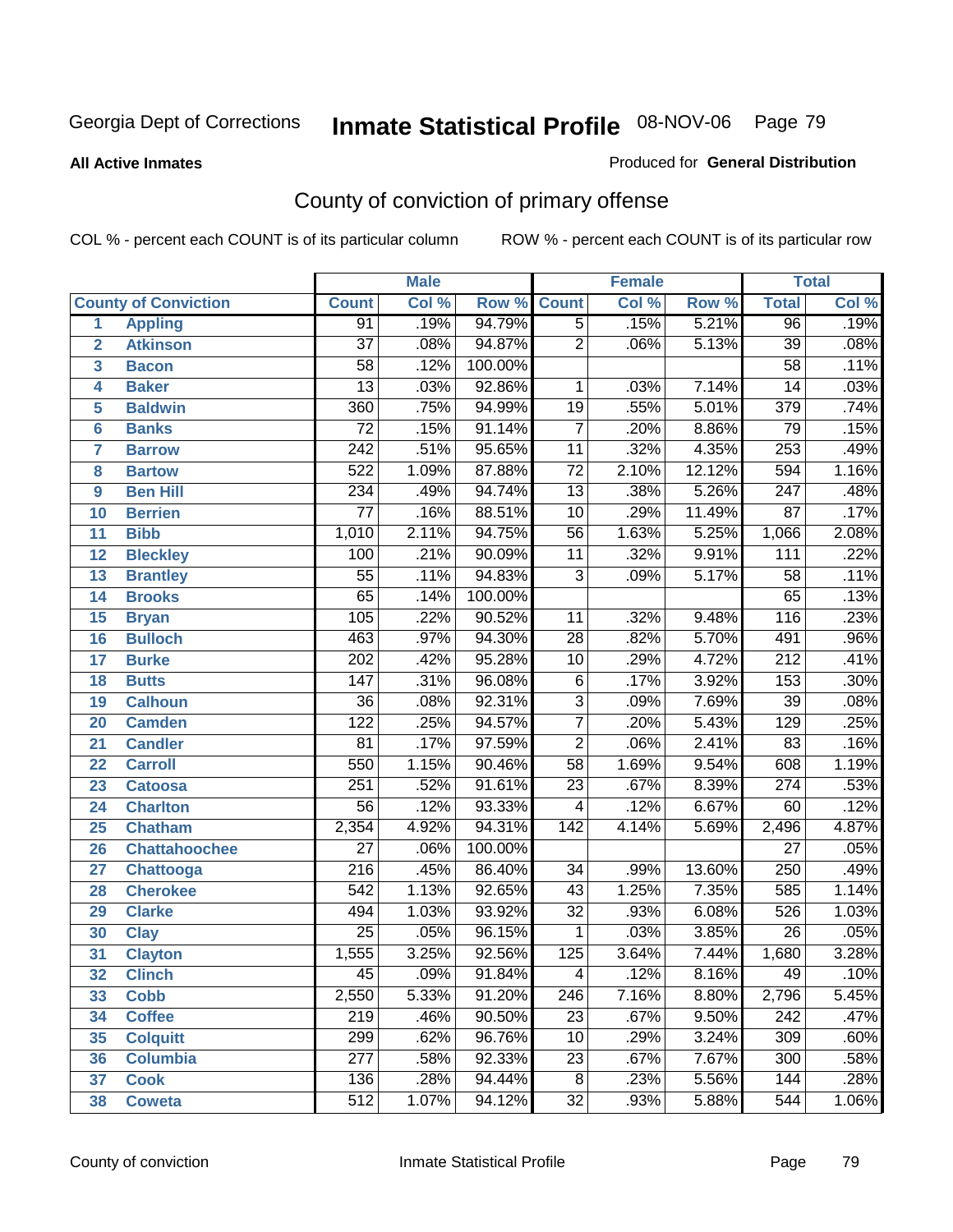#### **All Active Inmates**

#### Produced for **General Distribution**

# County of conviction of primary offense

|                 |                             |                  | <b>Male</b> |         | Female           |       |        | <b>Total</b>     |       |
|-----------------|-----------------------------|------------------|-------------|---------|------------------|-------|--------|------------------|-------|
|                 | <b>County of Conviction</b> | <b>Count</b>     | Col %       | Row %   | <b>Count</b>     | Col % | Row %  | <b>Total</b>     | Col % |
| 39              | <b>Crawford</b>             | $\overline{18}$  | .04%        | 85.71%  | $\overline{3}$   | .09%  | 14.29% | $\overline{21}$  | .04%  |
| 40              | <b>Crisp</b>                | 291              | .61%        | 90.65%  | $\overline{30}$  | .87%  | 9.35%  | $\overline{321}$ | .63%  |
| 41              | <b>Dade</b>                 | $\overline{123}$ | .26%        | 92.48%  | 10               | .29%  | 7.52%  | 133              | .26%  |
| 42              | <b>Dawson</b>               | $\overline{90}$  | .19%        | 93.75%  | $\overline{6}$   | .17%  | 6.25%  | $\overline{96}$  | .19%  |
| 43              | <b>Decatur</b>              | $\overline{264}$ | .55%        | 93.95%  | $\overline{17}$  | .50%  | 6.05%  | 281              | .55%  |
| 44              | <b>Dekalb</b>               | 3,055            | 6.38%       | 95.14%  | 156              | 4.54% | 4.86%  | 3,211            | 6.26% |
| 45              | <b>Dodge</b>                | 161              | .34%        | 93.60%  | $\overline{11}$  | .32%  | 6.40%  | $\overline{172}$ | .34%  |
| 46              | <b>Dooly</b>                | 107              | .22%        | 95.54%  | $\overline{5}$   | .15%  | 4.46%  | $\overline{112}$ | .22%  |
| 47              | <b>Dougherty</b>            | $\overline{947}$ | 1.98%       | 93.86%  | 62               | 1.81% | 6.14%  | 1,009            | 1.97% |
| 48              | <b>Douglas</b>              | 1,064            | 2.22%       | 89.79%  | $\overline{121}$ | 3.52% | 10.21% | 1,185            | 2.31% |
| 49              | <b>Early</b>                | 76               | .16%        | 96.20%  | 3                | .09%  | 3.80%  | 79               | .15%  |
| 50              | <b>Echols</b>               | $\overline{13}$  | .03%        | 100.00% |                  |       |        | $\overline{13}$  | .03%  |
| $\overline{51}$ | <b>Effingham</b>            | 165              | .34%        | 90.16%  | 18               | .52%  | 9.84%  | $\overline{183}$ | .36%  |
| 52              | <b>Elbert</b>               | 157              | .33%        | 92.90%  | $\overline{12}$  | .35%  | 7.10%  | 169              | .33%  |
| 53              | <b>Emanuel</b>              | 160              | .33%        | 96.39%  | $\overline{6}$   | .17%  | 3.61%  | 166              | .32%  |
| $\overline{54}$ | <b>Evans</b>                | $\overline{80}$  | .17%        | 93.02%  | $\overline{6}$   | .17%  | 6.98%  | 86               | .17%  |
| 55              | <b>Fannin</b>               | 103              | .22%        | 91.96%  | $\overline{9}$   | .26%  | 8.04%  | $\overline{112}$ | .22%  |
| 56              | <b>Fayette</b>              | $\overline{276}$ | .58%        | 91.69%  | $\overline{25}$  | .73%  | 8.31%  | 301              | .59%  |
| 57              | <b>Floyd</b>                | 794              | 1.66%       | 89.92%  | 89               | 2.59% | 10.08% | 883              | 1.72% |
| 58              | <b>Forsyth</b>              | $\overline{262}$ | .55%        | 91.29%  | $\overline{25}$  | .73%  | 8.71%  | 287              | .56%  |
| 59              | <b>Franklin</b>             | 129              | .27%        | 90.21%  | $\overline{14}$  | .41%  | 9.79%  | $\overline{143}$ | .28%  |
| 60              | <b>Fulton</b>               | 4,359            | 9.11%       | 96.31%  | 167              | 4.86% | 3.69%  | 4,526            | 8.83% |
| 61              | Gilmer                      | $\overline{132}$ | .28%        | 88.00%  | $\overline{18}$  | .52%  | 12.00% | 150              | .29%  |
| 62              | <b>Glascock</b>             | $\overline{5}$   | .01%        | 83.33%  | $\mathbf{1}$     | .03%  | 16.67% | $\,6$            | .01%  |
| 63              | <b>Glynn</b>                | 450              | .94%        | 96.36%  | $\overline{17}$  | .50%  | 3.64%  | 467              | .91%  |
| 64              | <b>Gordon</b>               | 289              | .60%        | 88.38%  | $\overline{38}$  | 1.11% | 11.62% | $\overline{327}$ | .64%  |
| 65              | <b>Grady</b>                | $\overline{211}$ | .44%        | 92.14%  | $\overline{18}$  | .52%  | 7.86%  | 229              | .45%  |
| 66              | <b>Greene</b>               | 100              | .21%        | 96.15%  | 4                | .12%  | 3.85%  | 104              | .20%  |
| 67              | <b>Gwinnett</b>             | 1,518            | 3.17%       | 92.84%  | 117              | 3.41% | 7.16%  | 1,635            | 3.19% |
| 68              | <b>Habersham</b>            | $\overline{123}$ | .26%        | 89.13%  | $\overline{15}$  | .44%  | 10.87% | 138              | .27%  |
| 69              | <b>Hall</b>                 | $\overline{725}$ | 1.52%       | 92.36%  | 60               | 1.75% | 7.64%  | 785              | 1.53% |
| 70              | <b>Hancock</b>              | 43               | .09%        | 95.56%  | 2                | .06%  | 4.44%  | $\overline{45}$  | .09%  |
| 71              | <b>Haralson</b>             | $\overline{84}$  | .18%        | 95.45%  | 4                | .12%  | 4.55%  | $\overline{88}$  | .17%  |
| 72              | <b>Harris</b>               | $\overline{93}$  | .19%        | 96.88%  | $\overline{3}$   | .09%  | 3.13%  | $\overline{96}$  | .19%  |
| 73              | <b>Hart</b>                 | 110              | .23%        | 94.83%  | $\overline{6}$   | .17%  | 5.17%  | 116              | .23%  |
| 74              | <b>Heard</b>                | 54               | .11%        | 90.00%  | 6                | .17%  | 10.00% | 60               | .12%  |
| 75              | <b>Henry</b>                | 496              | 1.04%       | 90.84%  | 50               | 1.46% | 9.16%  | 546              | 1.06% |
| 76              | <b>Houston</b>              | 600              | 1.25%       | 93.17%  | 44               | 1.28% | 6.83%  | 644              | 1.26% |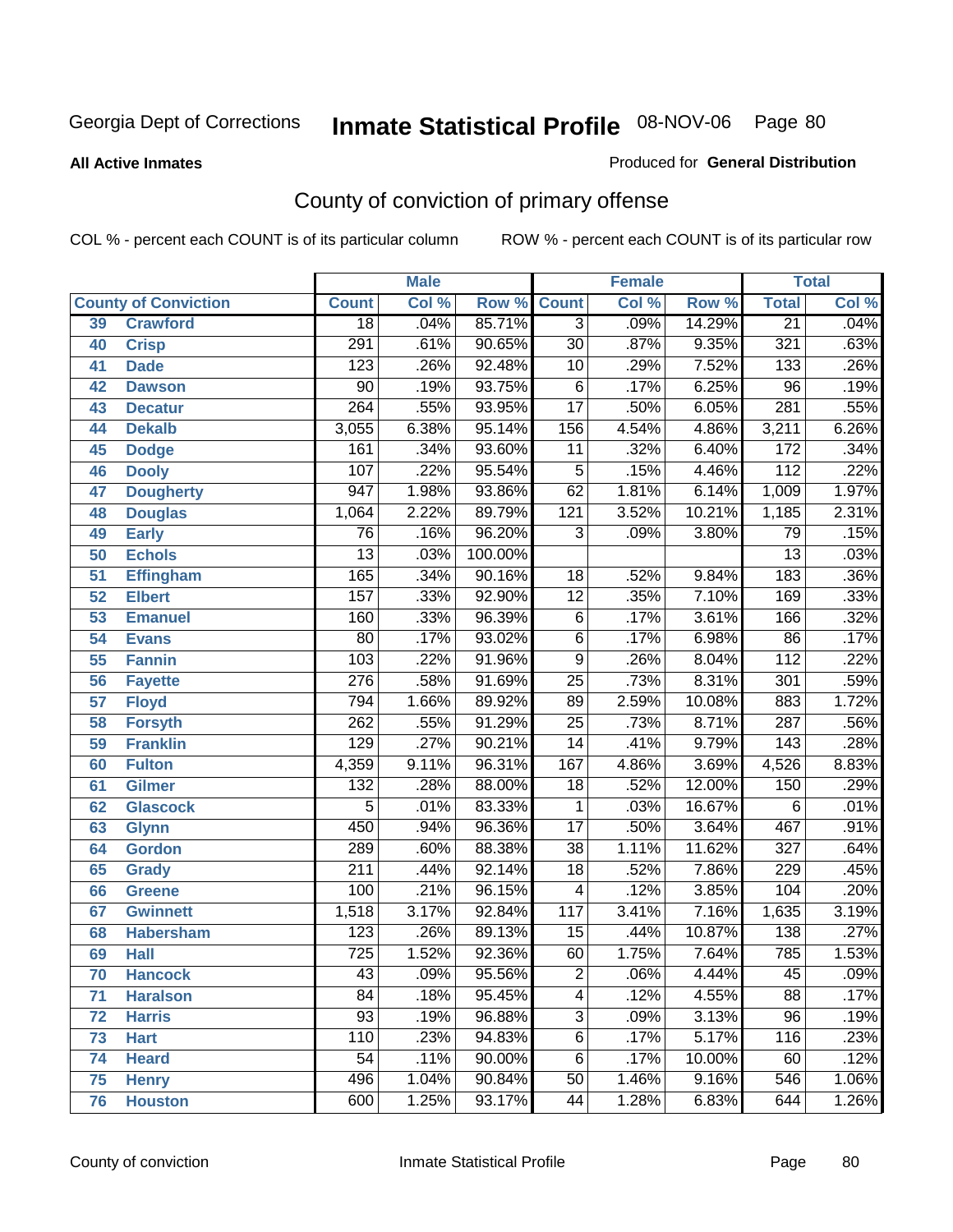**All Active Inmates**

#### Produced for **General Distribution**

# County of conviction of primary offense

|                 |                             |                  | <b>Male</b> |         |                 | <b>Female</b> |        |                  | <b>Total</b> |
|-----------------|-----------------------------|------------------|-------------|---------|-----------------|---------------|--------|------------------|--------------|
|                 | <b>County of Conviction</b> | <b>Count</b>     | Col %       | Row %   | <b>Count</b>    | Col %         | Row %  | <b>Total</b>     | Col %        |
| $\overline{77}$ | <b>Irwin</b>                | 63               | .13%        | 95.45%  | $\overline{3}$  | .09%          | 4.55%  | 66               | .13%         |
| 78              | <b>Jackson</b>              | 197              | .41%        | 92.06%  | $\overline{17}$ | .50%          | 7.94%  | $\overline{214}$ | .42%         |
| 79              | <b>Jasper</b>               | $\overline{73}$  | .15%        | 96.05%  | $\overline{3}$  | .09%          | 3.95%  | $\overline{76}$  | .15%         |
| 80              | <b>Jeff Davis</b>           | 64               | .13%        | 96.97%  | $\overline{2}$  | .06%          | 3.03%  | 66               | .13%         |
| 81              | <b>Jefferson</b>            | 104              | .22%        | 98.11%  | $\overline{2}$  | .06%          | 1.89%  | 106              | .21%         |
| 82              | <b>Jenkins</b>              | $\overline{72}$  | .15%        | 93.51%  | $\overline{5}$  | .15%          | 6.49%  | $\overline{77}$  | .15%         |
| 83              | <b>Johnson</b>              | 66               | .14%        | 98.51%  | 1               | .03%          | 1.49%  | $\overline{67}$  | .13%         |
| 84              | <b>Jones</b>                | 149              | .31%        | 91.41%  | 14              | .41%          | 8.59%  | 163              | .32%         |
| 85              | <b>Lamar</b>                | $\overline{80}$  | .17%        | 94.12%  | $\overline{5}$  | .15%          | 5.88%  | 85               | .17%         |
| 86              | <b>Lanier</b>               | $\overline{42}$  | .09%        | 93.33%  | $\overline{3}$  | .09%          | 6.67%  | 45               | .09%         |
| 87              | <b>Laurens</b>              | $\overline{276}$ | .58%        | 92.31%  | $\overline{23}$ | .67%          | 7.69%  | 299              | .58%         |
| 88              | Lee                         | 70               | .15%        | 97.22%  | $\overline{2}$  | .06%          | 2.78%  | $\overline{72}$  | .14%         |
| 89              | <b>Liberty</b>              | $\overline{243}$ | .51%        | 95.67%  | $\overline{11}$ | .32%          | 4.33%  | 254              | .50%         |
| 90              | <b>Lincoln</b>              | 45               | .09%        | 100.00% |                 |               |        | 45               | .09%         |
| 91              | Long                        | $\overline{91}$  | .19%        | 96.81%  | $\overline{3}$  | .09%          | 3.19%  | $\overline{94}$  | .18%         |
| 92              | <b>Lowndes</b>              | 582              | 1.22%       | 95.10%  | 30              | .87%          | 4.90%  | 612              | 1.19%        |
| 93              | <b>Lumpkin</b>              | $\overline{90}$  | .19%        | 90.91%  | $\overline{9}$  | .26%          | 9.09%  | 99               | .19%         |
| 94              | <b>Macon</b>                | 65               | .14%        | 92.86%  | $\overline{5}$  | .15%          | 7.14%  | $\overline{70}$  | .14%         |
| 95              | <b>Madison</b>              | 146              | .31%        | 93.59%  | 10              | .29%          | 6.41%  | 156              | .30%         |
| 96              | <b>Marion</b>               | $\overline{51}$  | .11%        | 96.23%  | $\overline{2}$  | .06%          | 3.77%  | $\overline{53}$  | .10%         |
| 97              | <b>Mcduffie</b>             | $\overline{209}$ | .44%        | 95.43%  | 10              | .29%          | 4.57%  | $\overline{219}$ | .43%         |
| 98              | <b>Mcintosh</b>             | 69               | .14%        | 95.83%  | $\overline{3}$  | .09%          | 4.17%  | $\overline{72}$  | .14%         |
| 99              | <b>Meriwether</b>           | 193              | .40%        | 94.61%  | $\overline{11}$ | .32%          | 5.39%  | $\overline{204}$ | .40%         |
| 100             | <b>Miller</b>               | $\overline{33}$  | .07%        | 97.06%  | 1               | .03%          | 2.94%  | $\overline{34}$  | .07%         |
| 101             | <b>Mitchell</b>             | 187              | .39%        | 92.12%  | $\overline{16}$ | .47%          | 7.88%  | $\overline{203}$ | .40%         |
| 102             | <b>Monroe</b>               | 170              | .36%        | 89.47%  | $\overline{20}$ | .58%          | 10.53% | 190              | .37%         |
| 103             | <b>Montgomery</b>           | $\overline{50}$  | .10%        | 96.15%  | $\overline{2}$  | .06%          | 3.85%  | $\overline{52}$  | .10%         |
| 104             | <b>Morgan</b>               | $\overline{86}$  | .18%        | 90.53%  | $\overline{9}$  | .26%          | 9.47%  | 95               | .19%         |
| 105             | <b>Murray</b>               | $\overline{244}$ | .51%        | 92.78%  | $\overline{19}$ | .55%          | 7.22%  | 263              | .51%         |
| 106             | <b>Muscogee</b>             | 1,729            | 3.61%       | 93.21%  | 126             | 3.67%         | 6.79%  | 1,855            | 3.62%        |
| 107             | <b>Newton</b>               | 498              | 1.04%       | 91.71%  | 45              | 1.31%         | 8.29%  | 543              | 1.06%        |
| 108             | <b>Oconee</b>               | 59               | .12%        | 93.65%  | 4               | .12%          | 6.35%  | 63               | .12%         |
| 109             | <b>Oglethorpe</b>           | 61               | .13%        | 93.85%  | $\overline{4}$  | .12%          | 6.15%  | 65               | .13%         |
| 110             | Paulding                    | 193              | .40%        | 93.24%  | 14              | .41%          | 6.76%  | $\overline{207}$ | .40%         |
| 111             | <b>Peach</b>                | 88               | .18%        | 98.88%  | 1               | .03%          | 1.12%  | 89               | .17%         |
| 112             | <b>Pickens</b>              | $\overline{87}$  | .18%        | 94.57%  | 5               | .15%          | 5.43%  | 92               | .18%         |
| 113             | <b>Pierce</b>               | $\overline{51}$  | .11%        | 96.23%  | $\overline{2}$  | .06%          | 3.77%  | $\overline{53}$  | .10%         |
| 114             | <b>Pike</b>                 | $\overline{46}$  | .10%        | 92.00%  | 4               | .12%          | 8.00%  | 50               | .10%         |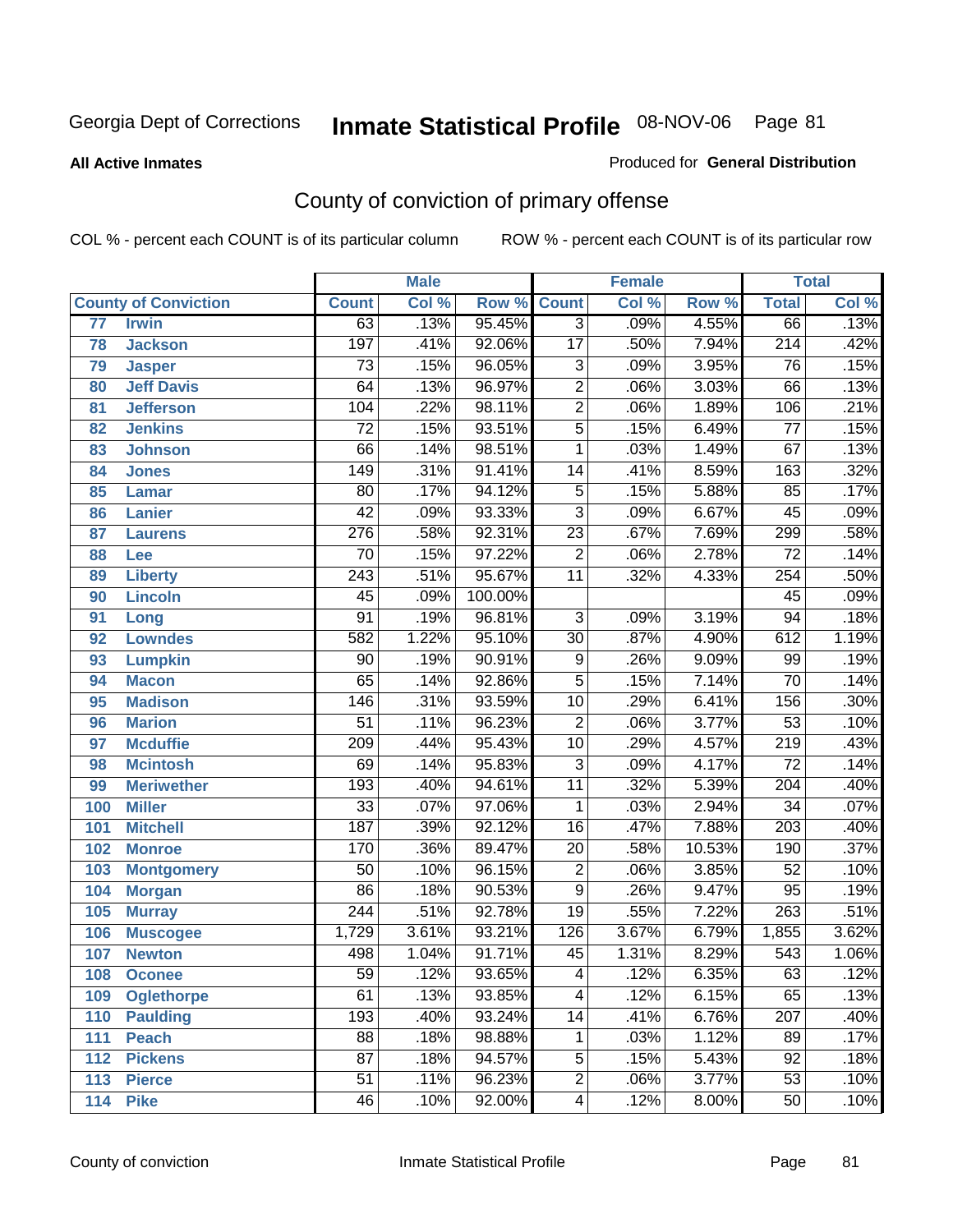#### **All Active Inmates**

#### Produced for **General Distribution**

# County of conviction of primary offense

|                             |                  | <b>Male</b> |                    |                 | <b>Female</b> |        |                  | <b>Total</b> |
|-----------------------------|------------------|-------------|--------------------|-----------------|---------------|--------|------------------|--------------|
| <b>County of Conviction</b> | <b>Count</b>     | Col %       | <b>Row % Count</b> |                 | Col %         | Row %  | <b>Total</b>     | Col %        |
| 115<br><b>Polk</b>          | 140              | .29%        | 95.24%             | $\overline{7}$  | .20%          | 4.76%  | 147              | .29%         |
| <b>Pulaski</b><br>116       | $\overline{84}$  | .18%        | 87.50%             | $\overline{12}$ | .35%          | 12.50% | $\overline{96}$  | .19%         |
| 117<br><b>Putnam</b>        | 115              | .24%        | 96.64%             | $\overline{4}$  | .12%          | 3.36%  | $\overline{119}$ | .23%         |
| 118<br>Quitman              | $\overline{15}$  | .03%        | 100.00%            |                 |               |        | $\overline{15}$  | .03%         |
| 119<br><b>Rabun</b>         | $\overline{76}$  | .16%        | 92.68%             | 6               | .17%          | 7.32%  | $\overline{82}$  | .16%         |
| 120<br><b>Randolph</b>      | 64               | .13%        | 100.00%            |                 |               |        | 64               | .12%         |
| 121<br><b>Richmond</b>      | 1,893            | 3.96%       | 94.32%             | 114             | 3.32%         | 5.68%  | 2,007            | 3.91%        |
| 122<br><b>Rockdale</b>      | 409              | .85%        | 92.33%             | $\overline{34}$ | .99%          | 7.67%  | 443              | .86%         |
| 123<br><b>Schley</b>        | $\overline{20}$  | .04%        | 100.00%            |                 |               |        | $\overline{20}$  | .04%         |
| 124<br><b>Screven</b>       | 136              | .28%        | 95.10%             | 7               | .20%          | 4.90%  | $\overline{143}$ | .28%         |
| <b>Seminole</b><br>125      | 64               | .13%        | 91.43%             | $\overline{6}$  | .17%          | 8.57%  | $\overline{70}$  | .14%         |
| <b>Spalding</b><br>126      | 603              | 1.26%       | 89.87%             | 68              | 1.98%         | 10.13% | 671              | 1.31%        |
| 127<br><b>Stephens</b>      | 176              | .37%        | 91.67%             | $\overline{16}$ | .47%          | 8.33%  | 192              | .37%         |
| 128<br><b>Stewart</b>       | $\overline{36}$  | .08%        | 94.74%             | $\overline{2}$  | .06%          | 5.26%  | $\overline{38}$  | .07%         |
| 129<br><b>Sumter</b>        | $\overline{247}$ | .52%        | 94.27%             | $\overline{15}$ | .44%          | 5.73%  | $\overline{262}$ | .51%         |
| <b>Talbot</b><br>130        | $\overline{42}$  | .09%        | 91.30%             | $\overline{4}$  | .12%          | 8.70%  | 46               | .09%         |
| 131<br><b>Taliaferro</b>    | $\overline{16}$  | .03%        | 88.89%             | $\overline{2}$  | .06%          | 11.11% | $\overline{18}$  | .04%         |
| 132<br><b>Tattnall</b>      | $\overline{175}$ | .37%        | 95.63%             | $\overline{8}$  | .23%          | 4.37%  | 183              | .36%         |
| 133<br><b>Taylor</b>        | $\overline{77}$  | .16%        | 96.25%             | $\overline{3}$  | .09%          | 3.75%  | 80               | .16%         |
| <b>Telfair</b><br>134       | $\overline{147}$ | .31%        | 89.09%             | $\overline{18}$ | .52%          | 10.91% | 165              | .32%         |
| 135<br><b>Terrell</b>       | $\overline{79}$  | .17%        | 97.53%             | $\overline{2}$  | .06%          | 2.47%  | $\overline{81}$  | .16%         |
| 136<br><b>Thomas</b>        | $\overline{324}$ | .68%        | 96.72%             | $\overline{11}$ | .32%          | 3.28%  | 335              | .65%         |
| 137<br><b>Tift</b>          | 324              | .68%        | 94.74%             | $\overline{18}$ | .52%          | 5.26%  | $\overline{342}$ | .67%         |
| <b>Toombs</b><br>138        | 254              | .53%        | 92.36%             | $\overline{21}$ | .61%          | 7.64%  | $\overline{275}$ | .54%         |
| 139<br><b>Towns</b>         | $\overline{25}$  | .05%        | 86.21%             | $\overline{4}$  | .12%          | 13.79% | $\overline{29}$  | .06%         |
| 140<br><b>Treutlen</b>      | $\overline{65}$  | .14%        | 94.20%             | $\overline{4}$  | .12%          | 5.80%  | 69               | .13%         |
| 141<br><b>Troup</b>         | 694              | 1.45%       | 91.68%             | 63              | 1.83%         | 8.32%  | 757              | 1.48%        |
| 142<br><b>Turner</b>        | $\overline{77}$  | .16%        | 95.06%             | $\overline{4}$  | .12%          | 4.94%  | 81               | .16%         |
| 143<br><b>Twiggs</b>        | $\overline{45}$  | .09%        | 91.84%             | 4               | .12%          | 8.16%  | 49               | .10%         |
| 144<br><b>Union</b>         | $\overline{45}$  | .09%        | 97.83%             | 1               | .03%          | 2.17%  | 46               | .09%         |
| 145<br><b>Upson</b>         | $\overline{253}$ | .53%        | 92.34%             | $\overline{21}$ | .61%          | 7.66%  | $\overline{274}$ | .53%         |
| 146<br><b>Walker</b>        | 388              | .81%        | 88.79%             | 49              | 1.43%         | 11.21% | 437              | .85%         |
| 147<br><b>Walton</b>        | 316              | .66%        | 93.49%             | $\overline{22}$ | .64%          | 6.51%  | 338              | .66%         |
| <b>Ware</b><br>148          | $\overline{342}$ | .71%        | 93.44%             | $\overline{24}$ | .70%          | 6.56%  | 366              | .71%         |
| <b>Warren</b><br>149        | 45               | .09%        | 93.75%             | $\overline{3}$  | .09%          | 6.25%  | 48               | .09%         |
| 150<br><b>Washington</b>    | 110              | .23%        | 95.65%             | $\overline{5}$  | .15%          | 4.35%  | 115              | .22%         |
| 151<br><b>Wayne</b>         | 168              | .35%        | 91.80%             | $\overline{15}$ | .44%          | 8.20%  | 183              | .36%         |
| 152<br><b>Webster</b>       | 11               | .02%        | 91.67%             | $\mathbf{1}$    | .03%          | 8.33%  | $\overline{12}$  | .02%         |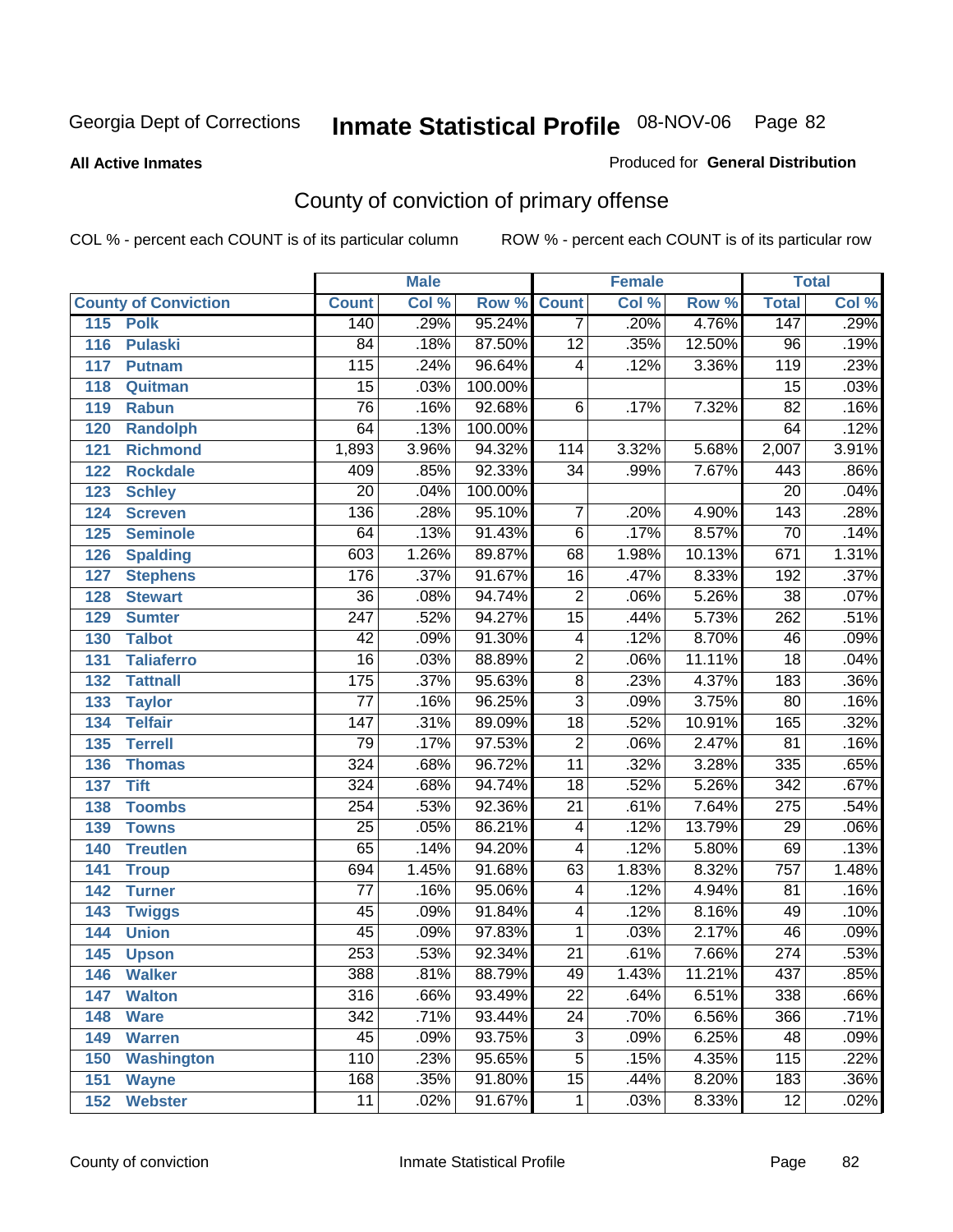**All Active Inmates**

#### Produced for **General Distribution**

# County of conviction of primary offense

|                             |              | <b>Male</b> |             |       | <b>Female</b> |       |              | <b>Total</b> |
|-----------------------------|--------------|-------------|-------------|-------|---------------|-------|--------------|--------------|
| <b>County of Conviction</b> | <b>Count</b> | Col %       | Row % Count |       | Col %         | Row % | <b>Total</b> | Col %        |
| <b>Wheeler</b><br>153       | 29           | $.06\%$     | 96.67%      |       | .03%          | 3.33% | 30           | $.06\%$      |
| <b>White</b><br>154         | 81           | .17%        | $92.05\%$   |       | .20%          | 7.95% | 88           | .17%         |
| <b>Whitfield</b><br>155     | 738          | 1.54%       | 90.22%      | 80    | 2.33%         | 9.78% | 818          | 1.59%        |
| 156<br><b>Wilcox</b>        | 68           | .14%        | 95.77%      | 3     | $.09\%$       | 4.23% | 71           | .14%         |
| <b>Wilkes</b><br>157        | 82           | .17%        | 93.18%      | 6     | .17%          | 6.82% | 88           | .17%         |
| <b>Wilkinson</b><br>158     | 62           | .13%        | 95.38%      | 3     | .09%          | 4.62% | 65           | $.13\%$      |
| <b>Worth</b><br>159         | 143          | $.30\%$     | 95.33%      |       | .20%          | 4.67% | 150          | .29%         |
| <b>Total Rported</b>        | 47,852       | 100%        | 93.3%       | 3,434 | 100%          | 6.7%  | 51,286       | 100%         |

| rted | ຸດາສ    | 34ء   | 171 |
|------|---------|-------|-----|
| . Nr | . .u. . |       | .   |
|      | 48.889  | 3.568 | 457 |

| Mc | ™ulton | Cobb |  |
|----|--------|------|--|
|    |        |      |  |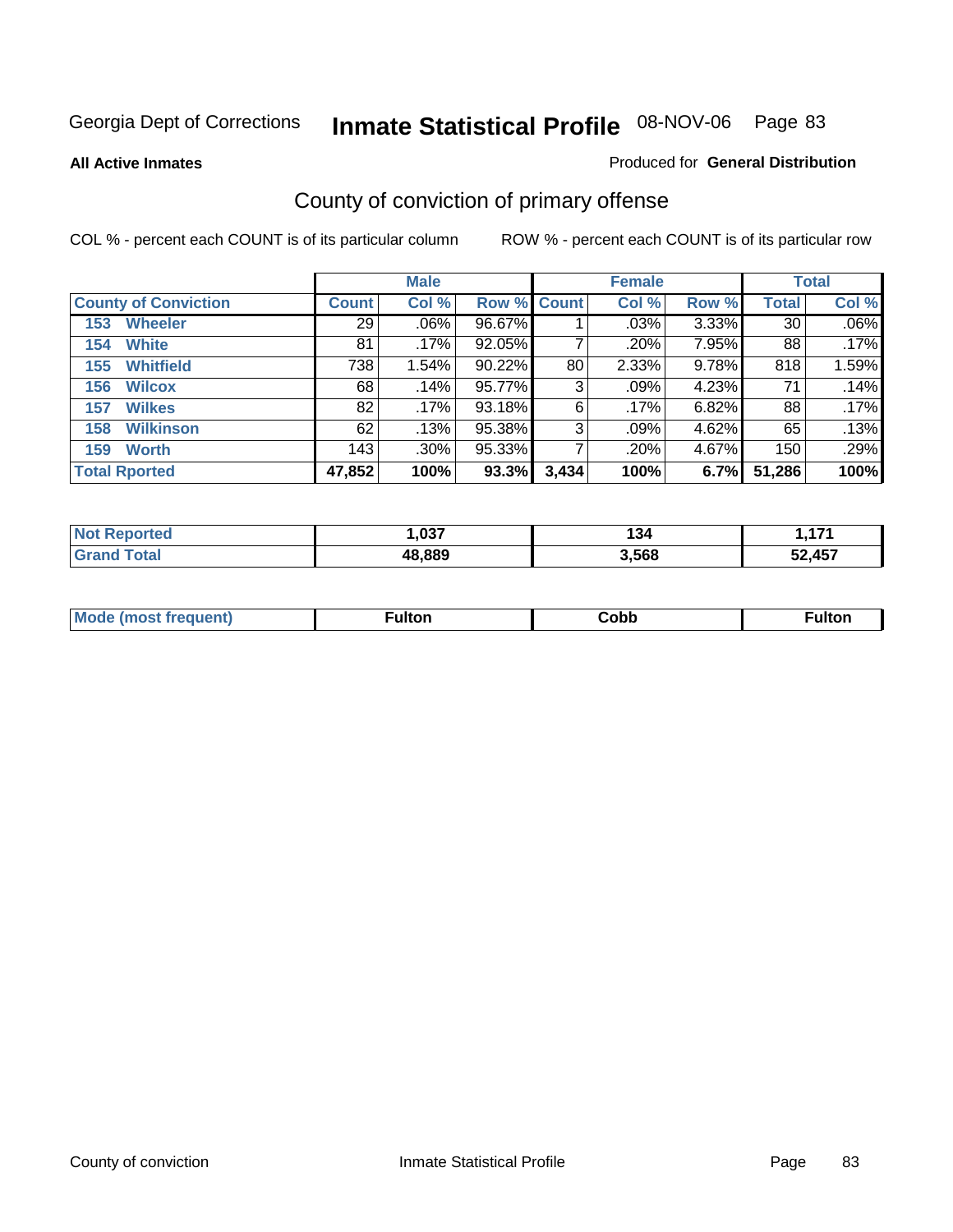**All Active Inmates**

#### Produced for **General Distribution**

# Circuit of conviction of primary offense

|                         |                                 |                  | <b>Male</b> |        |                  | <b>Female</b> |        |                  | <b>Total</b> |
|-------------------------|---------------------------------|------------------|-------------|--------|------------------|---------------|--------|------------------|--------------|
|                         | <b>Circuit of Conviction</b>    | <b>Count</b>     | Col %       | Row %  | <b>Count</b>     | Col %         | Row %  | <b>Total</b>     | Col %        |
| 1                       | <b>Alapaha Circuit</b>          | 337              | .70%        | 92.58% | $\overline{27}$  | .79%          | 7.42%  | 364              | .71%         |
| $\overline{2}$          | <b>Alcovy Circuit</b>           | 814              | 1.70%       | 92.40% | 67               | 1.95%         | 7.60%  | 881              | 1.72%        |
| $\overline{\mathbf{3}}$ | <b>Atlanta Circuit</b>          | 4,359            | 9.11%       | 96.31% | 167              | 4.86%         | 3.69%  | 4,526            | 8.83%        |
| 4                       | <b>Atlantic Circuit</b>         | 763              | 1.59%       | 94.78% | $\overline{42}$  | 1.22%         | 5.22%  | 805              | 1.57%        |
| 5                       | <b>Augusta Circuit</b>          | 2,372            | 4.96%       | 94.16% | $\overline{147}$ | 4.28%         | 5.84%  | 2,519            | 4.91%        |
| $6\phantom{a}$          | <b>Blue Ridge Circuit</b>       | $\overline{542}$ | 1.13%       | 92.65% | $\overline{43}$  | 1.25%         | 7.35%  | 585              | 1.14%        |
| $\overline{\mathbf{7}}$ | <b>Brunswick Circuit</b>        | 895              | 1.87%       | 95.11% | 46               | 1.34%         | 4.89%  | 941              | 1.83%        |
| 8                       | <b>Chattahoochee Circuit</b>    | 2,019            | 4.22%       | 93.60% | 138              | 4.02%         | 6.40%  | 2,157            | 4.21%        |
| 9                       | <b>Cherokee Circuit</b>         | 811              | 1.69%       | 88.06% | 110              | 3.20%         | 11.94% | $\overline{921}$ | 1.80%        |
| 10                      | <b>Clayton Circuit</b>          | 1,555            | 3.25%       | 92.56% | 125              | 3.64%         | 7.44%  | 1,680            | 3.28%        |
| 11                      | <b>Cobb Circuit</b>             | 2,550            | 5.33%       | 91.20% | $\frac{1}{246}$  | 7.16%         | 8.80%  | 2,796            | 5.45%        |
| 12                      | <b>Conasauga Circuit</b>        | 982              | 2.05%       | 90.84% | 99               | 2.88%         | 9.16%  | 1,081            | 2.11%        |
| 13                      | <b>Cordele Circuit</b>          | 700              | 1.46%       | 93.21% | $\overline{51}$  | 1.49%         | 6.79%  | $\overline{751}$ | 1.46%        |
| 14                      | <b>Coweta Circuit</b>           | 2,003            | 4.19%       | 92.18% | 170              | 4.95%         | 7.82%  | 2,173            | 4.24%        |
| 15                      | <b>Dougherty Circuit</b>        | 947              | 1.98%       | 93.86% | 62               | 1.81%         | 6.14%  | 1,009            | 1.97%        |
| 16                      | <b>Dublin Circuit</b>           | 452              | .94%        | 93.39% | $\overline{32}$  | .93%          | 6.61%  | 484              | .94%         |
| 17                      | <b>Eastern Circuit</b>          | 2,354            | 4.92%       | 94.31% | $\overline{142}$ | 4.14%         | 5.69%  | 2,496            | 4.87%        |
| 18                      | <b>Flint Circuit</b>            | 496              | 1.04%       | 90.84% | $\overline{50}$  | 1.46%         | 9.16%  | 546              | 1.06%        |
| 19                      | <b>Griffin Circuit</b>          | 1,178            | 2.46%       | 90.90% | 118              | 3.44%         | 9.10%  | 1,296            | 2.53%        |
| 20                      | <b>Gwinnett Circuit</b>         | 1,518            | 3.17%       | 92.84% | $\overline{117}$ | 3.41%         | 7.16%  | 1,635            | 3.19%        |
| 21                      | <b>Houston Circuit</b>          | 600              | 1.25%       | 93.17% | 44               | 1.28%         | 6.83%  | 644              | 1.26%        |
| 22                      | <b>Lookout Mountain Circuit</b> | $\overline{978}$ | 2.04%       | 89.40% | 116              | 3.38%         | 10.60% | 1,094            | 2.13%        |
| 23                      | <b>Macon Circuit</b>            | 1,116            | 2.33%       | 94.90% | 60               | 1.75%         | 5.10%  | 1,176            | 2.29%        |
| 24                      | <b>Middle Circuit</b>           | 709              | 1.48%       | 95.17% | 36               | 1.05%         | 4.83%  | $\overline{745}$ | 1.45%        |
| 25                      | <b>Mountain Circuit</b>         | $\overline{375}$ | .78%        | 91.02% | $\overline{37}$  | 1.08%         | 8.98%  | 412              | .80%         |
| 26                      | <b>Northeastern Circuit</b>     | 815              | 1.70%       | 92.51% | 66               | 1.92%         | 7.49%  | 881              | 1.72%        |
| 27                      | <b>Northern Circuit</b>         | 603              | 1.26%       | 92.91% | 46               | 1.34%         | 7.09%  | $\overline{649}$ | 1.27%        |
| 28                      | <b>Ocmulgee Circuit</b>         | 988              | 2.06%       | 94.46% | $\overline{58}$  | 1.69%         | 5.54%  | 1,046            | 2.04%        |
| 29                      | <b>Oconee Circuit</b>           | $\overline{571}$ | 1.19%       | 91.21% | $\overline{55}$  | 1.60%         | 8.79%  | 626              | 1.22%        |
| 30                      | <b>Ogeechee Circuit</b>         | 836              | 1.75%       | 93.51% | $\overline{58}$  | 1.69%         | 6.49%  | 894              | 1.74%        |
| $\overline{31}$         | <b>Pataula Circuit</b>          | 356              | .74%        | 96.48% | $\overline{13}$  | .38%          | 3.52%  | 369              | .72%         |
| 32                      | <b>Piedmont Circuit</b>         | 511              | 1.07%       | 93.59% | 35               | 1.02%         | 6.41%  | 546              | 1.06%        |
| 33                      | <b>Rome Circuit</b>             | 794              | 1.66%       | 89.92% | 89               | 2.59%         | 10.08% | 883              | 1.72%        |
| 34                      | <b>South Georgia Circuit</b>    | $\overline{711}$ | 1.49%       | 92.82% | $\overline{55}$  | 1.60%         | 7.18%  | 766              | 1.49%        |
| 35                      | <b>Southern Circuit</b>         | 1,283            | 2.68%       | 96.18% | 51               | 1.49%         | 3.82%  | 1,334            | 2.60%        |
| 36                      | <b>Southwestern Circuit</b>     | 449              | .94%        | 94.73% | 25               | .73%          | 5.27%  | 474              | .92%         |
| 37                      | <b>Stone Mountain Circuit</b>   | 3,055            | 6.38%       | 95.14% | 156              | 4.54%         | 4.86%  | 3,211            | 6.26%        |
| 38                      | <b>Tallapoosa Circuit</b>       | $\overline{224}$ | .47%        | 95.32% | 11               | .32%          | 4.68%  | 235              | .46%         |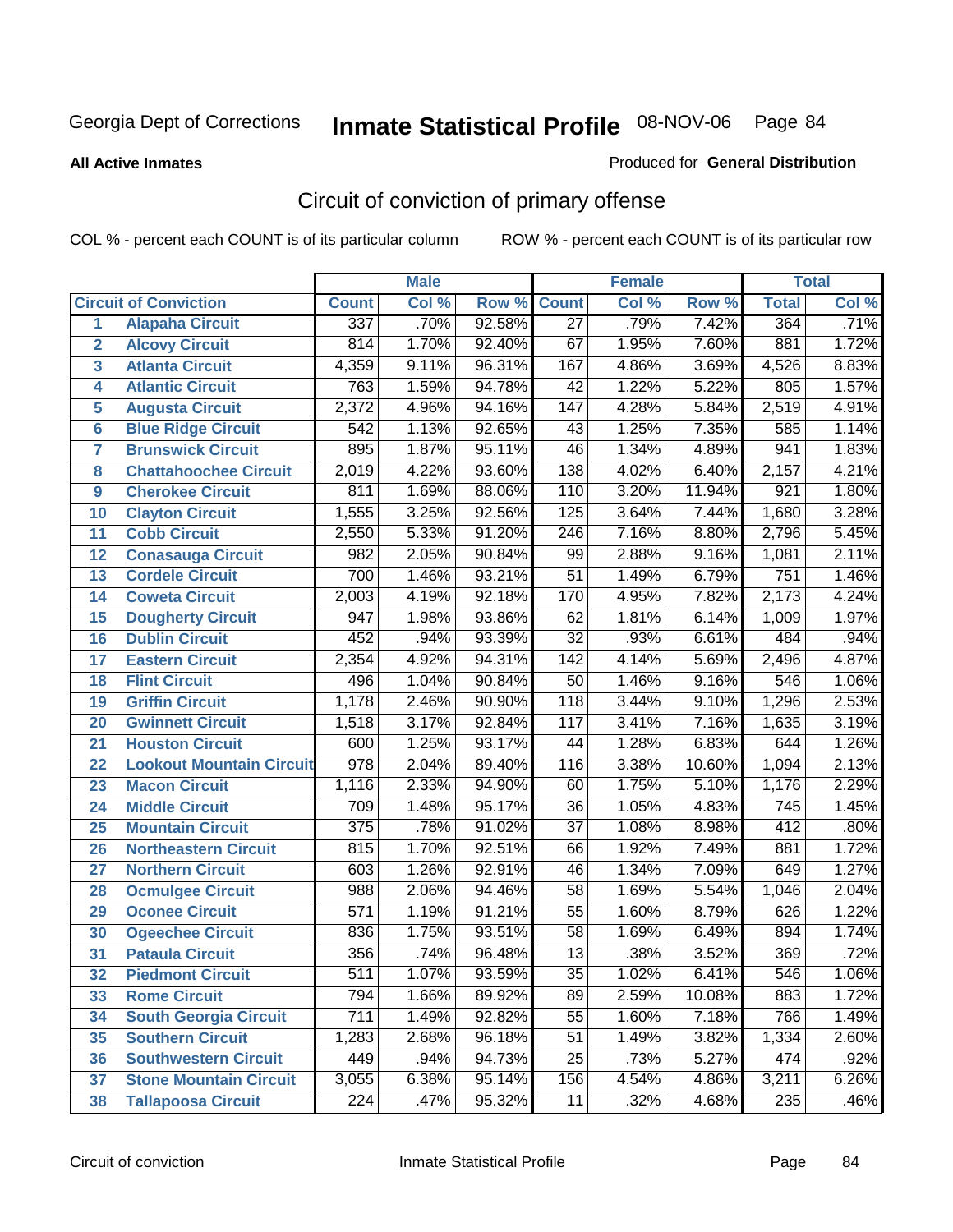**All Active Inmates**

#### Produced for **General Distribution**

# Circuit of conviction of primary offense

|    |                              |              | <b>Male</b> |        |              | <b>Female</b> |        |              | <b>Total</b> |
|----|------------------------------|--------------|-------------|--------|--------------|---------------|--------|--------------|--------------|
|    | <b>Circuit of Conviction</b> | <b>Count</b> | Col %       | Row %  | <b>Count</b> | Col %         | Row %  | <b>Total</b> | Col %        |
| 39 | <b>Tifton Circuit</b>        | 607          | 1.27%       | 94.99% | 32           | .93%          | 5.01%  | 639          | 1.25%        |
| 40 | <b>Toombs Circuit</b>        | 402          | .84%        | 94.81% | 22           | .64%          | 5.19%  | 424          | .83%         |
| 41 | <b>Waycross Circuit</b>      | 781          | 1.63%       | 93.31% | 56           | 1.63%         | 6.69%  | 837          | 1.63%        |
| 42 | <b>Western Circuit</b>       | 553          | 1.16%       | 93.89% | 36           | 1.05%         | 6.11%  | 589          | 1.15%        |
| 43 | <b>Rockdale Circuit</b>      | 409          | .85%        | 92.33% | 34           | .99%          | 7.67%  | 443          | $.86\%$      |
| 44 | <b>Douglas Circuit</b>       | 1,064        | 2.22%       | 89.79% | 121          | 3.52%         | 10.21% | 1,185        | 2.31%        |
| 45 | <b>Appalachian Circuit</b>   | 322          | .67%        | 90.96% | 32           | .93%          | 9.04%  | 354          | .69%         |
| 46 | <b>Enotah Circuit</b>        | 241          | .50%        | 91.98% | 21           | .61%          | 8.02%  | 262          | .51%         |
| 47 | <b>Bell-Forsyth Circuit</b>  | 262          | .55%        | 91.29% | 25           | .73%          | 8.71%  | 287          | .56%         |
| 48 | <b>Towaliga Circuit</b>      | 397          | .83%        | 92.76% | 31           | .90%          | 7.24%  | 428          | .83%         |
| 49 | <b>Paulding Circuit</b>      | 193          | .40%        | 93.24% | 14           | .41%          | 6.76%  | 207          | .40%         |
|    | <b>Total Rported</b>         | 47,852       | 100%        | 93.3%  | 3,434        | 100%          | 6.7%   | 51,286       | 100%         |

| τeα | 027<br>.u. | 134   | .<br>. .  |
|-----|------------|-------|-----------|
|     | 48.889     | 3,568 | 457<br>-- |

| M, | $+1 - - + -$<br>annu -<br>uu | ∶obb<br>- - - - - | .<br>чна<br>- --------- |
|----|------------------------------|-------------------|-------------------------|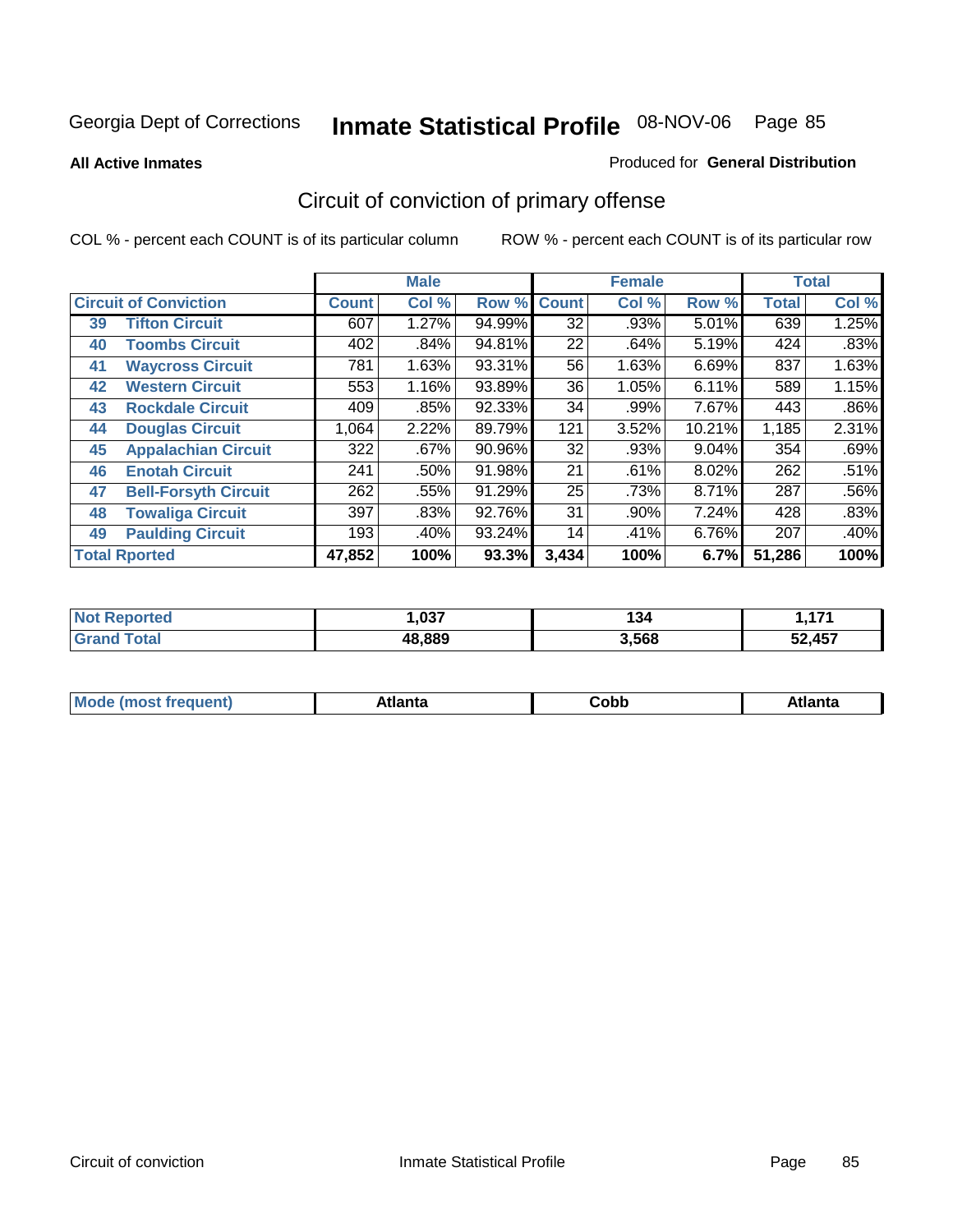#### **All Active Inmates**

#### Produced for **General Distribution**

### Years served (jail + prison) in this incarceration

COL % - percent each COUNT is of its particular column ROW % - percent each COUNT is of its particular row

|                              |                  | <b>Male</b> |         |                  | <b>Female</b> |        |                  | <b>Total</b> |
|------------------------------|------------------|-------------|---------|------------------|---------------|--------|------------------|--------------|
| <b>Years Served</b>          | <b>Count</b>     | Col %       | Row %   | <b>Count</b>     | Col %         | Row %  | <b>Total</b>     | CoI%         |
| Less than one year           | 8,490            | 17.94%      | 88.71%  | 1,081            | 31.66%        | 11.29% | 9,571            | 18.86%       |
| 1 to 1.99 years              | 9,996            | 21.12%      | 91.05%  | 982              | 28.76%        | 8.95%  | 10,978           | 21.63%       |
| 2 to 2.99 years              | 5,967            | 12.61%      | 93.88%  | 389              | 11.39%        | 6.12%  | 6,356            | 12.53%       |
| 3 to 3.99 years              | 3,885            | 8.21%       | 94.92%  | $\overline{208}$ | 6.09%         | 5.08%  | 4,093            | 8.07%        |
| 4 to 4.99 years              | 2,977            | 6.29%       | 95.08%  | 154              | 4.51%         | 4.92%  | 3,131            | 6.17%        |
| 5 to 5.99 years              | 2,362            | 4.99%       | 95.74%  | 105              | 3.08%         | 4.26%  | 2,467            | 4.86%        |
| 6 to 6.99 years              | 1,942            | 4.10%       | 95.76%  | 86               | 2.52%         | 4.24%  | 2,028            | 4.00%        |
| $\overline{7}$ to 7.99 years | 1,791            | 3.78%       | 95.78%  | 79               | 2.31%         | 4.22%  | 1,870            | 3.69%        |
| 8 to 8.99 years              | 1,694            | 3.58%       | 96.09%  | 69               | 2.02%         | 3.91%  | 1,763            | 3.47%        |
| 9 to 9.99 years              | 1,646            | 3.48%       | 96.65%  | $\overline{57}$  | 1.67%         | 3.35%  | 1,703            | 3.36%        |
| 10 to 10.99 years            | 1,003            | 2.12%       | 97.28%  | 28               | 0.82%         | 2.72%  | 1,031            | 2.03%        |
| 11 to 11.99 years            | 868              | 1.83%       | 96.34%  | $\overline{33}$  | 0.97%         | 3.66%  | 901              | 1.78%        |
| 12 to 12.99 years            | $\overline{752}$ | 1.59%       | 96.53%  | $\overline{27}$  | 0.79%         | 3.47%  | 779              | 1.54%        |
| 13 to 13.99 years            | 717              | 1.51%       | 96.37%  | 27               | 0.79%         | 3.63%  | 744              | 1.47%        |
| 14 to 14.99 years            | 546              | 1.15%       | 96.81%  | 18               | 0.53%         | 3.19%  | 564              | 1.11%        |
| 15 to 15.99 years            | 483              | 1.02%       | 97.18%  | $\overline{14}$  | 0.41%         | 2.82%  | 497              | 0.98%        |
| 16 to 16.99 years            | $\overline{378}$ | 0.80%       | 95.70%  | $\overline{17}$  | 0.50%         | 4.30%  | 395              | 0.78%        |
| 17 to 17.99 years            | $\overline{305}$ | 0.64%       | 98.07%  | $\overline{6}$   | 0.18%         | 1.93%  | 311              | 0.61%        |
| 18 to 18.99 years            | 288              | 0.61%       | 96.64%  | $\overline{10}$  | 0.29%         | 3.36%  | 298              | 0.59%        |
| 19 to 19.99 years            | 236              | 0.50%       | 97.93%  | $\overline{5}$   | 0.15%         | 2.07%  | $\overline{241}$ | 0.47%        |
| 20 to 20.99 years            | 179              | 0.38%       | 97.81%  | 4                | 0.12%         | 2.19%  | 183              | 0.36%        |
| 21 to 21.99 years            | 150              | 0.32%       | 97.40%  | 4                | 0.12%         | 2.60%  | 154              | 0.30%        |
| 22 to 22.99 years            | $\overline{121}$ | 0.26%       | 96.03%  | $\overline{5}$   | 0.15%         | 3.97%  | 126              | 0.25%        |
| 23 to 23.99 years            | $\overline{86}$  | 0.18%       | 98.85%  | $\mathbf{1}$     | 0.03%         | 1.15%  | $\overline{87}$  | 0.17%        |
| 24 to 24.99 years            | $\overline{93}$  | 0.20%       | 97.89%  | $\overline{2}$   | 0.06%         | 2.11%  | $\overline{95}$  | 0.19%        |
| 25 to 25.99 years            | $\overline{84}$  | 0.18%       | 100.00% |                  |               |        | $\overline{84}$  | 0.17%        |
| 26 to 26.99 years            | $\overline{66}$  | 0.14%       | 98.51%  | 1                | 0.03%         | 1.49%  | 67               | 0.13%        |
| 27 to 27.99 years            | 43               | 0.09%       | 97.73%  | 1                | 0.03%         | 2.27%  | 44               | 0.09%        |
| 28 to 28.99 years            | $\overline{42}$  | 0.09%       | 100.00% |                  |               |        | 42               | 0.08%        |
| 29 to 29.99 years            | $\overline{38}$  | 0.08%       | 100.00% |                  |               |        | $\overline{38}$  | 0.07%        |
| Thirty + years               | 104              | 0.22%       | 99.05%  | $\overline{1}$   | 0.03%         | 0.95%  | 105              | 0.21%        |
| <b>Total Reported</b>        | 47,332           | 100%        | 93.27%  | 3,414            | 100%          | 6.73%  | 50,746           | 100.0%       |

| <b>Not Reported</b>      | 1,557              | 154                | 1.711         |
|--------------------------|--------------------|--------------------|---------------|
| <b>Grand Total</b>       | 48.889             | 3,568              | 52,457        |
|                          |                    |                    |               |
| <b>Mean</b><br>(average) | 4.89               | 2.99               | 4.76          |
| <b>Median (middle)</b>   | 2.83               | 1.52               | 2.71          |
| Mode (most frequent)     | Less than one year | Less than one year | Less than one |

**year**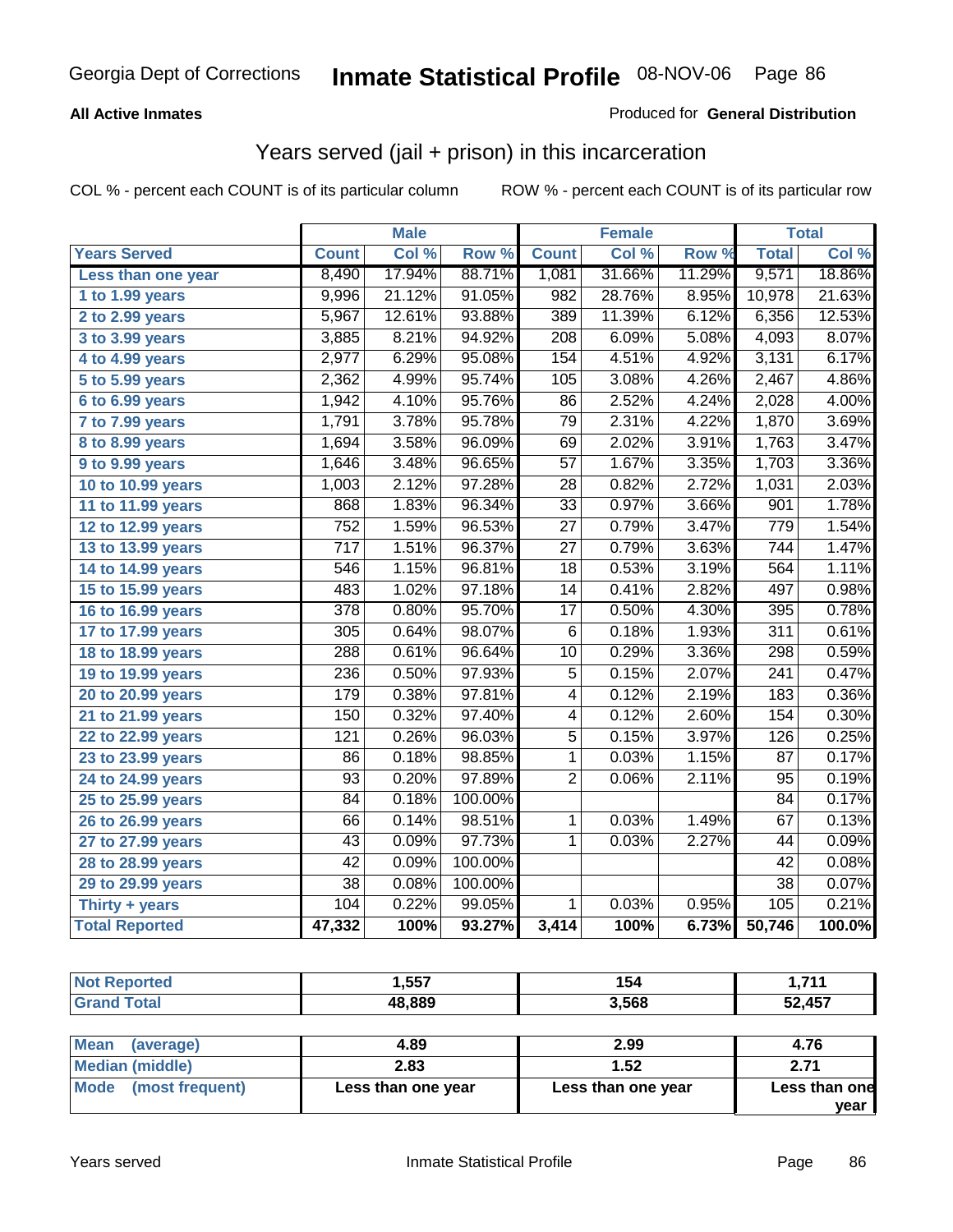#### **All Active Inmates**

Produced for **General Distribution**

### Results of most recent HIV tests

|                         |              | <b>Male</b> |           |              | <b>Female</b> |          |        | <b>Total</b> |
|-------------------------|--------------|-------------|-----------|--------------|---------------|----------|--------|--------------|
| <b>HIV Test Results</b> | <b>Count</b> | Col %       | Row %     | <b>Count</b> | Col %         | Row %    | Total  | Col %        |
| <b>Positive</b>         | 871          | 1.81%       | $91.88\%$ | 77           | 2.22%         | $8.12\%$ | 948    | 1.84%        |
| <b>Negative</b>         | 47.200       | 98.17%      | 93.30%    | 3,391        | 97.78%        | $6.70\%$ | 50,591 | 98.14%       |
| Indeterminate           | 9            | 0.02%       | 100.00%   |              |               |          |        | 0.02%        |
| <b>Refused</b>          |              | 0.01%       | 100.00%   |              |               |          |        | 0.01%        |
| <b>Total Reported</b>   | 48,081       | 100%        | 93.27%    | 3,468        | 100%          | 6.73%    | 51,549 | 100.0%       |

| <b>Not Reported</b> | 808    | 100   | 908    |
|---------------------|--------|-------|--------|
| <b>Grand Total</b>  | 48.889 | 3,568 | 52,457 |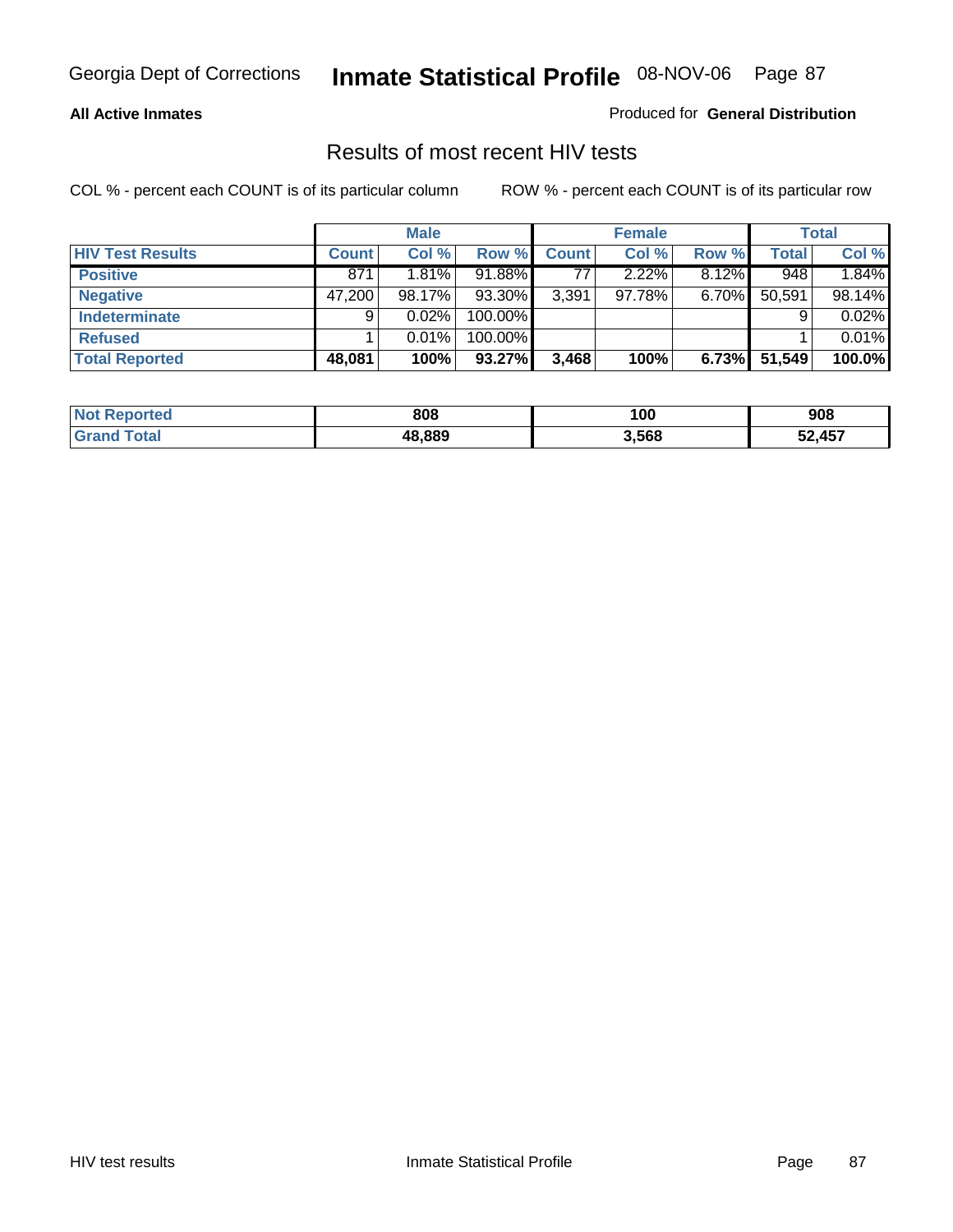#### **All Active Inmates**

#### Produced for **General Distribution**

### Results of most recent tuberculosis test

|                                  |              | <b>Male</b> |           |              | <b>Female</b> |          |              | <b>Total</b> |
|----------------------------------|--------------|-------------|-----------|--------------|---------------|----------|--------------|--------------|
| <b>Tuberculosis Test Results</b> | <b>Count</b> | Col %       | Row %     | <b>Count</b> | Col %         | Row %    | <b>Total</b> | Col %        |
| <b>Positive on current test</b>  | 3,253        | $6.78\%$    | $97.54\%$ | 82           | $2.37\%$      | 2.46%    | 3,335        | 6.49%        |
| <b>Positive on previous test</b> | 5.519        | 11.51%      | 96.08%    | 225          | 6.49%         | $3.92\%$ | 5.744        | 11.17%       |
| <b>Negative</b>                  | 39,169       | 81.68%      | 92.54%    | 3,159        | $91.14\%$     | 7.46%    | 42,328       | 82.32%       |
| <b>Refused</b>                   | 14           | 0.03%       | 100.00%   |              |               |          | 14           | 0.03%        |
| <b>Total Reported</b>            | 47,955       | 100%        | 93.26%    | 3,466        | 100%          | 6.74%    | 51,421       | 100.0%       |

| <b>Not Reported</b>     | 934    | 102   | ,036   |
|-------------------------|--------|-------|--------|
| <b>Total</b><br>l Grand | 48.889 | 3,568 | 52,457 |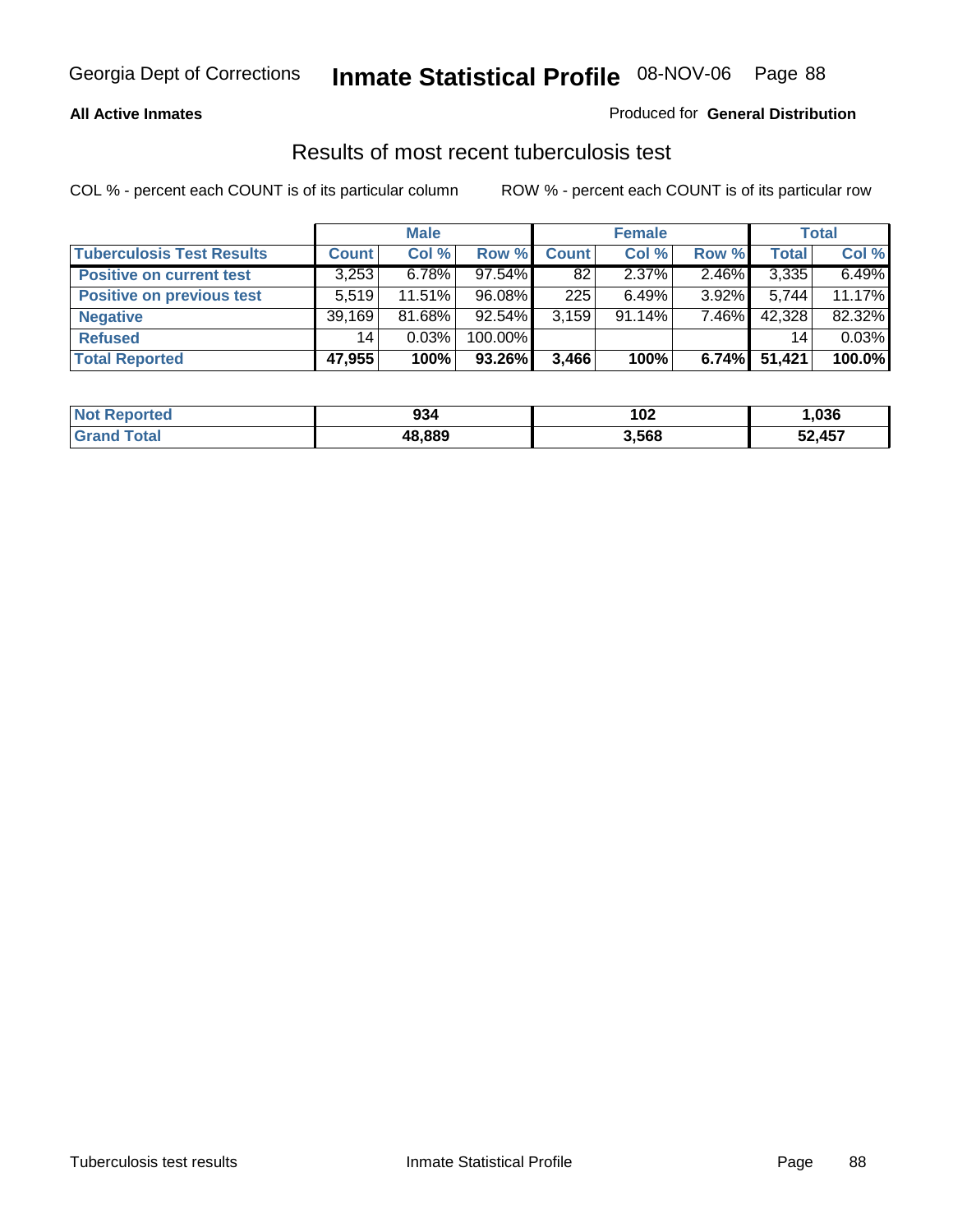#### **All Active Inmates**

Produced for **General Distribution**

### Results of most recent syphilis test

|                                 | <b>Male</b>  |          |         |              | <b>Female</b> |          | Total       |        |
|---------------------------------|--------------|----------|---------|--------------|---------------|----------|-------------|--------|
| <b>Syphilis Test Results</b>    | <b>Count</b> | Col %    | Row %   | <b>Count</b> | Col %         | Row %    | $\tau$ otal | Col %  |
| <b>Positive on current test</b> | 885          | $1.87\%$ | 85.01%  | 156          | 4.52%         | 14.99%   | 1.041       | 2.05%  |
| <b>Negative</b>                 | 46,367       | 98.13%   | 93.37%  | 3,294        | $95.48\%$     | $6.63\%$ | 49,661      | 97.95% |
| <b>Total Reported</b>           | 47,252       | 100%     | 93.20%I | 3,450        | 100%          | 6.80%    | 50,702      | 100%   |

| <b>Not Reported</b> | .637   | 118   | 1,755  |
|---------------------|--------|-------|--------|
| <b>Grand Total</b>  | 48.889 | 3,568 | 52,457 |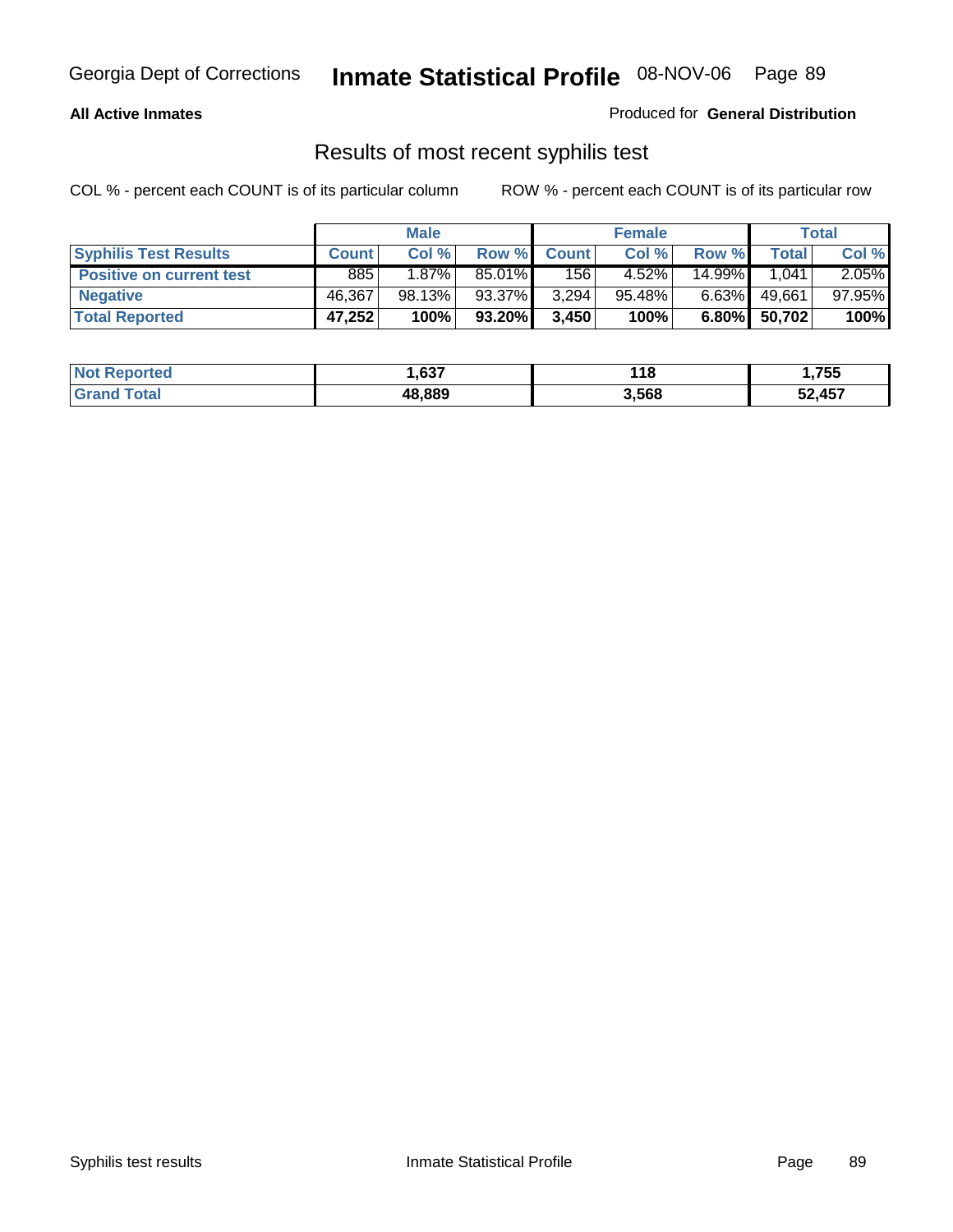#### **All Active Inmates**

#### Produced for **General Distribution**

### Results of most recent Hepatitis-C test

|                                 | <b>Male</b>  |           |         | <b>Female</b> |           |          | Total |        |
|---------------------------------|--------------|-----------|---------|---------------|-----------|----------|-------|--------|
| <b>Hepatitis-C Test Results</b> | <b>Count</b> | Col %     | Row %I  | <b>Count</b>  | Col %     | Row %    | Total | Col %  |
| <b>Positive on current test</b> | 157          | 47.58%    | 98.13%  |               | $60.00\%$ | $1.88\%$ | 160   | 47.76% |
| <b>Negative</b>                 | 171          | $51.82\%$ | 98.84%  |               | 40.00%    | 1.16%    | 173   | 51.64% |
| <b>Indeterminate</b>            |              | 0.61%     | 100.00% |               |           |          |       | 0.60%  |
| <b>Total Reported</b>           | 330          | 100%      | 98.51%  |               | 100%      | 1.49%    | 335   | 100%   |

| <b>Not Reported</b> | 48,559 | 3,563 | 52,122 |
|---------------------|--------|-------|--------|
| Total               | 48,889 | 3,568 | 52,457 |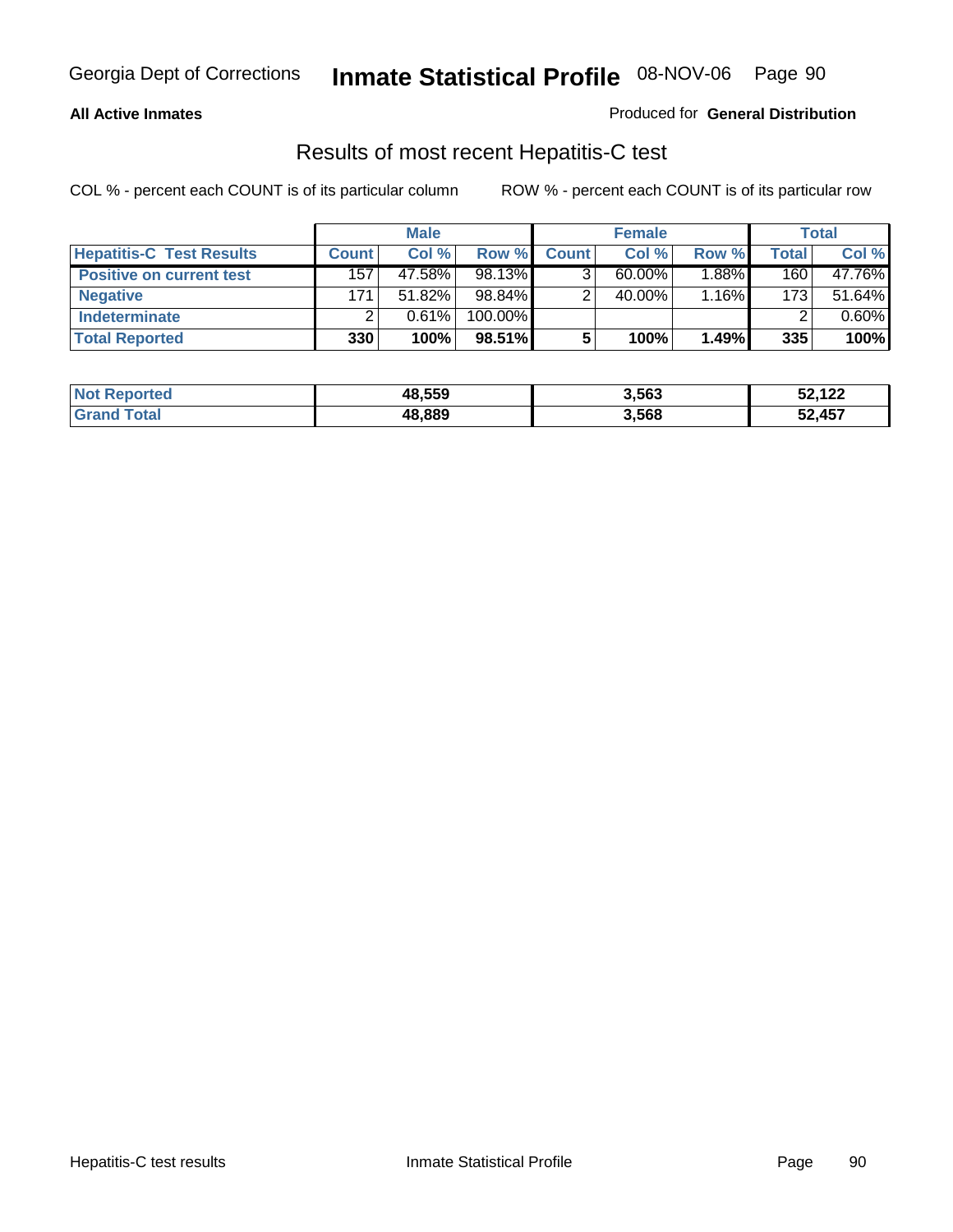#### **All Active Inmates**

Produced for **General Distribution**

### Results of most recent pregnancy test

|                                 | <b>Male</b>  |       | <b>Female</b> |              |           | Total   |       |        |
|---------------------------------|--------------|-------|---------------|--------------|-----------|---------|-------|--------|
| <b>Pregnancy Test Results</b>   | <b>Count</b> | Col % | Row %         | <b>Count</b> | Col %     | Row %   | Total | Col %  |
| <b>Positive on current test</b> |              |       |               | 63           | $1.90\%$  | 100.00% | 63    | 1.90%  |
| <b>Negative</b>                 |              |       |               | 3.252        | $98.10\%$ | 100.00% | 3,252 | 98.10% |
| <b>Total Reported</b>           |              | %     | $0.00\%$      | 3,315        | 100%      | 100.00% | 3,315 | 100%   |

| <b>Not</b><br><b>Reported</b> | 48.889 | 253   | 49,142 |
|-------------------------------|--------|-------|--------|
| <b>Total</b>                  | 48.889 | 3,568 | 52,457 |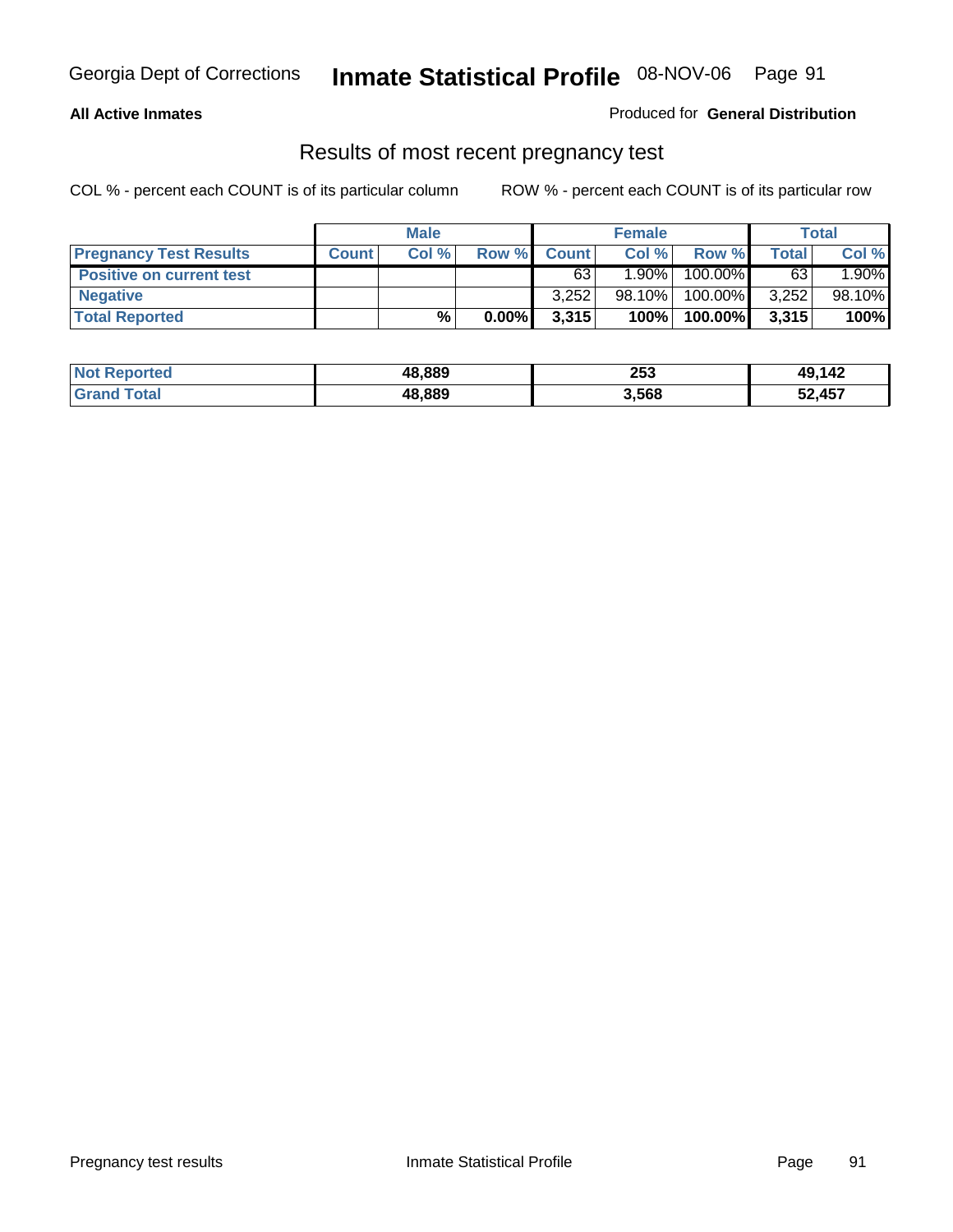#### **All Active Inmates**

#### Produced for **General Distribution**

### Results of most recent diabetes test

|                              | <b>Male</b> |         |        |              | <b>Female</b>         |        | Total |         |
|------------------------------|-------------|---------|--------|--------------|-----------------------|--------|-------|---------|
| <b>Diabetes Test Results</b> | Count       | Col %   | Row %  | <b>Count</b> | Col %                 | Row %I | Total | Col %   |
| Positive on current test     | 87          | 100.00% | 98.86% |              | $100.\overline{00\%}$ | 1.14%  | 88    | 100.00% |
| <b>Total Reported</b>        | 87          | 100%    | 98.86% |              | 100%                  | 1.14%  | 88    | 100%    |

| <b>Not Reported</b>   | 48,802 | 3,567 | 52,369 |
|-----------------------|--------|-------|--------|
| <b>Fotal</b><br>Grand | 48.889 | 3,568 | .,457  |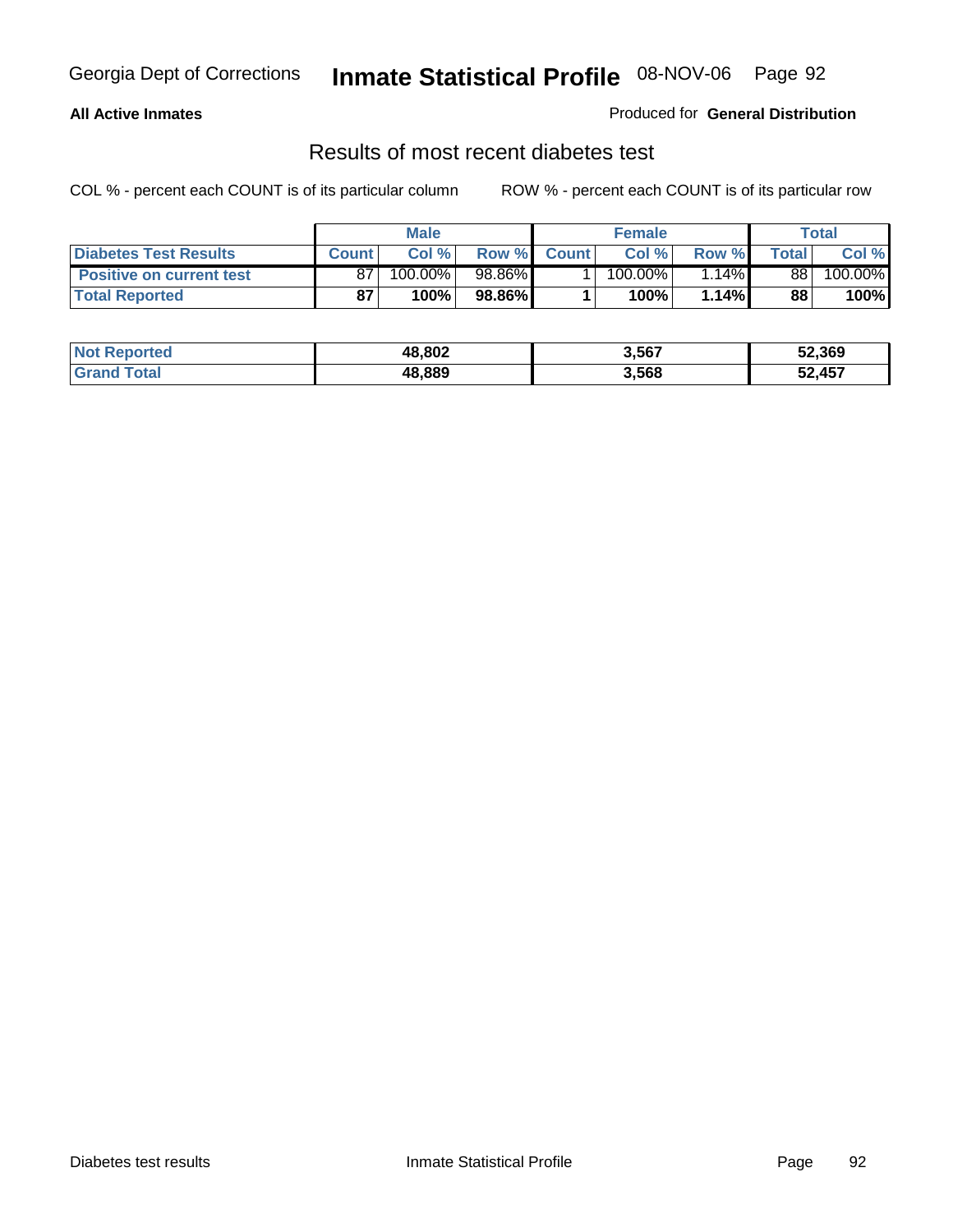#### **All Active Inmates**

#### Produced for **General Distribution**

### Results of most recent hypertension test

|                                  | <b>Male</b>  |           |         |              | <b>Female</b> |          | <b>Total</b> |          |
|----------------------------------|--------------|-----------|---------|--------------|---------------|----------|--------------|----------|
| <b>Hypertension Test Results</b> | <b>Count</b> | Col%      | Row %   | <b>Count</b> | Col%          | Row %    | Total        | Col %    |
| <b>Positive on current test</b>  | 387          | $98.22\%$ | 98.72%  |              | 100.00%       | $1.28\%$ | 392          | 98.25%   |
| <b>Negative</b>                  |              | 1.78%     | 100.00% |              |               |          |              | $1.75\%$ |
| <b>Total Reported</b>            | 394          | 100%      | 98.75%  |              | 100%          | 1.25%    | 399          | 100%     |

| <b>Not Reported</b> | 48,495 | 3,563 | 52,058 |
|---------------------|--------|-------|--------|
| <b>Grand Total</b>  | 48,889 | 3,568 | 52,457 |